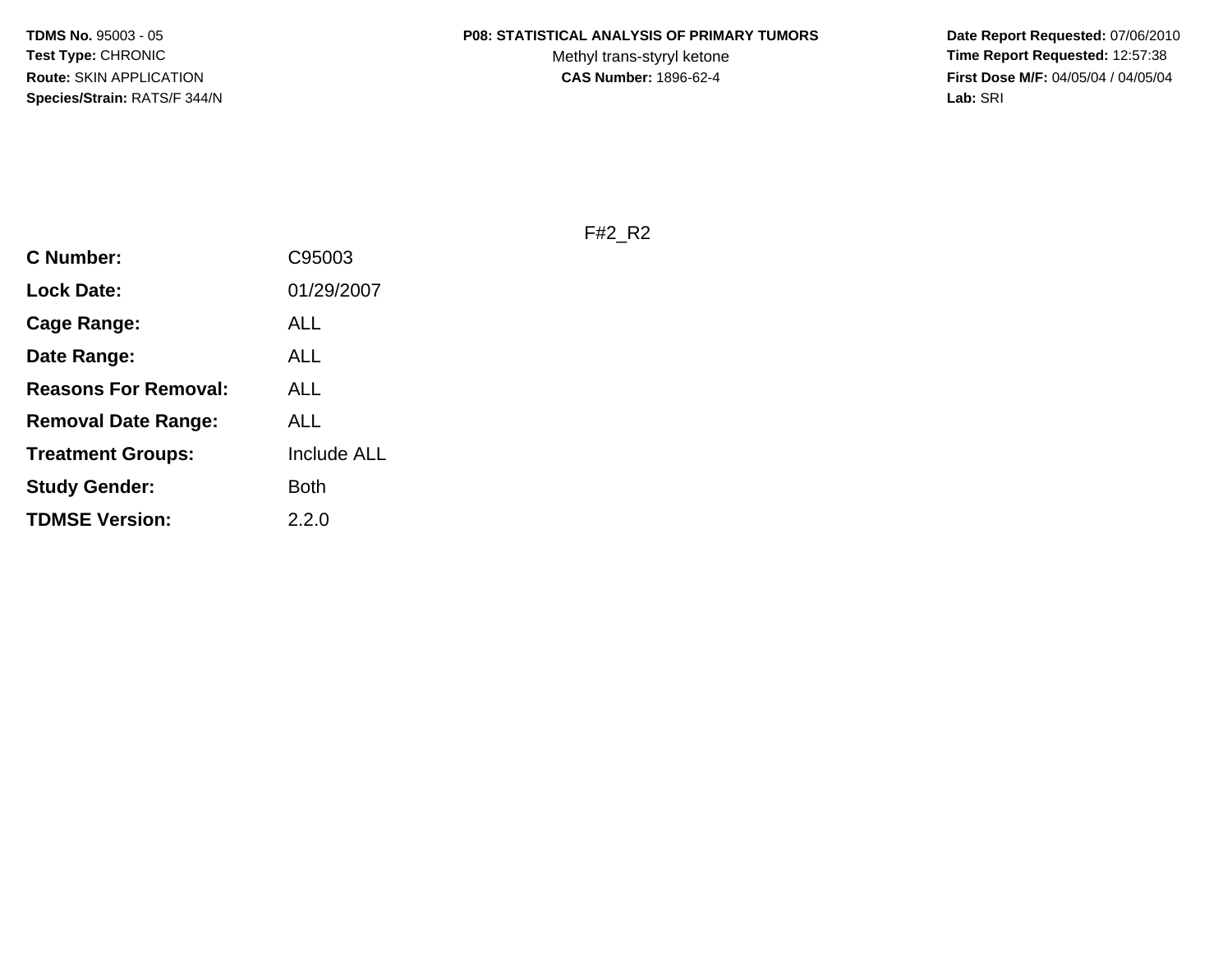#### **P08: STATISTICAL ANALYSIS OF PRIMARY TUMORS**

Methyl trans-styryl ketone<br>CAS Number: 1896-62-4

 **Date Report Requested:** 07/06/2010 **Time Report Requested:** 12:57:38 **First Dose M/F:** 04/05/04 / 04/05/04 **Lab:** SRI **Lab:** SRI

#### **HISTORICAL CONTROL STUDIESFrom May 2009 report**

#### **SAME ROUTE**

 99028-05 -- bis(2-Chloroethoxy)methane (SKIN ETHANOL) 97003-07 -- 1,2-Dibromo-2,4-dicyanobutane (SKIN ETHANOL)93020-07 -- Diisopropylcarbodiimide (SKIN ETHANOL)

#### **ALL ROUTES**

 99024-07 -- Androstenedione (GAVAGE METHYLCELLULOSE)99028-05 -- bis(2-Chloroethoxy)methane (SKIN ETHANOL)20011-05 -- 1-Bromopropane (INHALATION AIR) 99027-03 -- Chromium picolinate monohydrate (ORAL FEED)05174-05 -- Cresols (ORAL FEED) 96011-05 -- Cumene (INHALATION AIR) 97003-07 -- 1,2-Dibromo-2,4-dicyanobutane (SKIN ETHANOL)99017-05 -- Diethylamine (INHALATION AIR) 93020-07 -- Diisopropylcarbodiimide (SKIN ETHANOL)88123-05 -- Formamide (GAVAGE WATER)20005-05 -- Ginseng (GAVAGE WATER) 99007-05 -- Goldenseal root powder (ORAL FEED) 95011-07 -- 5-(Hydroxymethyl)-2-furfural (GAVAGE WATER)88105-03 -- Isoeugenol (GAVAGE CORN OIL) 20007-05 -- Kava kava extract (GAVAGE CORN OIL) 97006-01 -- Methyl isobutyl ketone (INHALATION AIR) 91005-07 -- Methylene blue trihydrate (GAVAGE METHYLCELLULOSE)92013-05 -- 4-Methylimidazole (ORAL FEED) 88006-03 -- alpha-Methylstyrene (INHALATION AIR)20008-03 -- Milk thistle extract (ORAL FEED) 99023-03 -- beta-Myrcene (GAVAGE CORN OIL) 97008-05 -- Propargyl alcohol (INHALATION AIR)99020-05 -- Pulegone (GAVAGE CORN OIL)20114-07 -- Sodium dichromate dihydrate (VI) (ORAL WATER)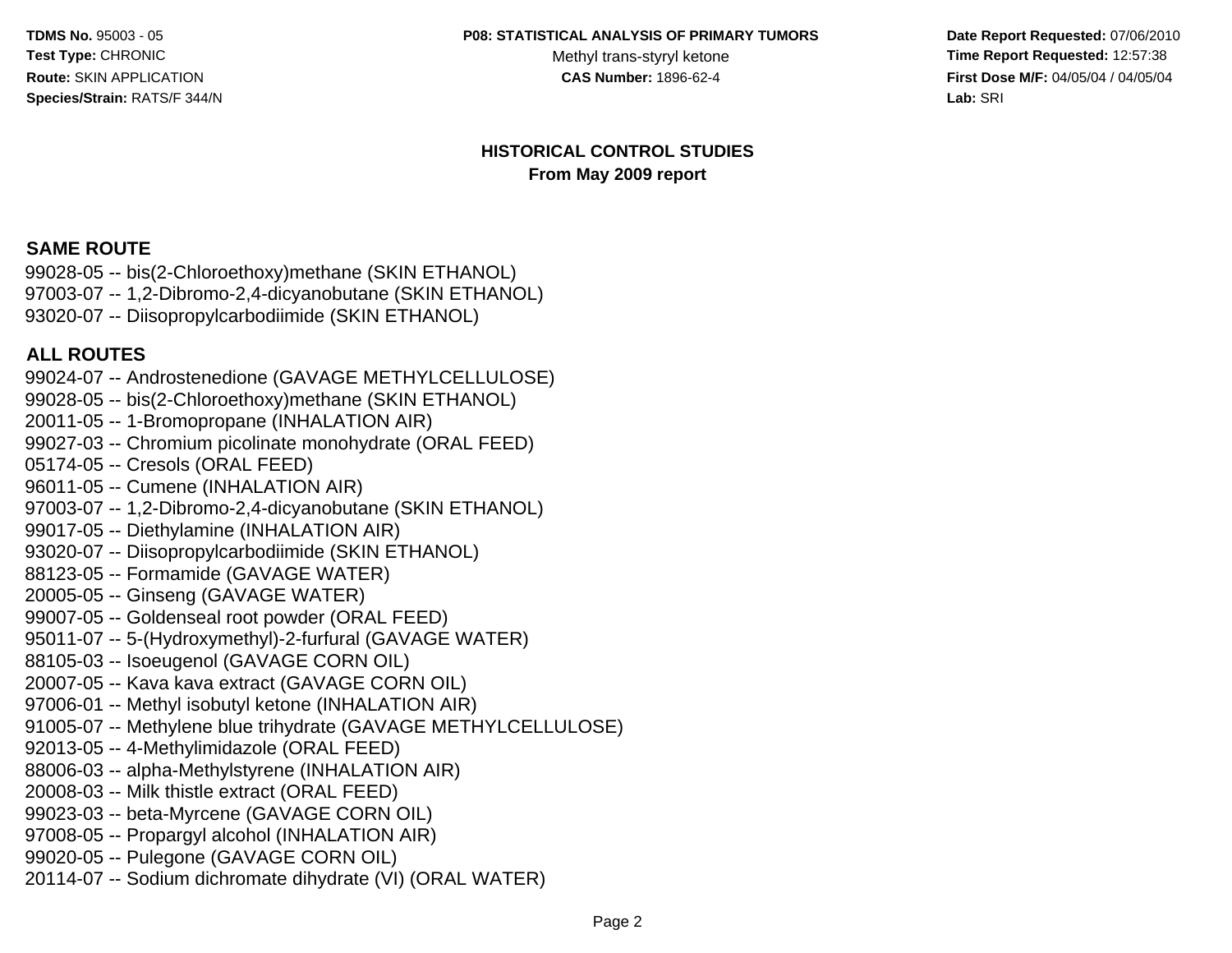#### **P08: STATISTICAL ANALYSIS OF PRIMARY TUMORS**

Methyl trans-styryl ketone<br>CAS Number: 1896-62-4

 **Date Report Requested:** 07/06/2010 **Time Report Requested:** 12:57:38 **First Dose M/F:** 04/05/04 / 04/05/04<br>**Lab:** SRI **Lab:** SRI

#### **HISTORICAL CONTROL STUDIESFrom May 2009 report**

93025-07 -- Tetralin (INHALATION AIR)

96019-05 -- Water disinfection byproducts (Bromochloroacetic acid) (ORAL WATER)

96017-05 -- Water disinfection byproducts (Dibromoacetic acid) (ORAL WATER)

96015-05 -- Water disinfection byproducts (Dibromoacetonitrile) (ORAL WATER)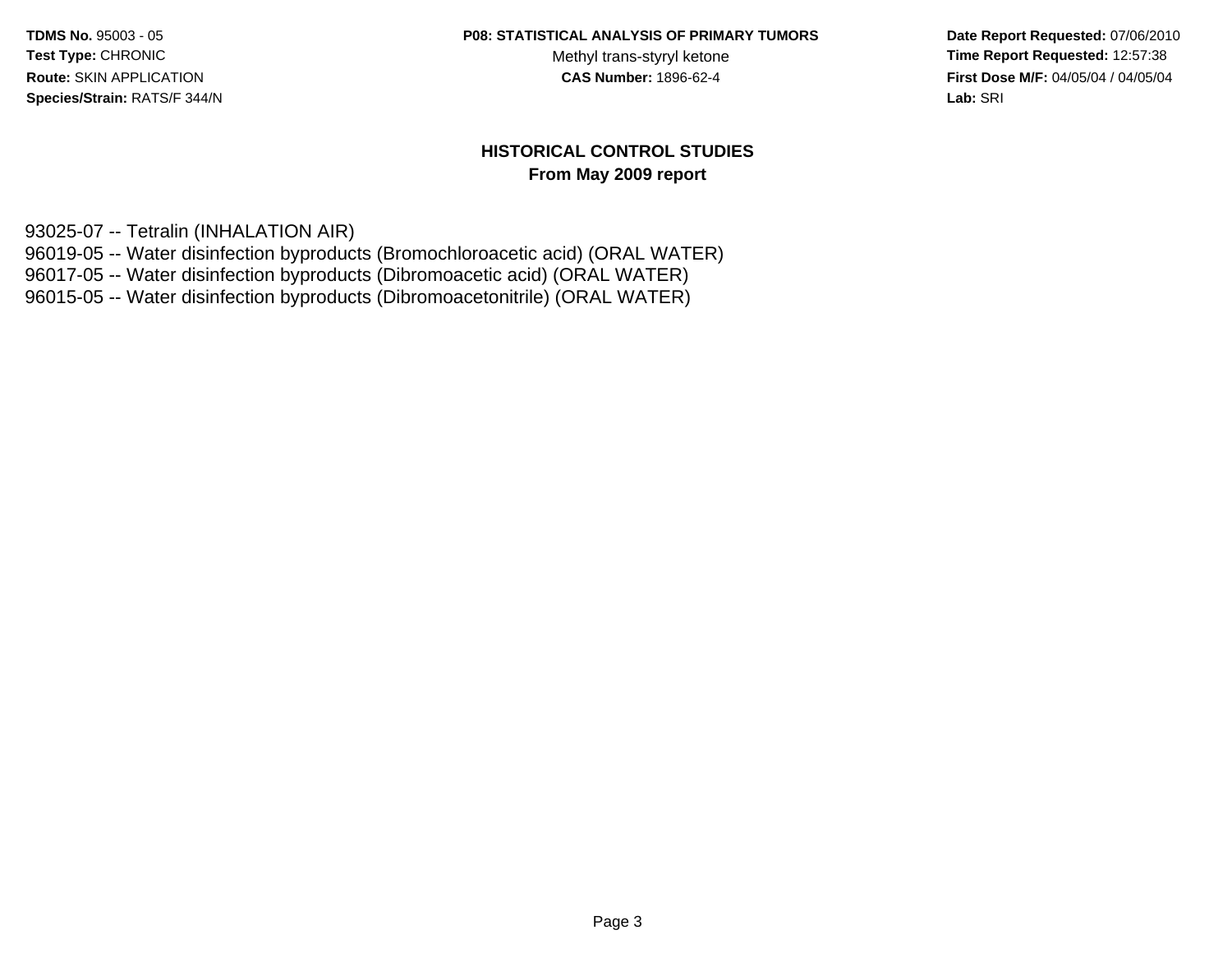**Date Report Requested:** 07/06/2010 **Time Report Requested:** 12:57:38 **First Dose M/F:** 04/05/04 / 04/05/04 **Lab:** SRI **Lab:** SRI

#### **FOR ALL DOSES THE TUMOR RATES IN THE FOLLOWING TISSUES/ORGANS ARE BASED ON NUMBER OF TISSUES EXAMINED.IN OTHER TISSUES/ORGANS RATES ARE BASED ON THE NUMBER OF ANIMALS NECROPSIED.**

Adrenal Cortex Adrenal Medulla Clitoral/Preputial GlandIslets, PancreaticKidneyLiverLung Pituitary GlandProstate Testes ThymusThyroid Gland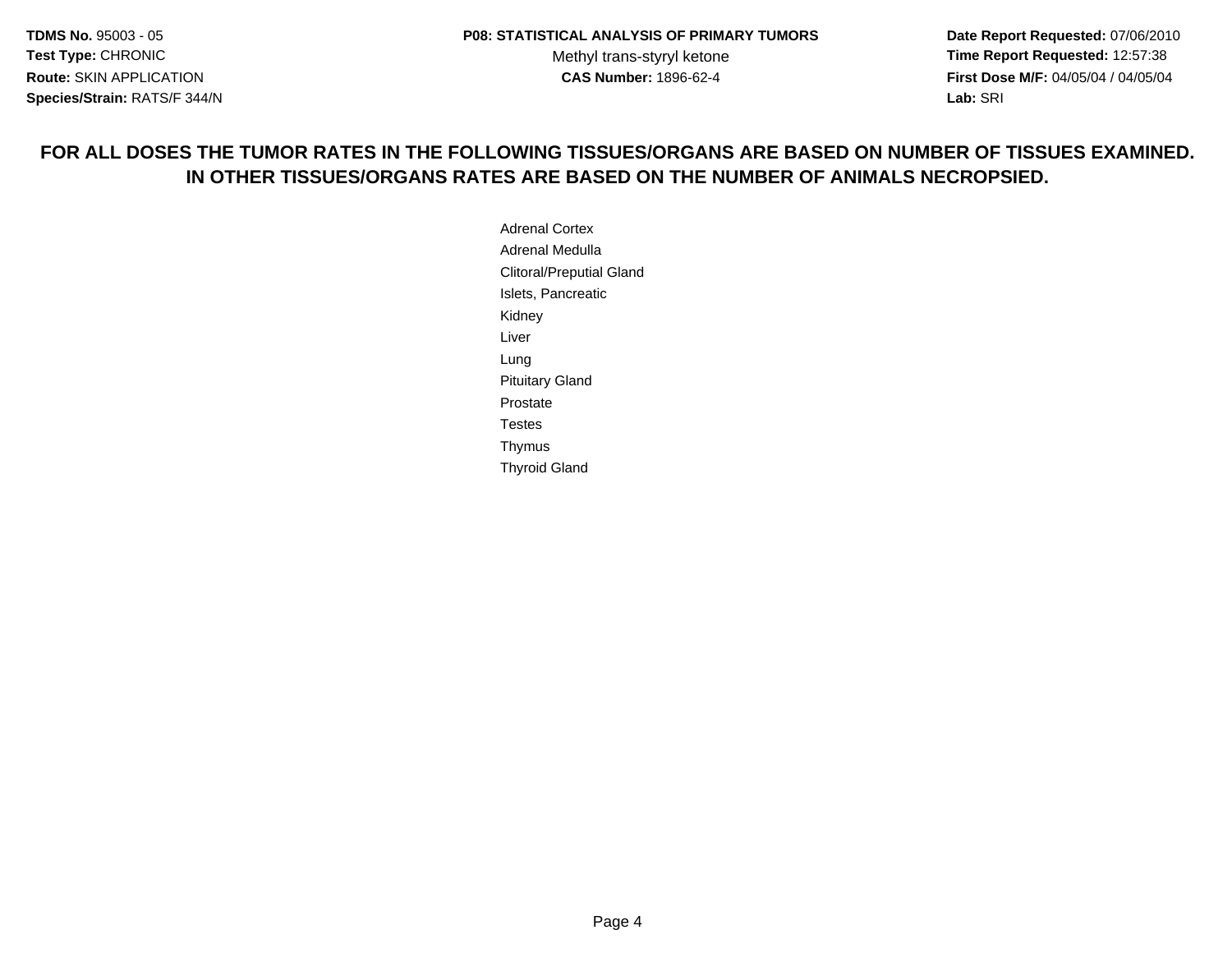**Date Report Requested:** 07/06/2010 **Time Report Requested:** 12:57:38 **First Dose M/F:** 04/05/04 / 04/05/04<br>**Lab:** SRI **Lab:** SRI

#### **SUMMARY OF STATISTICALLY SIGNIFICANT (P<=.05) RESULTS IN THE ANALYSIS OF METHYL TRANS-STYRYL KETONE**

#### **MALE RATS**

| Organ                                              | <b>Morphology</b>                                                                                                                                           |
|----------------------------------------------------|-------------------------------------------------------------------------------------------------------------------------------------------------------------|
| <b>Clitoral/Preputial Gland</b>                    | Carcinoma                                                                                                                                                   |
|                                                    | Carcinoma or Adenoma                                                                                                                                        |
| Islets, Pancreatic                                 | Adenoma                                                                                                                                                     |
|                                                    | Carcinoma or Adenoma                                                                                                                                        |
| Skin                                               | Basal Cell Adenoma, Basosquamous Tumor Benign, or Trichoepithelioma                                                                                         |
|                                                    | Basal or Sq. Cell Carcinoma, Carcinoma, Basosq. Tumor (M or B), Basal Cell Adenoma, Adenoma,<br>Papilloma, Sq Papilloma, Keratoacanthoma, Trichoepithelioma |
|                                                    | Fibroma                                                                                                                                                     |
|                                                    | Fibroma, Fibrosarcoma, Sarcoma, Myxoma, Myxosarcoma, or Fibrous Histiocytoma                                                                                |
|                                                    | Fibrosarcoma                                                                                                                                                |
|                                                    | Schwannoma Malignant                                                                                                                                        |
|                                                    | Squamous Cell Carcinoma, Basal Cell Carcinoma, Basosquamous Tumor (malignant or NOS), or<br>Carcinoma                                                       |
| <b>Thyroid Gland: C-Cell</b>                       | Adenoma                                                                                                                                                     |
|                                                    | Carcinoma or Adenoma                                                                                                                                        |
| All Organs                                         | Leukemia: Lymphocytic, Monocytic, Mononuclear, or Undifferentiated                                                                                          |
| <b>FEMALE RATS</b>                                 |                                                                                                                                                             |
| Organ                                              | <b>Morphology</b>                                                                                                                                           |
| <b>Adrenal Cortex</b>                              | Adenoma                                                                                                                                                     |
| <b>Clitoral/Preputial Gland</b>                    | Carcinoma or Adenoma                                                                                                                                        |
| Islets, Pancreatic                                 | Adenoma                                                                                                                                                     |
|                                                    | Carcinoma or Adenoma                                                                                                                                        |
| Pituitary Gland: Pars Distalis or Unspecified Site | Adenoma                                                                                                                                                     |
| Skin                                               | Fibroma                                                                                                                                                     |
|                                                    |                                                                                                                                                             |

Uterus

 Leukemia: Lymphocytic, Monocytic, Mononuclear, or UndifferentiatedAll Organs

Sarcoma Stromal or Polyp Stromal

Malignant and Benign Tumors

Polyp Stromal

Benign Tumors

Fibroma, Fibrosarcoma, Sarcoma, Myxoma, Myxosarcoma, or Fibrous Histiocytoma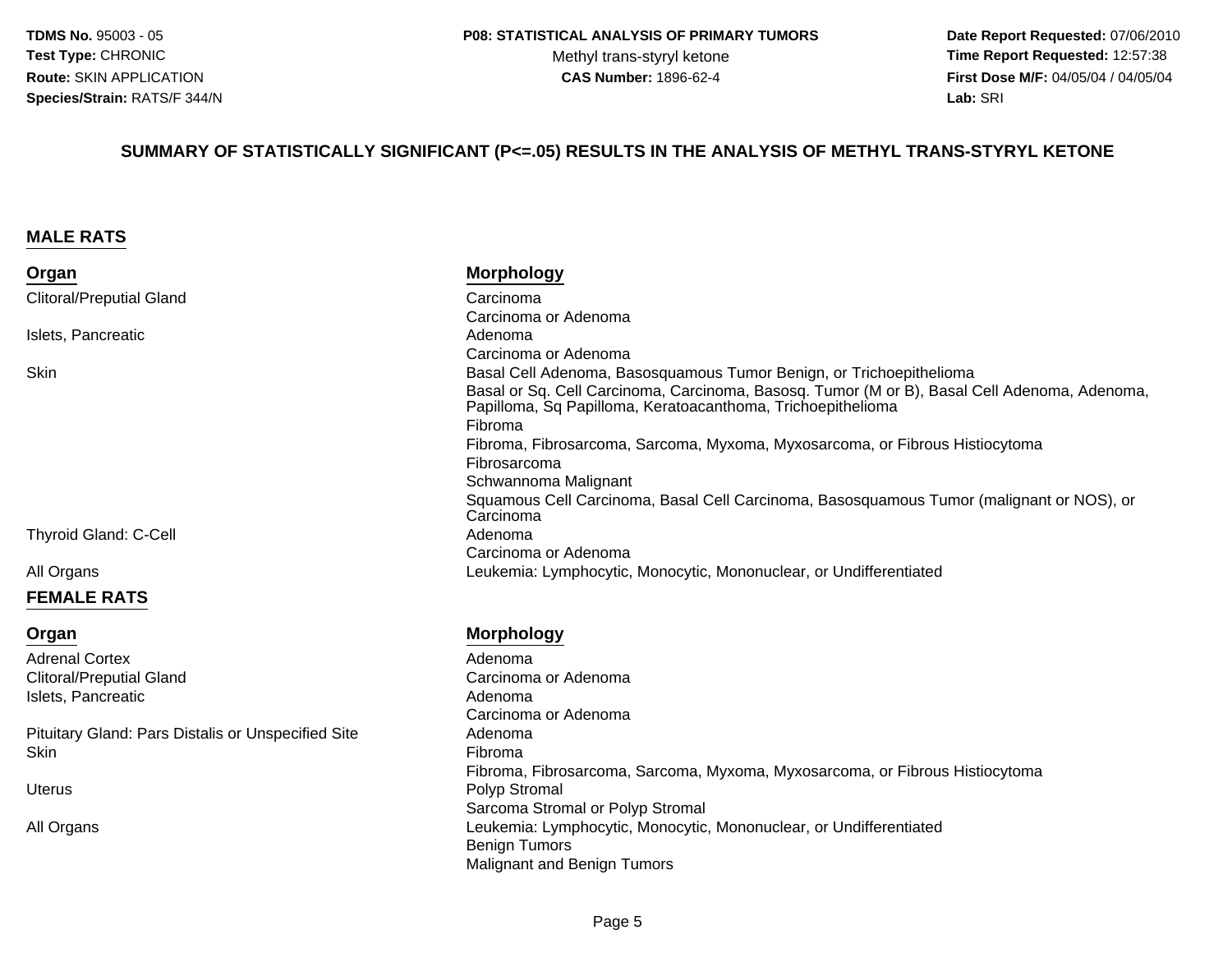**Date Report Requested:** 07/06/2010 **Time Report Requested:** 12:57:38 **First Dose M/F:** 04/05/04 / 04/05/04<br>Lab: SRI **Lab:** SRI

| <b>Males</b>                     |              |             |             |             |  |
|----------------------------------|--------------|-------------|-------------|-------------|--|
| <b>DOSE</b>                      | 0 MG/KG      | 10 MG/KG    | 30 MG/KG    | 90 MG/KG    |  |
|                                  |              |             |             |             |  |
| <b>Adrenal Cortex</b><br>Adenoma |              |             |             |             |  |
| <b>TUMOR RATES</b>               |              |             |             |             |  |
| <b>OVERALL</b> (a)               | 0/50(0%)     | 1/50(2%)    | 1/50(2%)    | 1/50(2%)    |  |
| POLY-3 RATE (b)                  | 0/42.54      | 1/42.65     | 1/40.71     | 1/44.08     |  |
| POLY-3 PERCENT (g)               | 0%           | 2.3%        | 2.5%        | 2.3%        |  |
| <b>TERMINAL (d)</b>              | 0/27(0%)     | 0/30(0%)    | 0/22(0%)    | 0/30(0%)    |  |
| <b>FIRST INCIDENCE</b>           | ---          | 659         | 704         | 633         |  |
| <b>HC TUMORS SAME ROUTE</b>      | 3/150(2%)    |             |             |             |  |
| <b>HC TUMORS ALL ROUTES</b>      | 15/1397 (1%) |             |             |             |  |
| <b>STATISTICAL TESTS</b>         |              |             |             |             |  |
| POLY <sub>3</sub>                | $P=0.497$    | $P = 0.500$ | $P = 0.491$ | $P = 0.507$ |  |
| <b>POLY 1.5</b>                  | $P=0.492$    | $P=0.499$   | $P=0.495$   | $P = 0.504$ |  |
| POLY <sub>6</sub>                | $P = 0.505$  | $P = 0.505$ | $P=0.485$   | $P = 0.512$ |  |
| <b>COCH-ARM / FISHERS</b>        | $P=0.483$    | $P = 0.500$ | $P = 0.500$ | $P = 0.500$ |  |
| MAX-ISO-POLY-3                   | $P = 0.334$  | $P=0.159$   | $P = 0.158$ | $P = 0.167$ |  |
| <b>HISTCONT SAME RTE</b>         | $P=0.421$    | $P = 0.212$ | $P = 0.211$ | $P = 0.223$ |  |
| <b>HISTCONT ALL RTES</b>         | $P = 0.388$  | $P = 0.188$ | $P = 0.188$ | $P = 0.199$ |  |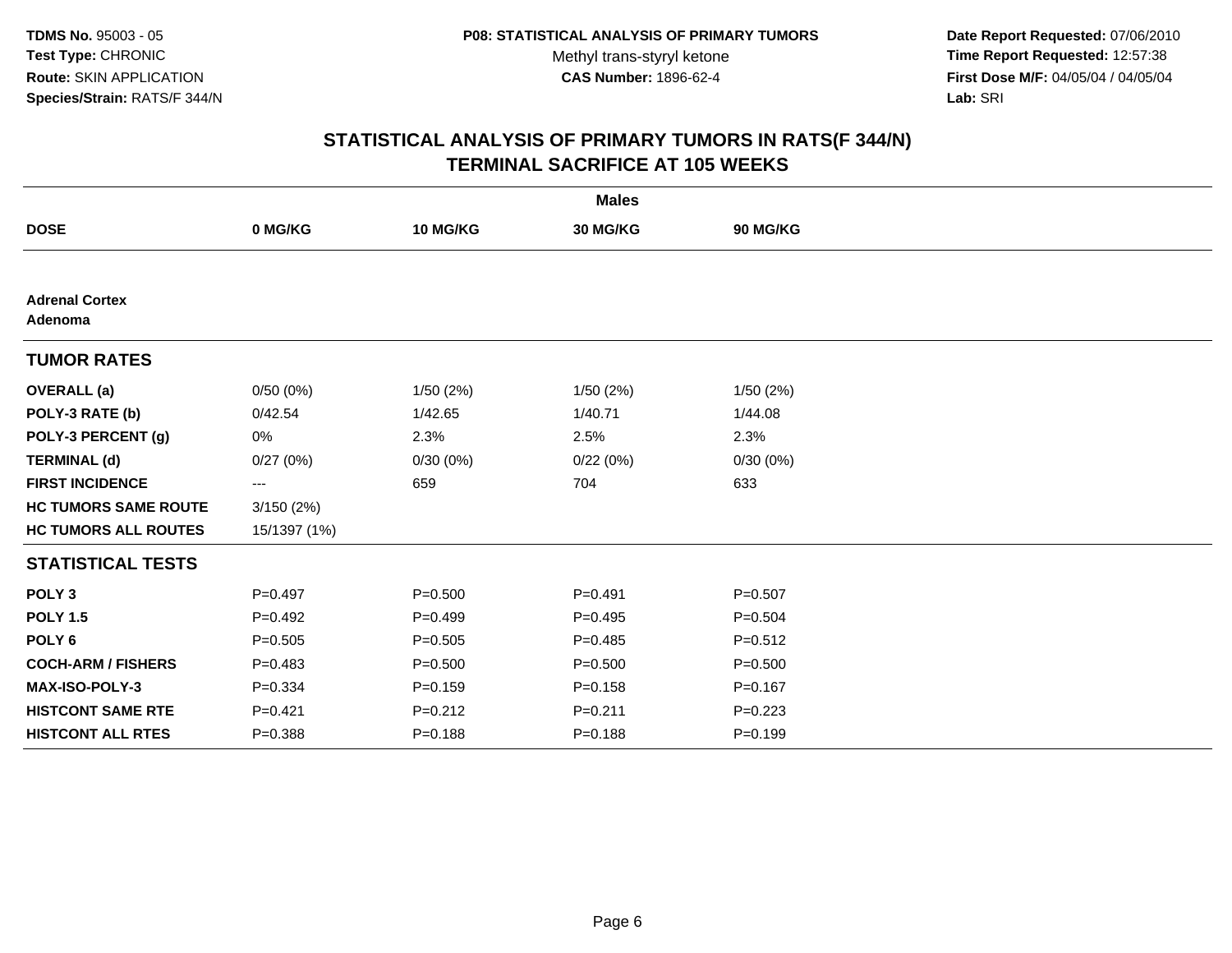**Date Report Requested:** 07/06/2010 **Time Report Requested:** 12:57:38 **First Dose M/F:** 04/05/04 / 04/05/04<br>Lab: SRI **Lab:** SRI

| <b>Males</b>                                      |                |             |             |              |  |
|---------------------------------------------------|----------------|-------------|-------------|--------------|--|
| <b>DOSE</b>                                       | 0 MG/KG        | 10 MG/KG    | 30 MG/KG    | 90 MG/KG     |  |
|                                                   |                |             |             |              |  |
| <b>Adrenal Medulla</b><br>Pheochromocytoma Benign |                |             |             |              |  |
| <b>TUMOR RATES</b>                                |                |             |             |              |  |
| <b>OVERALL (a)</b>                                | 11/49 (22%)    | 11/50 (22%) | 14/50 (28%) | 9/50 (18%)   |  |
| POLY-3 RATE (b)                                   | 11/42.99       | 11/42.63    | 14/41.46    | 9/44.02      |  |
| POLY-3 PERCENT (g)                                | 25.6%          | 25.8%       | 33.8%       | 20.4%        |  |
| <b>TERMINAL (d)</b>                               | 5/27 (19%)     | 9/30 (30%)  | 7/22 (32%)  | 6/30 (20%)   |  |
| <b>FIRST INCIDENCE</b>                            | 616            | 667         | 667         | 694          |  |
| <b>HC TUMORS SAME ROUTE</b>                       | 11/150 (7%)    |             |             |              |  |
| <b>HC TUMORS ALL ROUTES</b>                       | 197/1395 (14%) |             |             |              |  |
| <b>STATISTICAL TESTS</b>                          |                |             |             |              |  |
| POLY <sub>3</sub>                                 | P=0.288N       | $P = 0.589$ | $P=0.277$   | P=0.376N     |  |
| <b>POLY 1.5</b>                                   | P=0.295N       | $P=0.595$   | $P = 0.307$ | P=0.378N     |  |
| POLY <sub>6</sub>                                 | $P = 0.281N$   | $P = 0.586$ | $P = 0.237$ | $P = 0.375N$ |  |
| <b>COCH-ARM / FISHERS</b>                         | P=0.314N       | P=0.574N    | $P = 0.343$ | P=0.382N     |  |
| MAX-ISO-POLY-3                                    | P=0.323N       | $P=0.490$   | $P = 0.208$ | P=0.286N     |  |
| <b>HISTCONT SAME RTE</b>                          | (h)            | (h)         | (h)         | (h)          |  |
| <b>HISTCONT ALL RTES</b>                          | (h)            | (h)         | (h)         | (h)          |  |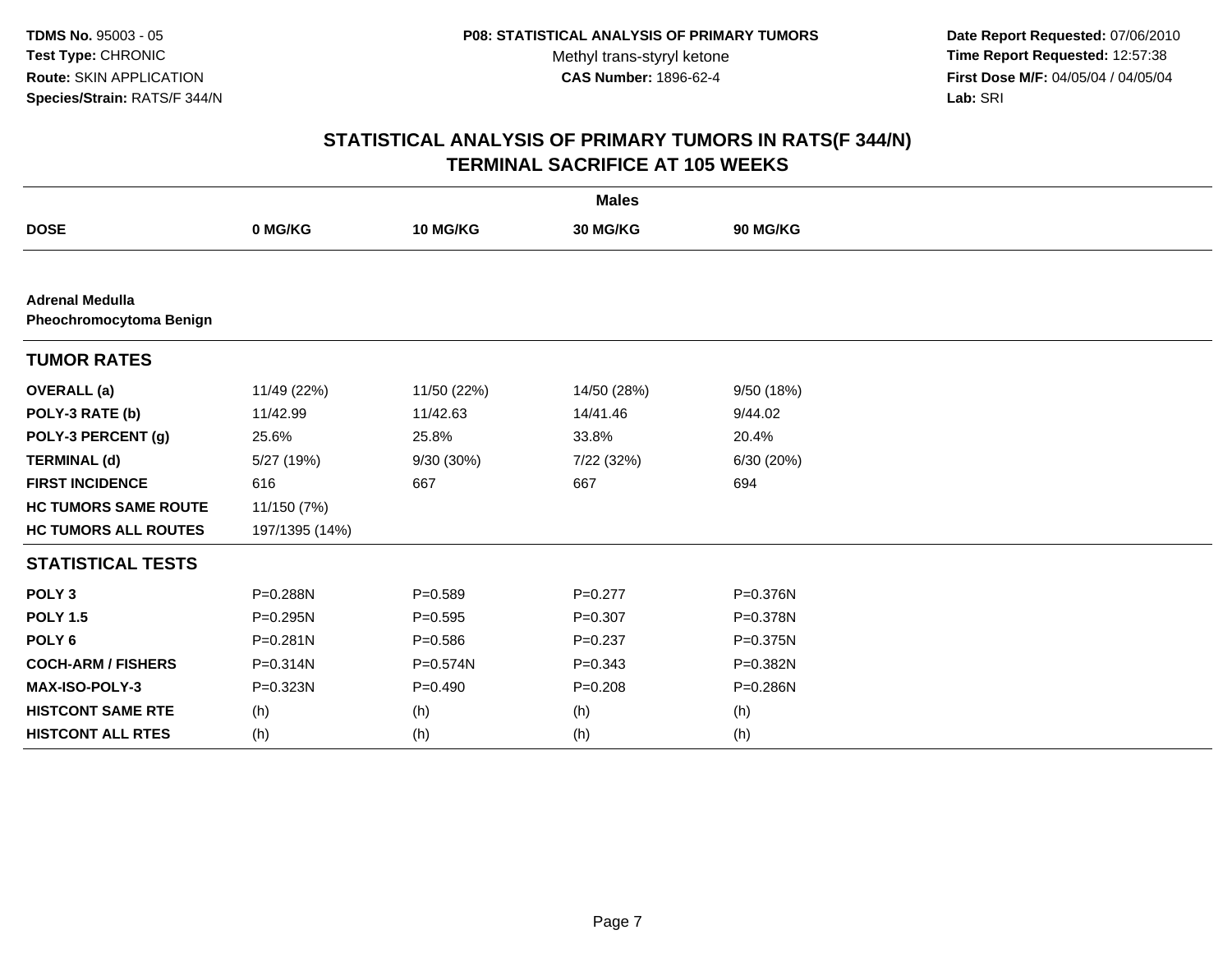**Date Report Requested:** 07/06/2010 **Time Report Requested:** 12:57:38 **First Dose M/F:** 04/05/04 / 04/05/04<br>Lab: SRI **Lab:** SRI

| <b>Males</b>                                         |              |             |             |          |  |  |
|------------------------------------------------------|--------------|-------------|-------------|----------|--|--|
| <b>DOSE</b>                                          | 0 MG/KG      | 10 MG/KG    | 30 MG/KG    | 90 MG/KG |  |  |
|                                                      |              |             |             |          |  |  |
| <b>Adrenal Medulla</b><br>Pheochromocytoma Malignant |              |             |             |          |  |  |
| <b>TUMOR RATES</b>                                   |              |             |             |          |  |  |
| <b>OVERALL</b> (a)                                   | 0/49(0%)     | 2/50(4%)    | 1/50(2%)    | 0/50(0%) |  |  |
| POLY-3 RATE (b)                                      | 0/42.01      | 2/42.38     | 1/40.63     | 0/43.73  |  |  |
| POLY-3 PERCENT (g)                                   | 0%           | 4.7%        | 2.5%        | 0%       |  |  |
| <b>TERMINAL (d)</b>                                  | 0/27(0%)     | 2/30(7%)    | 0/22(0%)    | 0/30(0%) |  |  |
| <b>FIRST INCIDENCE</b>                               | ---          | 729 (T)     | 724         | $\cdots$ |  |  |
| <b>HC TUMORS SAME ROUTE</b>                          | 4/150 (3%)   |             |             |          |  |  |
| <b>HC TUMORS ALL ROUTES</b>                          | 27/1395 (2%) |             |             |          |  |  |
| <b>STATISTICAL TESTS</b>                             |              |             |             |          |  |  |
| POLY <sub>3</sub>                                    | P=0.376N     | $P = 0.239$ | $P=0.493$   | (e)      |  |  |
| <b>POLY 1.5</b>                                      | P=0.379N     | $P = 0.239$ | $P=0.498$   | (e)      |  |  |
| POLY <sub>6</sub>                                    | $P = 0.370N$ | $P = 0.241$ | $P=0.486$   | (e)      |  |  |
| <b>COCH-ARM / FISHERS</b>                            | P=0.382N     | $P = 0.253$ | $P = 0.505$ | (e)      |  |  |
| <b>MAX-ISO-POLY-3</b>                                | P=0.327N     | $P=0.077$   | $P=0.160$   | (e)      |  |  |
| <b>HISTCONT SAME RTE</b>                             | (h)          | (h)         | (h)         | (e)      |  |  |
| <b>HISTCONT ALL RTES</b>                             | (h)          | (h)         | (h)         | (e)      |  |  |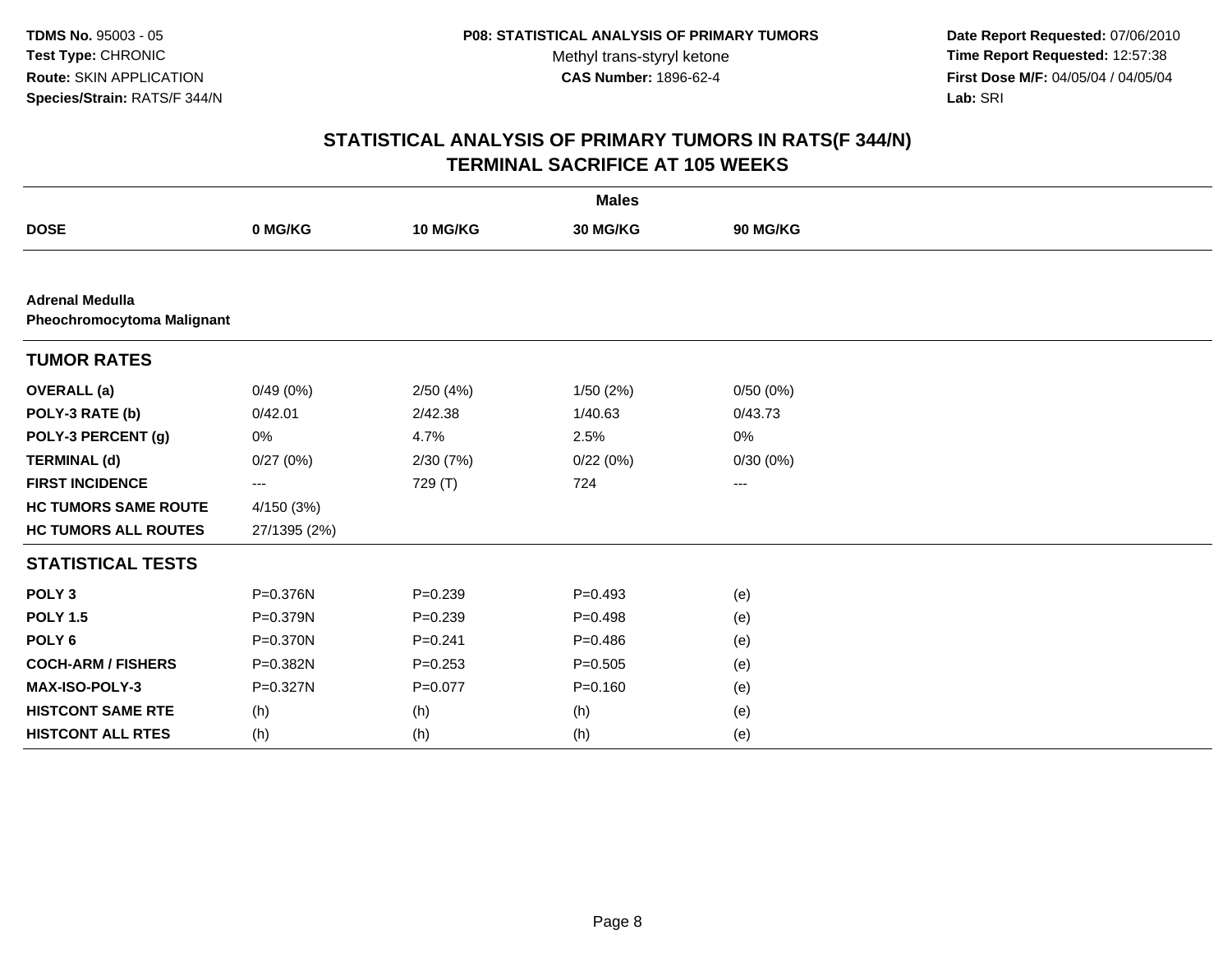**Date Report Requested:** 07/06/2010 **Time Report Requested:** 12:57:38 **First Dose M/F:** 04/05/04 / 04/05/04<br>Lab: SRI **Lab:** SRI

| <b>Males</b>                                                                |                |             |             |                 |  |
|-----------------------------------------------------------------------------|----------------|-------------|-------------|-----------------|--|
| <b>DOSE</b>                                                                 | 0 MG/KG        | 10 MG/KG    | 30 MG/KG    | <b>90 MG/KG</b> |  |
|                                                                             |                |             |             |                 |  |
| <b>Adrenal Medulla</b><br>Pheochromocytoma: Benign, Complex, Malignant, NOS |                |             |             |                 |  |
| <b>TUMOR RATES</b>                                                          |                |             |             |                 |  |
| <b>OVERALL</b> (a)                                                          | 11/49 (22%)    | 13/50 (26%) | 15/50 (30%) | 9/50 (18%)      |  |
| POLY-3 RATE (b)                                                             | 11/42.99       | 13/42.63    | 15/41.48    | 9/44.02         |  |
| POLY-3 PERCENT (g)                                                          | 25.6%          | 30.5%       | 36.2%       | 20.4%           |  |
| <b>TERMINAL (d)</b>                                                         | 5/27 (19%)     | 11/30 (37%) | 7/22 (32%)  | 6/30 (20%)      |  |
| <b>FIRST INCIDENCE</b>                                                      | 616            | 667         | 667         | 694             |  |
| <b>HC TUMORS SAME ROUTE</b>                                                 | 14/150 (9%)    |             |             |                 |  |
| <b>HC TUMORS ALL ROUTES</b>                                                 | 227/1395 (16%) |             |             |                 |  |
| <b>STATISTICAL TESTS</b>                                                    |                |             |             |                 |  |
| POLY <sub>3</sub>                                                           | $P = 0.216N$   | $P = 0.395$ | $P=0.204$   | P=0.376N        |  |
| <b>POLY 1.5</b>                                                             | $P = 0.223N$   | $P=0.404$   | $P = 0.231$ | P=0.378N        |  |
| POLY <sub>6</sub>                                                           | P=0.208N       | $P = 0.388$ | $P=0.167$   | P=0.375N        |  |
| <b>COCH-ARM / FISHERS</b>                                                   | $P = 0.242N$   | $P = 0.430$ | $P = 0.266$ | P=0.382N        |  |
| <b>MAX-ISO-POLY-3</b>                                                       | P=0.227N       | $P = 0.307$ | $P = 0.147$ | P=0.286N        |  |
| <b>HISTCONT SAME RTE</b>                                                    | (h)            | (h)         | (h)         | (h)             |  |
| <b>HISTCONT ALL RTES</b>                                                    | (h)            | (h)         | (h)         | (h)             |  |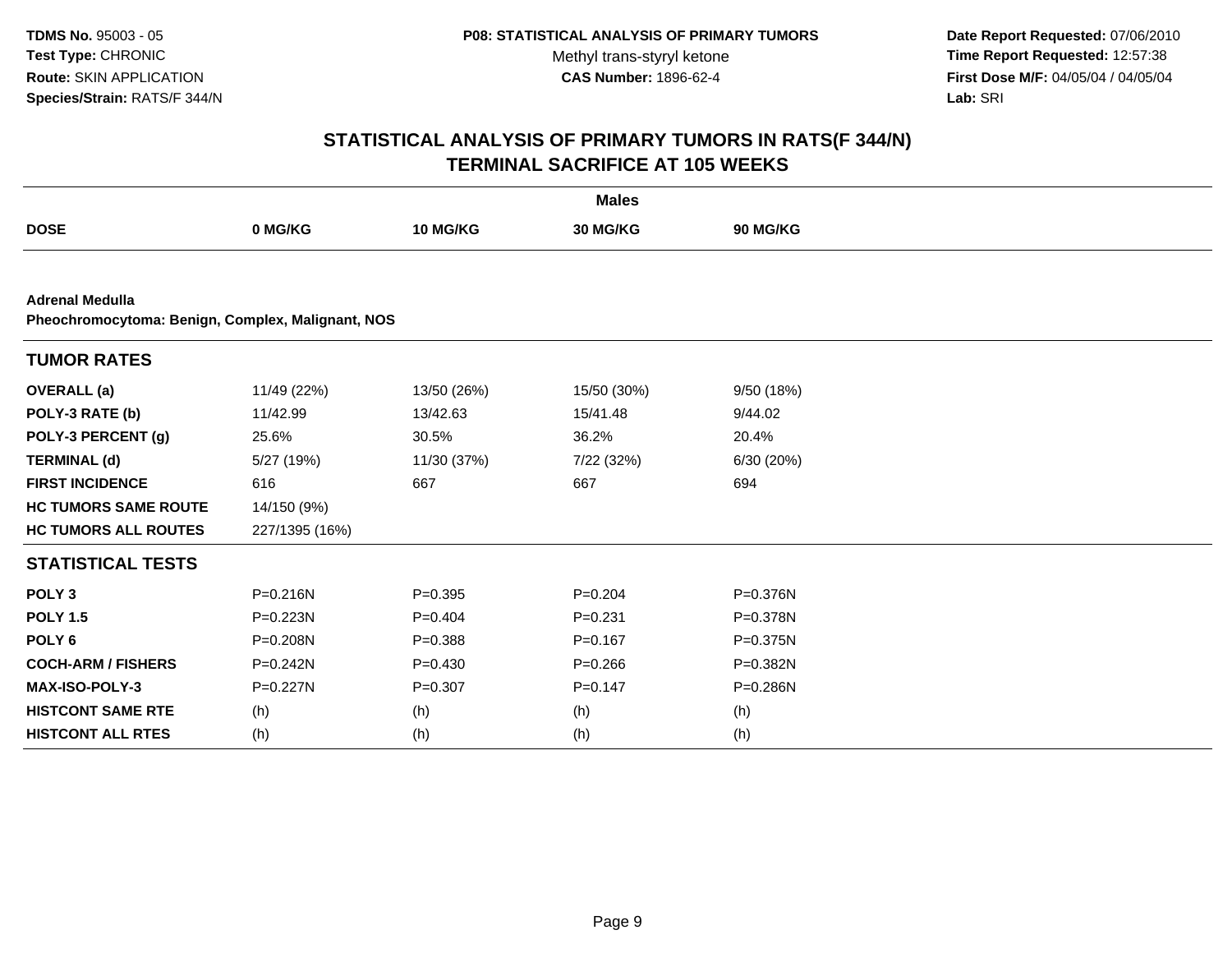**Date Report Requested:** 07/06/2010 **Time Report Requested:** 12:57:38 **First Dose M/F:** 04/05/04 / 04/05/04<br>Lab: SRI **Lab:** SRI

|                                            |              |              | <b>Males</b> |             |  |
|--------------------------------------------|--------------|--------------|--------------|-------------|--|
| <b>DOSE</b>                                | 0 MG/KG      | 10 MG/KG     | 30 MG/KG     | 90 MG/KG    |  |
|                                            |              |              |              |             |  |
| <b>Clitoral/Preputial Gland</b><br>Adenoma |              |              |              |             |  |
| <b>TUMOR RATES</b>                         |              |              |              |             |  |
| <b>OVERALL</b> (a)                         | 1/50 (2%)    | 1/50(2%)     | 0/49(0%)     | 1/50(2%)    |  |
| POLY-3 RATE (b)                            | 1/42.80      | 1/42.38      | 0/39.61      | 1/43.73     |  |
| POLY-3 PERCENT (g)                         | 2.3%         | 2.4%         | 0%           | 2.3%        |  |
| <b>TERMINAL (d)</b>                        | 0/27(0%)     | 1/30(3%)     | 0/21(0%)     | 1/30(3%)    |  |
| <b>FIRST INCIDENCE</b>                     | 659          | 729 (T)      | ---          | 729 (T)     |  |
| <b>HC TUMORS SAME ROUTE</b>                | 5/150(3%)    |              |              |             |  |
| <b>HC TUMORS ALL ROUTES</b>                | 53/1396 (4%) |              |              |             |  |
| <b>STATISTICAL TESTS</b>                   |              |              |              |             |  |
| POLY <sub>3</sub>                          | $P=0.682$    | $P = 0.759$  | $P = 0.515N$ | P=0.756N    |  |
| <b>POLY 1.5</b>                            | $P = 0.680$  | $P = 0.758$  | $P = 0.510N$ | P=0.758N    |  |
| POLY <sub>6</sub>                          | $P = 0.685$  | $P = 0.761N$ | $P = 0.524N$ | P=0.753N    |  |
| <b>COCH-ARM / FISHERS</b>                  | $P = 0.676$  | P=0.753N     | $P = 0.505N$ | P=0.753N    |  |
| MAX-ISO-POLY-3                             | $P = 0.545N$ | $P = 0.496$  | P=0.176N     | P=0.493N    |  |
| <b>HISTCONT SAME RTE</b>                   | $P=0.757$    | $P = 0.644$  | (e)          | $P = 1.000$ |  |
| <b>HISTCONT ALL RTES</b>                   | $P = 0.740$  | $P=0.626$    | (e)          | $P = 1.000$ |  |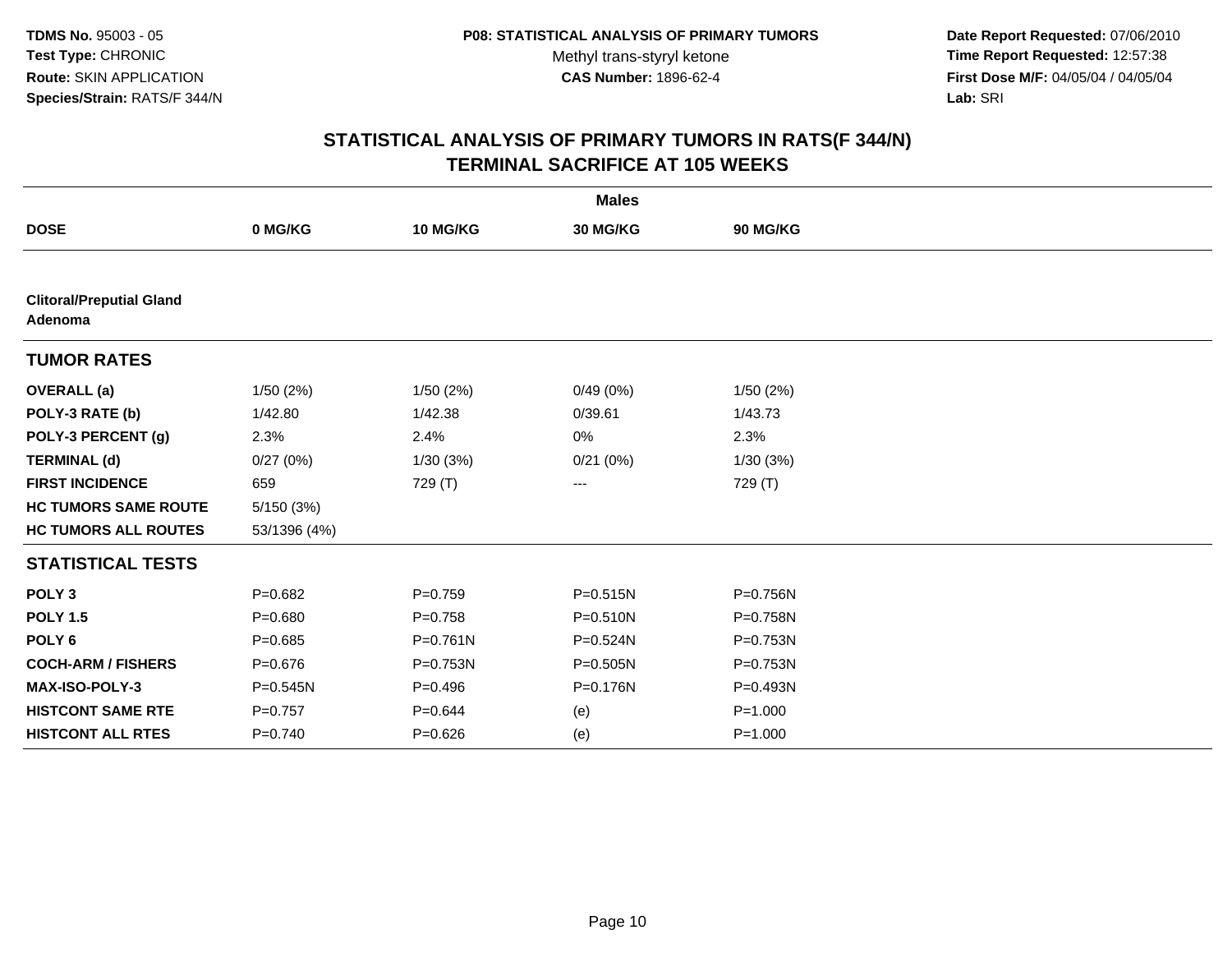**Date Report Requested:** 07/06/2010 **Time Report Requested:** 12:57:38 **First Dose M/F:** 04/05/04 / 04/05/04<br>Lab: SRI **Lab:** SRI

| <b>Males</b>                                 |              |              |              |              |  |
|----------------------------------------------|--------------|--------------|--------------|--------------|--|
| <b>DOSE</b>                                  | 0 MG/KG      | 10 MG/KG     | 30 MG/KG     | 90 MG/KG     |  |
|                                              |              |              |              |              |  |
| <b>Clitoral/Preputial Gland</b><br>Carcinoma |              |              |              |              |  |
| <b>TUMOR RATES</b>                           |              |              |              |              |  |
| <b>OVERALL</b> (a)                           | 3/50(6%)     | 2/50(4%)     | 0/49(0%)     | 1/50(2%)     |  |
| POLY-3 RATE (b)                              | 3/42.54      | 2/42.88      | 0/39.61      | 1/43.73      |  |
| POLY-3 PERCENT (g)                           | 7.1%         | 4.7%         | 0%           | 2.3%         |  |
| <b>TERMINAL (d)</b>                          | 3/27(11%)    | 0/30(0%)     | 0/21(0%)     | 1/30(3%)     |  |
| <b>FIRST INCIDENCE</b>                       | 729 (T)      | 659          | ---          | 729 (T)      |  |
| <b>HC TUMORS SAME ROUTE</b>                  | 1/150 (1%)   |              |              |              |  |
| <b>HC TUMORS ALL ROUTES</b>                  | 20/1396 (1%) |              |              |              |  |
| <b>STATISTICAL TESTS</b>                     |              |              |              |              |  |
| POLY <sub>3</sub>                            | $P = 0.250N$ | P=0.496N     | $P = 0.131N$ | $P = 0.295N$ |  |
| <b>POLY 1.5</b>                              | $P = 0.252N$ | $P = 0.501N$ | $P = 0.127N$ | $P = 0.300N$ |  |
| POLY <sub>6</sub>                            | $P = 0.247N$ | P=0.484N     | P=0.138N     | P=0.288N     |  |
| <b>COCH-ARM / FISHERS</b>                    | $P = 0.257N$ | P=0.500N     | $P = 0.125N$ | P=0.309N     |  |
| <b>MAX-ISO-POLY-3</b>                        | $P = 0.116N$ | P=0.321N     | P=0.048N*    | $P = 0.150N$ |  |
| <b>HISTCONT SAME RTE</b>                     | (h)          | (h)          | (h)          | (h)          |  |
| <b>HISTCONT ALL RTES</b>                     | (h)          | (h)          | (h)          | (h)          |  |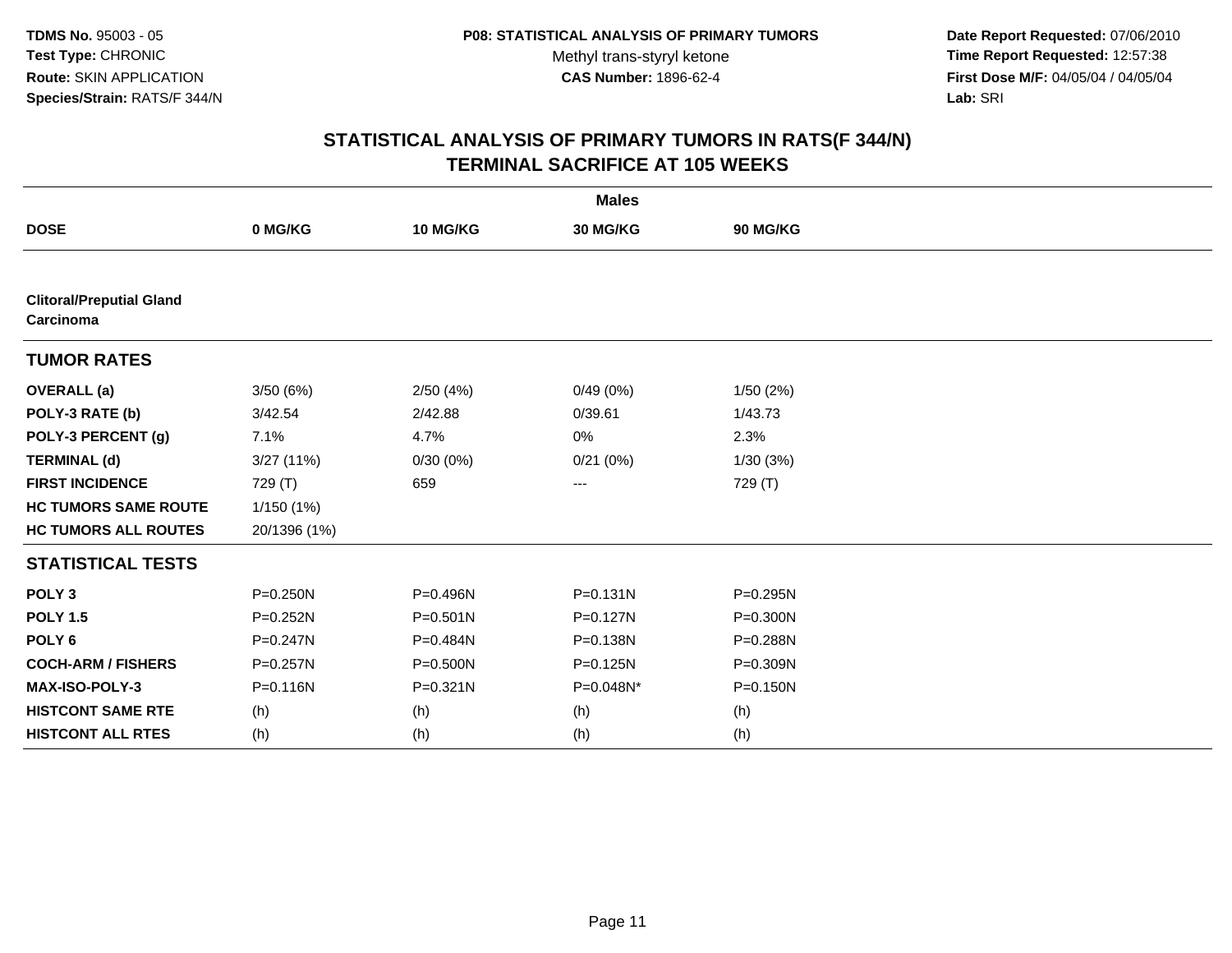**Date Report Requested:** 07/06/2010 **Time Report Requested:** 12:57:38 **First Dose M/F:** 04/05/04 / 04/05/04<br>Lab: SRI **Lab:** SRI

| <b>Males</b>                                            |              |          |           |          |  |
|---------------------------------------------------------|--------------|----------|-----------|----------|--|
| <b>DOSE</b>                                             | 0 MG/KG      | 10 MG/KG | 30 MG/KG  | 90 MG/KG |  |
|                                                         |              |          |           |          |  |
| <b>Clitoral/Preputial Gland</b><br>Carcinoma or Adenoma |              |          |           |          |  |
| <b>TUMOR RATES</b>                                      |              |          |           |          |  |
| <b>OVERALL</b> (a)                                      | 4/50 (8%)    | 3/50(6%) | 0/49(0%)  | 2/50(4%) |  |
| POLY-3 RATE (b)                                         | 4/42.80      | 3/42.88  | 0/39.61   | 2/43.73  |  |
| POLY-3 PERCENT (g)                                      | 9.3%         | 7%       | 0%        | 4.6%     |  |
| <b>TERMINAL (d)</b>                                     | 3/27(11%)    | 1/30(3%) | 0/21(0%)  | 2/30(7%) |  |
| <b>FIRST INCIDENCE</b>                                  | 659          | 659      | ---       | 729 (T)  |  |
| <b>HC TUMORS SAME ROUTE</b>                             | 6/150(4%)    |          |           |          |  |
| <b>HC TUMORS ALL ROUTES</b>                             | 71/1396 (5%) |          |           |          |  |
| <b>STATISTICAL TESTS</b>                                |              |          |           |          |  |
| POLY <sub>3</sub>                                       | P=0.294N     | P=0.499N | P=0.070N  | P=0.327N |  |
| <b>POLY 1.5</b>                                         | P=0.297N     | P=0.503N | P=0.067N  | P=0.331N |  |
| POLY <sub>6</sub>                                       | $P = 0.291N$ | P=0.488N | P=0.075N  | P=0.320N |  |
| <b>COCH-ARM / FISHERS</b>                               | P=0.304N     | P=0.500N | P=0.061N  | P=0.339N |  |
| <b>MAX-ISO-POLY-3</b>                                   | P=0.120N     | P=0.346N | P=0.027N* | P=0.195N |  |
| <b>HISTCONT SAME RTE</b>                                | (h)          | (h)      | (h)       | (h)      |  |
| <b>HISTCONT ALL RTES</b>                                | (h)          | (h)      | (h)       | (h)      |  |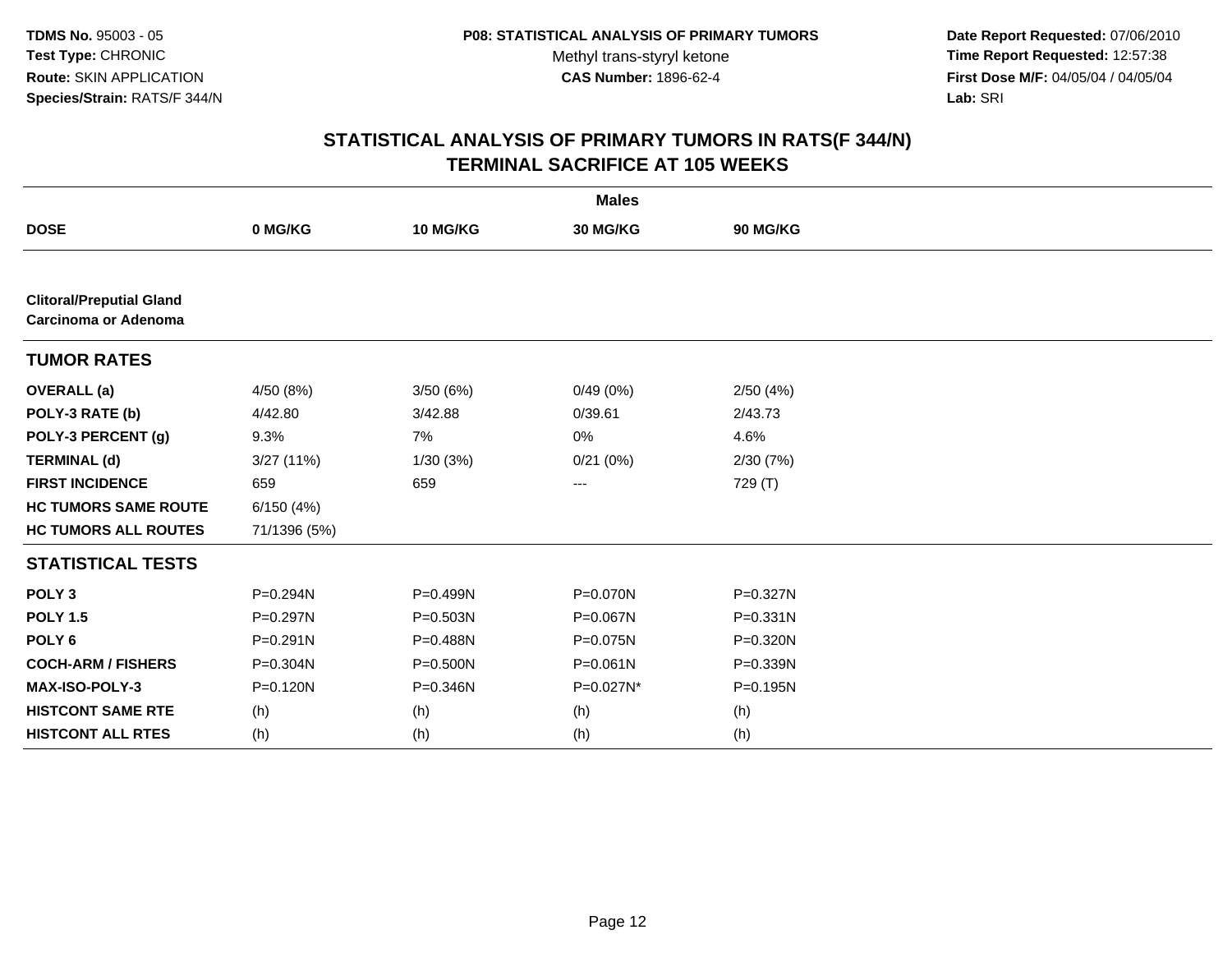**Date Report Requested:** 07/06/2010 **Time Report Requested:** 12:57:38 **First Dose M/F:** 04/05/04 / 04/05/04<br>Lab: SRI **Lab:** SRI

| <b>Males</b>                      |            |          |          |          |  |
|-----------------------------------|------------|----------|----------|----------|--|
| <b>DOSE</b>                       | 0 MG/KG    | 10 MG/KG | 30 MG/KG | 90 MG/KG |  |
|                                   |            |          |          |          |  |
| <b>Harderian Gland</b><br>Adenoma |            |          |          |          |  |
| <b>TUMOR RATES</b>                | #          | #        | #        | #        |  |
| <b>OVERALL</b> (a)                | 0/50(0%)   | 0/50(0%) | 0/50(0%) | 0/50(0%) |  |
| POLY-3 RATE (b)                   | 0/42.54    | 0/42.38  | 0/40.61  | 0/43.73  |  |
| POLY-3 PERCENT (g)                | 0%         | 0%       | 0%       | 0%       |  |
| <b>TERMINAL (d)</b>               | 0/27(0%)   | 0/30(0%) | 0/22(0%) | 0/30(0%) |  |
| <b>FIRST INCIDENCE</b>            | $---$      | ---      | ---      | ---      |  |
| <b>HC TUMORS SAME ROUTE</b>       | 0/150(0%)  |          |          |          |  |
| <b>HC TUMORS ALL ROUTES</b>       | 0/1398(0%) |          |          |          |  |
| <b>STATISTICAL TESTS</b>          |            |          |          |          |  |
| POLY <sub>3</sub>                 | (e)        | (e)      | (e)      | (e)      |  |
| <b>POLY 1.5</b>                   | (e)        | (e)      | (e)      | (e)      |  |
| POLY <sub>6</sub>                 | (e)        | (e)      | (e)      | (e)      |  |
| <b>COCH-ARM / FISHERS</b>         | (e)        | (e)      | (e)      | (e)      |  |
| MAX-ISO-POLY-3                    | (e)        | (e)      | (e)      | (e)      |  |
| <b>HISTCONT SAME RTE</b>          | (e)        | (e)      | (e)      | (e)      |  |
| <b>HISTCONT ALL RTES</b>          | (e)        | (e)      | (e)      | (e)      |  |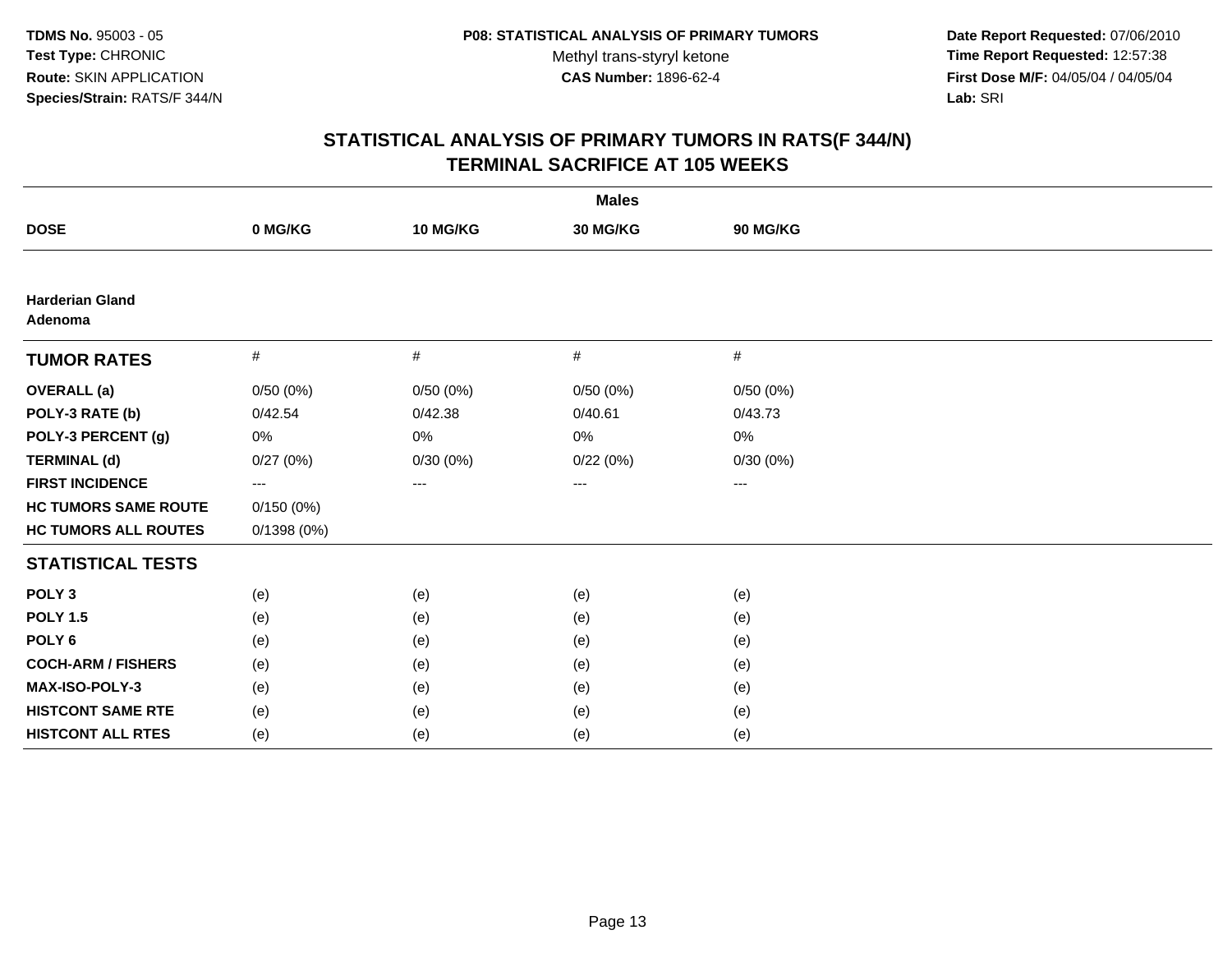**Date Report Requested:** 07/06/2010 **Time Report Requested:** 12:57:38 **First Dose M/F:** 04/05/04 / 04/05/04<br>Lab: SRI **Lab:** SRI

| <b>Males</b>                         |              |             |             |             |  |
|--------------------------------------|--------------|-------------|-------------|-------------|--|
| <b>DOSE</b>                          | 0 MG/KG      | 10 MG/KG    | 30 MG/KG    | 90 MG/KG    |  |
|                                      |              |             |             |             |  |
| <b>Islets, Pancreatic</b><br>Adenoma |              |             |             |             |  |
| <b>TUMOR RATES</b>                   |              |             |             |             |  |
| <b>OVERALL</b> (a)                   | 5/49 (10%)   | 16/50 (32%) | 7/49 (14%)  | 12/50 (24%) |  |
| POLY-3 RATE (b)                      | 5/42.26      | 16/43.05    | 7/40.74     | 12/44.49    |  |
| POLY-3 PERCENT (g)                   | 11.8%        | 37.2%       | 17.2%       | 27%         |  |
| <b>TERMINAL (d)</b>                  | 4/27 (15%)   | 13/30 (43%) | 4/22 (18%)  | 9/30 (30%)  |  |
| <b>FIRST INCIDENCE</b>               | 653          | 667         | 554         | 658         |  |
| <b>HC TUMORS SAME ROUTE</b>          | 14/150 (9%)  |             |             |             |  |
| <b>HC TUMORS ALL ROUTES</b>          | 90/1394 (7%) |             |             |             |  |
| <b>STATISTICAL TESTS</b>             |              |             |             |             |  |
| POLY <sub>3</sub>                    | $P = 0.311$  | P=0.005**   | $P = 0.352$ | $P = 0.063$ |  |
| <b>POLY 1.5</b>                      | $P = 0.298$  | P=0.005**   | $P = 0.364$ | $P = 0.061$ |  |
| POLY <sub>6</sub>                    | $P = 0.333$  | P=0.005**   | $P = 0.333$ | $P = 0.068$ |  |
| <b>COCH-ARM / FISHERS</b>            | $P = 0.284$  | P=0.007**   | $P = 0.380$ | $P = 0.059$ |  |
| <b>MAX-ISO-POLY-3</b>                | $P=0.069$    | P=0.002**   | $P = 0.248$ | $P=0.038*$  |  |
| <b>HISTCONT SAME RTE</b>             | $P = 0.086$  | P=0.003**   | $P = 0.167$ | $P=0.048*$  |  |
| <b>HISTCONT ALL RTES</b>             | P=0.002**    | P<0.001**   | $P = 0.074$ | P=0.004**   |  |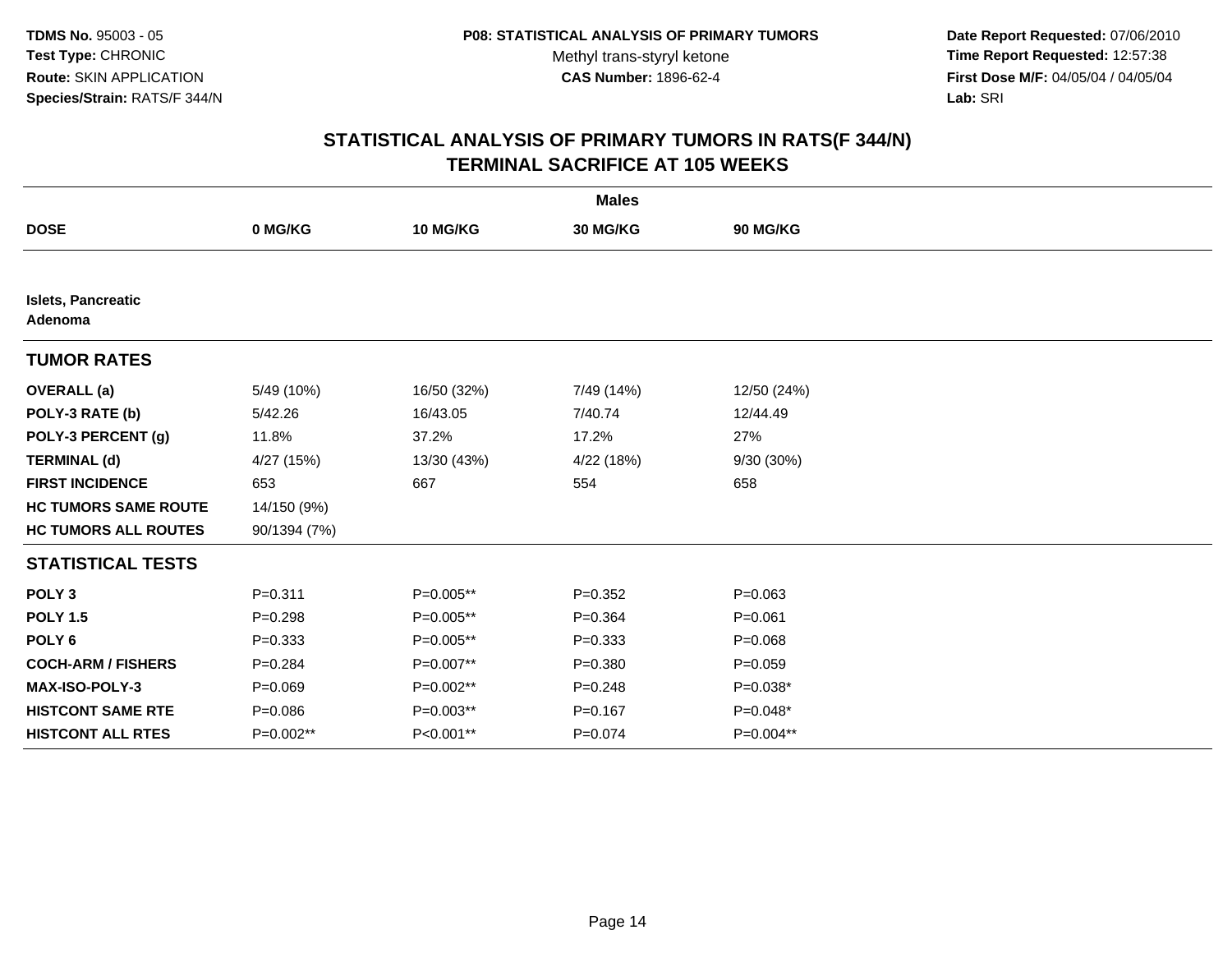**Date Report Requested:** 07/06/2010 **Time Report Requested:** 12:57:38 **First Dose M/F:** 04/05/04 / 04/05/04<br>Lab: SRI **Lab:** SRI

| <b>Males</b>                           |              |              |              |              |  |
|----------------------------------------|--------------|--------------|--------------|--------------|--|
| <b>DOSE</b>                            | 0 MG/KG      | 10 MG/KG     | 30 MG/KG     | 90 MG/KG     |  |
|                                        |              |              |              |              |  |
| <b>Islets, Pancreatic</b><br>Carcinoma |              |              |              |              |  |
| <b>TUMOR RATES</b>                     |              |              |              |              |  |
| <b>OVERALL</b> (a)                     | 3/49(6%)     | 1/50(2%)     | 2/49(4%)     | 3/50(6%)     |  |
| POLY-3 RATE (b)                        | 3/42.57      | 1/42.38      | 2/39.98      | 3/44.00      |  |
| POLY-3 PERCENT (g)                     | 7.1%         | 2.4%         | 5%           | 6.8%         |  |
| <b>TERMINAL (d)</b>                    | 1/27(4%)     | 1/30(3%)     | 1/22(5%)     | 2/30(7%)     |  |
| <b>FIRST INCIDENCE</b>                 | 573          | 729 (T)      | 716          | 659          |  |
| <b>HC TUMORS SAME ROUTE</b>            | 2/150(1%)    |              |              |              |  |
| <b>HC TUMORS ALL ROUTES</b>            | 29/1394 (2%) |              |              |              |  |
| <b>STATISTICAL TESTS</b>               |              |              |              |              |  |
| POLY <sub>3</sub>                      | $P=0.454$    | P=0.306N     | P=0.529N     | P=0.648N     |  |
| <b>POLY 1.5</b>                        | $P=0.449$    | P=0.305N     | P=0.516N     | P=0.649N     |  |
| POLY <sub>6</sub>                      | $P=0.459$    | $P = 0.305N$ | P=0.548N     | P=0.644N     |  |
| <b>COCH-ARM / FISHERS</b>              | $P = 0.438$  | $P = 0.301N$ | P=0.500N     | $P = 0.651N$ |  |
| <b>MAX-ISO-POLY-3</b>                  | $P = 0.507N$ | P=0.156N     | $P = 0.353N$ | P=0.483N     |  |
| <b>HISTCONT SAME RTE</b>               | $P = 0.203$  | $P = 0.574$  | $P=0.329$    | $P = 0.191$  |  |
| <b>HISTCONT ALL RTES</b>               | $P = 0.165$  | $P = 1.000$  | $P = 0.355$  | $P = 0.178$  |  |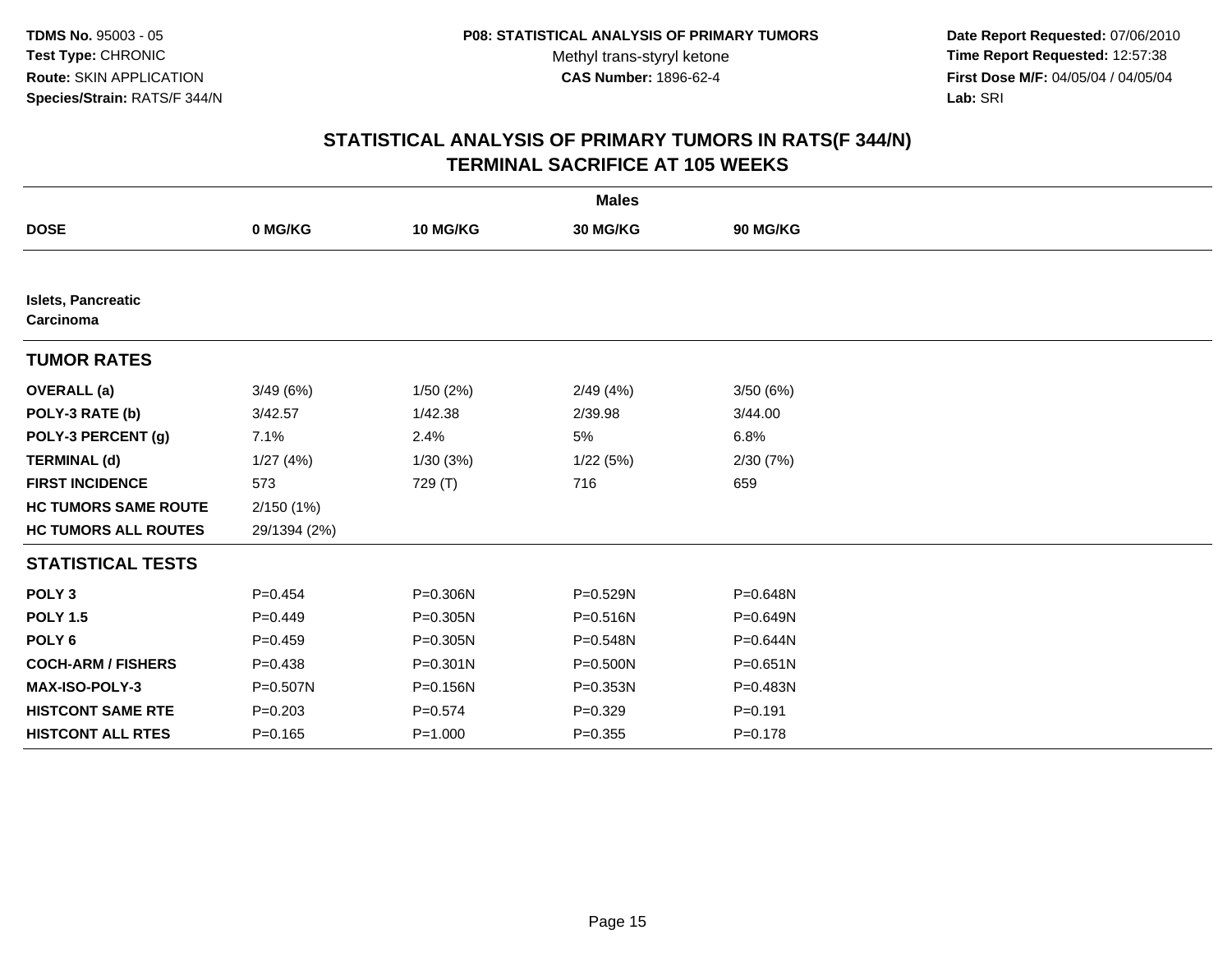**Date Report Requested:** 07/06/2010 **Time Report Requested:** 12:57:38 **First Dose M/F:** 04/05/04 / 04/05/04<br>Lab: SRI **Lab:** SRI

|                                                          |               |             | <b>Males</b> |             |  |
|----------------------------------------------------------|---------------|-------------|--------------|-------------|--|
| <b>DOSE</b>                                              | 0 MG/KG       | 10 MG/KG    | 30 MG/KG     | 90 MG/KG    |  |
|                                                          |               |             |              |             |  |
| <b>Islets, Pancreatic</b><br><b>Carcinoma or Adenoma</b> |               |             |              |             |  |
| <b>TUMOR RATES</b>                                       |               |             |              |             |  |
| <b>OVERALL</b> (a)                                       | 8/49 (16%)    | 17/50 (34%) | 9/49 (18%)   | 14/50 (28%) |  |
| POLY-3 RATE (b)                                          | 8/42.85       | 17/43.05    | 9/40.79      | 14/44.49    |  |
| POLY-3 PERCENT (g)                                       | 18.7%         | 39.5%       | 22.1%        | 31.5%       |  |
| <b>TERMINAL (d)</b>                                      | 5/27 (19%)    | 14/30 (47%) | 5/22(23%)    | 11/30 (37%) |  |
| <b>FIRST INCIDENCE</b>                                   | 573           | 667         | 554          | 658         |  |
| <b>HC TUMORS SAME ROUTE</b>                              | 16/150 (11%)  |             |              |             |  |
| <b>HC TUMORS ALL ROUTES</b>                              | 119/1394 (9%) |             |              |             |  |
| <b>STATISTICAL TESTS</b>                                 |               |             |              |             |  |
| POLY <sub>3</sub>                                        | $P = 0.337$   | $P=0.026*$  | $P=0.455$    | $P=0.126$   |  |
| <b>POLY 1.5</b>                                          | $P = 0.328$   | P=0.028*    | $P=0.475$    | $P = 0.125$ |  |
| POLY <sub>6</sub>                                        | $P = 0.351$   | $P=0.026*$  | $P=0.424$    | $P = 0.130$ |  |
| <b>COCH-ARM / FISHERS</b>                                | $P = 0.315$   | P=0.036*    | $P = 0.500$  | $P=0.124$   |  |
| MAX-ISO-POLY-3                                           | $P=0.142$     | $P=0.015*$  | $P=0.352$    | $P=0.085$   |  |
| <b>HISTCONT SAME RTE</b>                                 | $P=0.179$     | P=0.017*    | $P = 0.162$  | $P = 0.069$ |  |
| <b>HISTCONT ALL RTES</b>                                 | P<0.001**     | P<0.001**   | $P = 0.058$  | P=0.004**   |  |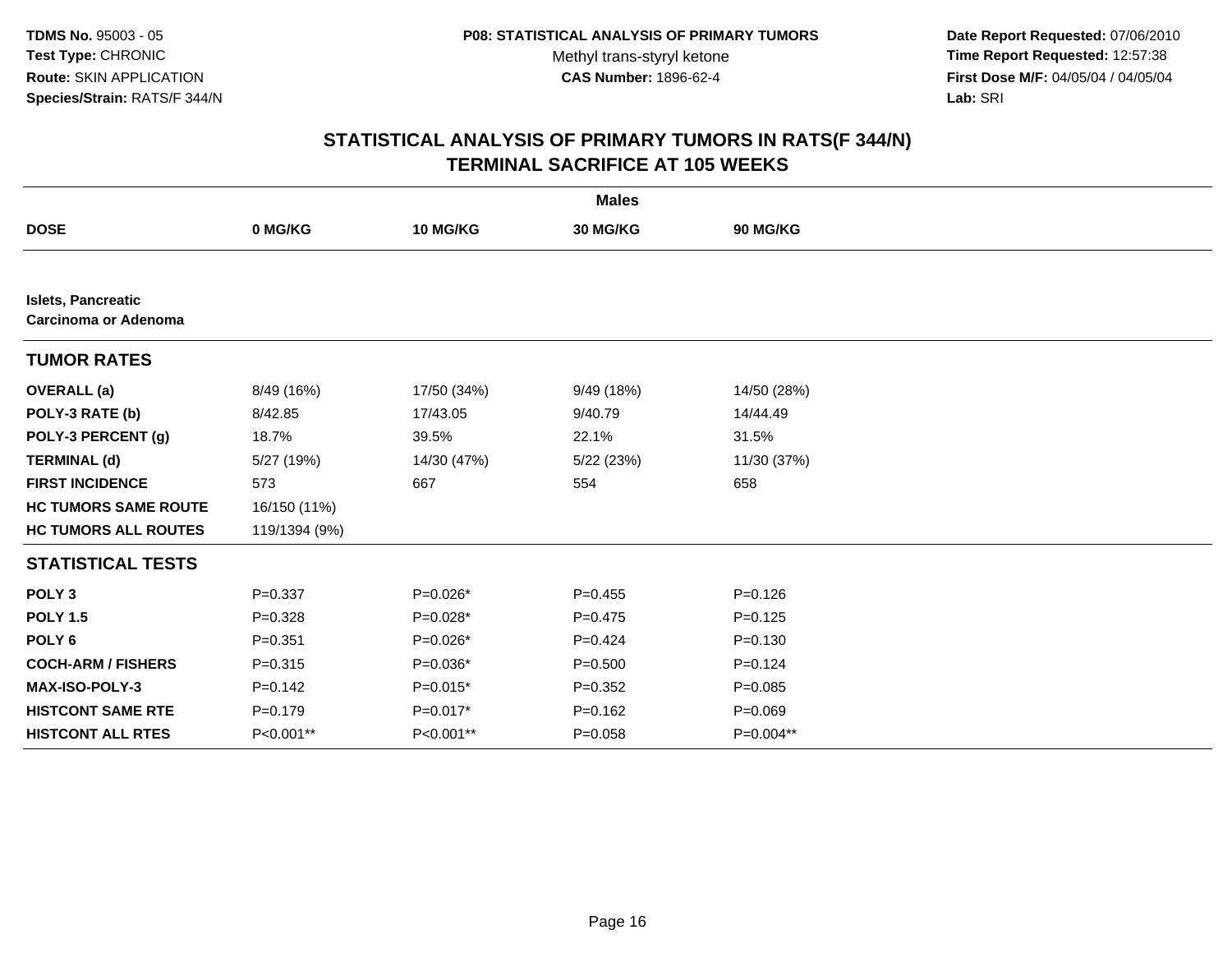**Date Report Requested:** 07/06/2010 **Time Report Requested:** 12:57:38 **First Dose M/F:** 04/05/04 / 04/05/04<br>Lab: SRI **Lab:** SRI

|                                                     |            |          | <b>Males</b> |                   |  |
|-----------------------------------------------------|------------|----------|--------------|-------------------|--|
| <b>DOSE</b>                                         | 0 MG/KG    | 10 MG/KG | 30 MG/KG     | 90 MG/KG          |  |
|                                                     |            |          |              |                   |  |
| <b>Kidney: Renal Tubule</b><br>Carcinoma or Adenoma |            |          |              |                   |  |
| <b>TUMOR RATES</b>                                  |            |          |              |                   |  |
| <b>OVERALL (a)</b>                                  | 0/50(0%)   | 0/50(0%) | 2/50(4%)     | 0/50(0%)          |  |
| POLY-3 RATE (b)                                     | 0/42.54    | 0/42.38  | 2/40.88      | 0/43.73           |  |
| POLY-3 PERCENT (g)                                  | 0%         | $0\%$    | 4.9%         | 0%                |  |
| <b>TERMINAL (d)</b>                                 | 0/27(0%)   | 0/30(0%) | 1/22(5%)     | 0/30(0%)          |  |
| <b>FIRST INCIDENCE</b>                              | ---        | $\cdots$ | 657          | $\qquad \qquad -$ |  |
| <b>HC TUMORS SAME ROUTE</b>                         | 1/150(1%)  |          |              |                   |  |
| <b>HC TUMORS ALL ROUTES</b>                         | 9/1393(1%) |          |              |                   |  |
| <b>STATISTICAL TESTS</b>                            |            |          |              |                   |  |
| POLY <sub>3</sub>                                   | P=0.687N   | (e)      | $P=0.228$    | (e)               |  |
| <b>POLY 1.5</b>                                     | P=0.690N   | (e)      | $P = 0.232$  | (e)               |  |
| POLY <sub>6</sub>                                   | P=0.684N   | (e)      | $P=0.222$    | (e)               |  |
| <b>COCH-ARM / FISHERS</b>                           | P=0.695N   | (e)      | $P = 0.247$  | (e)               |  |
| MAX-ISO-POLY-3                                      | $P=0.251$  | (e)      | $P=0.075$    | (e)               |  |
| <b>HISTCONT SAME RTE</b>                            | (h)        | (e)      | (h)          | (e)               |  |
| <b>HISTCONT ALL RTES</b>                            | (h)        | (e)      | (h)          | (e)               |  |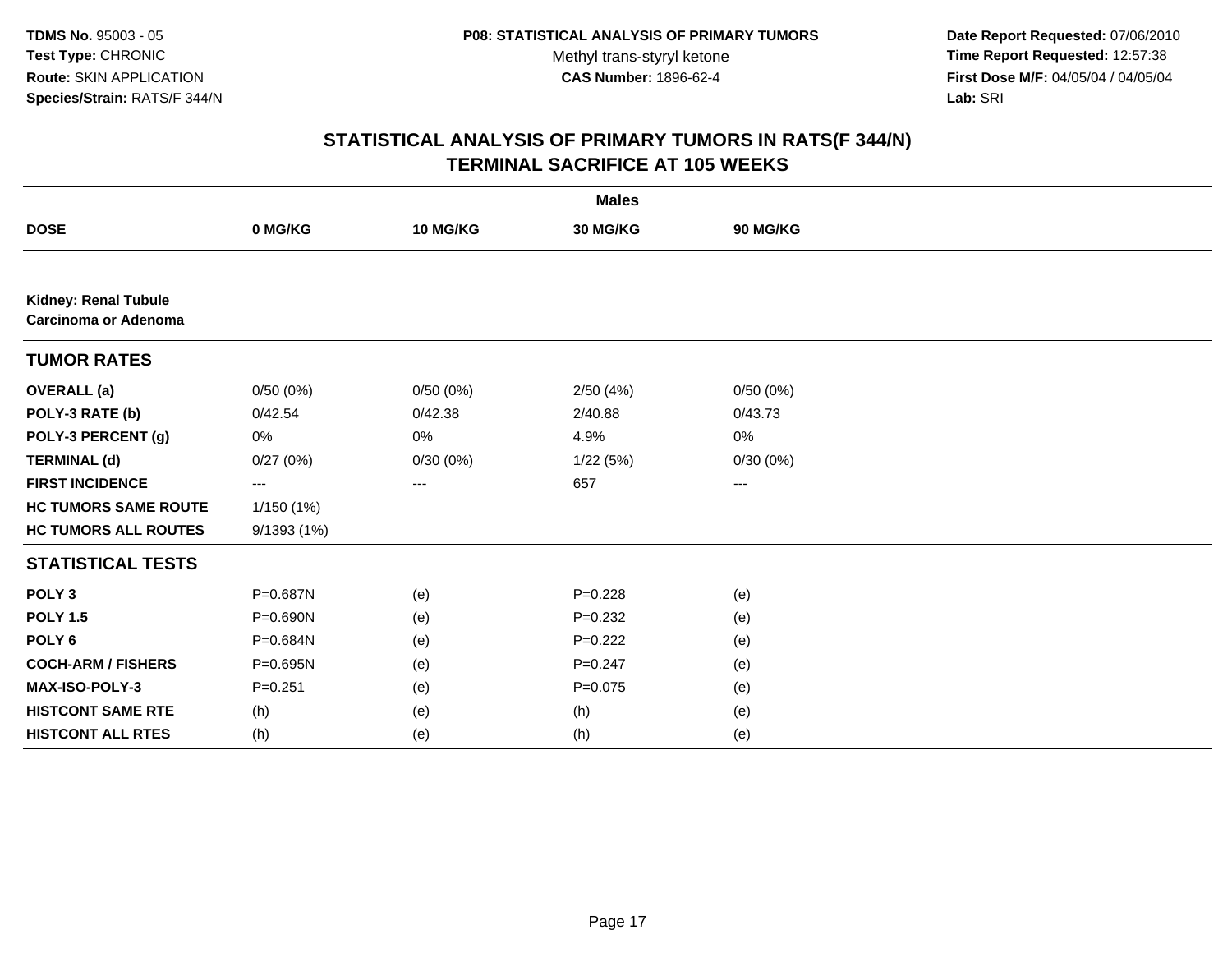**Date Report Requested:** 07/06/2010 **Time Report Requested:** 12:57:38 **First Dose M/F:** 04/05/04 / 04/05/04<br>Lab: SRI **Lab:** SRI

|                                 |              |              | <b>Males</b>    |             |  |
|---------------------------------|--------------|--------------|-----------------|-------------|--|
| <b>DOSE</b>                     | 0 MG/KG      | 10 MG/KG     | <b>30 MG/KG</b> | 90 MG/KG    |  |
|                                 |              |              |                 |             |  |
| Liver<br>Hepatocellular Adenoma |              |              |                 |             |  |
| <b>TUMOR RATES</b>              |              |              |                 |             |  |
| <b>OVERALL</b> (a)              | 2/50(4%)     | 2/50(4%)     | 1/50(2%)        | 3/50(6%)    |  |
| POLY-3 RATE (b)                 | 2/42.89      | 2/42.38      | 1/40.63         | 3/44.30     |  |
| POLY-3 PERCENT (g)              | 4.7%         | 4.7%         | 2.5%            | 6.8%        |  |
| <b>TERMINAL (d)</b>             | 0/27(0%)     | 2/30(7%)     | 0/22(0%)        | 1/30(3%)    |  |
| <b>FIRST INCIDENCE</b>          | 664          | 729 (T)      | 724             | 633         |  |
| <b>HC TUMORS SAME ROUTE</b>     | 0/150(0%)    |              |                 |             |  |
| <b>HC TUMORS ALL ROUTES</b>     | 16/1398 (1%) |              |                 |             |  |
| <b>STATISTICAL TESTS</b>        |              |              |                 |             |  |
| POLY <sub>3</sub>               | $P = 0.396$  | $P = 0.690$  | P=0.519N        | $P = 0.515$ |  |
| <b>POLY 1.5</b>                 | $P = 0.390$  | $P = 0.689$  | P=0.510N        | $P = 0.508$ |  |
| POLY <sub>6</sub>               | $P=0.405$    | $P = 0.693$  | P=0.533N        | $P=0.524$   |  |
| <b>COCH-ARM / FISHERS</b>       | $P = 0.378$  | $P = 0.691N$ | P=0.500N        | $P = 0.500$ |  |
| <b>MAX-ISO-POLY-3</b>           | $P = 0.436$  | $P=0.494$    | P=0.301N        | $P = 0.339$ |  |
| <b>HISTCONT SAME RTE</b>        | $P = 0.071$  | $P = 0.132$  | $P = 0.308$     | $P=0.077$   |  |
| <b>HISTCONT ALL RTES</b>        | $P=0.016*$   | $P = 0.128$  | $P=0.429$       | $P=0.029*$  |  |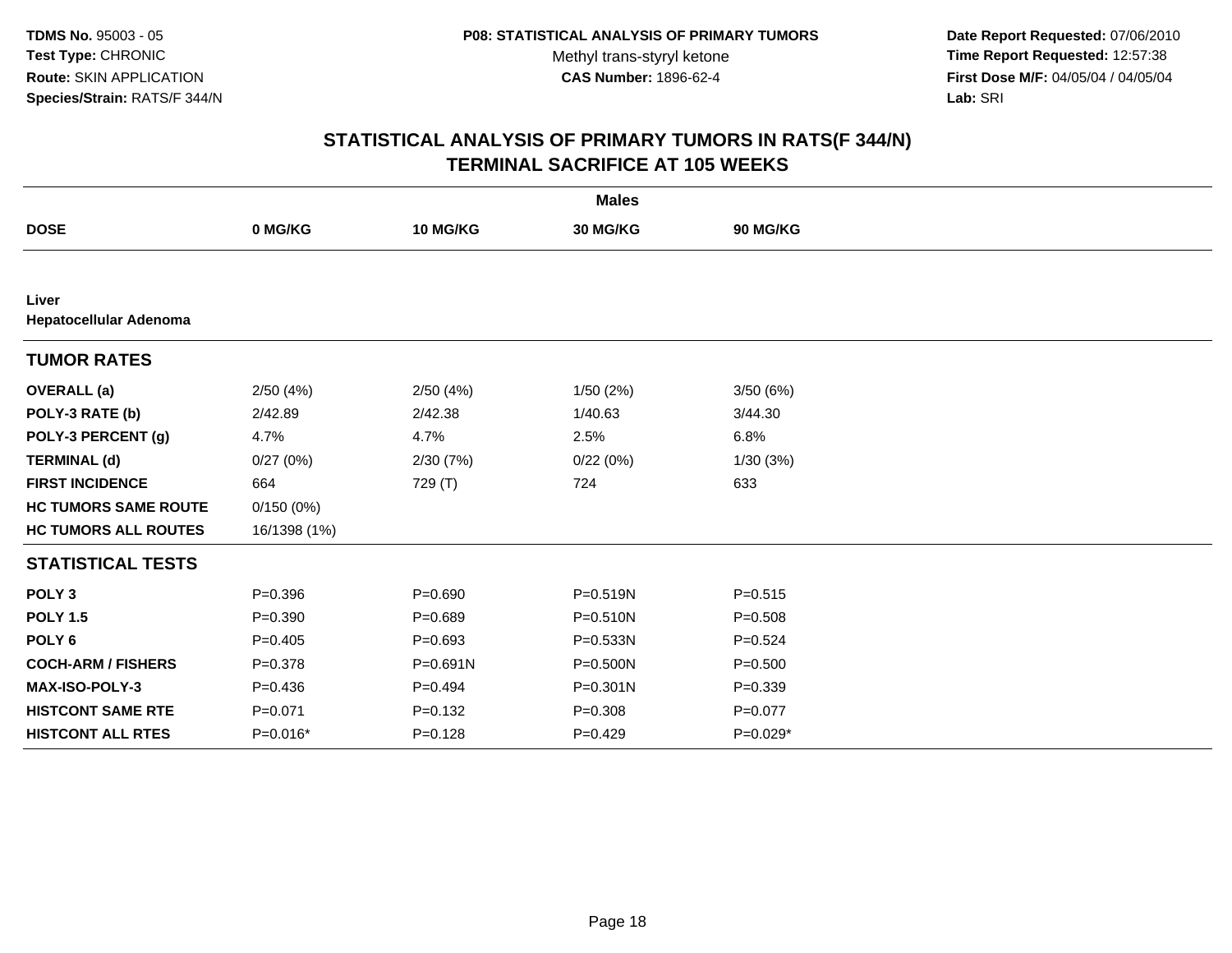**Date Report Requested:** 07/06/2010 **Time Report Requested:** 12:57:38 **First Dose M/F:** 04/05/04 / 04/05/04<br>Lab: SRI **Lab:** SRI

|                                                             |              |             | <b>Males</b> |                 |
|-------------------------------------------------------------|--------------|-------------|--------------|-----------------|
| <b>DOSE</b>                                                 | 0 MG/KG      | 10 MG/KG    | 30 MG/KG     | <b>90 MG/KG</b> |
|                                                             |              |             |              |                 |
| Liver<br>Hepatocellular Carcinoma or Hepatocellular Adenoma |              |             |              |                 |
| <b>TUMOR RATES</b>                                          |              |             |              |                 |
| <b>OVERALL</b> (a)                                          | 2/50(4%)     | 3/50(6%)    | 1/50(2%)     | 3/50(6%)        |
| POLY-3 RATE (b)                                             | 2/42.89      | 3/42.38     | 1/40.63      | 3/44.30         |
| POLY-3 PERCENT (g)                                          | 4.7%         | 7.1%        | 2.5%         | 6.8%            |
| <b>TERMINAL (d)</b>                                         | 0/27(0%)     | 3/30 (10%)  | 0/22(0%)     | 1/30(3%)        |
| <b>FIRST INCIDENCE</b>                                      | 664          | 729 (T)     | 724          | 633             |
| <b>HC TUMORS SAME ROUTE</b>                                 | 1/150 (1%)   |             |              |                 |
| <b>HC TUMORS ALL ROUTES</b>                                 | 21/1398 (2%) |             |              |                 |
| <b>STATISTICAL TESTS</b>                                    |              |             |              |                 |
| POLY <sub>3</sub>                                           | $P=0.490$    | $P=0.495$   | $P = 0.519N$ | $P = 0.515$     |
| <b>POLY 1.5</b>                                             | $P=0.482$    | $P=0.494$   | $P = 0.510N$ | $P = 0.508$     |
| POLY <sub>6</sub>                                           | $P = 0.501$  | $P=0.498$   | P=0.533N     | $P=0.524$       |
| <b>COCH-ARM / FISHERS</b>                                   | $P=0.471$    | $P = 0.500$ | P=0.500N     | $P = 0.500$     |
| MAX-ISO-POLY-3                                              | $P=0.527$    | $P = 0.319$ | $P = 0.301N$ | $P=0.339$       |
| <b>HISTCONT SAME RTE</b>                                    | $P=0.129$    | $P = 0.091$ | $P = 0.396$  | $P = 0.088$     |
| <b>HISTCONT ALL RTES</b>                                    | $P=0.033*$   | P=0.038*    | $P = 0.503$  | $P=0.040*$      |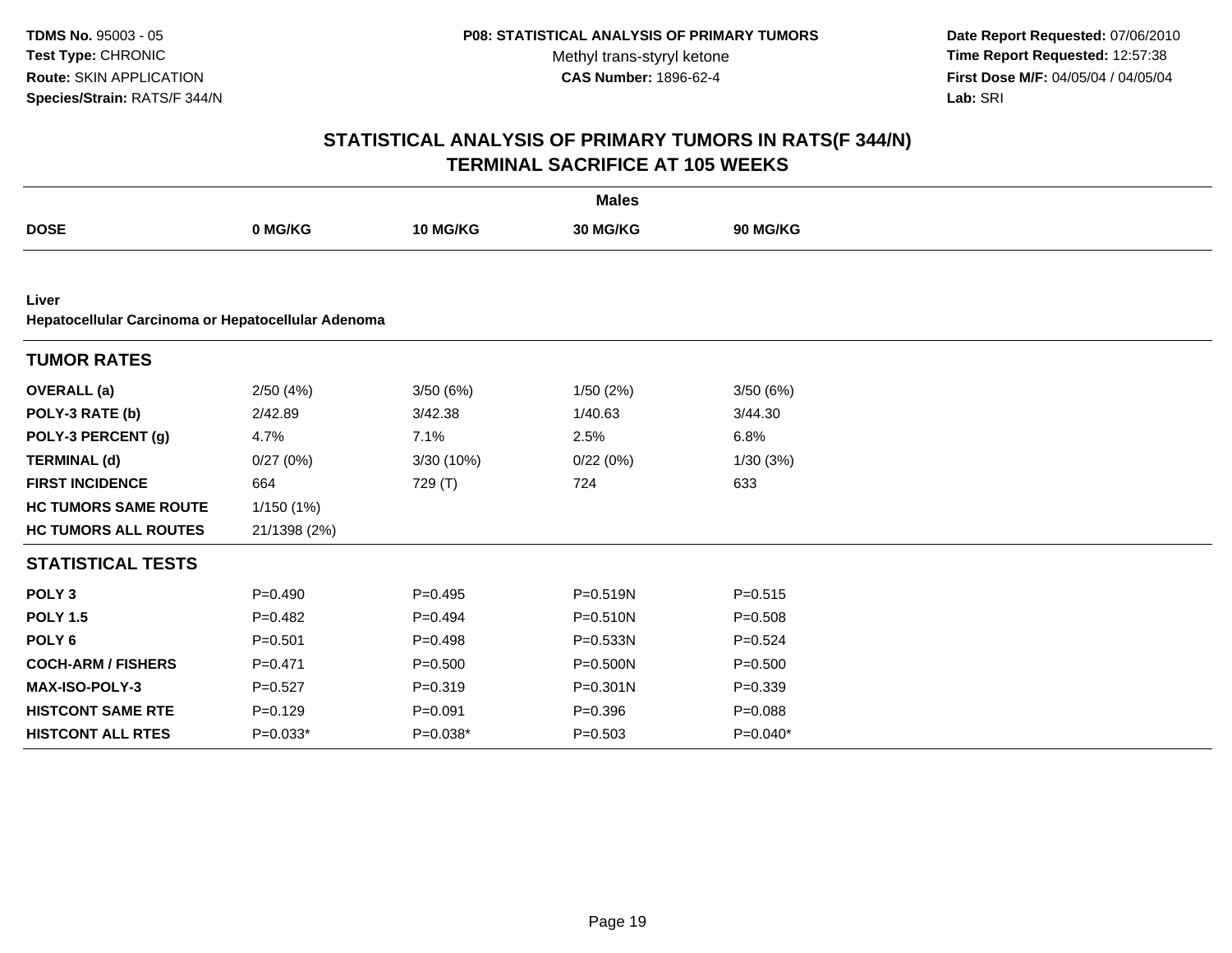**Date Report Requested:** 07/06/2010 **Time Report Requested:** 12:57:38 **First Dose M/F:** 04/05/04 / 04/05/04<br>Lab: SRI **Lab:** SRI

|                                                                              |              |                 | <b>Males</b> |                 |
|------------------------------------------------------------------------------|--------------|-----------------|--------------|-----------------|
| <b>DOSE</b>                                                                  | 0 MG/KG      | <b>10 MG/KG</b> | 30 MG/KG     | <b>90 MG/KG</b> |
|                                                                              |              |                 |              |                 |
| Liver<br>Hepatocellular Carcinoma, Hepatocellular Adenoma, or Hepatoblastoma |              |                 |              |                 |
| <b>TUMOR RATES</b>                                                           |              |                 |              |                 |
| <b>OVERALL</b> (a)                                                           | 2/50(4%)     | 3/50(6%)        | 1/50(2%)     | 3/50(6%)        |
| POLY-3 RATE (b)                                                              | 2/42.89      | 3/42.38         | 1/40.63      | 3/44.30         |
| POLY-3 PERCENT (g)                                                           | 4.7%         | 7.1%            | 2.5%         | 6.8%            |
| <b>TERMINAL (d)</b>                                                          | 0/27(0%)     | 3/30 (10%)      | 0/22(0%)     | 1/30(3%)        |
| <b>FIRST INCIDENCE</b>                                                       | 664          | 729 (T)         | 724          | 633             |
| <b>HC TUMORS SAME ROUTE</b>                                                  | 1/150(1%)    |                 |              |                 |
| <b>HC TUMORS ALL ROUTES</b>                                                  | 21/1398 (2%) |                 |              |                 |
| <b>STATISTICAL TESTS</b>                                                     |              |                 |              |                 |
| POLY <sub>3</sub>                                                            | $P=0.490$    | $P=0.495$       | $P = 0.519N$ | $P = 0.515$     |
| <b>POLY 1.5</b>                                                              | $P=0.482$    | $P=0.494$       | $P = 0.510N$ | $P = 0.508$     |
| POLY <sub>6</sub>                                                            | $P = 0.501$  | $P = 0.498$     | $P = 0.533N$ | $P=0.524$       |
| <b>COCH-ARM / FISHERS</b>                                                    | $P = 0.471$  | $P = 0.500$     | $P = 0.500N$ | $P = 0.500$     |
| <b>MAX-ISO-POLY-3</b>                                                        | $P=0.527$    | $P = 0.319$     | $P = 0.301N$ | $P=0.339$       |
| <b>HISTCONT SAME RTE</b>                                                     | $P=0.129$    | $P = 0.091$     | $P = 0.396$  | $P = 0.088$     |
| <b>HISTCONT ALL RTES</b>                                                     | $P=0.033*$   | $P=0.038*$      | $P = 0.503$  | $P=0.040*$      |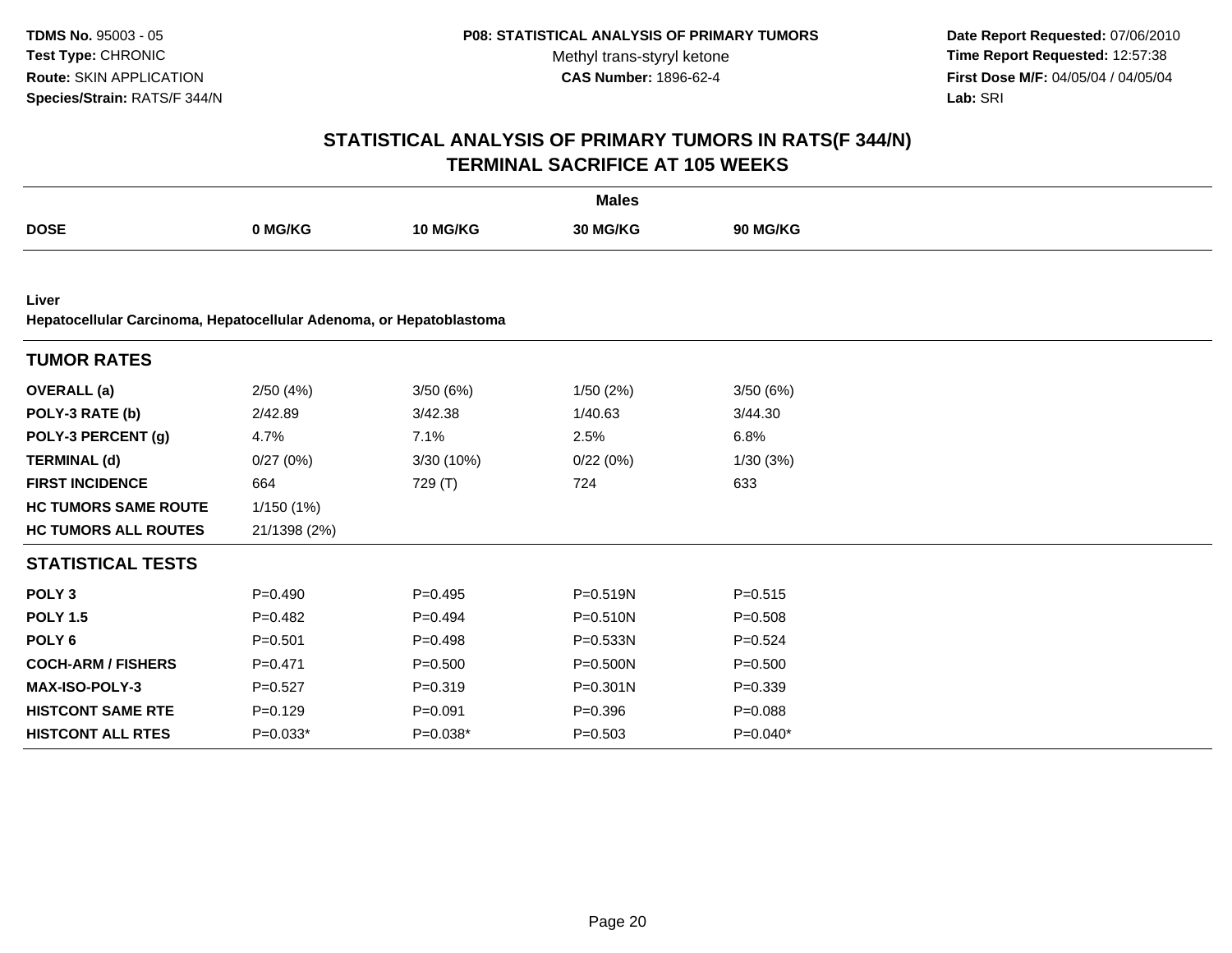**Date Report Requested:** 07/06/2010 **Time Report Requested:** 12:57:38 **First Dose M/F:** 04/05/04 / 04/05/04<br>Lab: SRI **Lab:** SRI

|                                      |              |              | <b>Males</b> |             |  |
|--------------------------------------|--------------|--------------|--------------|-------------|--|
| <b>DOSE</b>                          | 0 MG/KG      | 10 MG/KG     | 30 MG/KG     | 90 MG/KG    |  |
|                                      |              |              |              |             |  |
| Lung<br>Alveolar/Bronchiolar Adenoma |              |              |              |             |  |
| <b>TUMOR RATES</b>                   |              |              |              |             |  |
| <b>OVERALL</b> (a)                   | 2/50(4%)     | 0/50(0%)     | 2/50(4%)     | 2/50(4%)    |  |
| POLY-3 RATE (b)                      | 2/42.79      | 0/42.38      | 2/40.68      | 2/44.08     |  |
| POLY-3 PERCENT (g)                   | 4.7%         | $0\%$        | 4.9%         | 4.5%        |  |
| <b>TERMINAL (d)</b>                  | 1/27(4%)     | 0/30(0%)     | 1/22(5%)     | 1/30(3%)    |  |
| <b>FIRST INCIDENCE</b>               | 663          | ---          | 710          | 633         |  |
| <b>HC TUMORS SAME ROUTE</b>          | 6/150(4%)    |              |              |             |  |
| <b>HC TUMORS ALL ROUTES</b>          | 32/1398 (2%) |              |              |             |  |
| <b>STATISTICAL TESTS</b>             |              |              |              |             |  |
| POLY <sub>3</sub>                    | $P=0.446$    | P=0.239N     | $P = 0.676$  | P=0.684N    |  |
| <b>POLY 1.5</b>                      | $P=0.441$    | $P = 0.240N$ | $P = 0.684$  | P=0.688N    |  |
| POLY <sub>6</sub>                    | $P=0.452$    | P=0.236N     | $P = 0.663$  | P=0.677N    |  |
| <b>COCH-ARM / FISHERS</b>            | $P=0.429$    | P=0.247N     | $P = 0.691N$ | P=0.691N    |  |
| <b>MAX-ISO-POLY-3</b>                | $P=0.445$    | P=0.078N     | $P=0.479$    | P=0.487N    |  |
| <b>HISTCONT SAME RTE</b>             | $P = 0.554$  | (e)          | $P = 0.625$  | $P = 1.000$ |  |
| <b>HISTCONT ALL RTES</b>             | $P=0.520$    | (e)          | $P = 0.377$  | $P=0.400$   |  |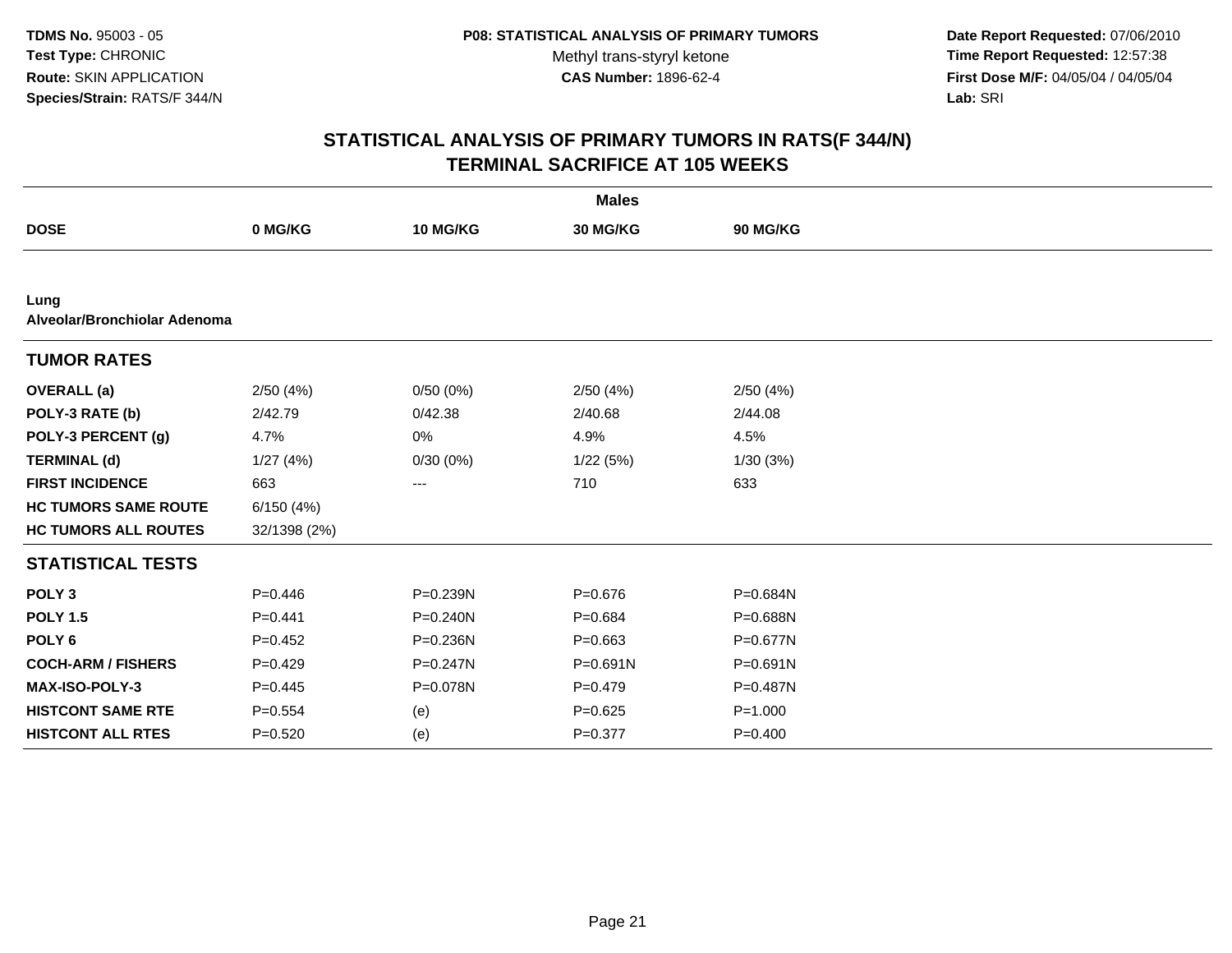**Date Report Requested:** 07/06/2010 **Time Report Requested:** 12:57:38 **First Dose M/F:** 04/05/04 / 04/05/04<br>Lab: SRI **Lab:** SRI

|                                                                        |              |              | <b>Males</b> |             |  |
|------------------------------------------------------------------------|--------------|--------------|--------------|-------------|--|
| <b>DOSE</b>                                                            | 0 MG/KG      | 10 MG/KG     | 30 MG/KG     | 90 MG/KG    |  |
|                                                                        |              |              |              |             |  |
| Lung<br>Alveolar/Bronchiolar Carcinoma or Alveolar/Bronchiolar Adenoma |              |              |              |             |  |
| <b>TUMOR RATES</b>                                                     |              |              |              |             |  |
| <b>OVERALL</b> (a)                                                     | 2/50(4%)     | 1/50(2%)     | 3/50(6%)     | 2/50(4%)    |  |
| POLY-3 RATE (b)                                                        | 2/42.79      | 1/42.38      | 3/40.70      | 2/44.08     |  |
| POLY-3 PERCENT (g)                                                     | 4.7%         | 2.4%         | 7.4%         | 4.5%        |  |
| <b>TERMINAL (d)</b>                                                    | 1/27(4%)     | 1/30(3%)     | 1/22(5%)     | 1/30(3%)    |  |
| <b>FIRST INCIDENCE</b>                                                 | 663          | 729 (T)      | 710          | 633         |  |
| <b>HC TUMORS SAME ROUTE</b>                                            | 8/150 (5%)   |              |              |             |  |
| <b>HC TUMORS ALL ROUTES</b>                                            | 45/1398 (3%) |              |              |             |  |
| <b>STATISTICAL TESTS</b>                                               |              |              |              |             |  |
| POLY <sub>3</sub>                                                      | $P = 0.561$  | $P = 0.503N$ | $P = 0.477$  | P=0.684N    |  |
| <b>POLY 1.5</b>                                                        | $P = 0.554$  | $P = 0.504N$ | $P=0.488$    | P=0.688N    |  |
| POLY <sub>6</sub>                                                      | $P = 0.569$  | $P = 0.500N$ | $P = 0.461$  | P=0.677N    |  |
| <b>COCH-ARM / FISHERS</b>                                              | $P = 0.541$  | P=0.500N     | $P = 0.500$  | P=0.691N    |  |
| <b>MAX-ISO-POLY-3</b>                                                  | $P=0.484$    | $P = 0.284N$ | $P = 0.307$  | P=0.487N    |  |
| <b>HISTCONT SAME RTE</b>                                               | $P = 0.599$  | $P = 1.000$  | $P=0.414$    | $P = 1.000$ |  |
| <b>HISTCONT ALL RTES</b>                                               | $P = 0.567$  | $P = 1.000$  | $P = 0.274$  | $P = 0.539$ |  |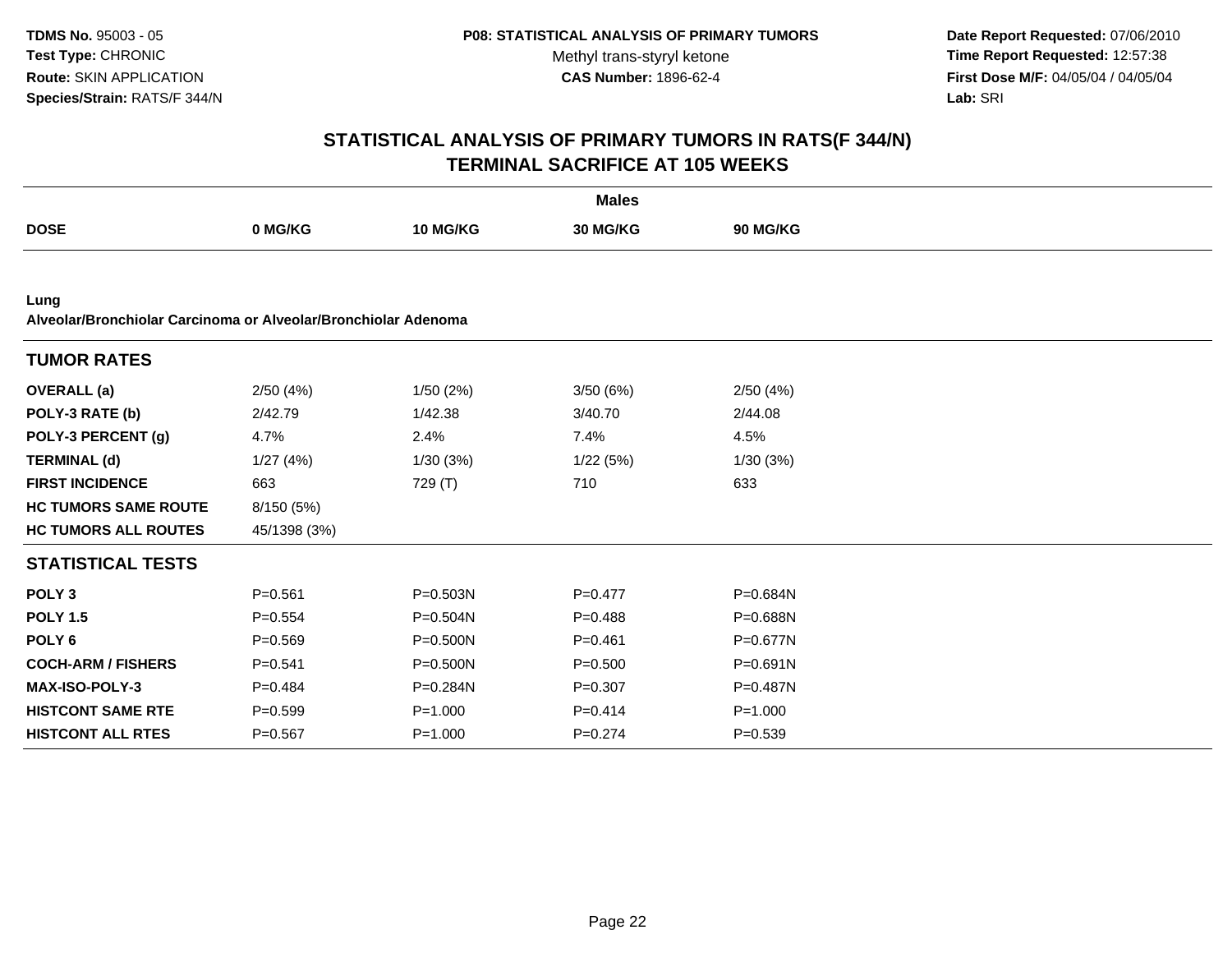**Date Report Requested:** 07/06/2010 **Time Report Requested:** 12:57:38 **First Dose M/F:** 04/05/04 / 04/05/04<br>Lab: SRI **Lab:** SRI

|                                 |             |                   | <b>Males</b> |             |  |
|---------------------------------|-------------|-------------------|--------------|-------------|--|
| <b>DOSE</b>                     | 0 MG/KG     | 10 MG/KG          | 30 MG/KG     | 90 MG/KG    |  |
|                                 |             |                   |              |             |  |
| <b>Mammary Gland</b><br>Adenoma |             |                   |              |             |  |
| <b>TUMOR RATES</b>              | $\#$        | $\#$              | $\#$         | #           |  |
| <b>OVERALL</b> (a)              | 0/50(0%)    | 0/50(0%)          | 0/50(0%)     | 1/50 (2%)   |  |
| POLY-3 RATE (b)                 | 0/42.54     | 0/42.38           | 0/40.61      | 1/43.73     |  |
| POLY-3 PERCENT (g)              | 0%          | 0%                | 0%           | 2.3%        |  |
| <b>TERMINAL (d)</b>             | 0/27(0%)    | 0/30(0%)          | 0/22(0%)     | 1/30 (3%)   |  |
| <b>FIRST INCIDENCE</b>          | $---$       | $\qquad \qquad -$ | ---          | 729 (T)     |  |
| <b>HC TUMORS SAME ROUTE</b>     | 0/150(0%)   |                   |              |             |  |
| <b>HC TUMORS ALL ROUTES</b>     | 4/1398 (0%) |                   |              |             |  |
| <b>STATISTICAL TESTS</b>        |             |                   |              |             |  |
| POLY <sub>3</sub>               | $P=0.220$   | (e)               | (e)          | $P = 0.506$ |  |
| <b>POLY 1.5</b>                 | $P = 0.218$ | (e)               | (e)          | $P = 0.503$ |  |
| POLY <sub>6</sub>               | $P=0.222$   | (e)               | (e)          | $P = 0.509$ |  |
| <b>COCH-ARM / FISHERS</b>       | $P = 0.215$ | (e)               | (e)          | $P = 0.500$ |  |
| MAX-ISO-POLY-3                  | $P = 0.136$ | (e)               | (e)          | $P = 0.165$ |  |
| <b>HISTCONT SAME RTE</b>        | (e)         | (e)               | (e)          | (e)         |  |
| <b>HISTCONT ALL RTES</b>        | (e)         | (e)               | (e)          | (e)         |  |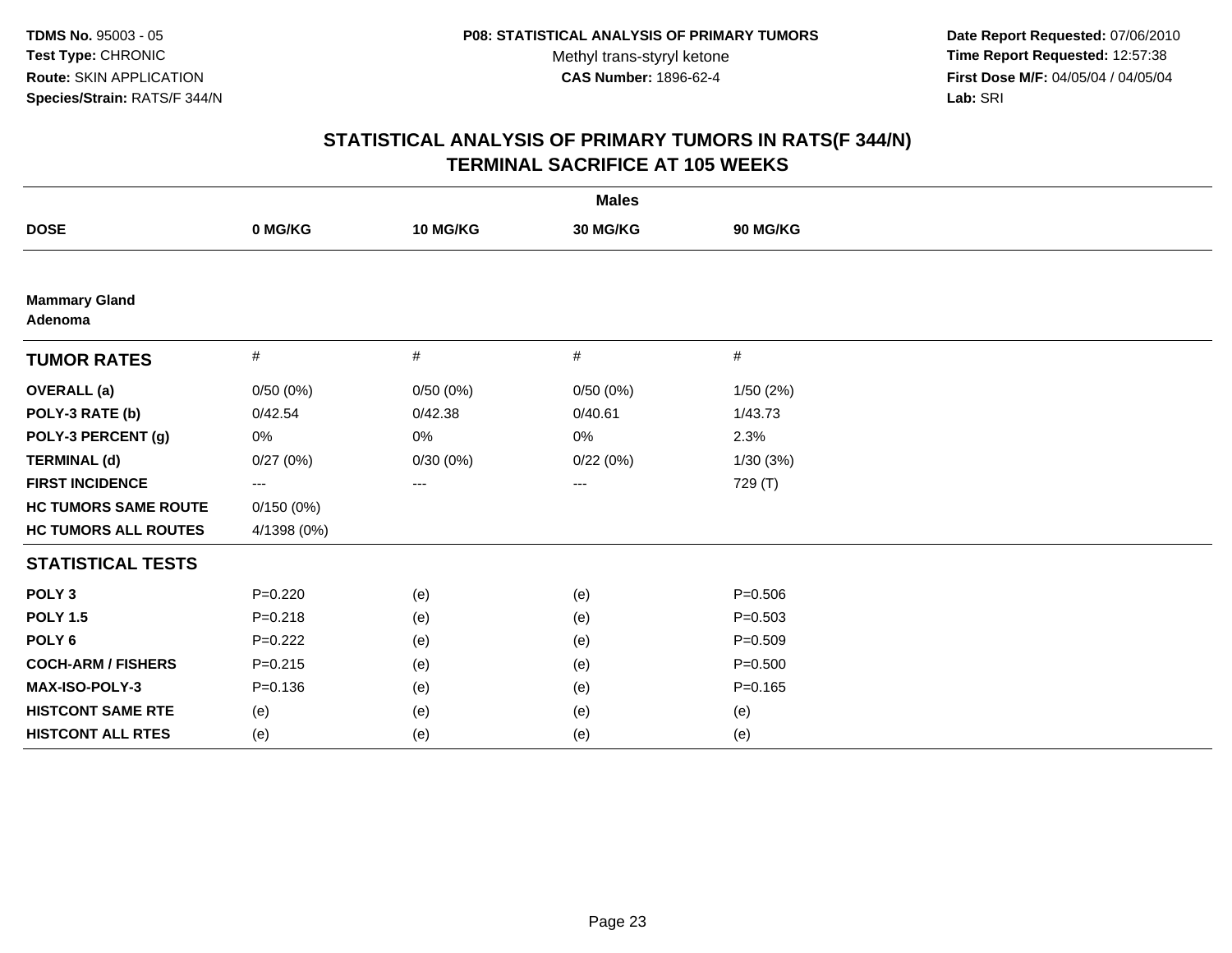**Date Report Requested:** 07/06/2010 **Time Report Requested:** 12:57:38 **First Dose M/F:** 04/05/04 / 04/05/04<br>Lab: SRI **Lab:** SRI

|                                   |                          |             | <b>Males</b> |          |  |
|-----------------------------------|--------------------------|-------------|--------------|----------|--|
| <b>DOSE</b>                       | 0 MG/KG                  | 10 MG/KG    | 30 MG/KG     | 90 MG/KG |  |
|                                   |                          |             |              |          |  |
| <b>Mammary Gland</b><br>Carcinoma |                          |             |              |          |  |
| <b>TUMOR RATES</b>                | $\#$                     | #           | #            | #        |  |
| <b>OVERALL</b> (a)                | 0/50(0%)                 | 1/50(2%)    | 1/50(2%)     | 0/50(0%) |  |
| POLY-3 RATE (b)                   | 0/42.54                  | 1/42.38     | 1/40.61      | 0/43.73  |  |
| POLY-3 PERCENT (g)                | 0%                       | 2.4%        | 2.5%         | 0%       |  |
| <b>TERMINAL (d)</b>               | 0/27(0%)                 | 1/30(3%)    | 1/22(5%)     | 0/30(0%) |  |
| <b>FIRST INCIDENCE</b>            | $\hspace{0.05cm} \ldots$ | 729 (T)     | 729 (T)      | ---      |  |
| <b>HC TUMORS SAME ROUTE</b>       | 0/150(0%)                |             |              |          |  |
| <b>HC TUMORS ALL ROUTES</b>       | 7/1398 (1%)              |             |              |          |  |
| <b>STATISTICAL TESTS</b>          |                          |             |              |          |  |
| POLY <sub>3</sub>                 | P=0.533N                 | $P=0.499$   | $P = 0.491$  | (e)      |  |
| <b>POLY 1.5</b>                   | P=0.536N                 | $P = 0.498$ | $P = 0.495$  | (e)      |  |
| POLY <sub>6</sub>                 | P=0.527N                 | $P = 0.502$ | $P=0.484$    | (e)      |  |
| <b>COCH-ARM / FISHERS</b>         | P=0.541N                 | $P = 0.500$ | $P = 0.500$  | (e)      |  |
| MAX-ISO-POLY-3                    | $P = 0.402N$             | $P = 0.158$ | $P = 0.158$  | (e)      |  |
| <b>HISTCONT SAME RTE</b>          | (h)                      | (h)         | (h)          | (e)      |  |
| <b>HISTCONT ALL RTES</b>          | (h)                      | (h)         | (h)          | (e)      |  |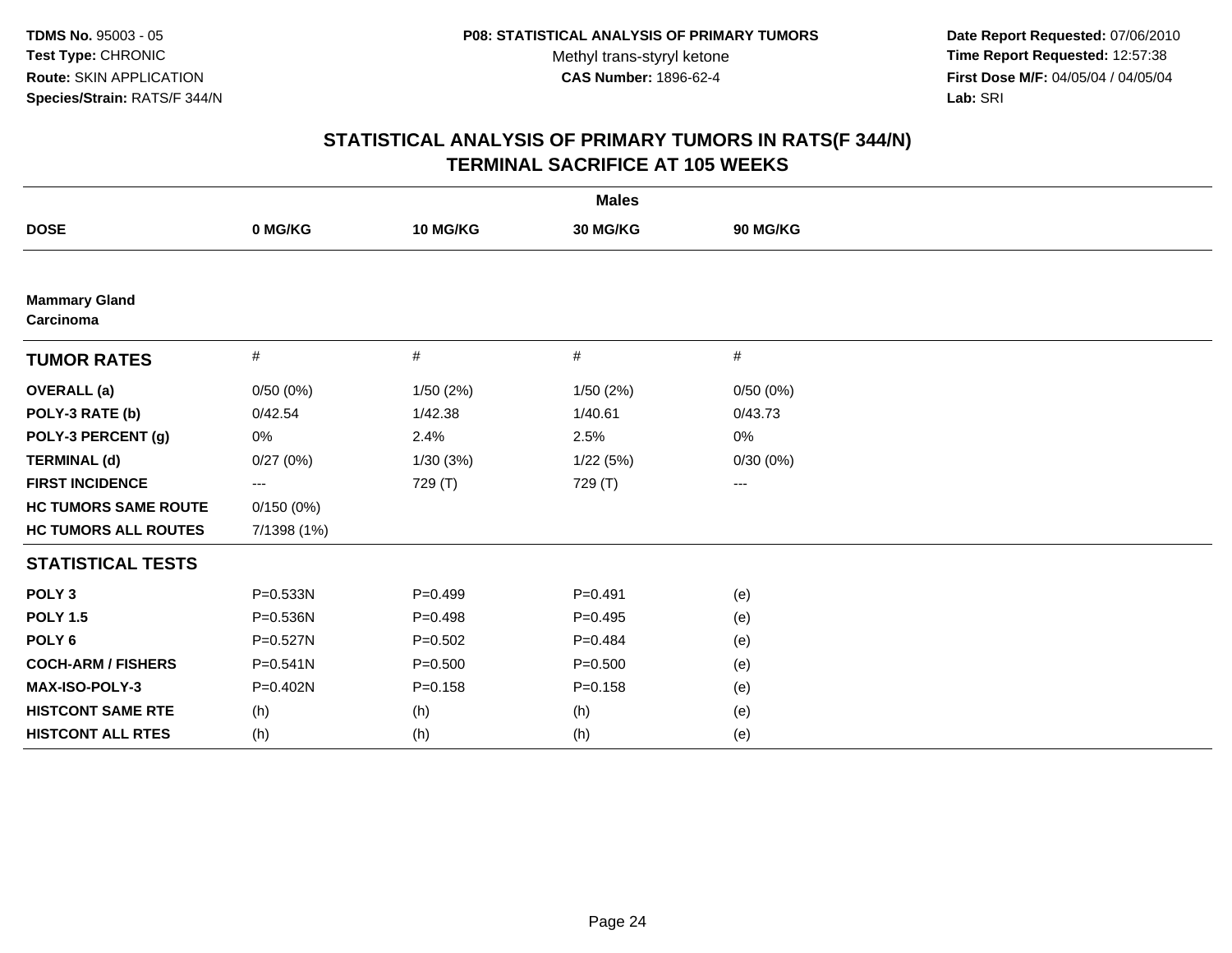**Date Report Requested:** 07/06/2010 **Time Report Requested:** 12:57:38 **First Dose M/F:** 04/05/04 / 04/05/04<br>Lab: SRI **Lab:** SRI

|                                                     |              |             | <b>Males</b> |             |  |
|-----------------------------------------------------|--------------|-------------|--------------|-------------|--|
| <b>DOSE</b>                                         | 0 MG/KG      | 10 MG/KG    | 30 MG/KG     | 90 MG/KG    |  |
|                                                     |              |             |              |             |  |
| <b>Mammary Gland</b><br><b>Carcinoma or Adenoma</b> |              |             |              |             |  |
| <b>TUMOR RATES</b>                                  | $\#$         | #           | #            | $\#$        |  |
| <b>OVERALL</b> (a)                                  | 0/50(0%)     | 1/50(2%)    | 1/50(2%)     | 1/50(2%)    |  |
| POLY-3 RATE (b)                                     | 0/42.54      | 1/42.38     | 1/40.61      | 1/43.73     |  |
| POLY-3 PERCENT (g)                                  | 0%           | 2.4%        | 2.5%         | 2.3%        |  |
| <b>TERMINAL (d)</b>                                 | 0/27(0%)     | 1/30(3%)    | 1/22(5%)     | 1/30(3%)    |  |
| <b>FIRST INCIDENCE</b>                              | ---          | 729 (T)     | 729 (T)      | 729 (T)     |  |
| <b>HC TUMORS SAME ROUTE</b>                         | 0/150(0%)    |             |              |             |  |
| <b>HC TUMORS ALL ROUTES</b>                         | 11/1398 (1%) |             |              |             |  |
| <b>STATISTICAL TESTS</b>                            |              |             |              |             |  |
| POLY <sub>3</sub>                                   | $P=0.495$    | $P=0.499$   | $P = 0.491$  | $P = 0.506$ |  |
| <b>POLY 1.5</b>                                     | $P=0.490$    | $P=0.498$   | $P=0.495$    | $P = 0.503$ |  |
| POLY <sub>6</sub>                                   | $P = 0.500$  | $P=0.502$   | $P=0.484$    | $P=0.509$   |  |
| <b>COCH-ARM / FISHERS</b>                           | $P=0.483$    | $P = 0.500$ | $P = 0.500$  | $P = 0.500$ |  |
| MAX-ISO-POLY-3                                      | $P = 0.332$  | $P = 0.158$ | $P = 0.158$  | $P = 0.165$ |  |
| <b>HISTCONT SAME RTE</b>                            | $P = 0.174$  | $P = 0.070$ | $P=0.075$    | $P = 0.067$ |  |
| <b>HISTCONT ALL RTES</b>                            | $P = 0.386$  | $P = 0.188$ | $P = 0.188$  | $P = 0.196$ |  |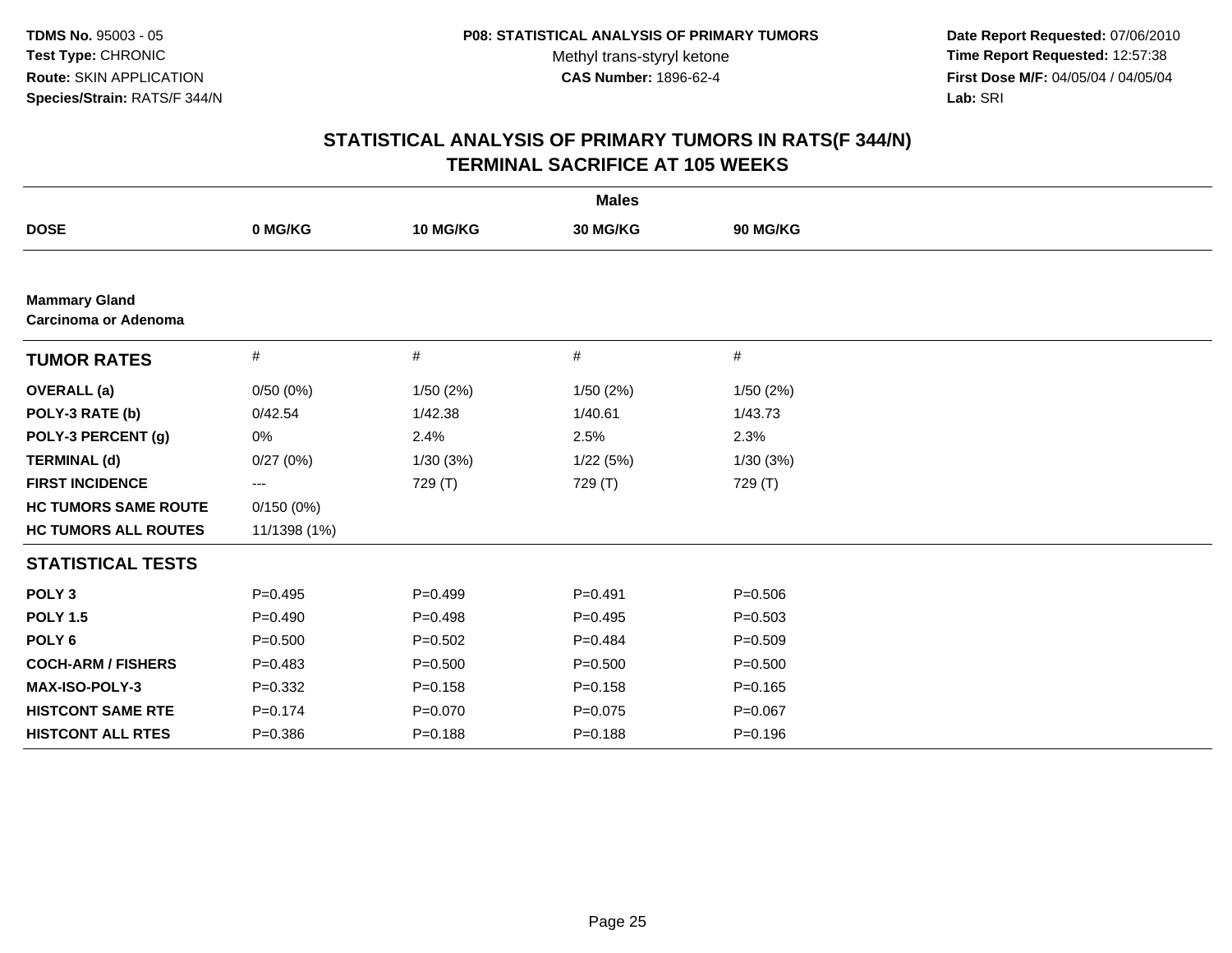**Date Report Requested:** 07/06/2010 **Time Report Requested:** 12:57:38 **First Dose M/F:** 04/05/04 / 04/05/04<br>Lab: SRI **Lab:** SRI

|                                      |              |              | <b>Males</b> |              |  |
|--------------------------------------|--------------|--------------|--------------|--------------|--|
| <b>DOSE</b>                          | 0 MG/KG      | 10 MG/KG     | 30 MG/KG     | 90 MG/KG     |  |
|                                      |              |              |              |              |  |
| <b>Mammary Gland</b><br>Fibroadenoma |              |              |              |              |  |
| <b>TUMOR RATES</b>                   | #            | #            | #            | #            |  |
| <b>OVERALL</b> (a)                   | 2/50(4%)     | 0/50(0%)     | 3/50(6%)     | 2/50(4%)     |  |
| POLY-3 RATE (b)                      | 2/42.54      | 0/42.38      | 3/40.78      | 2/44.08      |  |
| POLY-3 PERCENT (g)                   | 4.7%         | 0%           | 7.4%         | 4.5%         |  |
| <b>TERMINAL (d)</b>                  | 2/27(7%)     | 0/30(0%)     | 2/22(9%)     | 1/30(3%)     |  |
| <b>FIRST INCIDENCE</b>               | 729 (T)      | ---          | 685          | 632          |  |
| <b>HC TUMORS SAME ROUTE</b>          | 4/150 (3%)   |              |              |              |  |
| <b>HC TUMORS ALL ROUTES</b>          | 48/1398 (3%) |              |              |              |  |
| <b>STATISTICAL TESTS</b>             |              |              |              |              |  |
| POLY <sub>3</sub>                    | $P=0.466$    | P=0.238N     | $P = 0.481$  | $P = 0.681N$ |  |
| <b>POLY 1.5</b>                      | $P=0.459$    | P=0.239N     | $P=0.489$    | P=0.687N     |  |
| POLY <sub>6</sub>                    | $P=0.473$    | P=0.234N     | $P = 0.468$  | P=0.673N     |  |
| <b>COCH-ARM / FISHERS</b>            | $P=0.445$    | $P = 0.247N$ | $P = 0.500$  | $P = 0.691N$ |  |
| MAX-ISO-POLY-3                       | $P = 0.335$  | P=0.076N     | $P = 0.309$  | $P=0.485N$   |  |
| <b>HISTCONT SAME RTE</b>             | $P=0.401$    | (e)          | $P = 0.237$  | $P=0.479$    |  |
| <b>HISTCONT ALL RTES</b>             | $P = 0.388$  | (e)          | $P = 0.294$  | $P = 0.567$  |  |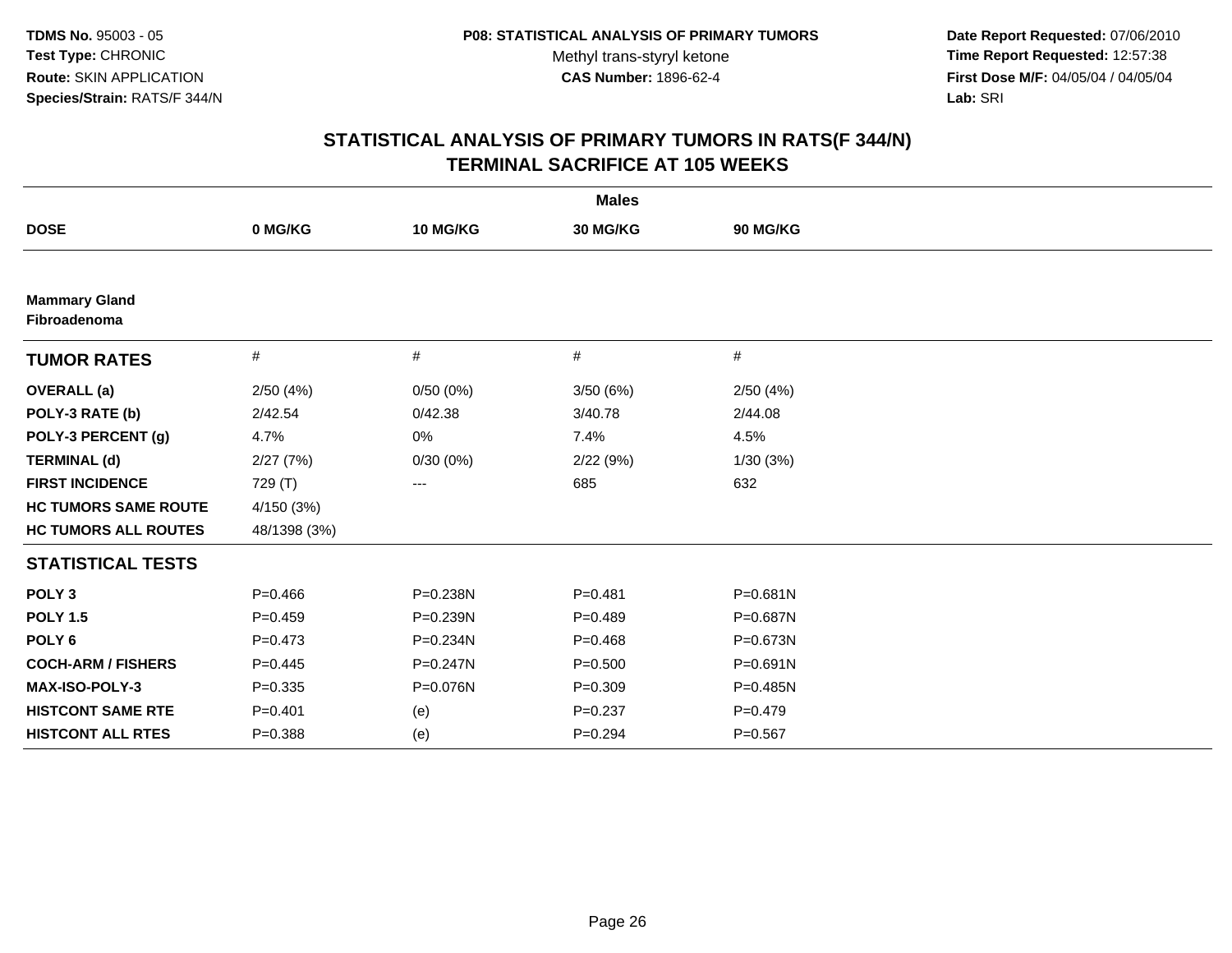**Date Report Requested:** 07/06/2010 **Time Report Requested:** 12:57:38 **First Dose M/F:** 04/05/04 / 04/05/04<br>Lab: SRI **Lab:** SRI

|                                                          |              |          | <b>Males</b> |             |  |
|----------------------------------------------------------|--------------|----------|--------------|-------------|--|
| <b>DOSE</b>                                              | 0 MG/KG      | 10 MG/KG | 30 MG/KG     | 90 MG/KG    |  |
|                                                          |              |          |              |             |  |
| <b>Mammary Gland</b><br>Fibroma, Fibroadenoma or Adenoma |              |          |              |             |  |
| <b>TUMOR RATES</b>                                       | #            | #        | #            | #           |  |
| <b>OVERALL</b> (a)                                       | 2/50(4%)     | 0/50(0%) | 3/50(6%)     | 3/50(6%)    |  |
| POLY-3 RATE (b)                                          | 2/42.54      | 0/42.38  | 3/40.78      | 3/44.08     |  |
| POLY-3 PERCENT (g)                                       | 4.7%         | 0%       | 7.4%         | 6.8%        |  |
| <b>TERMINAL (d)</b>                                      | 2/27(7%)     | 0/30(0%) | 2/22(9%)     | 2/30(7%)    |  |
| <b>FIRST INCIDENCE</b>                                   | 729 (T)      | ---      | 685          | 632         |  |
| <b>HC TUMORS SAME ROUTE</b>                              | 4/150 (3%)   |          |              |             |  |
| <b>HC TUMORS ALL ROUTES</b>                              | 54/1398 (4%) |          |              |             |  |
| <b>STATISTICAL TESTS</b>                                 |              |          |              |             |  |
| POLY <sub>3</sub>                                        | $P = 0.251$  | P=0.238N | $P = 0.481$  | $P = 0.516$ |  |
| <b>POLY 1.5</b>                                          | $P = 0.245$  | P=0.239N | $P=0.489$    | $P = 0.509$ |  |
| POLY <sub>6</sub>                                        | $P = 0.257$  | P=0.234N | $P=0.468$    | $P=0.527$   |  |
| <b>COCH-ARM / FISHERS</b>                                | $P = 0.235$  | P=0.247N | $P = 0.500$  | $P = 0.500$ |  |
| MAX-ISO-POLY-3                                           | $P = 0.247$  | P=0.076N | $P=0.309$    | $P = 0.340$ |  |
| <b>HISTCONT SAME RTE</b>                                 | $P = 0.293$  | (e)      | $P = 0.237$  | $P=0.252$   |  |
| <b>HISTCONT ALL RTES</b>                                 | $P = 0.286$  | (e)      | $P = 0.350$  | $P = 0.382$ |  |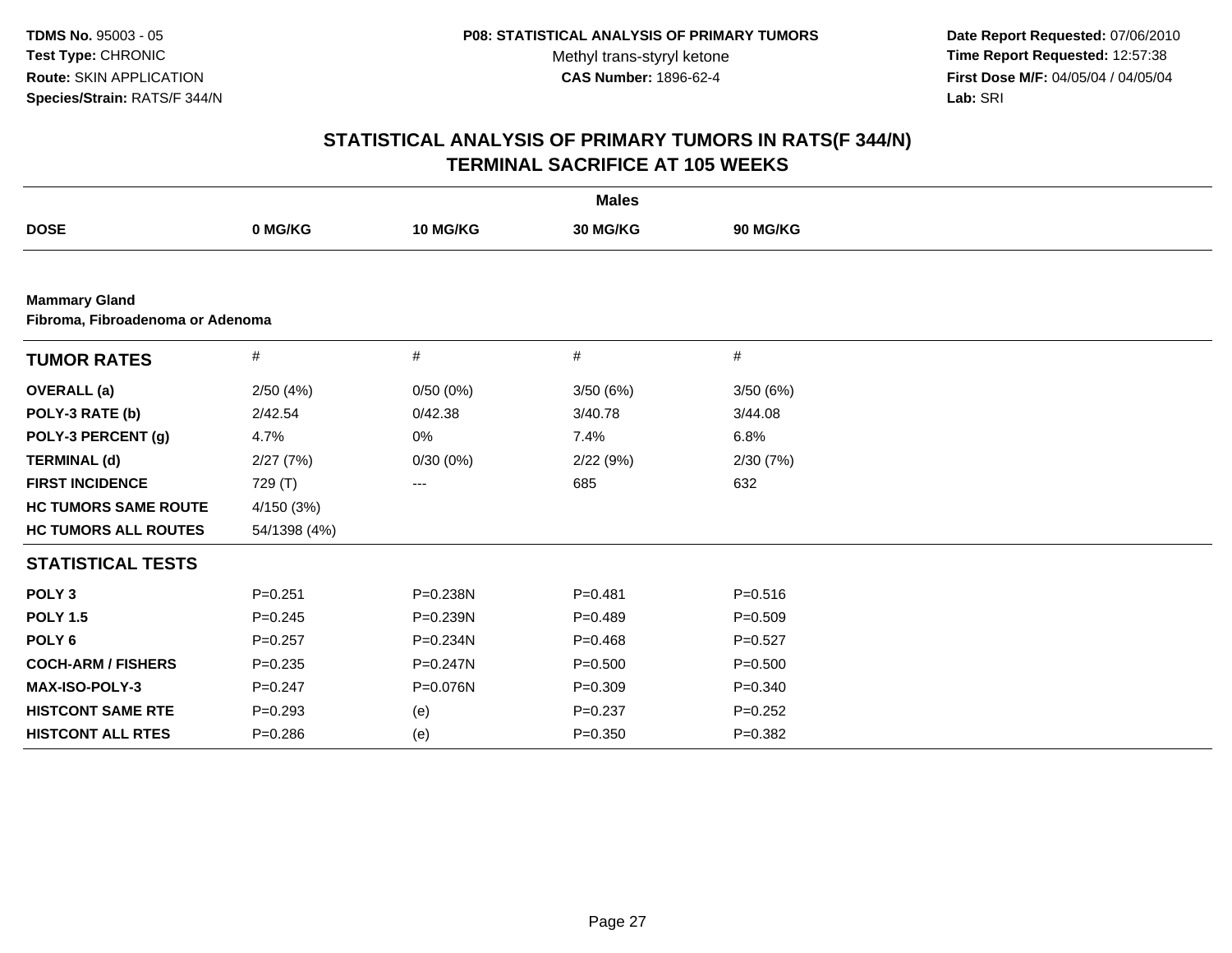**Date Report Requested:** 07/06/2010 **Time Report Requested:** 12:57:38 **First Dose M/F:** 04/05/04 / 04/05/04<br>Lab: SRI **Lab:** SRI

|                             |                                              |              | <b>Males</b> |             |  |  |  |  |  |
|-----------------------------|----------------------------------------------|--------------|--------------|-------------|--|--|--|--|--|
| <b>DOSE</b>                 | 0 MG/KG                                      | 10 MG/KG     | 30 MG/KG     | 90 MG/KG    |  |  |  |  |  |
|                             |                                              |              |              |             |  |  |  |  |  |
| <b>Mammary Gland</b>        | Fibroma, Fibroadenoma, Carcinoma, or Adenoma |              |              |             |  |  |  |  |  |
| <b>TUMOR RATES</b>          | $\#$                                         | #            | #            | #           |  |  |  |  |  |
| <b>OVERALL</b> (a)          | 2/50(4%)                                     | 1/50(2%)     | 4/50 (8%)    | 3/50(6%)    |  |  |  |  |  |
| POLY-3 RATE (b)             | 2/42.54                                      | 1/42.38      | 4/40.78      | 3/44.08     |  |  |  |  |  |
| POLY-3 PERCENT (g)          | 4.7%                                         | 2.4%         | 9.8%         | 6.8%        |  |  |  |  |  |
| <b>TERMINAL (d)</b>         | 2/27(7%)                                     | 1/30(3%)     | 3/22(14%)    | 2/30(7%)    |  |  |  |  |  |
| <b>FIRST INCIDENCE</b>      | 729 (T)                                      | 729 (T)      | 685          | 632         |  |  |  |  |  |
| <b>HC TUMORS SAME ROUTE</b> | 4/150 (3%)                                   |              |              |             |  |  |  |  |  |
| <b>HC TUMORS ALL ROUTES</b> | 60/1398 (4%)                                 |              |              |             |  |  |  |  |  |
| <b>STATISTICAL TESTS</b>    |                                              |              |              |             |  |  |  |  |  |
| POLY <sub>3</sub>           | $P = 0.360$                                  | $P = 0.501N$ | $P = 0.317$  | $P = 0.516$ |  |  |  |  |  |
| <b>POLY 1.5</b>             | $P = 0.353$                                  | P=0.503N     | $P = 0.326$  | $P = 0.509$ |  |  |  |  |  |
| POLY <sub>6</sub>           | $P = 0.370$                                  | P=0.496N     | $P = 0.303$  | $P=0.527$   |  |  |  |  |  |
| <b>COCH-ARM / FISHERS</b>   | $P = 0.338$                                  | P=0.500N     | $P = 0.339$  | $P = 0.500$ |  |  |  |  |  |
| <b>MAX-ISO-POLY-3</b>       | $P=0.289$                                    | P=0.282N     | $P = 0.189$  | $P = 0.340$ |  |  |  |  |  |
| <b>HISTCONT SAME RTE</b>    | $P = 0.251$                                  | $P = 1.000$  | $P = 0.148$  | $P = 0.252$ |  |  |  |  |  |
| <b>HISTCONT ALL RTES</b>    | $P = 0.336$                                  | $P = 1.000$  | $P=0.214$    | $P=0.428$   |  |  |  |  |  |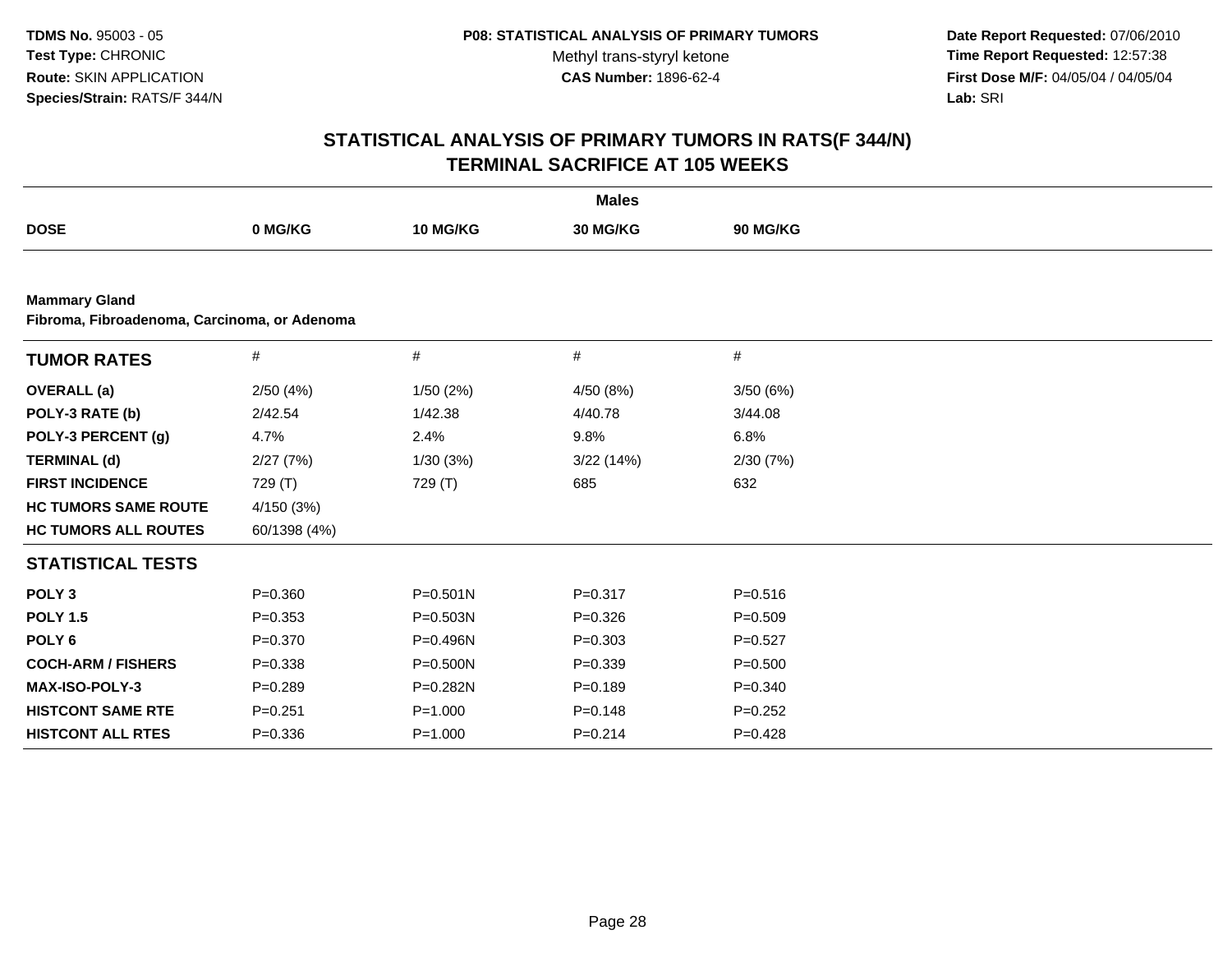**Date Report Requested:** 07/06/2010 **Time Report Requested:** 12:57:38 **First Dose M/F:** 04/05/04 / 04/05/04<br>Lab: SRI **Lab:** SRI

|                                                                                               |             |                 | <b>Males</b> |                 |  |
|-----------------------------------------------------------------------------------------------|-------------|-----------------|--------------|-----------------|--|
| <b>DOSE</b>                                                                                   | 0 MG/KG     | <b>10 MG/KG</b> | 30 MG/KG     | <b>90 MG/KG</b> |  |
|                                                                                               |             |                 |              |                 |  |
| Oral Cavity (Oral Mucosa, Tongue, Pharynx, Tooth, Gingiva)<br>Papilloma Squamous or Papilloma |             |                 |              |                 |  |
| <b>TUMOR RATES</b>                                                                            | #           | #               | #            | #               |  |
| <b>OVERALL</b> (a)                                                                            | 0/50(0%)    | 2/50(4%)        | 0/50(0%)     | 1/50(2%)        |  |
| POLY-3 RATE (b)                                                                               | 0/42.54     | 2/42.38         | 0/40.61      | 1/44.26         |  |
| POLY-3 PERCENT (g)                                                                            | 0%          | 4.7%            | 0%           | 2.3%            |  |
| <b>TERMINAL (d)</b>                                                                           | 0/27(0%)    | 2/30(7%)        | 0/22(0%)     | 0/30(0%)        |  |
| <b>FIRST INCIDENCE</b>                                                                        | ---         | 729 (T)         | $---$        | 569             |  |
| <b>HC TUMORS SAME ROUTE</b>                                                                   | 0/150(0%)   |                 |              |                 |  |
| <b>HC TUMORS ALL ROUTES</b>                                                                   | 6/1398(0%)  |                 |              |                 |  |
| <b>STATISTICAL TESTS</b>                                                                      |             |                 |              |                 |  |
| POLY <sub>3</sub>                                                                             | $P=0.627$   | $P=0.236$       | (e)          | $P = 0.508$     |  |
| <b>POLY 1.5</b>                                                                               | $P = 0.621$ | $P=0.235$       | (e)          | $P = 0.504$     |  |
| POLY <sub>6</sub>                                                                             | $P=0.637$   | $P=0.239$       | (e)          | $P = 0.513$     |  |
| <b>COCH-ARM / FISHERS</b>                                                                     | $P = 0.615$ | $P=0.247$       | (e)          | $P = 0.500$     |  |
| <b>MAX-ISO-POLY-3</b>                                                                         | $P=0.332$   | $P=0.076$       | (e)          | $P = 0.168$     |  |
| <b>HISTCONT SAME RTE</b>                                                                      | $P = 0.350$ | $P = 0.068$     | (e)          | $P = 0.065$     |  |
| <b>HISTCONT ALL RTES</b>                                                                      | $P = 0.245$ | P=0.007**       | (e)          | $P = 0.112$     |  |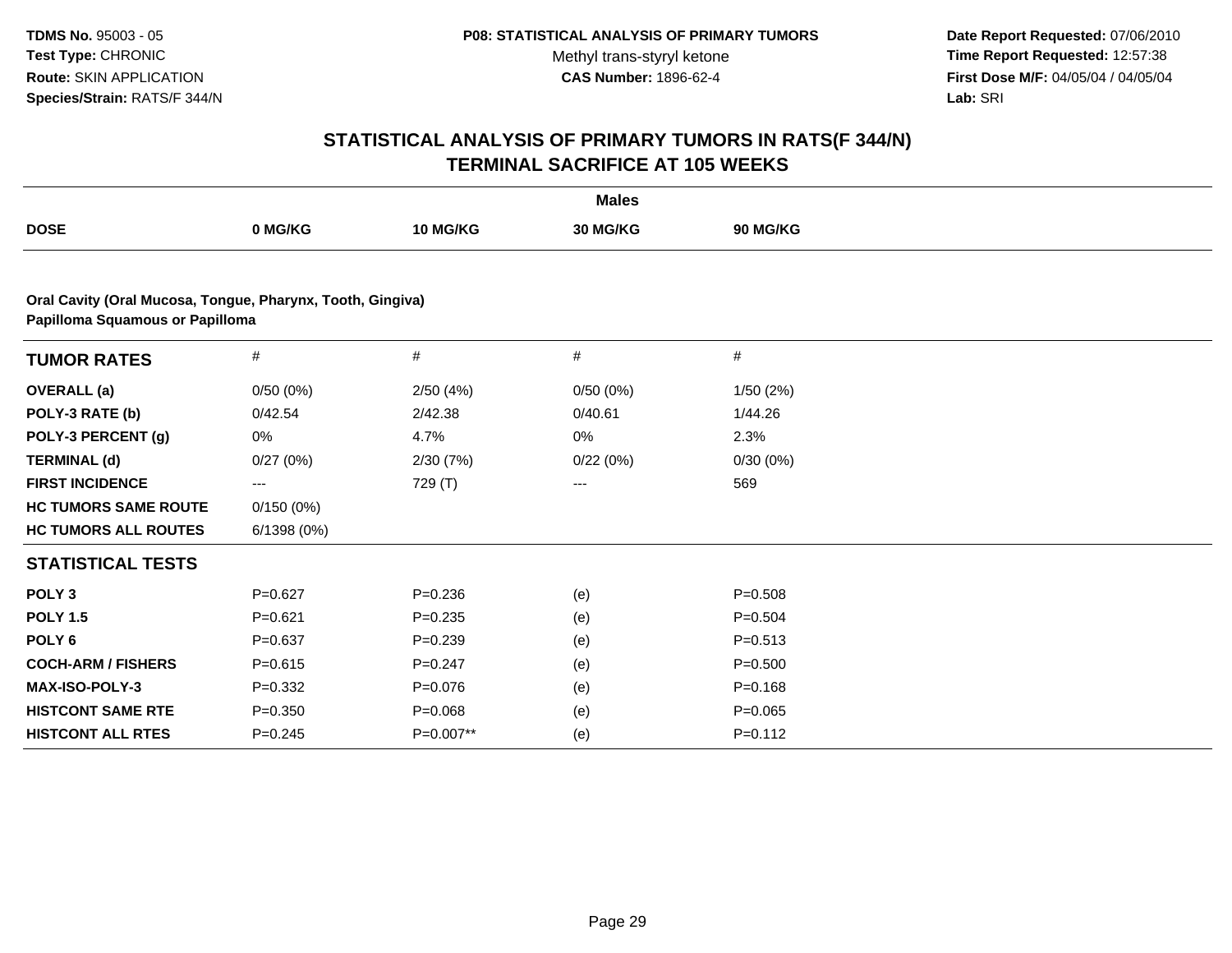**Date Report Requested:** 07/06/2010 **Time Report Requested:** 12:57:38 **First Dose M/F:** 04/05/04 / 04/05/04<br>**Lab:** SRI **Lab:** SRI

|                                                                                              |             |              | <b>Males</b> |              |  |
|----------------------------------------------------------------------------------------------|-------------|--------------|--------------|--------------|--|
| <b>DOSE</b>                                                                                  | 0 MG/KG     | 10 MG/KG     | 30 MG/KG     | 90 MG/KG     |  |
|                                                                                              |             |              |              |              |  |
| Oral Cavity (Oral Mucosa, Tongue, Pharynx, Tooth, Gingiva)<br><b>Squamous Cell Carcinoma</b> |             |              |              |              |  |
| <b>TUMOR RATES</b>                                                                           | $\#$        | #            | #            | $\#$         |  |
| <b>OVERALL</b> (a)                                                                           | 1/50(2%)    | 0/50(0%)     | 2/50(4%)     | 1/50(2%)     |  |
| POLY-3 RATE (b)                                                                              | 1/42.54     | 0/42.38      | 2/40.61      | 1/43.82      |  |
| POLY-3 PERCENT (g)                                                                           | 2.4%        | 0%           | 4.9%         | 2.3%         |  |
| <b>TERMINAL (d)</b>                                                                          | 1/27(4%)    | 0/30(0%)     | 2/22(9%)     | 0/30(0%)     |  |
| <b>FIRST INCIDENCE</b>                                                                       | 729 (T)     | $---$        | 729 (T)      | 708          |  |
| <b>HC TUMORS SAME ROUTE</b>                                                                  | 0/150(0%)   |              |              |              |  |
| <b>HC TUMORS ALL ROUTES</b>                                                                  | 5/1398 (0%) |              |              |              |  |
| <b>STATISTICAL TESTS</b>                                                                     |             |              |              |              |  |
| POLY <sub>3</sub>                                                                            | $P=0.571$   | $P = 0.501N$ | $P=0.484$    | P=0.754N     |  |
| <b>POLY 1.5</b>                                                                              | $P = 0.567$ | $P = 0.502N$ | $P = 0.491$  | $P = 0.757N$ |  |
| POLY <sub>6</sub>                                                                            | $P = 0.576$ | P=0.498N     | $P=0.472$    | $P = 0.750N$ |  |
| <b>COCH-ARM / FISHERS</b>                                                                    | $P = 0.558$ | $P = 0.500N$ | $P = 0.500$  | P=0.753N     |  |
| <b>MAX-ISO-POLY-3</b>                                                                        | $P = 0.382$ | $P = 0.159N$ | $P = 0.271$  | $P = 0.491N$ |  |
| <b>HISTCONT SAME RTE</b>                                                                     | $P = 0.167$ | (e)          | $P = 0.071$  | $P = 0.134$  |  |
| <b>HISTCONT ALL RTES</b>                                                                     | $P=0.057$   | (e)          | P=0.006**    | $P = 0.099$  |  |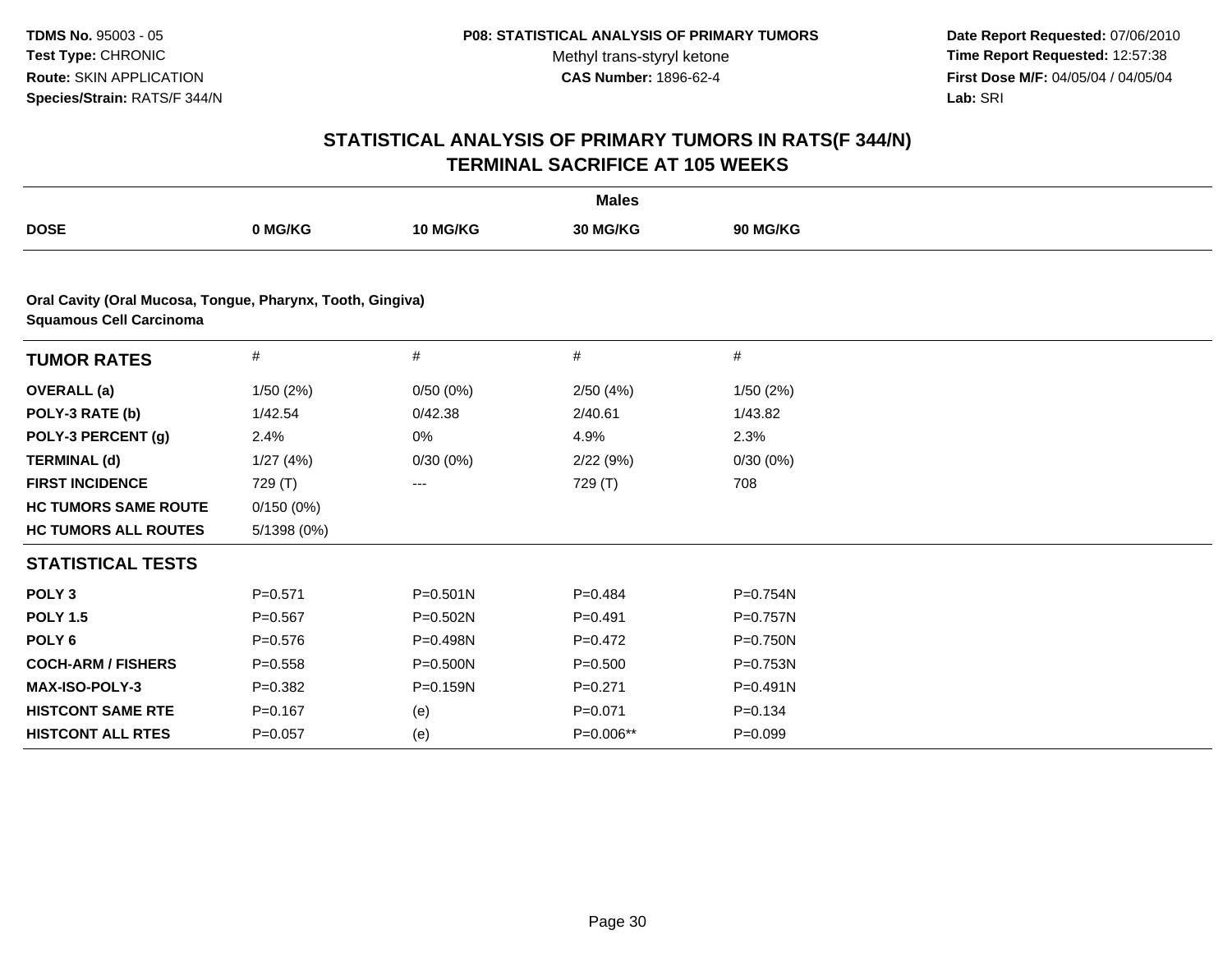**Date Report Requested:** 07/06/2010 **Time Report Requested:** 12:57:38 **First Dose M/F:** 04/05/04 / 04/05/04<br>Lab: SRI **Lab:** SRI

|                                                            |              |                 | <b>Males</b>    |                 |  |  |  |  |
|------------------------------------------------------------|--------------|-----------------|-----------------|-----------------|--|--|--|--|
| <b>DOSE</b>                                                | 0 MG/KG      | <b>10 MG/KG</b> | <b>30 MG/KG</b> | <b>90 MG/KG</b> |  |  |  |  |
| Oral Cavity (Oral Mucosa, Tongue, Pharynx, Tooth, Gingiva) |              |                 |                 |                 |  |  |  |  |
| Squamous Cell Carcinoma, Papilloma Squamous, or Papilloma  |              |                 |                 |                 |  |  |  |  |
| <b>TUMOR RATES</b>                                         | $\#$         | $\#$            | #               | $\#$            |  |  |  |  |
| <b>OVERALL</b> (a)                                         | 1/50(2%)     | 2/50(4%)        | 2/50(4%)        | 2/50(4%)        |  |  |  |  |
| POLY-3 RATE (b)                                            | 1/42.54      | 2/42.38         | 2/40.61         | 2/44.34         |  |  |  |  |
| POLY-3 PERCENT (g)                                         | 2.4%         | 4.7%            | 4.9%            | 4.5%            |  |  |  |  |
| <b>TERMINAL (d)</b>                                        | 1/27(4%)     | 2/30(7%)        | 2/22(9%)        | 0/30(0%)        |  |  |  |  |
| <b>FIRST INCIDENCE</b>                                     | 729 (T)      | 729 (T)         | 729 (T)         | 569             |  |  |  |  |
| <b>HC TUMORS SAME ROUTE</b>                                | 0/150(0%)    |                 |                 |                 |  |  |  |  |
| <b>HC TUMORS ALL ROUTES</b>                                | 11/1398 (1%) |                 |                 |                 |  |  |  |  |
| <b>STATISTICAL TESTS</b>                                   |              |                 |                 |                 |  |  |  |  |
| POLY <sub>3</sub>                                          | $P=0.512$    | $P=0.499$       | $P = 0.484$     | $P=0.514$       |  |  |  |  |
| <b>POLY 1.5</b>                                            | $P = 0.503$  | $P=0.497$       | $P=0.491$       | $P = 0.508$     |  |  |  |  |
| POLY <sub>6</sub>                                          | $P = 0.524$  | $P = 0.504$     | $P=0.472$       | $P = 0.524$     |  |  |  |  |
| <b>COCH-ARM / FISHERS</b>                                  | $P=0.489$    | $P = 0.500$     | $P = 0.500$     | $P = 0.500$     |  |  |  |  |
| <b>MAX-ISO-POLY-3</b>                                      | $P=0.470$    | $P = 0.279$     | $P = 0.271$     | $P = 0.296$     |  |  |  |  |
| <b>HISTCONT SAME RTE</b>                                   | $P = 0.134$  | $P = 0.067$     | $P = 0.071$     | $P = 0.063$     |  |  |  |  |
| <b>HISTCONT ALL RTES</b>                                   | $P=0.016*$   | $P=0.035*$      | $P=0.034*$      | $P=0.036*$      |  |  |  |  |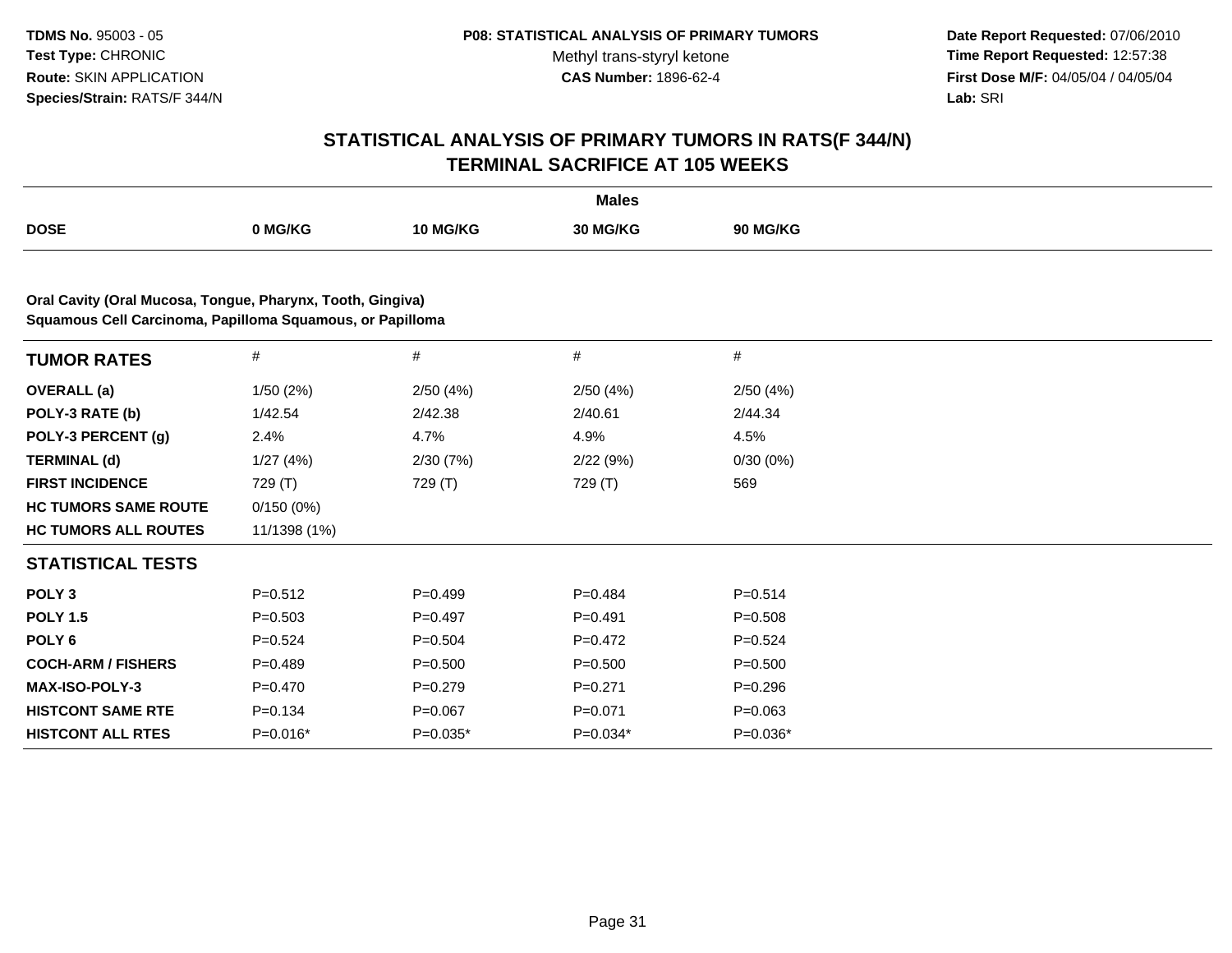**Date Report Requested:** 07/06/2010 **Time Report Requested:** 12:57:38 **First Dose M/F:** 04/05/04 / 04/05/04<br>Lab: SRI **Lab:** SRI

| <b>Males</b>                                                         |                |              |             |             |  |  |
|----------------------------------------------------------------------|----------------|--------------|-------------|-------------|--|--|
| <b>DOSE</b>                                                          | 0 MG/KG        | 10 MG/KG     | 30 MG/KG    | 90 MG/KG    |  |  |
|                                                                      |                |              |             |             |  |  |
| <b>Pituitary Gland: Pars Distalis or Unspecified Site</b><br>Adenoma |                |              |             |             |  |  |
| <b>TUMOR RATES</b>                                                   |                |              |             |             |  |  |
| <b>OVERALL</b> (a)                                                   | 33/50 (66%)    | 31/49 (63%)  | 32/50 (64%) | 34/50 (68%) |  |  |
| POLY-3 RATE (b)                                                      | 33/45.60       | 31/44.37     | 32/45.82    | 34/47.92    |  |  |
| POLY-3 PERCENT (g)                                                   | 72.4%          | 69.9%        | 69.8%       | 71%         |  |  |
| <b>TERMINAL (d)</b>                                                  | 21/27 (78%)    | 22/30 (73%)  | 15/22 (68%) | 22/30 (73%) |  |  |
| <b>FIRST INCIDENCE</b>                                               | 554            | 480          | 467         | 468         |  |  |
| <b>HC TUMORS SAME ROUTE</b>                                          | 96/149 (64%)   |              |             |             |  |  |
| <b>HC TUMORS ALL ROUTES</b>                                          | 641/1393 (46%) |              |             |             |  |  |
| <b>STATISTICAL TESTS</b>                                             |                |              |             |             |  |  |
| POLY <sub>3</sub>                                                    | $P = 0.543N$   | P=0.488N     | P=0.485N    | P=0.532N    |  |  |
| <b>POLY 1.5</b>                                                      | $P = 0.506$    | P=0.494N     | P=0.490N    | P=0.588N    |  |  |
| POLY <sub>6</sub>                                                    | $P = 0.469N$   | $P = 0.473N$ | P=0.482N    | P=0.463N    |  |  |
| <b>COCH-ARM / FISHERS</b>                                            | $P = 0.399$    | P=0.470N     | P=0.500N    | $P = 0.500$ |  |  |
| MAX-ISO-POLY-3                                                       | $P = 0.635N$   | P=0.392N     | P=0.388N    | P=0.438N    |  |  |
| <b>HISTCONT SAME RTE</b>                                             | (h)            | (h)          | (h)         | (h)         |  |  |
| <b>HISTCONT ALL RTES</b>                                             | (h)            | (h)          | (h)         | (h)         |  |  |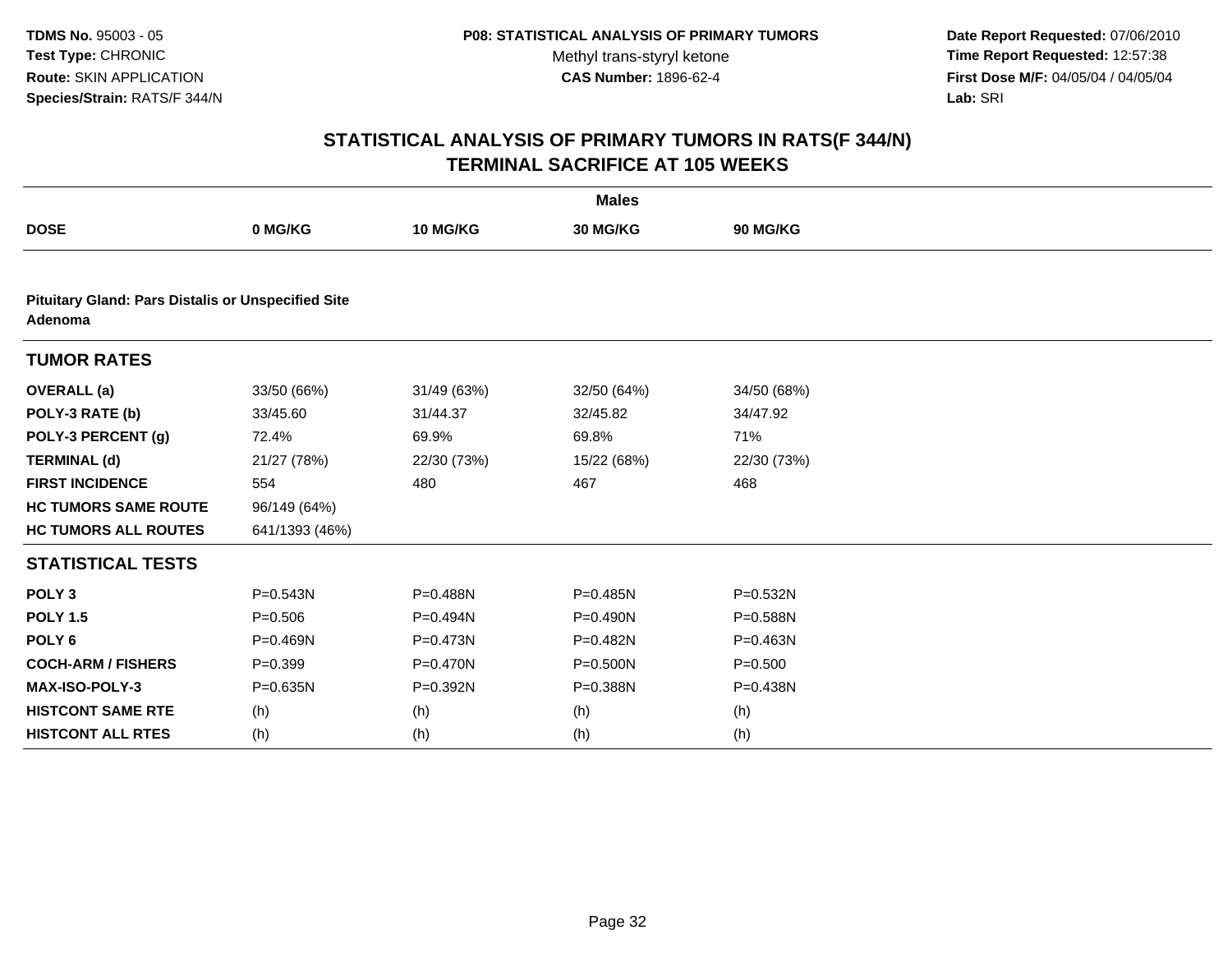**Date Report Requested:** 07/06/2010 **Time Report Requested:** 12:57:38 **First Dose M/F:** 04/05/04 / 04/05/04<br>Lab: SRI **Lab:** SRI

|                                                                        |              |              | <b>Males</b> |          |  |
|------------------------------------------------------------------------|--------------|--------------|--------------|----------|--|
| <b>DOSE</b>                                                            | 0 MG/KG      | 10 MG/KG     | 30 MG/KG     | 90 MG/KG |  |
|                                                                        |              |              |              |          |  |
| <b>Pituitary Gland: Pars Distalis or Unspecified Site</b><br>Carcinoma |              |              |              |          |  |
| <b>TUMOR RATES</b>                                                     |              |              |              |          |  |
| <b>OVERALL</b> (a)                                                     | 2/50(4%)     | 2/49(4%)     | 1/50(2%)     | 2/50(4%) |  |
| POLY-3 RATE (b)                                                        | 2/42.68      | 2/42.12      | 1/40.78      | 2/43.83  |  |
| POLY-3 PERCENT (g)                                                     | 4.7%         | 4.8%         | 2.5%         | 4.6%     |  |
| <b>TERMINAL (d)</b>                                                    | 1/27(4%)     | 1/30(3%)     | 0/22(0%)     | 1/30(3%) |  |
| <b>FIRST INCIDENCE</b>                                                 | 694          | 591          | 685          | 704      |  |
| <b>HC TUMORS SAME ROUTE</b>                                            | 5/149(3%)    |              |              |          |  |
| <b>HC TUMORS ALL ROUTES</b>                                            | 6/1393(0%)   |              |              |          |  |
| <b>STATISTICAL TESTS</b>                                               |              |              |              |          |  |
| POLY <sub>3</sub>                                                      | P=0.626N     | $P = 0.690$  | $P = 0.516N$ | P=0.685N |  |
| <b>POLY 1.5</b>                                                        | $P = 0.629$  | $P = 0.685$  | P=0.509N     | P=0.688N |  |
| POLY <sub>6</sub>                                                      | P=0.622N     | $P = 0.691N$ | $P = 0.527N$ | P=0.679N |  |
| <b>COCH-ARM / FISHERS</b>                                              | $P=0.622$    | $P=0.684$    | P=0.500N     | P=0.691N |  |
| <b>MAX-ISO-POLY-3</b>                                                  | $P = 0.614N$ | $P=0.494$    | $P = 0.297N$ | P=0.488N |  |
| <b>HISTCONT SAME RTE</b>                                               | (h)          | (h)          | (h)          | (h)      |  |
| <b>HISTCONT ALL RTES</b>                                               | (h)          | (h)          | (h)          | (h)      |  |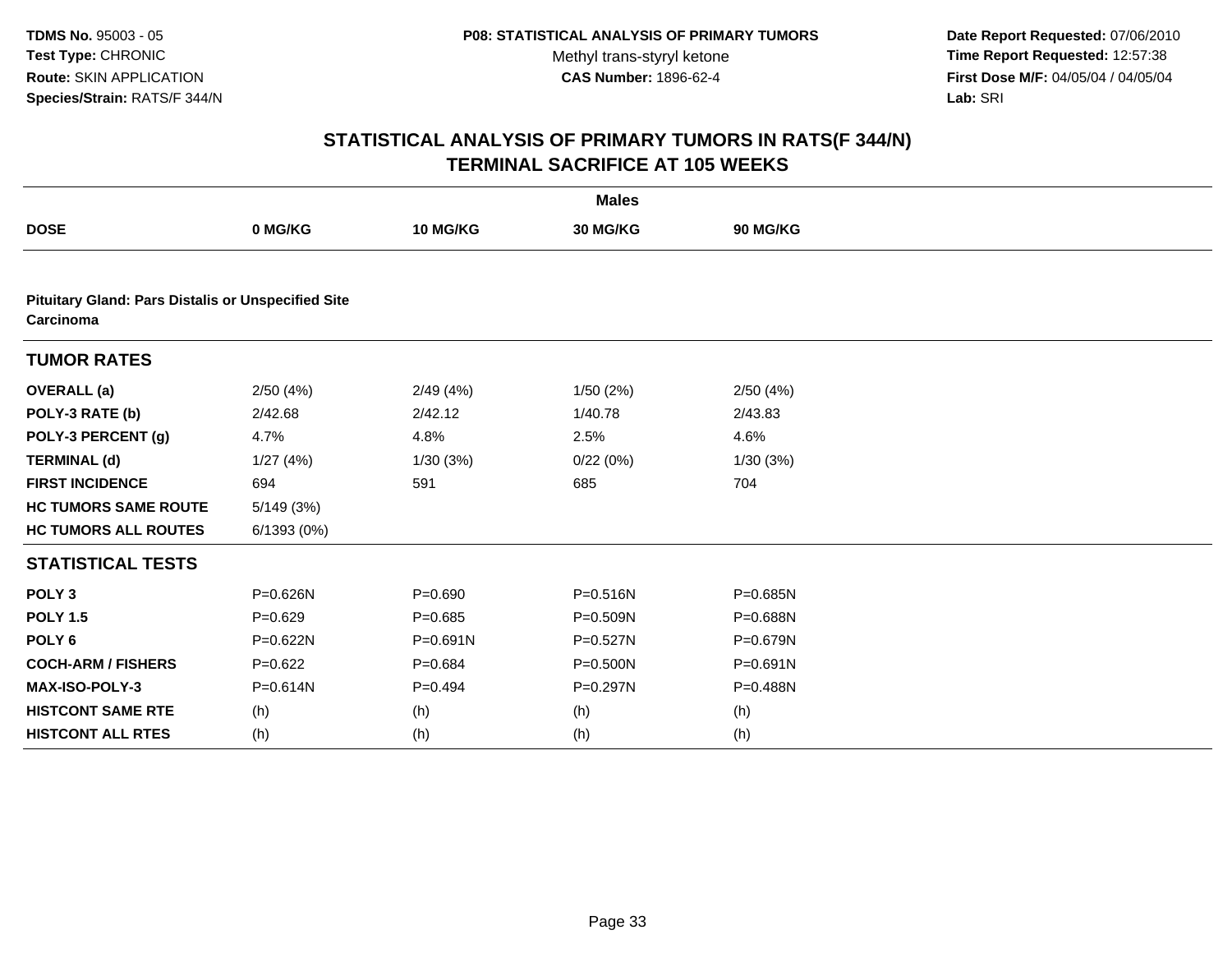**Date Report Requested:** 07/06/2010 **Time Report Requested:** 12:57:38 **First Dose M/F:** 04/05/04 / 04/05/04<br>Lab: SRI **Lab:** SRI

| <b>Males</b>                                                                      |                |              |              |             |  |  |
|-----------------------------------------------------------------------------------|----------------|--------------|--------------|-------------|--|--|
| <b>DOSE</b>                                                                       | 0 MG/KG        | 10 MG/KG     | 30 MG/KG     | 90 MG/KG    |  |  |
|                                                                                   |                |              |              |             |  |  |
| <b>Pituitary Gland: Pars Distalis or Unspecified Site</b><br>Carcinoma or Adenoma |                |              |              |             |  |  |
| <b>TUMOR RATES</b>                                                                |                |              |              |             |  |  |
| <b>OVERALL</b> (a)                                                                | 35/50 (70%)    | 33/49 (67%)  | 33/50 (66%)  | 35/50 (70%) |  |  |
| POLY-3 RATE (b)                                                                   | 35/45.74       | 33/44.83     | 33/45.99     | 35/47.92    |  |  |
| POLY-3 PERCENT (g)                                                                | 76.5%          | 73.6%        | 71.8%        | 73%         |  |  |
| <b>TERMINAL (d)</b>                                                               | 22/27 (82%)    | 23/30 (77%)  | 15/22 (68%)  | 23/30 (77%) |  |  |
| <b>FIRST INCIDENCE</b>                                                            | 554            | 480          | 467          | 468         |  |  |
| <b>HC TUMORS SAME ROUTE</b>                                                       | 101/149 (68%)  |              |              |             |  |  |
| <b>HC TUMORS ALL ROUTES</b>                                                       | 647/1393 (46%) |              |              |             |  |  |
| <b>STATISTICAL TESTS</b>                                                          |                |              |              |             |  |  |
| POLY <sub>3</sub>                                                                 | P=0.449N       | P=0.468N     | P=0.383N     | P=0.438N    |  |  |
| <b>POLY 1.5</b>                                                                   | $P = 0.509N$   | P=0.485N     | $P = 0.395N$ | P=0.499N    |  |  |
| POLY <sub>6</sub>                                                                 | P=0.383N       | P=0.437N     | $P = 0.371N$ | P=0.369N    |  |  |
| <b>COCH-ARM / FISHERS</b>                                                         | $P=0.492$      | $P = 0.473N$ | $P = 0.415N$ | P=0.586N    |  |  |
| MAX-ISO-POLY-3                                                                    | $P = 0.513N$   | P=0.368N     | P=0.292N     | P=0.346N    |  |  |
| <b>HISTCONT SAME RTE</b>                                                          | (h)            | (h)          | (h)          | (h)         |  |  |
| <b>HISTCONT ALL RTES</b>                                                          | (h)            | (h)          | (h)          | (h)         |  |  |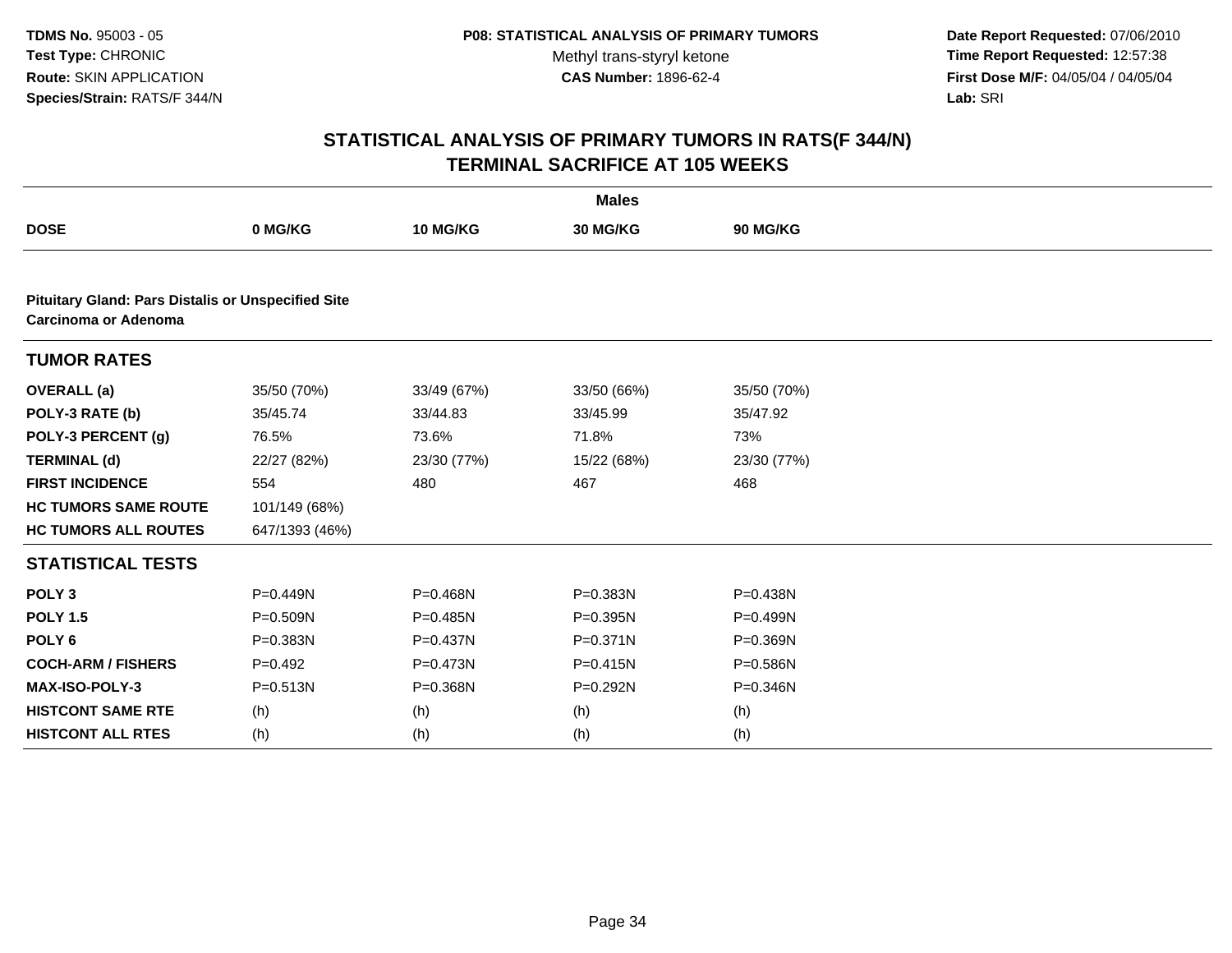**Date Report Requested:** 07/06/2010 **Time Report Requested:** 12:57:38 **First Dose M/F:** 04/05/04 / 04/05/04<br>Lab: SRI **Lab:** SRI

|                             |                          |             | <b>Males</b> |          |  |
|-----------------------------|--------------------------|-------------|--------------|----------|--|
| <b>DOSE</b>                 | 0 MG/KG                  | 10 MG/KG    | 30 MG/KG     | 90 MG/KG |  |
|                             |                          |             |              |          |  |
| <b>Prostate</b><br>Adenoma  |                          |             |              |          |  |
| <b>TUMOR RATES</b>          |                          |             |              |          |  |
| <b>OVERALL</b> (a)          | 0/50(0%)                 | 2/50(4%)    | 0/50(0%)     | 0/50(0%) |  |
| POLY-3 RATE (b)             | 0/42.54                  | 2/42.38     | 0/40.61      | 0/43.73  |  |
| POLY-3 PERCENT (g)          | 0%                       | 4.7%        | 0%           | 0%       |  |
| <b>TERMINAL (d)</b>         | 0/27(0%)                 | 2/30 (7%)   | 0/22(0%)     | 0/30(0%) |  |
| <b>FIRST INCIDENCE</b>      | $\hspace{0.05cm} \ldots$ | 729 (T)     | ---          | $---$    |  |
| <b>HC TUMORS SAME ROUTE</b> | 1/150(1%)                |             |              |          |  |
| <b>HC TUMORS ALL ROUTES</b> | 6/1397 (0%)              |             |              |          |  |
| <b>STATISTICAL TESTS</b>    |                          |             |              |          |  |
| POLY <sub>3</sub>           | P=0.374N                 | $P = 0.236$ | (e)          | (e)      |  |
| <b>POLY 1.5</b>             | P=0.378N                 | $P = 0.235$ | (e)          | (e)      |  |
| POLY <sub>6</sub>           | P=0.367N                 | $P = 0.239$ | (e)          | (e)      |  |
| <b>COCH-ARM / FISHERS</b>   | P=0.380N                 | $P = 0.247$ | (e)          | (e)      |  |
| <b>MAX-ISO-POLY-3</b>       | P=0.253N                 | $P = 0.076$ | (e)          | (e)      |  |
| <b>HISTCONT SAME RTE</b>    | (h)                      | (h)         | (e)          | (e)      |  |
| <b>HISTCONT ALL RTES</b>    | (h)                      | (h)         | (e)          | (e)      |  |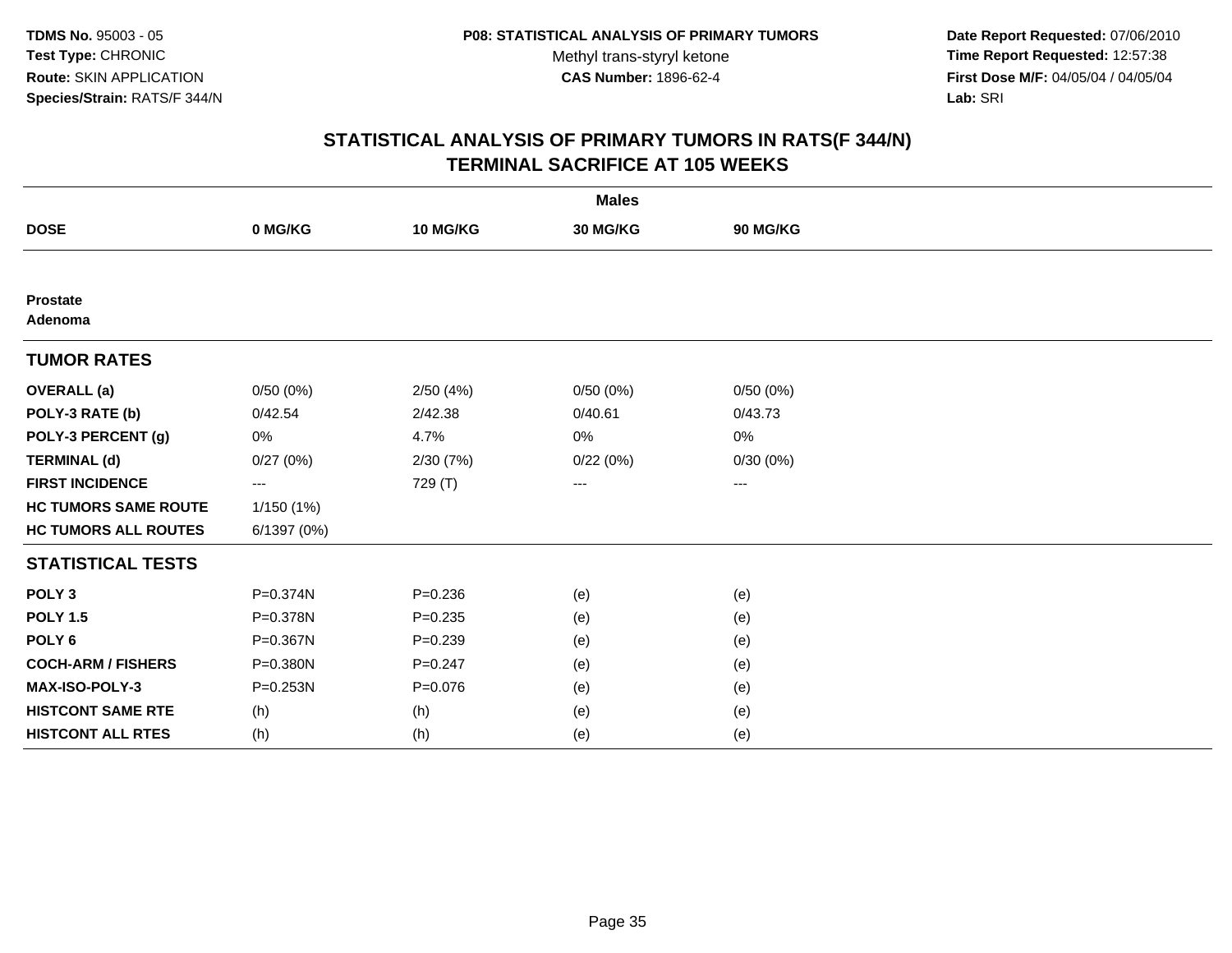**Date Report Requested:** 07/06/2010 **Time Report Requested:** 12:57:38 **First Dose M/F:** 04/05/04 / 04/05/04<br>Lab: SRI **Lab:** SRI

|                                                                                    |              |          | <b>Males</b> |                 |  |
|------------------------------------------------------------------------------------|--------------|----------|--------------|-----------------|--|
| <b>DOSE</b>                                                                        | 0 MG/KG      | 10 MG/KG | 30 MG/KG     | <b>90 MG/KG</b> |  |
|                                                                                    |              |          |              |                 |  |
| <b>Skin</b><br>Basal Cell Adenoma, Basosquamous Tumor Benign, or Trichoepithelioma |              |          |              |                 |  |
| <b>TUMOR RATES</b>                                                                 | #            | $\#$     | $\#$         | $\#$            |  |
| <b>OVERALL</b> (a)                                                                 | 0/50(0%)     | 0/50(0%) | 0/50(0%)     | 2/50(4%)        |  |
| POLY-3 RATE (b)                                                                    | 0/42.54      | 0/42.38  | 0/40.61      | 2/44.50         |  |
| POLY-3 PERCENT (g)                                                                 | 0%           | 0%       | 0%           | 4.5%            |  |
| <b>TERMINAL (d)</b>                                                                | 0/27(0%)     | 0/30(0%) | 0/22(0%)     | 1/30(3%)        |  |
| <b>FIRST INCIDENCE</b>                                                             | ---          | ---      | ---          | 449             |  |
| <b>HC TUMORS SAME ROUTE</b>                                                        | 1/150 (1%)   |          |              |                 |  |
| <b>HC TUMORS ALL ROUTES</b>                                                        | 20/1398 (1%) |          |              |                 |  |
| <b>STATISTICAL TESTS</b>                                                           |              |          |              |                 |  |
| POLY <sub>3</sub>                                                                  | $P=0.044*$   | (e)      | (e)          | $P=0.247$       |  |
| <b>POLY 1.5</b>                                                                    | $P=0.043*$   | (e)      | (e)          | $P = 0.243$     |  |
| POLY <sub>6</sub>                                                                  | $P=0.045*$   | (e)      | (e)          | $P=0.252$       |  |
| <b>COCH-ARM / FISHERS</b>                                                          | $P=0.042*$   | (e)      | (e)          | $P = 0.247$     |  |
| <b>MAX-ISO-POLY-3</b>                                                              | $P=0.043*$   | (e)      | (e)          | $P = 0.086$     |  |
| <b>HISTCONT SAME RTE</b>                                                           | $P = 0.053$  | (e)      | (e)          | $P = 0.111$     |  |
| <b>HISTCONT ALL RTES</b>                                                           | P=0.048*     | (e)      | (e)          | $P = 0.097$     |  |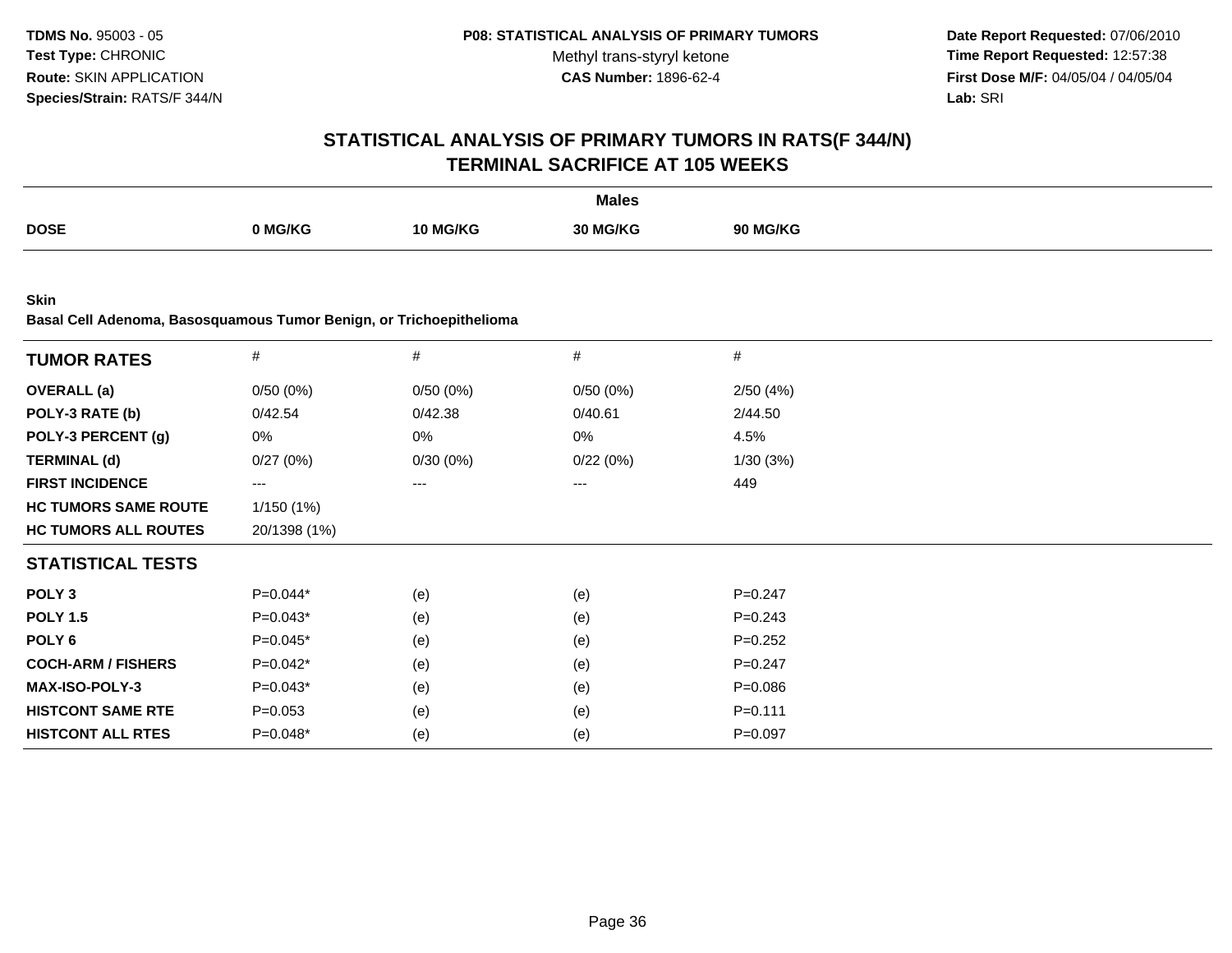**Date Report Requested:** 07/06/2010 **Time Report Requested:** 12:57:38 **First Dose M/F:** 04/05/04 / 04/05/04<br>**Lab:** SRI **Lab:** SRI

### **STATISTICAL ANALYSIS OF PRIMARY TUMORS IN RATS(F 344/N)TERMINAL SACRIFICE AT 105 WEEKS**

|             |                |          | <b>Males</b> |                 |
|-------------|----------------|----------|--------------|-----------------|
| <b>DOSE</b> |                |          |              |                 |
|             | <b>ባ MG/KG</b> | 10 MG/KG | 30 MG/KG     | <b>90 MG/KG</b> |
|             |                |          |              |                 |

**Skin**

**Basal Cell Carcinoma, Basal Cell Adenoma, Basosquamous Tumor (benign, malignant or NOS), or Trichoepithelioma**

| <b>TUMOR RATES</b>          | $\#$         | #            | #            | #           |
|-----------------------------|--------------|--------------|--------------|-------------|
| <b>OVERALL</b> (a)          | 1/50(2%)     | 0/50(0%)     | 0/50(0%)     | 2/50(4%)    |
| POLY-3 RATE (b)             | 1/42.87      | 0/42.38      | 0/40.61      | 2/44.50     |
| POLY-3 PERCENT (g)          | 2.3%         | 0%           | 0%           | 4.5%        |
| <b>TERMINAL (d)</b>         | 0/27(0%)     | 0/30(0%)     | 0/22(0%)     | 1/30(3%)    |
| <b>FIRST INCIDENCE</b>      | 639          | $---$        | ---          | 449         |
| <b>HC TUMORS SAME ROUTE</b> | 1/150(1%)    |              |              |             |
| <b>HC TUMORS ALL ROUTES</b> | 31/1398 (2%) |              |              |             |
| <b>STATISTICAL TESTS</b>    |              |              |              |             |
| POLY <sub>3</sub>           | $P = 0.199$  | $P = 0.502N$ | $P = 0.511N$ | $P = 0.513$ |
| <b>POLY 1.5</b>             | $P = 0.197$  | $P = 0.503N$ | $P = 0.506N$ | $P = 0.508$ |
| POLY 6                      | $P=0.202$    | $P = 0.500N$ | $P = 0.519N$ | $P = 0.519$ |
| <b>COCH-ARM / FISHERS</b>   | $P = 0.191$  | $P = 0.500N$ | $P = 0.500N$ | $P = 0.500$ |
| <b>MAX-ISO-POLY-3</b>       | $P = 0.155$  | $P = 0.161N$ | P=0.172N     | $P=0.295$   |
| <b>HISTCONT SAME RTE</b>    | $P=0.097$    | (e)          | (e)          | $P=0.095$   |
| <b>HISTCONT ALL RTES</b>    | $P = 0.178$  | (e)          | (e)          | $P = 0.358$ |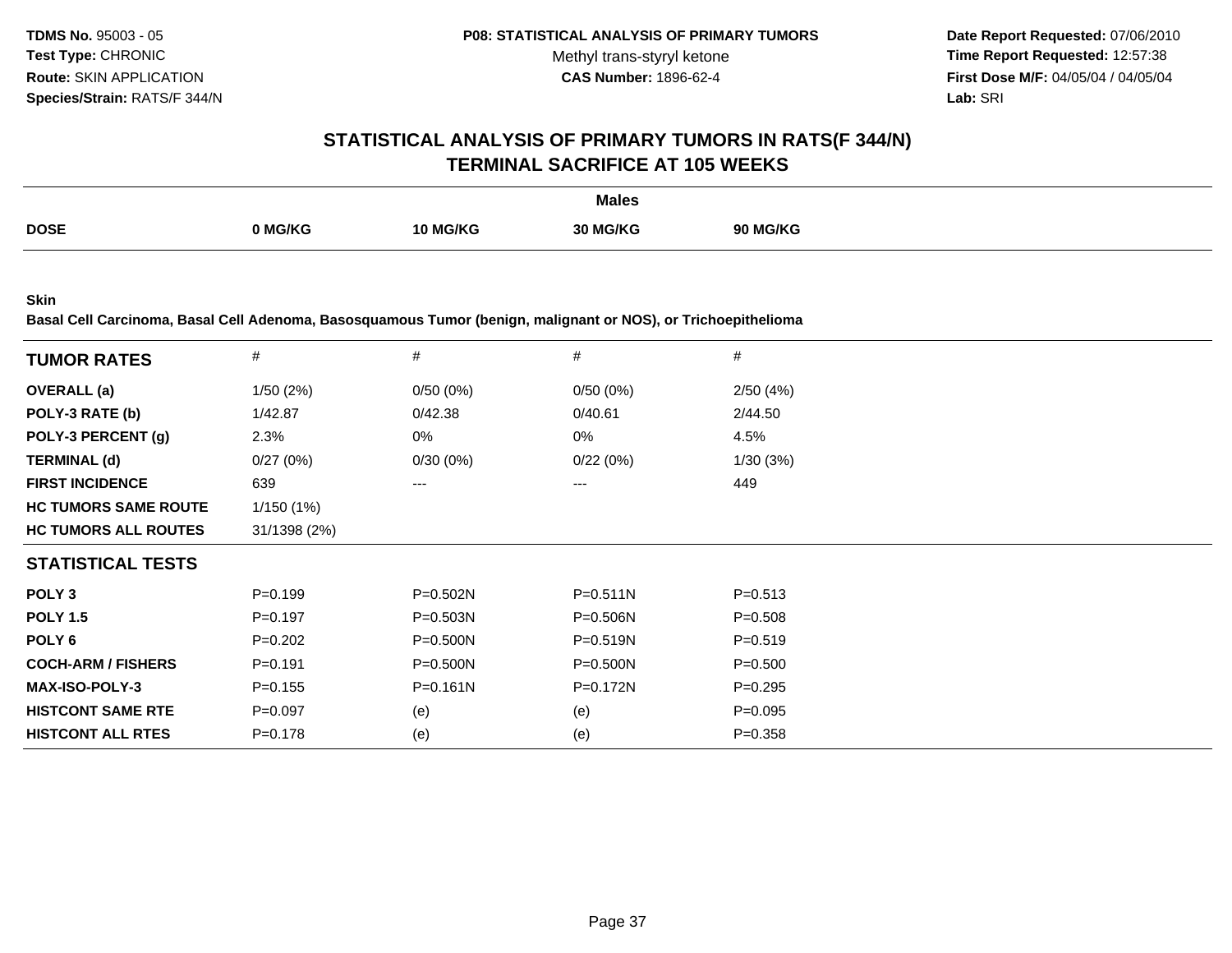**Date Report Requested:** 07/06/2010 **Time Report Requested:** 12:57:38 **First Dose M/F:** 04/05/04 / 04/05/04 Lab: SRI **Lab:** SRI

### **STATISTICAL ANALYSIS OF PRIMARY TUMORS IN RATS(F 344/N)TERMINAL SACRIFICE AT 105 WEEKS**

|             |         |                 | <b>Males</b> |                 |
|-------------|---------|-----------------|--------------|-----------------|
| <b>DOSE</b> |         |                 |              |                 |
|             | 0 MG/KG | <b>10 MG/KG</b> | 30 MG/KG     | <b>90 MG/KG</b> |
|             |         |                 |              |                 |

**Skin**

**Basal or Sq. Cell Carcinoma, Carcinoma, Basosq. Tumor (M or B), Basal Cell Adenoma, Adenoma, Papilloma, Sq Papilloma, Keratoacanthoma, Trichoepithelioma**

| <b>TUMOR RATES</b>          | #             | #            | #            | #           |
|-----------------------------|---------------|--------------|--------------|-------------|
| <b>OVERALL</b> (a)          | 7/50 (14%)    | 2/50(4%)     | 7/50 (14%)   | 8/50 (16%)  |
| POLY-3 RATE (b)             | 7/42.97       | 2/42.38      | 7/41.89      | 8/44.74     |
| POLY-3 PERCENT (g)          | 16.3%         | 4.7%         | 16.7%        | 17.9%       |
| <b>TERMINAL (d)</b>         | 5/27 (19%)    | 2/30(7%)     | 2/22(9%)     | 5/30 (17%)  |
| <b>FIRST INCIDENCE</b>      | 639           | 729 (T)      | 575          | 449         |
| <b>HC TUMORS SAME ROUTE</b> | 8/150 (5%)    |              |              |             |
| <b>HC TUMORS ALL ROUTES</b> | 116/1398 (8%) |              |              |             |
| <b>STATISTICAL TESTS</b>    |               |              |              |             |
| POLY <sub>3</sub>           | $P = 0.219$   | P=0.080N     | $P=0.595$    | $P = 0.534$ |
| <b>POLY 1.5</b>             | $P = 0.210$   | P=0.082N     | $P = 0.603$  | $P=0.520$   |
| POLY 6                      | $P=0.229$     | P=0.077N     | $P = 0.583$  | $P=0.552$   |
| <b>COCH-ARM / FISHERS</b>   | $P = 0.191$   | $P = 0.080N$ | $P = 0.613N$ | $P = 0.500$ |
| <b>MAX-ISO-POLY-3</b>       | $P = 0.262$   | P=0.040N*    | $P = 0.478$  | $P=0.421$   |
| <b>HISTCONT SAME RTE</b>    | $P=0.087$     | $P = 1.000$  | $P = 0.150$  | $P = 0.116$ |
| <b>HISTCONT ALL RTES</b>    | $P = 0.145$   | $P = 1.000$  | $P = 0.261$  | $P = 0.196$ |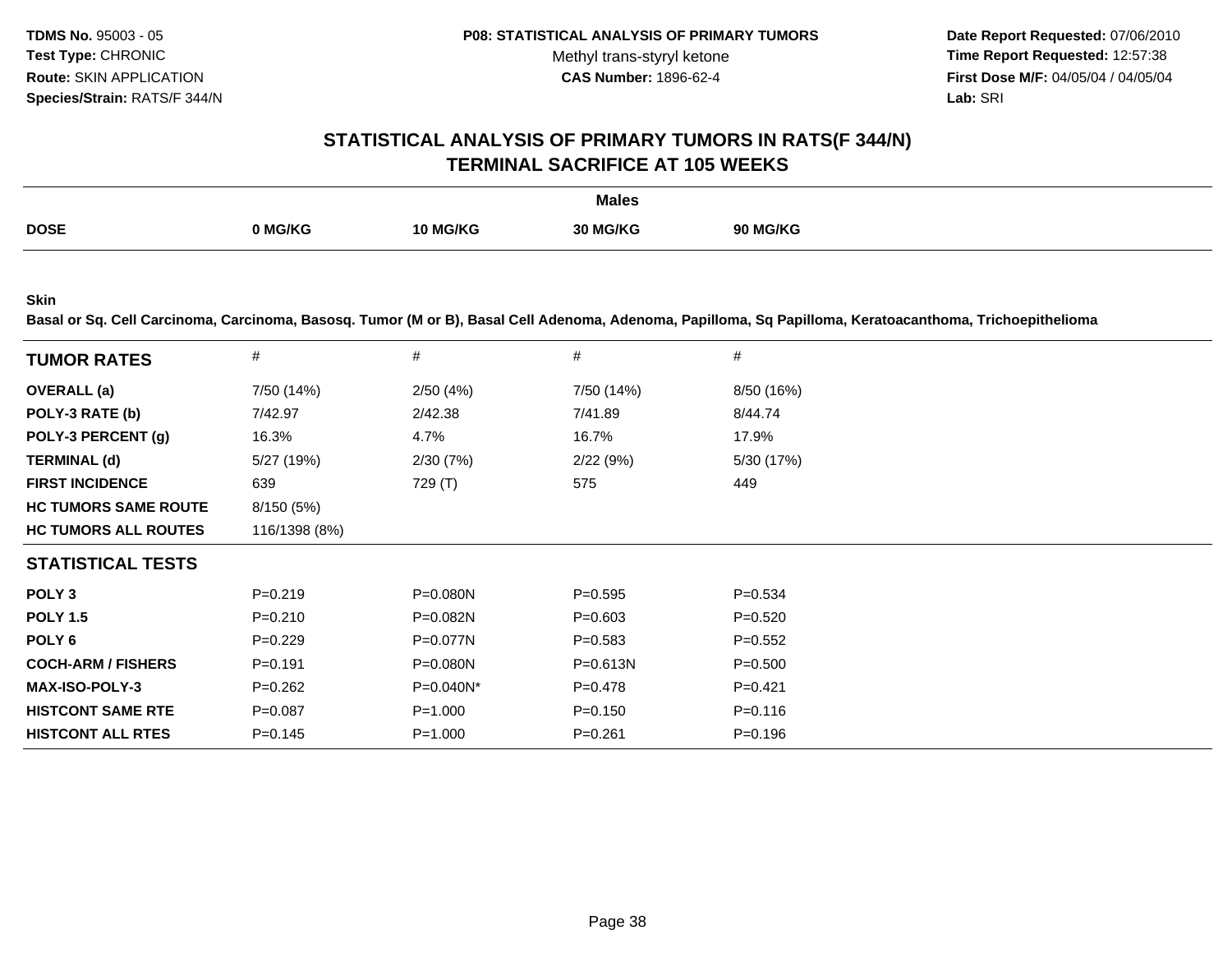**Date Report Requested:** 07/06/2010 **Time Report Requested:** 12:57:38 **First Dose M/F:** 04/05/04 / 04/05/04<br>Lab: SRI **Lab:** SRI

|                             | <b>Males</b>  |             |             |           |  |  |  |
|-----------------------------|---------------|-------------|-------------|-----------|--|--|--|
| <b>DOSE</b>                 | 0 MG/KG       | 10 MG/KG    | 30 MG/KG    | 90 MG/KG  |  |  |  |
|                             |               |             |             |           |  |  |  |
| <b>Skin</b><br>Fibroma      |               |             |             |           |  |  |  |
| <b>TUMOR RATES</b>          | $\#$          | $\#$        | $\#$        | #         |  |  |  |
| <b>OVERALL</b> (a)          | 5/50 (10%)    | 6/50 (12%)  | 7/50 (14%)  | 1/50(2%)  |  |  |  |
| POLY-3 RATE (b)             | 5/43.02       | 6/43.12     | 7/41.22     | 1/43.97   |  |  |  |
| POLY-3 PERCENT (g)          | 11.6%         | 13.9%       | 17%         | 2.3%      |  |  |  |
| <b>TERMINAL (d)</b>         | 3/27(11%)     | 4/30 (13%)  | 4/22 (18%)  | 0/30(0%)  |  |  |  |
| <b>FIRST INCIDENCE</b>      | 659           | 591         | 632         | 667       |  |  |  |
| <b>HC TUMORS SAME ROUTE</b> | 13/150 (9%)   |             |             |           |  |  |  |
| <b>HC TUMORS ALL ROUTES</b> | 125/1398 (9%) |             |             |           |  |  |  |
| <b>STATISTICAL TESTS</b>    |               |             |             |           |  |  |  |
| POLY <sub>3</sub>           | P=0.050N*     | $P = 0.502$ | $P = 0.348$ | P=0.096N  |  |  |  |
| <b>POLY 1.5</b>             | P=0.052N      | $P = 0.496$ | $P = 0.362$ | P=0.098N  |  |  |  |
| POLY <sub>6</sub>           | P=0.047N*     | $P = 0.514$ | $P = 0.326$ | P=0.092N  |  |  |  |
| <b>COCH-ARM / FISHERS</b>   | P=0.058N      | $P = 0.500$ | $P = 0.380$ | P=0.102N  |  |  |  |
| <b>MAX-ISO-POLY-3</b>       | P=0.061N      | $P = 0.374$ | $P = 0.246$ | P=0.043N* |  |  |  |
| <b>HISTCONT SAME RTE</b>    | (h)           | (h)         | (h)         | (h)       |  |  |  |
| <b>HISTCONT ALL RTES</b>    | (h)           | (h)         | (h)         | (h)       |  |  |  |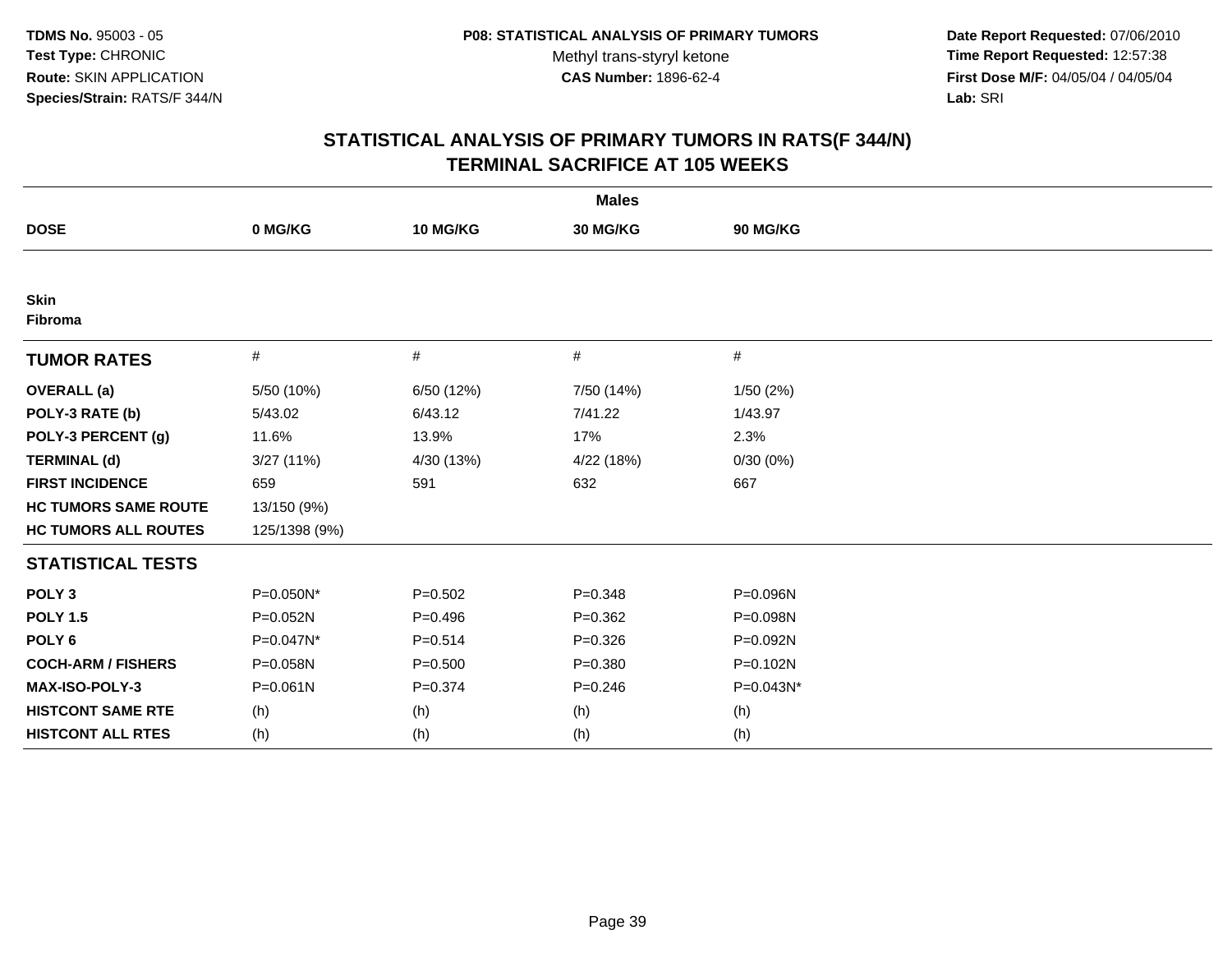**Date Report Requested:** 07/06/2010 **Time Report Requested:** 12:57:38 **First Dose M/F:** 04/05/04 / 04/05/04<br>**Lab:** SRI **Lab:** SRI

# **STATISTICAL ANALYSIS OF PRIMARY TUMORS IN RATS(F 344/N)TERMINAL SACRIFICE AT 105 WEEKS**

|             |         |          | <b>Males</b> |                 |
|-------------|---------|----------|--------------|-----------------|
| <b>DOSE</b> | ን MG/KG | 10 MG/KG | 30 MG/KG     | <b>90 MG/KG</b> |
|             |         |          |              |                 |

**Skin**

**Fibroma, Fibrosarcoma, Sarcoma, Myxoma, Myxosarcoma, or Fibrous Histiocytoma**

| <b>TUMOR RATES</b>          | $\#$           | $\#$         | #           | $\#$         |
|-----------------------------|----------------|--------------|-------------|--------------|
| <b>OVERALL</b> (a)          | 7/50 (14%)     | 6/50 (12%)   | 9/50(18%)   | 1/50(2%)     |
| POLY-3 RATE (b)             | 7/43.02        | 6/43.12      | 9/41.78     | 1/43.97      |
| POLY-3 PERCENT (g)          | 16.3%          | 13.9%        | 21.5%       | 2.3%         |
| <b>TERMINAL (d)</b>         | 5/27 (19%)     | 4/30 (13%)   | 5/22(23%)   | 0/30(0%)     |
| <b>FIRST INCIDENCE</b>      | 659            | 591          | 554         | 667          |
| <b>HC TUMORS SAME ROUTE</b> | 16/150 (11%)   |              |             |              |
| <b>HC TUMORS ALL ROUTES</b> | 154/1398 (11%) |              |             |              |
| <b>STATISTICAL TESTS</b>    |                |              |             |              |
| POLY <sub>3</sub>           | P=0.023N*      | P=0.498N     | $P = 0.366$ | $P=0.027N^*$ |
| <b>POLY 1.5</b>             | $P=0.025N^*$   | $P = 0.504N$ | $P=0.378$   | P=0.028N*    |
| POLY 6                      | P=0.021N*      | $P = 0.484N$ | $P = 0.346$ | $P=0.025N^*$ |
| <b>COCH-ARM / FISHERS</b>   | P=0.029N*      | P=0.500N     | $P = 0.393$ | P=0.030N*    |
| <b>MAX-ISO-POLY-3</b>       | $P=0.031N^*$   | $P = 0.379N$ | $P = 0.270$ | $P=0.011N^*$ |
| <b>HISTCONT SAME RTE</b>    | (h)            | (h)          | (h)         | (h)          |
| <b>HISTCONT ALL RTES</b>    | (h)            | (h)          | (h)         | (h)          |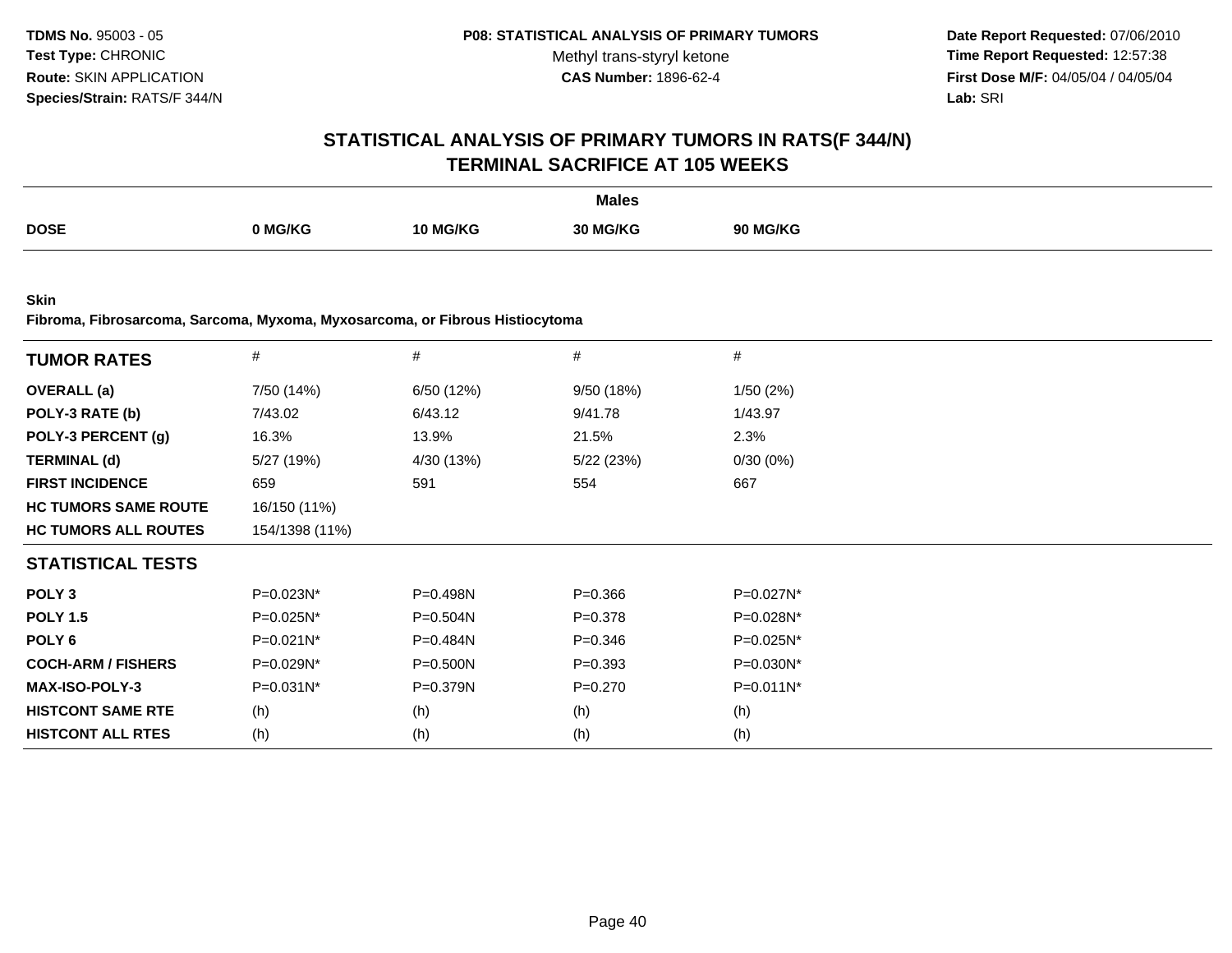**Date Report Requested:** 07/06/2010 **Time Report Requested:** 12:57:38 **First Dose M/F:** 04/05/04 / 04/05/04<br>Lab: SRI **Lab:** SRI

|                                    | <b>Males</b> |              |              |              |  |  |  |
|------------------------------------|--------------|--------------|--------------|--------------|--|--|--|
| <b>DOSE</b>                        | 0 MG/KG      | 10 MG/KG     | 30 MG/KG     | 90 MG/KG     |  |  |  |
|                                    |              |              |              |              |  |  |  |
| <b>Skin</b><br><b>Fibrosarcoma</b> |              |              |              |              |  |  |  |
| <b>TUMOR RATES</b>                 | $\#$         | $\#$         | $\#$         | #            |  |  |  |
| <b>OVERALL</b> (a)                 | 2/50(4%)     | 0/50(0%)     | 0/50(0%)     | 0/50(0%)     |  |  |  |
| POLY-3 RATE (b)                    | 2/42.54      | 0/42.38      | 0/40.61      | 0/43.73      |  |  |  |
| POLY-3 PERCENT (g)                 | 4.7%         | 0%           | 0%           | 0%           |  |  |  |
| <b>TERMINAL (d)</b>                | 2/27(7%)     | 0/30(0%)     | 0/22(0%)     | 0/30(0%)     |  |  |  |
| <b>FIRST INCIDENCE</b>             | 729 (T)      | ---          | ---          | $---$        |  |  |  |
| <b>HC TUMORS SAME ROUTE</b>        | 2/150(1%)    |              |              |              |  |  |  |
| <b>HC TUMORS ALL ROUTES</b>        | 18/1398 (1%) |              |              |              |  |  |  |
| <b>STATISTICAL TESTS</b>           |              |              |              |              |  |  |  |
| POLY <sub>3</sub>                  | P=0.234N     | P=0.238N     | $P = 0.247N$ | $P = 0.231N$ |  |  |  |
| <b>POLY 1.5</b>                    | P=0.234N     | P=0.239N     | $P = 0.243N$ | P=0.234N     |  |  |  |
| POLY <sub>6</sub>                  | P=0.234N     | $P = 0.234N$ | $P = 0.255N$ | P=0.226N     |  |  |  |
| <b>COCH-ARM / FISHERS</b>          | P=0.238N     | P=0.247N     | P=0.247N     | P=0.247N     |  |  |  |
| MAX-ISO-POLY-3                     | P=0.034N*    | P=0.076N     | P=0.086N     | P=0.076N     |  |  |  |
| <b>HISTCONT SAME RTE</b>           | (h)          | (h)          | (h)          | (h)          |  |  |  |
| <b>HISTCONT ALL RTES</b>           | (h)          | (h)          | (h)          | (h)          |  |  |  |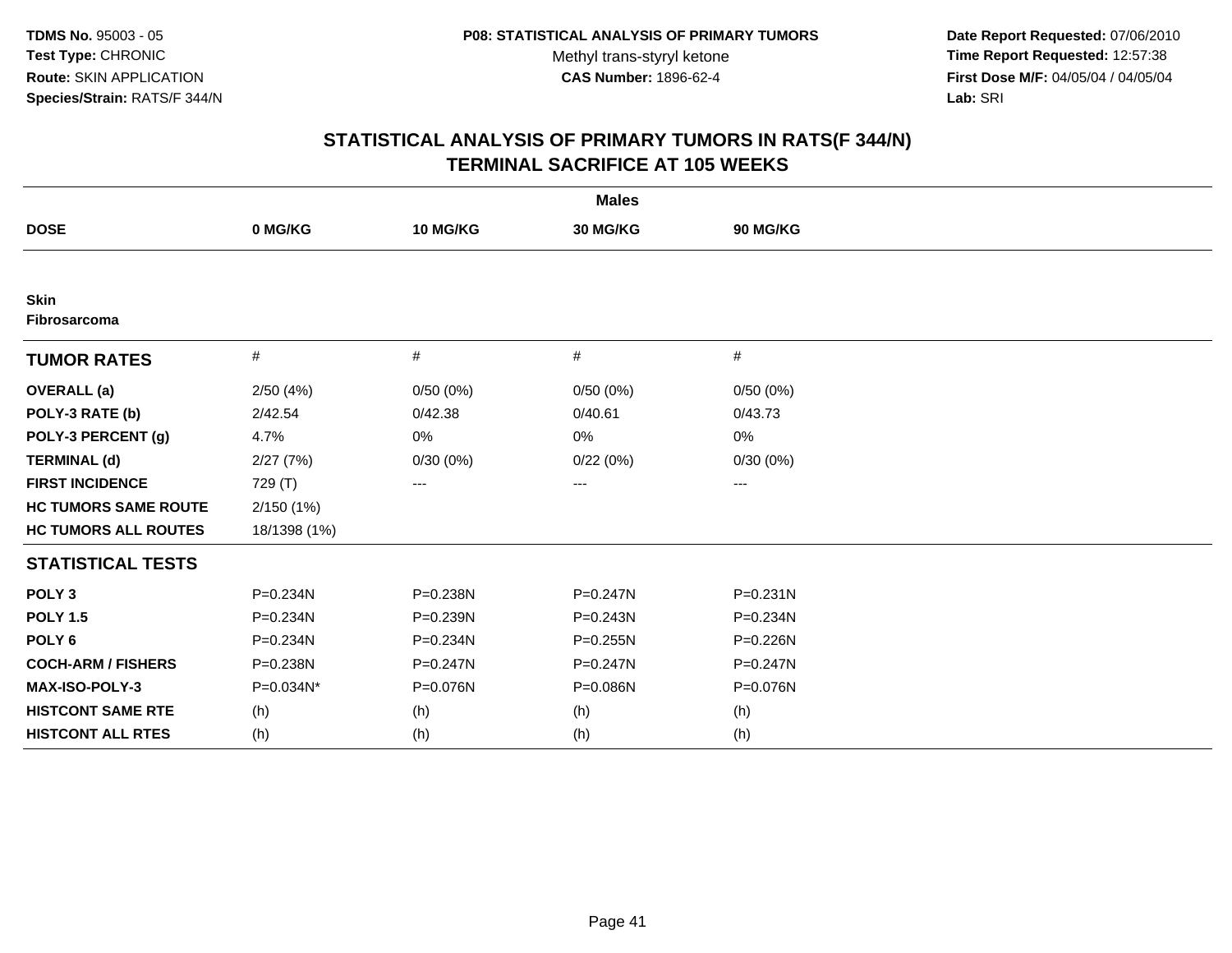**Date Report Requested:** 07/06/2010 **Time Report Requested:** 12:57:38 **First Dose M/F:** 04/05/04 / 04/05/04<br>Lab: SRI **Lab:** SRI

|                                                             |              |              | <b>Males</b> |              |  |
|-------------------------------------------------------------|--------------|--------------|--------------|--------------|--|
| <b>DOSE</b>                                                 | 0 MG/KG      | 10 MG/KG     | 30 MG/KG     | 90 MG/KG     |  |
|                                                             |              |              |              |              |  |
| <b>Skin</b>                                                 |              |              |              |              |  |
| Fibrosarcoma, Sarcoma, Myxosarcoma, or Fibrous Histiocytoma |              |              |              |              |  |
| <b>TUMOR RATES</b>                                          | $\#$         | #            | $\#$         | $\#$         |  |
| <b>OVERALL</b> (a)                                          | 2/50(4%)     | 0/50(0%)     | 2/50(4%)     | 0/50(0%)     |  |
| POLY-3 RATE (b)                                             | 2/42.54      | 0/42.38      | 2/41.17      | 0/43.73      |  |
| POLY-3 PERCENT (g)                                          | 4.7%         | 0%           | 4.9%         | 0%           |  |
| <b>TERMINAL (d)</b>                                         | 2/27(7%)     | 0/30(0%)     | 1/22(5%)     | 0/30(0%)     |  |
| <b>FIRST INCIDENCE</b>                                      | 729 (T)      | ---          | 554          | ---          |  |
| <b>HC TUMORS SAME ROUTE</b>                                 | 3/150(2%)    |              |              |              |  |
| <b>HC TUMORS ALL ROUTES</b>                                 | 30/1398 (2%) |              |              |              |  |
| <b>STATISTICAL TESTS</b>                                    |              |              |              |              |  |
| POLY <sub>3</sub>                                           | $P = 0.272N$ | P=0.238N     | $P = 0.683$  | $P = 0.231N$ |  |
| <b>POLY 1.5</b>                                             | $P = 0.274N$ | $P = 0.239N$ | $P = 0.688$  | P=0.234N     |  |
| POLY <sub>6</sub>                                           | P=0.270N     | P=0.234N     | $P = 0.674$  | P=0.226N     |  |
| <b>COCH-ARM / FISHERS</b>                                   | P=0.281N     | $P = 0.247N$ | P=0.691N     | $P = 0.247N$ |  |
| <b>MAX-ISO-POLY-3</b>                                       | $P = 0.122N$ | P=0.076N     | $P=0.486$    | P=0.076N     |  |
| <b>HISTCONT SAME RTE</b>                                    | (h)          | (h)          | (h)          | (h)          |  |
| <b>HISTCONT ALL RTES</b>                                    | (h)          | (h)          | (h)          | (h)          |  |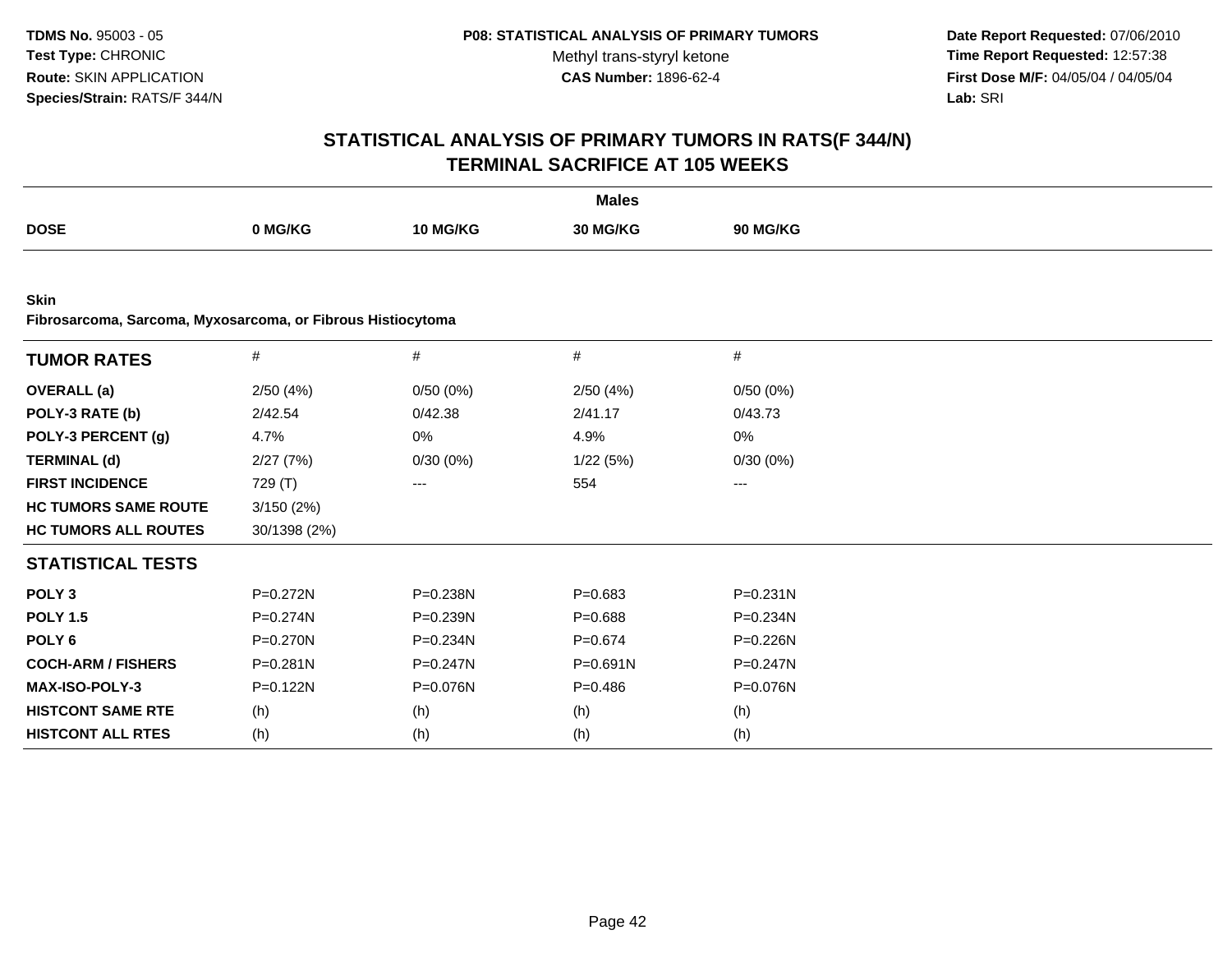**Date Report Requested:** 07/06/2010 **Time Report Requested:** 12:57:38 **First Dose M/F:** 04/05/04 / 04/05/04<br>Lab: SRI **Lab:** SRI

| <b>Males</b>                               |             |          |             |          |  |  |
|--------------------------------------------|-------------|----------|-------------|----------|--|--|
| <b>DOSE</b>                                | 0 MG/KG     | 10 MG/KG | 30 MG/KG    | 90 MG/KG |  |  |
|                                            |             |          |             |          |  |  |
| <b>Skin</b><br><b>Fibrous Histiocytoma</b> |             |          |             |          |  |  |
| <b>TUMOR RATES</b>                         | $\#$        | #        | #           | $\#$     |  |  |
| <b>OVERALL</b> (a)                         | 0/50(0%)    | 0/50(0%) | 2/50(4%)    | 0/50(0%) |  |  |
| POLY-3 RATE (b)                            | 0/42.54     | 0/42.38  | 2/41.17     | 0/43.73  |  |  |
| POLY-3 PERCENT (g)                         | 0%          | $0\%$    | 4.9%        | $0\%$    |  |  |
| <b>TERMINAL (d)</b>                        | 0/27(0%)    | 0/30(0%) | 1/22(5%)    | 0/30(0%) |  |  |
| <b>FIRST INCIDENCE</b>                     | $\cdots$    | ---      | 554         | ---      |  |  |
| <b>HC TUMORS SAME ROUTE</b>                | 1/150(1%)   |          |             |          |  |  |
| <b>HC TUMORS ALL ROUTES</b>                | 5/1398 (0%) |          |             |          |  |  |
| <b>STATISTICAL TESTS</b>                   |             |          |             |          |  |  |
| POLY <sub>3</sub>                          | P=0.687N    | (e)      | $P=0.229$   | (e)      |  |  |
| <b>POLY 1.5</b>                            | P=0.689N    | (e)      | $P = 0.233$ | (e)      |  |  |
| POLY <sub>6</sub>                          | P=0.683N    | (e)      | $P=0.224$   | (e)      |  |  |
| <b>COCH-ARM / FISHERS</b>                  | P=0.695N    | (e)      | $P = 0.247$ | (e)      |  |  |
| MAX-ISO-POLY-3                             | $P=0.252$   | (e)      | $P=0.075$   | (e)      |  |  |
| <b>HISTCONT SAME RTE</b>                   | (h)         | (e)      | (h)         | (e)      |  |  |
| <b>HISTCONT ALL RTES</b>                   | (h)         | (e)      | (h)         | (e)      |  |  |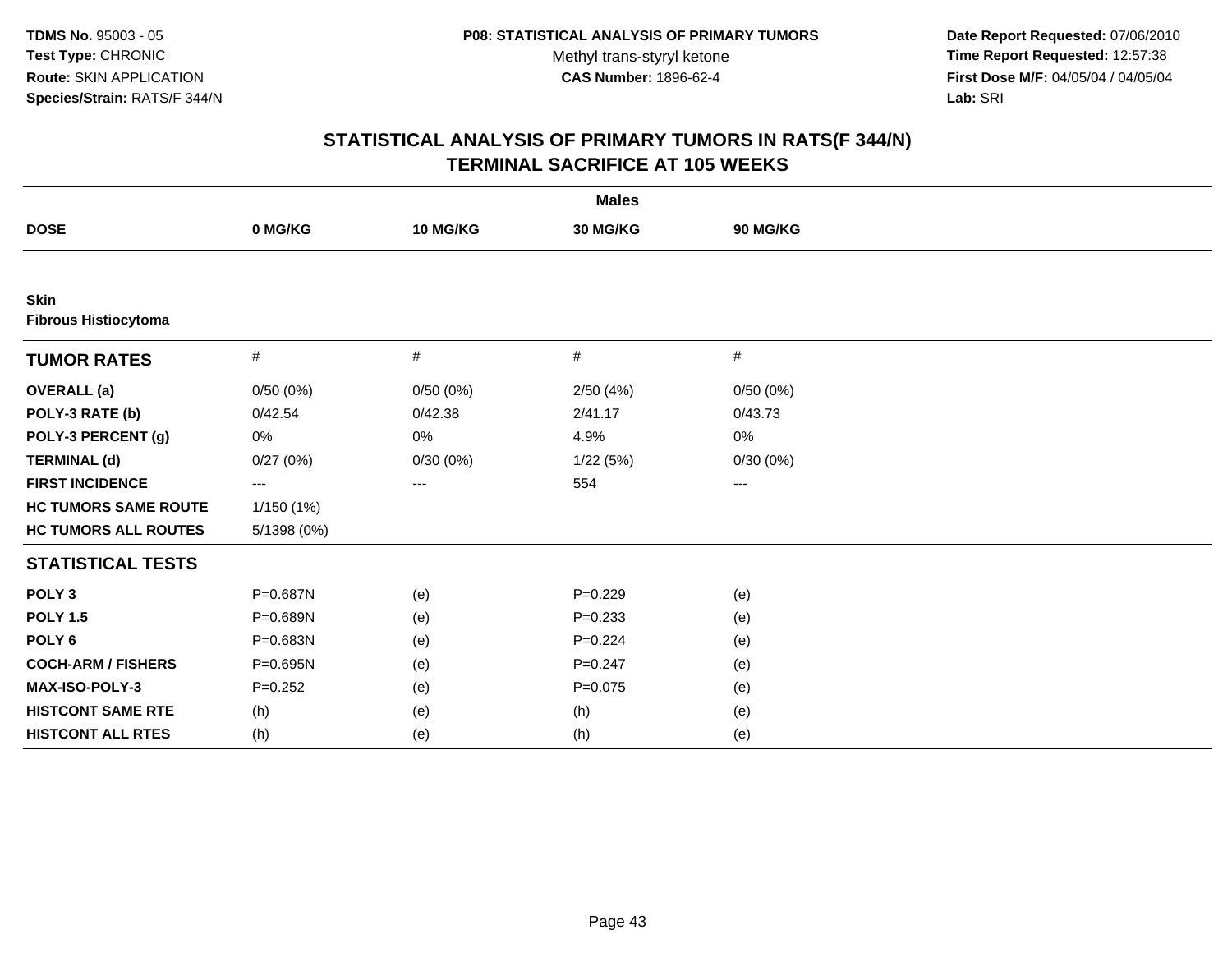**Date Report Requested:** 07/06/2010 **Time Report Requested:** 12:57:38 **First Dose M/F:** 04/05/04 / 04/05/04<br>Lab: SRI **Lab:** SRI

|                                |              |              | <b>Males</b> |             |  |
|--------------------------------|--------------|--------------|--------------|-------------|--|
| <b>DOSE</b>                    | 0 MG/KG      | 10 MG/KG     | 30 MG/KG     | 90 MG/KG    |  |
|                                |              |              |              |             |  |
| <b>Skin</b><br>Keratoacanthoma |              |              |              |             |  |
| <b>TUMOR RATES</b>             | #            | #            | #            | #           |  |
| <b>OVERALL</b> (a)             | 4/50 (8%)    | 2/50(4%)     | 7/50 (14%)   | 4/50 (8%)   |  |
| POLY-3 RATE (b)                | 4/42.65      | 2/42.38      | 7/41.89      | 4/43.97     |  |
| POLY-3 PERCENT (g)             | 9.4%         | 4.7%         | 16.7%        | 9.1%        |  |
| <b>TERMINAL (d)</b>            | 3/27(11%)    | 2/30(7%)     | 2/22(9%)     | 2/30(7%)    |  |
| <b>FIRST INCIDENCE</b>         | 703          | 729 (T)      | 575          | 694         |  |
| <b>HC TUMORS SAME ROUTE</b>    | 5/150(3%)    |              |              |             |  |
| <b>HC TUMORS ALL ROUTES</b>    | 66/1398 (5%) |              |              |             |  |
| <b>STATISTICAL TESTS</b>       |              |              |              |             |  |
| POLY <sub>3</sub>              | $P=0.507$    | $P = 0.339N$ | $P = 0.248$  | P=0.627N    |  |
| <b>POLY 1.5</b>                | $P=0.497$    | P=0.342N     | $P = 0.254$  | P=0.634N    |  |
| POLY <sub>6</sub>              | $P = 0.520$  | P=0.332N     | $P = 0.241$  | P=0.616N    |  |
| <b>COCH-ARM / FISHERS</b>      | $P=0.478$    | $P = 0.339N$ | $P=0.262$    | P=0.643N    |  |
| <b>MAX-ISO-POLY-3</b>          | $P = 0.303$  | P=0.203N     | $P = 0.160$  | P=0.481N    |  |
| <b>HISTCONT SAME RTE</b>       | $P = 0.211$  | $P = 0.587$  | $P = 0.087$  | $P = 0.230$ |  |
| <b>HISTCONT ALL RTES</b>       | $P=0.242$    | $P = 1.000$  | $P=0.069$    | $P = 0.360$ |  |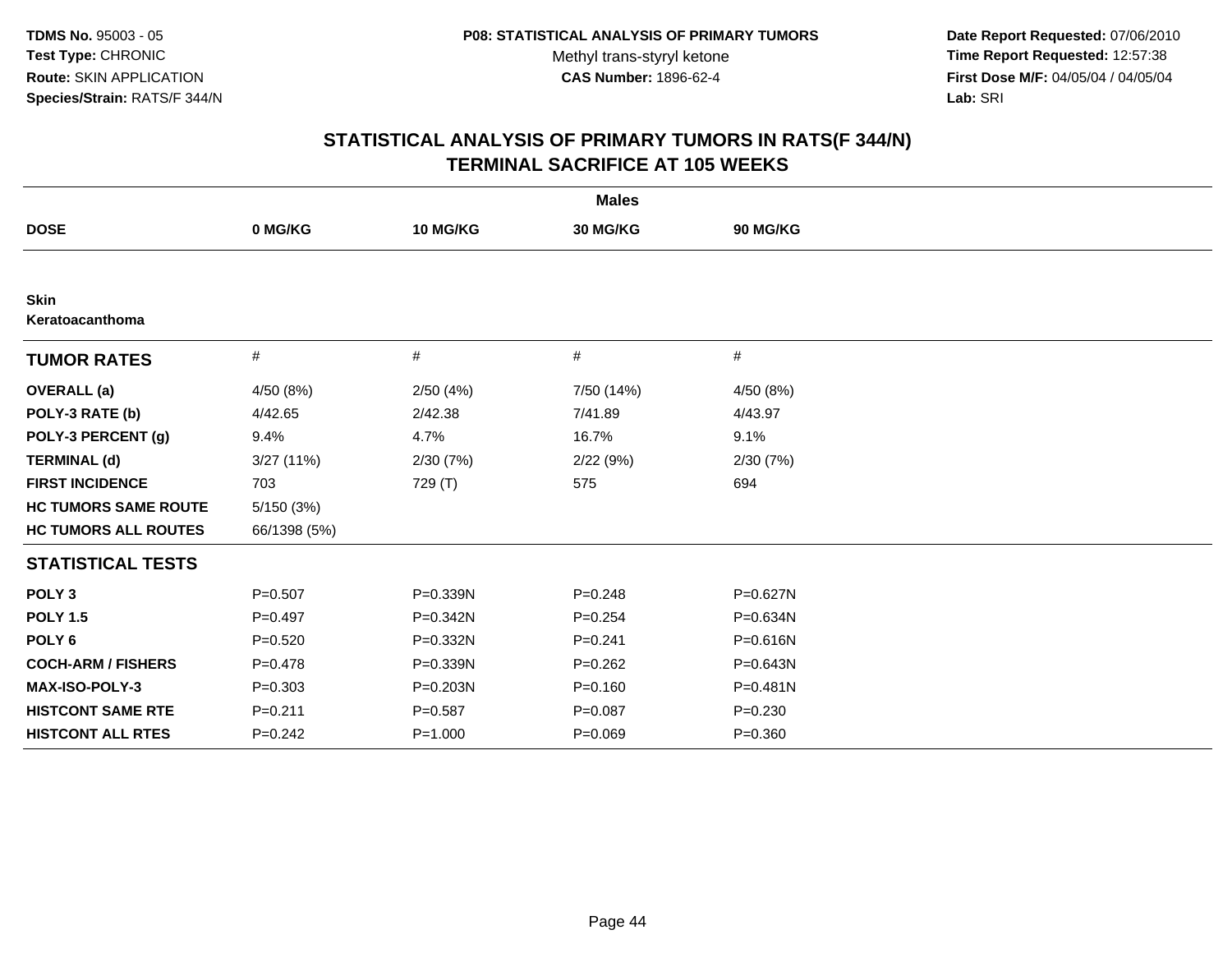**Date Report Requested:** 07/06/2010 **Time Report Requested:** 12:57:38 **First Dose M/F:** 04/05/04 / 04/05/04<br>Lab: SRI **Lab:** SRI

| <b>Males</b>                               |              |          |             |             |  |  |  |
|--------------------------------------------|--------------|----------|-------------|-------------|--|--|--|
| <b>DOSE</b>                                | 0 MG/KG      | 10 MG/KG | 30 MG/KG    | 90 MG/KG    |  |  |  |
|                                            |              |          |             |             |  |  |  |
| <b>Skin</b><br><b>Schwannoma Malignant</b> |              |          |             |             |  |  |  |
| <b>TUMOR RATES</b>                         | $\#$         | #        | #           | $\#$        |  |  |  |
| <b>OVERALL</b> (a)                         | 0/50(0%)     | 0/50(0%) | 3/50(6%)    | 2/50(4%)    |  |  |  |
| POLY-3 RATE (b)                            | 0/42.54      | 0/42.38  | 3/41.30     | 2/44.47     |  |  |  |
| POLY-3 PERCENT (g)                         | 0%           | $0\%$    | 7.3%        | 4.5%        |  |  |  |
| <b>TERMINAL (d)</b>                        | 0/27(0%)     | 0/30(0%) | 1/22(5%)    | 1/30(3%)    |  |  |  |
| <b>FIRST INCIDENCE</b>                     | $\cdots$     | ---      | 632         | 468         |  |  |  |
| <b>HC TUMORS SAME ROUTE</b>                | 4/150(3%)    |          |             |             |  |  |  |
| <b>HC TUMORS ALL ROUTES</b>                | 11/1398 (1%) |          |             |             |  |  |  |
| <b>STATISTICAL TESTS</b>                   |              |          |             |             |  |  |  |
| POLY <sub>3</sub>                          | $P = 0.171$  | (e)      | $P = 0.113$ | $P=0.247$   |  |  |  |
| <b>POLY 1.5</b>                            | $P = 0.166$  | (e)      | $P = 0.116$ | $P = 0.243$ |  |  |  |
| POLY <sub>6</sub>                          | $P = 0.177$  | (e)      | $P=0.109$   | $P=0.252$   |  |  |  |
| <b>COCH-ARM / FISHERS</b>                  | $P = 0.157$  | (e)      | $P = 0.121$ | $P=0.247$   |  |  |  |
| MAX-ISO-POLY-3                             | $P = 0.087$  | (e)      | $P=0.038*$  | $P = 0.085$ |  |  |  |
| <b>HISTCONT SAME RTE</b>                   | $P = 0.110$  | (e)      | $P=0.046*$  | $P = 0.111$ |  |  |  |
| <b>HISTCONT ALL RTES</b>                   | $P=0.033*$   | (e)      | $P=0.015*$  | $P = 0.077$ |  |  |  |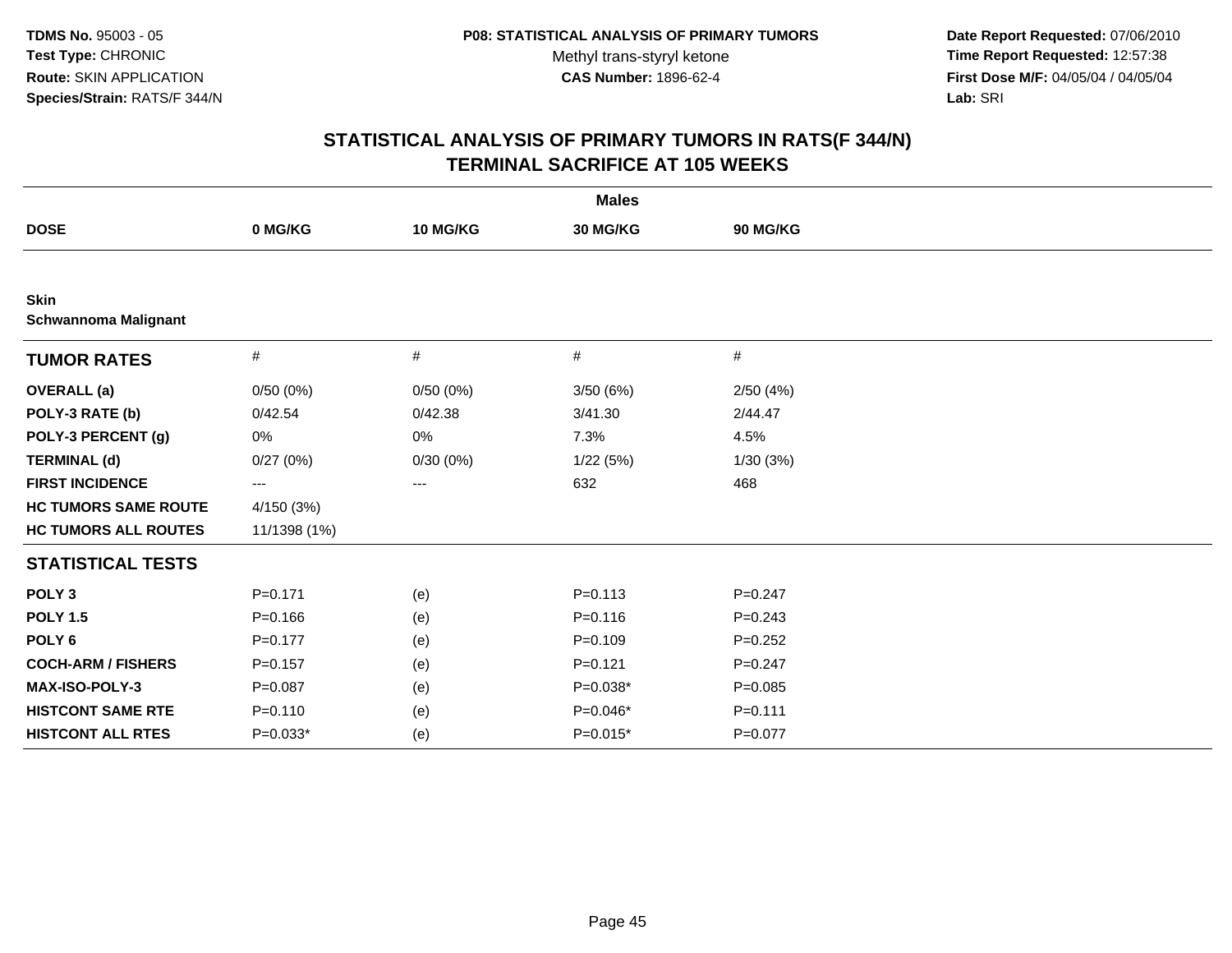**Date Report Requested:** 07/06/2010 **Time Report Requested:** 12:57:38 **First Dose M/F:** 04/05/04 / 04/05/04<br>**Lab:** SRI **Lab:** SRI

### **STATISTICAL ANALYSIS OF PRIMARY TUMORS IN RATS(F 344/N)TERMINAL SACRIFICE AT 105 WEEKS**

|             |        |      | <b>Males</b>  |              |
|-------------|--------|------|---------------|--------------|
| <b>DOSE</b> | `MG/KG | 70 L | 30 M<br>IG/KC | <b>MG/KG</b> |

**Skin**

**Squamous Cell Carcinoma, Basal Cell Carcinoma, Basosquamous Tumor (malignant or NOS), or Carcinoma**

| <b>TUMOR RATES</b>          | #            | #            | #            | #            |
|-----------------------------|--------------|--------------|--------------|--------------|
| <b>OVERALL</b> (a)          | 2/50(4%)     | 0/50(0%)     | 0/50(0%)     | 0/50(0%)     |
| POLY-3 RATE (b)             | 2/42.87      | 0/42.38      | 0/40.61      | 0/43.73      |
| POLY-3 PERCENT (g)          | 4.7%         | 0%           | 0%           | 0%           |
| <b>TERMINAL (d)</b>         | 1/27(4%)     | 0/30(0%)     | 0/22(0%)     | 0/30(0%)     |
| <b>FIRST INCIDENCE</b>      | 639          | $---$        | $---$        | $---$        |
| <b>HC TUMORS SAME ROUTE</b> | 1/150(1%)    |              |              |              |
| <b>HC TUMORS ALL ROUTES</b> | 18/1398 (1%) |              |              |              |
| <b>STATISTICAL TESTS</b>    |              |              |              |              |
| POLY <sub>3</sub>           | $P = 0.232N$ | $P = 0.239N$ | $P = 0.249N$ | $P = 0.232N$ |
| <b>POLY 1.5</b>             | $P = 0.233N$ | $P = 0.240N$ | $P=0.244N$   | $P = 0.234N$ |
| POLY <sub>6</sub>           | $P = 0.232N$ | $P = 0.237N$ | $P = 0.258N$ | $P = 0.230N$ |
| <b>COCH-ARM / FISHERS</b>   | $P = 0.238N$ | $P=0.247N$   | $P=0.247N$   | $P = 0.247N$ |
| <b>MAX-ISO-POLY-3</b>       | $P=0.034N^*$ | P=0.078N     | $P = 0.087N$ | P=0.076N     |
| <b>HISTCONT SAME RTE</b>    | (h)          | (h)          | (h)          | (h)          |
| <b>HISTCONT ALL RTES</b>    | (h)          | (h)          | (h)          | (h)          |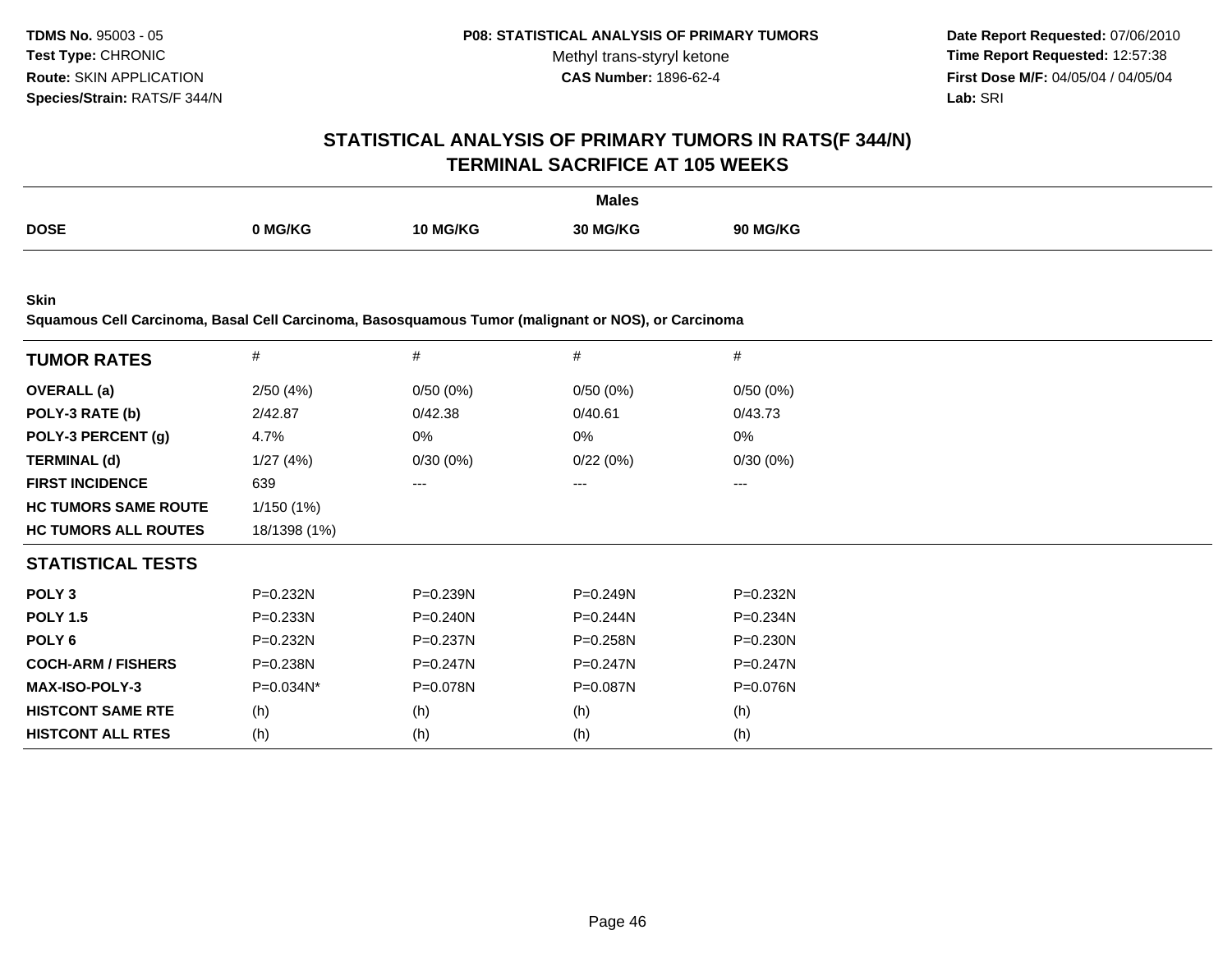**Date Report Requested:** 07/06/2010 **Time Report Requested:** 12:57:38 **First Dose M/F:** 04/05/04 / 04/05/04<br>Lab: SRI **Lab:** SRI

| <b>Males</b>                                  |              |              |              |             |  |  |  |
|-----------------------------------------------|--------------|--------------|--------------|-------------|--|--|--|
| <b>DOSE</b>                                   | 0 MG/KG      | 10 MG/KG     | 30 MG/KG     | 90 MG/KG    |  |  |  |
|                                               |              |              |              |             |  |  |  |
| <b>Skin</b><br><b>Squamous Cell Papilloma</b> |              |              |              |             |  |  |  |
| <b>TUMOR RATES</b>                            | $\#$         | $\#$         | $\#$         | #           |  |  |  |
| <b>OVERALL</b> (a)                            | 1/50(2%)     | 0/50(0%)     | 0/50(0%)     | 2/50(4%)    |  |  |  |
| POLY-3 RATE (b)                               | 1/42.54      | 0/42.38      | 0/40.61      | 2/43.73     |  |  |  |
| POLY-3 PERCENT (g)                            | 2.4%         | 0%           | 0%           | 4.6%        |  |  |  |
| <b>TERMINAL (d)</b>                           | 1/27(4%)     | 0/30(0%)     | 0/22(0%)     | 2/30(7%)    |  |  |  |
| <b>FIRST INCIDENCE</b>                        | 729 (T)      | ---          | ---          | 729 (T)     |  |  |  |
| <b>HC TUMORS SAME ROUTE</b>                   | 1/150(1%)    |              |              |             |  |  |  |
| <b>HC TUMORS ALL ROUTES</b>                   | 15/1398 (1%) |              |              |             |  |  |  |
| <b>STATISTICAL TESTS</b>                      |              |              |              |             |  |  |  |
| POLY <sub>3</sub>                             | $P = 0.196$  | $P = 0.501N$ | P=0.509N     | $P = 0.510$ |  |  |  |
| <b>POLY 1.5</b>                               | $P = 0.195$  | $P = 0.502N$ | $P = 0.505N$ | $P = 0.506$ |  |  |  |
| POLY <sub>6</sub>                             | $P = 0.198$  | P=0.498N     | P=0.516N     | $P = 0.516$ |  |  |  |
| <b>COCH-ARM / FISHERS</b>                     | $P = 0.191$  | $P = 0.500N$ | $P = 0.500N$ | $P = 0.500$ |  |  |  |
| MAX-ISO-POLY-3                                | $P = 0.150$  | P=0.159N     | P=0.170N     | $P=0.291$   |  |  |  |
| <b>HISTCONT SAME RTE</b>                      | $P = 0.101$  | (e)          | (e)          | $P = 0.098$ |  |  |  |
| <b>HISTCONT ALL RTES</b>                      | $P = 0.172$  | (e)          | (e)          | $P = 0.173$ |  |  |  |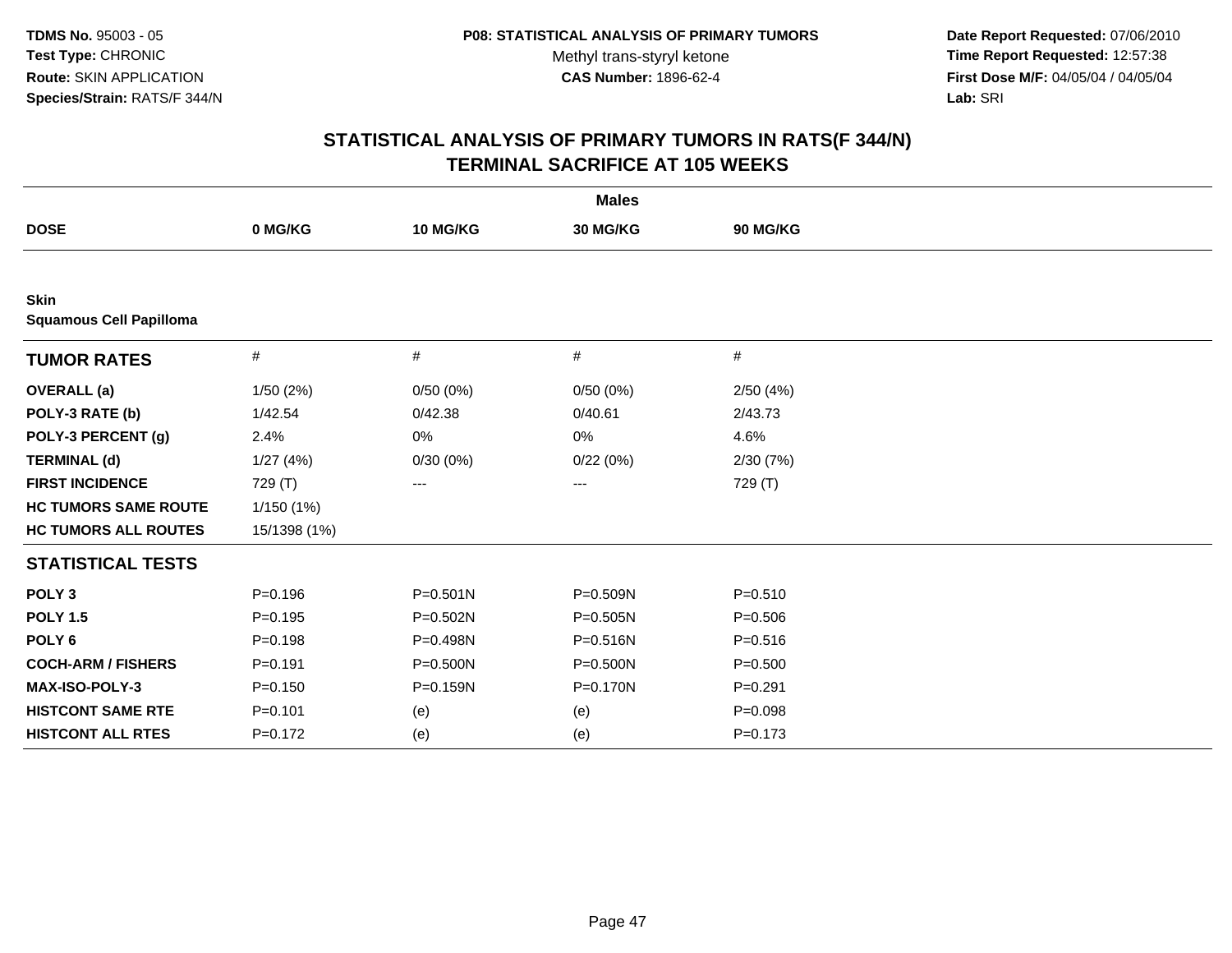**Date Report Requested:** 07/06/2010 **Time Report Requested:** 12:57:38 **First Dose M/F:** 04/05/04 / 04/05/04<br>**Lab:** SRI **Lab:** SRI

# **STATISTICAL ANALYSIS OF PRIMARY TUMORS IN RATS(F 344/N)TERMINAL SACRIFICE AT 105 WEEKS**

|             |              |          | <b>Males</b> |                 |
|-------------|--------------|----------|--------------|-----------------|
| <b>DOSE</b> | <b>NG/KG</b> | 10 MG/KG | 30 MG/KG     | <b>90 MG/KG</b> |

**Skin**

**Squamous Cell Papilloma, Papilloma, Squamous Cell Carcinoma or Keratoacanthoma**

| <b>TUMOR RATES</b>          | #            | #            | #           | $\#$         |  |
|-----------------------------|--------------|--------------|-------------|--------------|--|
| <b>OVERALL</b> (a)          | 6/50 (12%)   | 2/50(4%)     | 7/50 (14%)  | 6/50 (12%)   |  |
| POLY-3 RATE (b)             | 6/42.65      | 2/42.38      | 7/41.89     | 6/43.97      |  |
| POLY-3 PERCENT (g)          | 14.1%        | 4.7%         | 16.7%       | 13.7%        |  |
| <b>TERMINAL (d)</b>         | 5/27 (19%)   | 2/30(7%)     | 2/22(9%)    | 4/30 (13%)   |  |
| <b>FIRST INCIDENCE</b>      | 703          | 729 (T)      | 575         | 694          |  |
| <b>HC TUMORS SAME ROUTE</b> | 7/150 (5%)   |              |             |              |  |
| <b>HC TUMORS ALL ROUTES</b> | 89/1398 (6%) |              |             |              |  |
| <b>STATISTICAL TESTS</b>    |              |              |             |              |  |
| POLY <sub>3</sub>           | $P = 0.379$  | P=0.133N     | $P = 0.486$ | P=0.600N     |  |
| <b>POLY 1.5</b>             | $P = 0.370$  | P=0.136N     | $P=0.492$   | $P = 0.609N$ |  |
| POLY <sub>6</sub>           | $P = 0.390$  | $P=0.127N$   | $P = 0.478$ | $P = 0.585N$ |  |
| <b>COCH-ARM / FISHERS</b>   | $P = 0.352$  | $P = 0.134N$ | $P = 0.500$ | $P = 0.620N$ |  |
| <b>MAX-ISO-POLY-3</b>       | $P = 0.340$  | P=0.069N     | $P = 0.368$ | P=0.476N     |  |
| <b>HISTCONT SAME RTE</b>    | $P = 0.190$  | $P = 1.000$  | $P=0.127$   | $P = 0.180$  |  |
| <b>HISTCONT ALL RTES</b>    | $P = 0.170$  | $P = 1.000$  | $P = 0.151$ | $P=0.252$    |  |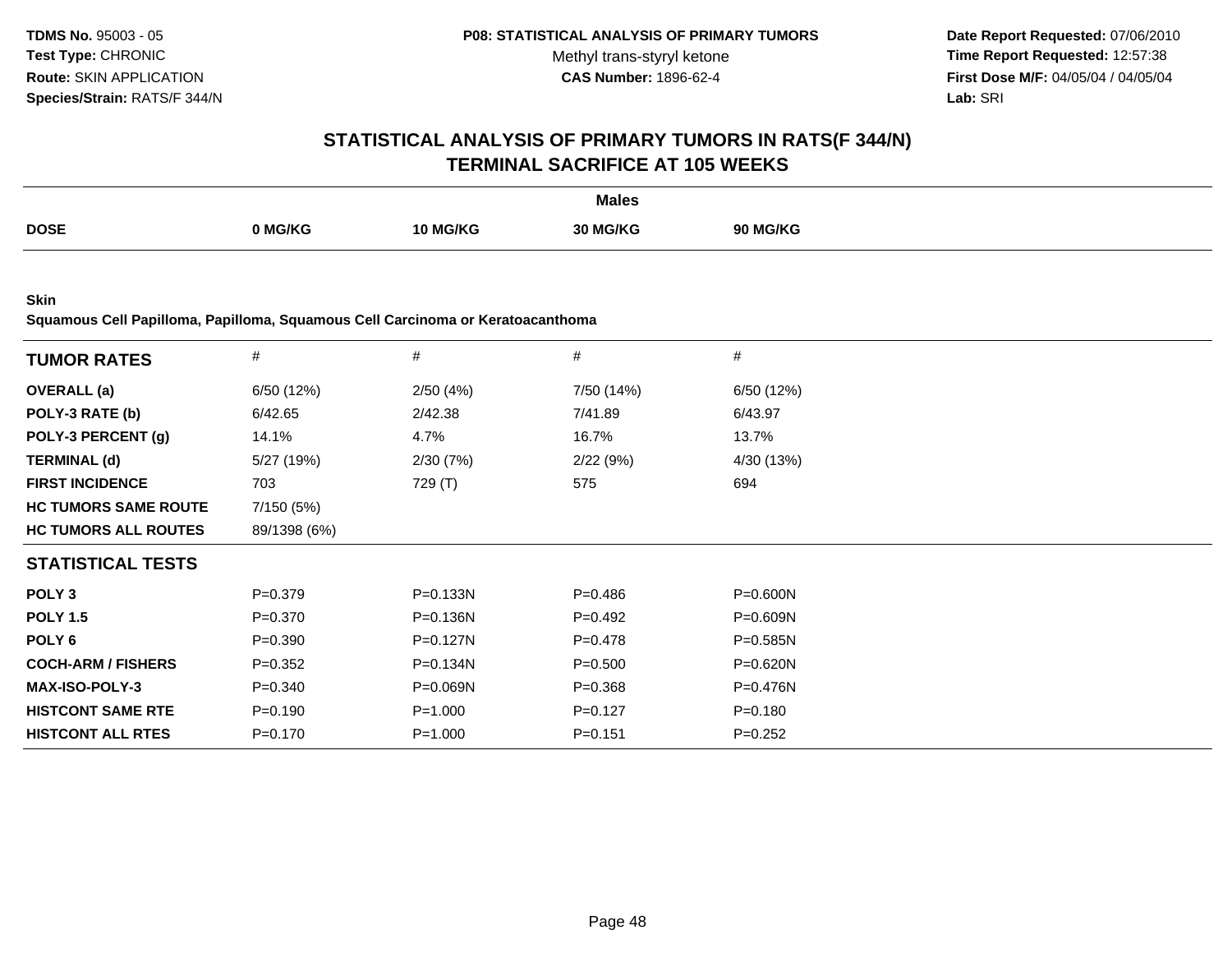**Date Report Requested:** 07/06/2010 **Time Report Requested:** 12:57:38 **First Dose M/F:** 04/05/04 / 04/05/04<br>Lab: SRI **Lab:** SRI

|                                                        |              |              | <b>Males</b> |             |  |
|--------------------------------------------------------|--------------|--------------|--------------|-------------|--|
| <b>DOSE</b>                                            | 0 MG/KG      | 10 MG/KG     | 30 MG/KG     | 90 MG/KG    |  |
|                                                        |              |              |              |             |  |
| <b>Skin</b>                                            |              |              |              |             |  |
| Squamous Cell Papilloma, Papilloma, or Keratoacanthoma |              |              |              |             |  |
| <b>TUMOR RATES</b>                                     | $\#$         | $\#$         | $\#$         | #           |  |
| <b>OVERALL</b> (a)                                     | 5/50 (10%)   | 2/50(4%)     | 7/50 (14%)   | 6/50 (12%)  |  |
| POLY-3 RATE (b)                                        | 5/42.65      | 2/42.38      | 7/41.89      | 6/43.97     |  |
| POLY-3 PERCENT (g)                                     | 11.7%        | 4.7%         | 16.7%        | 13.7%       |  |
| <b>TERMINAL (d)</b>                                    | 4/27 (15%)   | 2/30(7%)     | 2/22(9%)     | 4/30 (13%)  |  |
| <b>FIRST INCIDENCE</b>                                 | 703          | 729 (T)      | 575          | 694         |  |
| <b>HC TUMORS SAME ROUTE</b>                            | 6/150(4%)    |              |              |             |  |
| <b>HC TUMORS ALL ROUTES</b>                            | 81/1398 (6%) |              |              |             |  |
| <b>STATISTICAL TESTS</b>                               |              |              |              |             |  |
| POLY <sub>3</sub>                                      | $P=0.295$    | P=0.217N     | $P = 0.365$  | $P=0.522$   |  |
| <b>POLY 1.5</b>                                        | $P = 0.287$  | P=0.220N     | $P = 0.371$  | $P=0.512$   |  |
| POLY <sub>6</sub>                                      | $P = 0.304$  | $P = 0.211N$ | $P=0.357$    | $P = 0.537$ |  |
| <b>COCH-ARM / FISHERS</b>                              | $P=0.272$    | P=0.218N     | $P = 0.380$  | $P = 0.500$ |  |
| MAX-ISO-POLY-3                                         | $P = 0.259$  | $P = 0.121N$ | $P = 0.258$  | $P=0.394$   |  |
| <b>HISTCONT SAME RTE</b>                               | $P = 0.169$  | $P = 1.000$  | $P=0.120$    | $P = 0.160$ |  |
| <b>HISTCONT ALL RTES</b>                               | $P = 0.136$  | $P = 1.000$  | $P = 0.136$  | $P=0.227$   |  |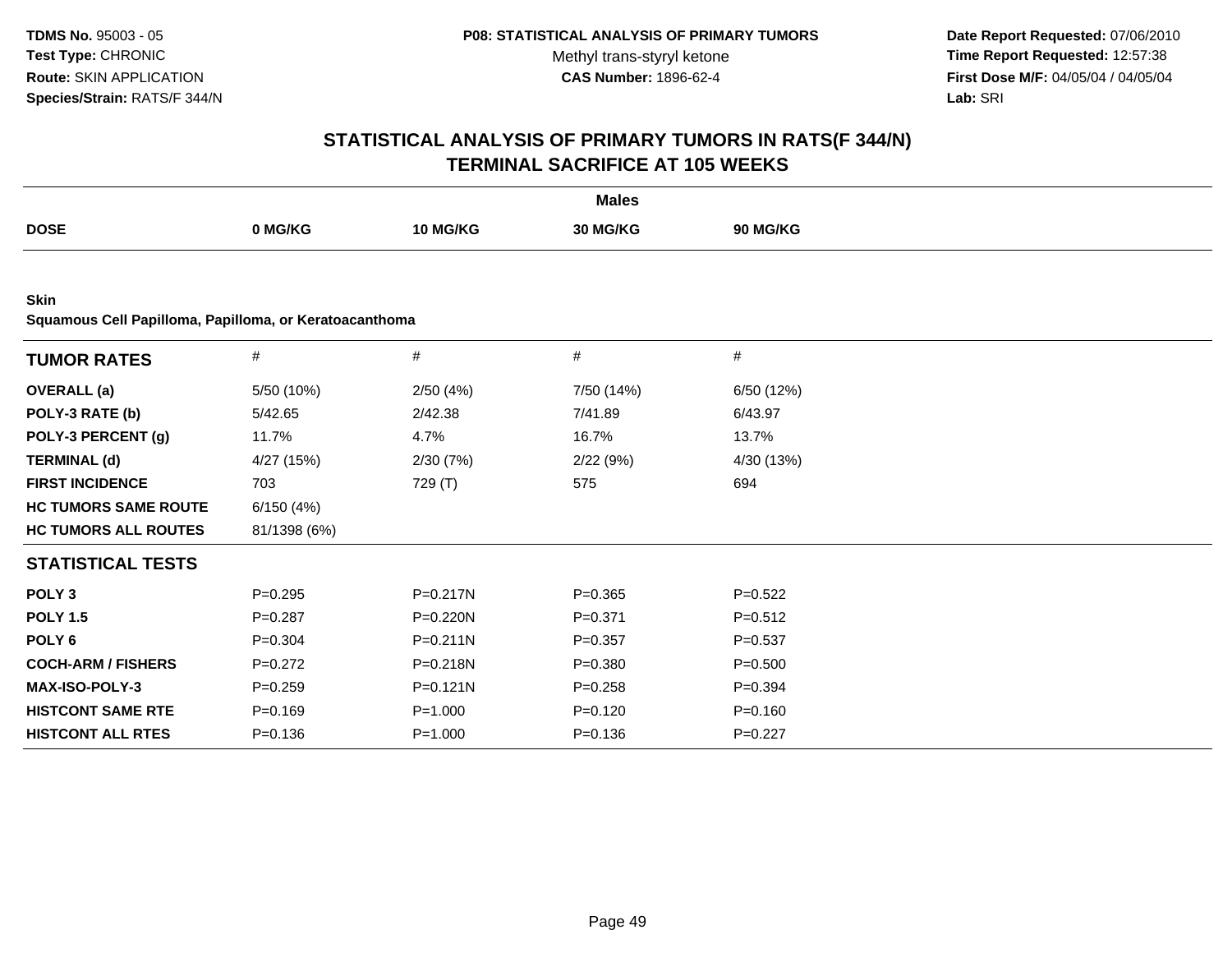**Date Report Requested:** 07/06/2010 **Time Report Requested:** 12:57:38 **First Dose M/F:** 04/05/04 / 04/05/04<br>Lab: SRI **Lab:** SRI

| <b>Males</b>                |                 |              |              |              |  |  |  |
|-----------------------------|-----------------|--------------|--------------|--------------|--|--|--|
| <b>DOSE</b>                 | 0 MG/KG         | 10 MG/KG     | 30 MG/KG     | 90 MG/KG     |  |  |  |
|                             |                 |              |              |              |  |  |  |
| <b>Testes</b><br>Adenoma    |                 |              |              |              |  |  |  |
| <b>TUMOR RATES</b>          |                 |              |              |              |  |  |  |
| <b>OVERALL</b> (a)          | 34/50 (68%)     | 34/50 (68%)  | 32/50 (64%)  | 33/50 (66%)  |  |  |  |
| POLY-3 RATE (b)             | 34/45.11        | 34/45.03     | 32/43.29     | 33/46.49     |  |  |  |
| POLY-3 PERCENT (g)          | 75.4%           | 75.5%        | 73.9%        | 71%          |  |  |  |
| <b>TERMINAL (d)</b>         | 23/27 (85%)     | 23/30 (77%)  | 19/22 (86%)  | 20/30 (67%)  |  |  |  |
| <b>FIRST INCIDENCE</b>      | 601             | 591          | 575          | 569          |  |  |  |
| <b>HC TUMORS SAME ROUTE</b> | 103/150 (69%)   |              |              |              |  |  |  |
| <b>HC TUMORS ALL ROUTES</b> | 1160/1398 (83%) |              |              |              |  |  |  |
| <b>STATISTICAL TESTS</b>    |                 |              |              |              |  |  |  |
| POLY <sub>3</sub>           | P=0.329N        | $P = 0.596$  | P=0.538N     | $P = 0.402N$ |  |  |  |
| <b>POLY 1.5</b>             | P=0.380N        | $P = 0.571$  | $P = 0.477N$ | P=0.446N     |  |  |  |
| POLY <sub>6</sub>           | $P = 0.265N$    | $P = 0.561N$ | $P = 0.596$  | $P = 0.335N$ |  |  |  |
| <b>COCH-ARM / FISHERS</b>   | P=0.462N        | $P = 0.585N$ | $P = 0.417N$ | P=0.500N     |  |  |  |
| <b>MAX-ISO-POLY-3</b>       | P=0.487N        | $P=0.493$    | P=0.432N     | $P = 0.312N$ |  |  |  |
| <b>HISTCONT SAME RTE</b>    | (h)             | (h)          | (h)          | (h)          |  |  |  |
| <b>HISTCONT ALL RTES</b>    | (h)             | (h)          | (h)          | (h)          |  |  |  |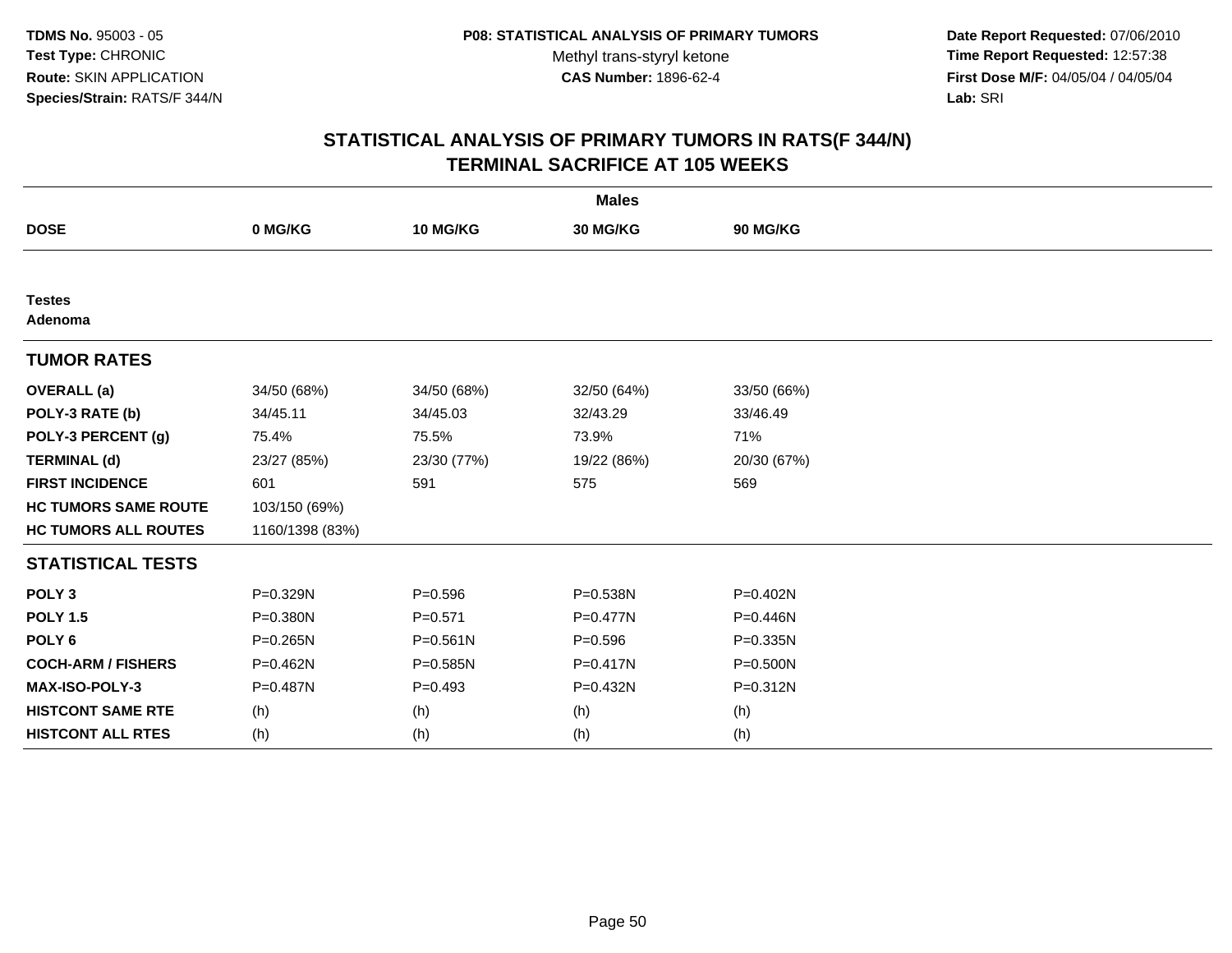**Date Report Requested:** 07/06/2010 **Time Report Requested:** 12:57:38 **First Dose M/F:** 04/05/04 / 04/05/04<br>Lab: SRI **Lab:** SRI

|                                        |             |          | <b>Males</b>    |             |
|----------------------------------------|-------------|----------|-----------------|-------------|
| <b>DOSE</b>                            | 0 MG/KG     | 10 MG/KG | <b>30 MG/KG</b> | 90 MG/KG    |
|                                        |             |          |                 |             |
| <b>Thymus</b><br><b>Thymoma Benign</b> |             |          |                 |             |
| <b>TUMOR RATES</b>                     |             |          |                 |             |
| <b>OVERALL</b> (a)                     | 0/50(0%)    | 0/50(0%) | 2/46(4%)        | 1/49(2%)    |
| POLY-3 RATE (b)                        | 0/42.54     | 0/42.38  | 2/37.32         | 1/42.96     |
| POLY-3 PERCENT (g)                     | 0%          | 0%       | 5.4%            | 2.3%        |
| <b>TERMINAL (d)</b>                    | 0/27(0%)    | 0/30(0%) | 1/19(5%)        | 1/30(3%)    |
| <b>FIRST INCIDENCE</b>                 | ---         | ---      | 632             | 729 (T)     |
| <b>HC TUMORS SAME ROUTE</b>            | 0/147(0%)   |          |                 |             |
| <b>HC TUMORS ALL ROUTES</b>            | 3/1327(0%)  |          |                 |             |
| <b>STATISTICAL TESTS</b>               |             |          |                 |             |
| POLY <sub>3</sub>                      | $P = 0.363$ | (e)      | $P=0.208$       | $P = 0.502$ |
| <b>POLY 1.5</b>                        | $P = 0.359$ | (e)      | $P = 0.213$     | $P=0.499$   |
| POLY <sub>6</sub>                      | $P = 0.368$ | (e)      | $P = 0.201$     | $P = 0.506$ |
| <b>COCH-ARM / FISHERS</b>              | $P = 0.350$ | (e)      | $P=0.227$       | $P=0.495$   |
| MAX-ISO-POLY-3                         | $P = 0.158$ | (e)      | $P = 0.071$     | $P = 0.162$ |
| <b>HISTCONT SAME RTE</b>               | $P = 0.170$ | (e)      | $P = 0.075$     | $P = 0.067$ |
| <b>HISTCONT ALL RTES</b>               | P=0.026*    | (e)      | P=0.002**       | $P=0.036*$  |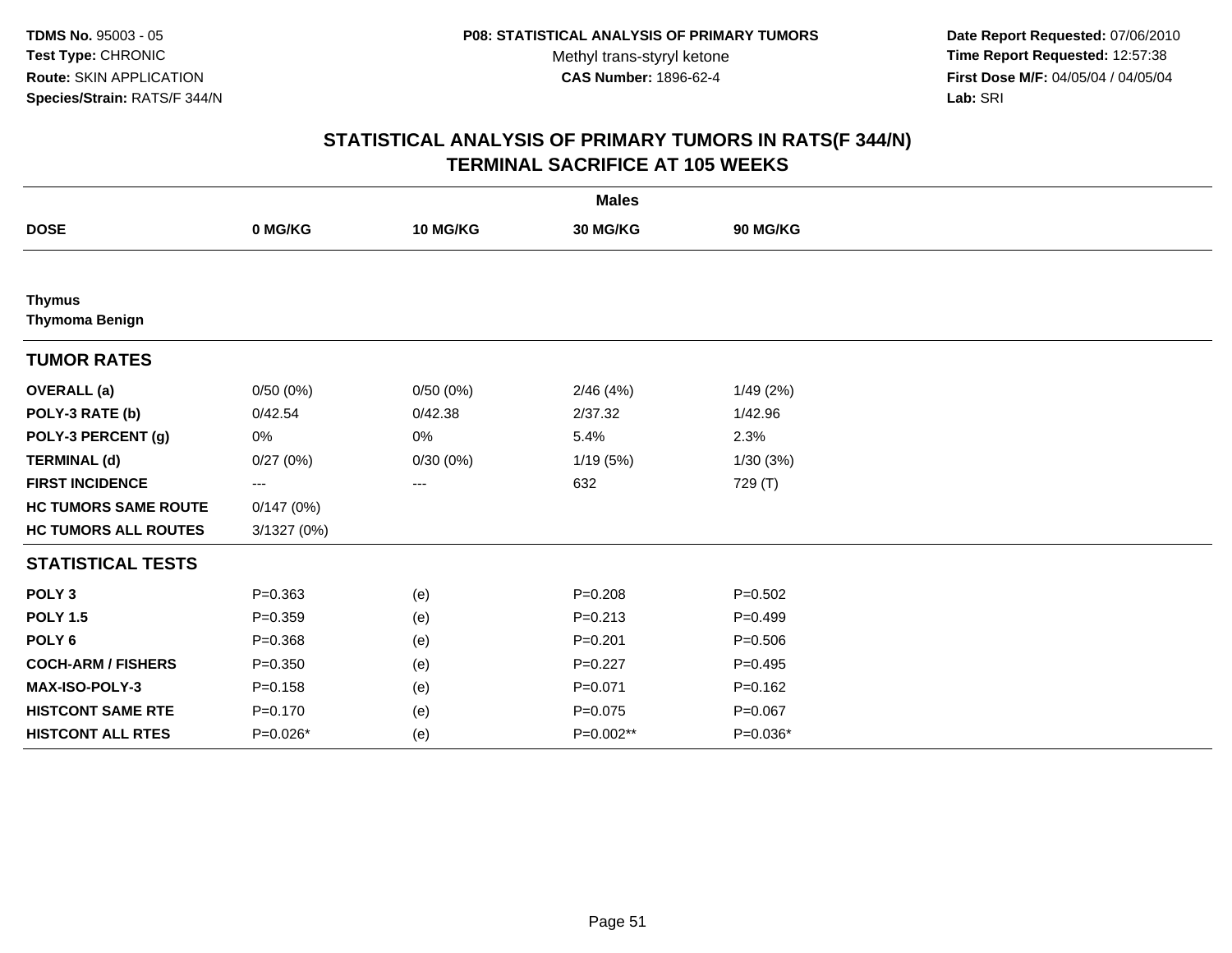**Date Report Requested:** 07/06/2010 **Time Report Requested:** 12:57:38 **First Dose M/F:** 04/05/04 / 04/05/04<br>Lab: SRI **Lab:** SRI

|                                         |                |             | <b>Males</b> |             |  |
|-----------------------------------------|----------------|-------------|--------------|-------------|--|
| <b>DOSE</b>                             | 0 MG/KG        | 10 MG/KG    | 30 MG/KG     | 90 MG/KG    |  |
|                                         |                |             |              |             |  |
| <b>Thyroid Gland: C-Cell</b><br>Adenoma |                |             |              |             |  |
| <b>TUMOR RATES</b>                      |                |             |              |             |  |
| <b>OVERALL</b> (a)                      | 6/46 (13%)     | 6/45 (13%)  | 6/43(14%)    | 13/49 (27%) |  |
| POLY-3 RATE (b)                         | 6/40.60        | 6/39.00     | 6/36.78      | 13/45.04    |  |
| POLY-3 PERCENT (g)                      | 14.8%          | 15.4%       | 16.3%        | 28.9%       |  |
| <b>TERMINAL (d)</b>                     | 4/27 (15%)     | 6/29(21%)   | 4/22 (18%)   | 7/30 (23%)  |  |
| <b>FIRST INCIDENCE</b>                  | 554            | 729 (T)     | 626          | 522         |  |
| <b>HC TUMORS SAME ROUTE</b>             | 25/150 (17%)   |             |              |             |  |
| <b>HC TUMORS ALL ROUTES</b>             | 175/1391 (13%) |             |              |             |  |
| <b>STATISTICAL TESTS</b>                |                |             |              |             |  |
| POLY <sub>3</sub>                       | $P=0.038*$     | $P = 0.593$ | $P = 0.551$  | $P = 0.094$ |  |
| <b>POLY 1.5</b>                         | $P=0.035*$     | $P = 0.594$ | $P = 0.561$  | $P = 0.089$ |  |
| POLY <sub>6</sub>                       | $P=0.042*$     | $P=0.597$   | $P = 0.535$  | $P = 0.102$ |  |
| <b>COCH-ARM / FISHERS</b>               | $P=0.031*$     | $P=0.605$   | $P = 0.572$  | $P=0.082$   |  |
| <b>MAX-ISO-POLY-3</b>                   | $P = 0.061$    | $P=0.469$   | $P=0.427$    | $P = 0.063$ |  |
| <b>HISTCONT SAME RTE</b>                | $P = 0.076$    | $P = 0.614$ | $P = 0.565$  | $P = 0.081$ |  |
| <b>HISTCONT ALL RTES</b>                | $P=0.037*$     | $P = 0.583$ | $P = 0.540$  | $P = 0.070$ |  |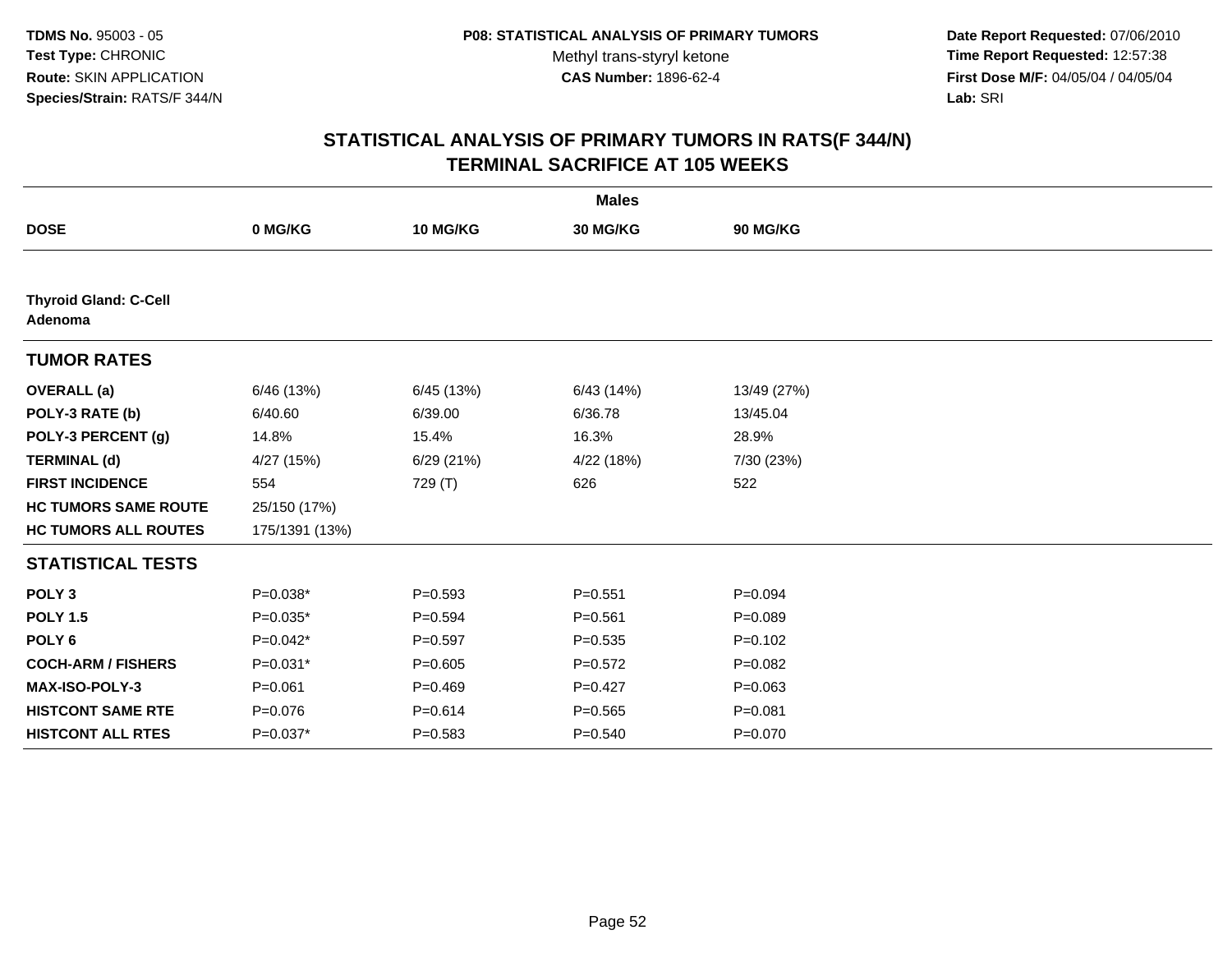**Date Report Requested:** 07/06/2010 **Time Report Requested:** 12:57:38 **First Dose M/F:** 04/05/04 / 04/05/04<br>Lab: SRI **Lab:** SRI

|                                                      |                |             | <b>Males</b> |             |
|------------------------------------------------------|----------------|-------------|--------------|-------------|
| <b>DOSE</b>                                          | 0 MG/KG        | 10 MG/KG    | 30 MG/KG     | 90 MG/KG    |
|                                                      |                |             |              |             |
| <b>Thyroid Gland: C-Cell</b><br>Carcinoma or Adenoma |                |             |              |             |
| <b>TUMOR RATES</b>                                   |                |             |              |             |
| <b>OVERALL</b> (a)                                   | 6/46 (13%)     | 6/45 (13%)  | 6/43(14%)    | 14/49 (29%) |
| POLY-3 RATE (b)                                      | 6/40.60        | 6/39.00     | 6/36.78      | 14/45.04    |
| POLY-3 PERCENT (g)                                   | 14.8%          | 15.4%       | 16.3%        | 31.1%       |
| <b>TERMINAL (d)</b>                                  | 4/27 (15%)     | 6/29(21%)   | 4/22 (18%)   | 8/30 (27%)  |
| <b>FIRST INCIDENCE</b>                               | 554            | 729 (T)     | 626          | 522         |
| <b>HC TUMORS SAME ROUTE</b>                          | 33/150 (22%)   |             |              |             |
| <b>HC TUMORS ALL ROUTES</b>                          | 214/1391 (15%) |             |              |             |
| <b>STATISTICAL TESTS</b>                             |                |             |              |             |
| POLY <sub>3</sub>                                    | $P=0.019*$     | $P=0.593$   | $P = 0.551$  | $P = 0.061$ |
| <b>POLY 1.5</b>                                      | P=0.018*       | $P = 0.594$ | $P = 0.561$  | $P=0.057$   |
| POLY <sub>6</sub>                                    | $P=0.021*$     | $P=0.597$   | $P = 0.535$  | $P=0.067$   |
| <b>COCH-ARM / FISHERS</b>                            | $P=0.016*$     | $P = 0.605$ | $P=0.572$    | $P = 0.053$ |
| <b>MAX-ISO-POLY-3</b>                                | $P=0.030*$     | $P=0.469$   | $P=0.427$    | $P=0.040*$  |
| <b>HISTCONT SAME RTE</b>                             | $P=0.038*$     | $P = 0.614$ | $P = 0.565$  | $P=0.050*$  |
| <b>HISTCONT ALL RTES</b>                             | P=0.034*       | $P = 0.593$ | $P = 0.542$  | $P=0.043*$  |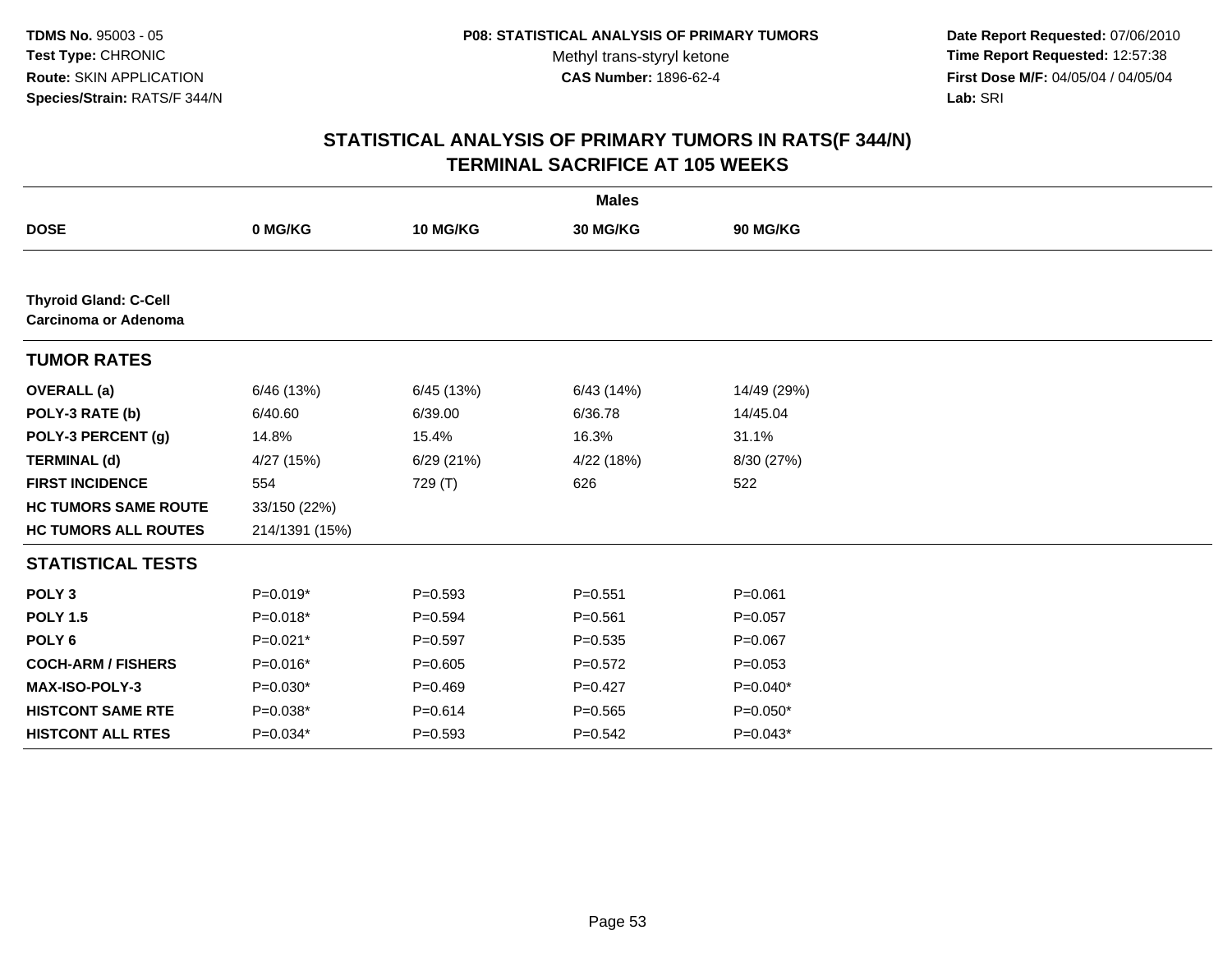**Date Report Requested:** 07/06/2010 **Time Report Requested:** 12:57:38 **First Dose M/F:** 04/05/04 / 04/05/04<br>Lab: SRI **Lab:** SRI

|                                                    |              |              | <b>Males</b> |              |  |
|----------------------------------------------------|--------------|--------------|--------------|--------------|--|
| <b>DOSE</b>                                        | 0 MG/KG      | 10 MG/KG     | 30 MG/KG     | 90 MG/KG     |  |
|                                                    |              |              |              |              |  |
| <b>Thyroid Gland: Follicular Cell</b><br>Carcinoma |              |              |              |              |  |
| <b>TUMOR RATES</b>                                 |              |              |              |              |  |
| <b>OVERALL</b> (a)                                 | 2/46(4%)     | 0/45(0%)     | 1/43(2%)     | 1/49(2%)     |  |
| POLY-3 RATE (b)                                    | 2/40.05      | 0/39.00      | 1/36.47      | 1/43.08      |  |
| POLY-3 PERCENT (g)                                 | $5\%$        | 0%           | 2.7%         | 2.3%         |  |
| <b>TERMINAL (d)</b>                                | 1/27(4%)     | 0/29(0%)     | 0/22(0%)     | 1/30(3%)     |  |
| <b>FIRST INCIDENCE</b>                             | 703          | ---          | 694          | 729 (T)      |  |
| <b>HC TUMORS SAME ROUTE</b>                        | 1/150(1%)    |              |              |              |  |
| <b>HC TUMORS ALL ROUTES</b>                        | 12/1391 (1%) |              |              |              |  |
| <b>STATISTICAL TESTS</b>                           |              |              |              |              |  |
| POLY <sub>3</sub>                                  | P=0.583N     | $P = 0.243N$ | P=0.533N     | P=0.475N     |  |
| <b>POLY 1.5</b>                                    | P=0.583N     | P=0.244N     | P=0.528N     | P=0.476N     |  |
| POLY <sub>6</sub>                                  | P=0.584N     | $P = 0.240N$ | P=0.540N     | P=0.474N     |  |
| <b>COCH-ARM / FISHERS</b>                          | P=0.587N     | P=0.253N     | P=0.526N     | P=0.476N     |  |
| MAX-ISO-POLY-3                                     | $P = 0.281N$ | P=0.080N     | P=0.313N     | $P = 0.263N$ |  |
| <b>HISTCONT SAME RTE</b>                           | (h)          | (h)          | (h)          | (h)          |  |
| <b>HISTCONT ALL RTES</b>                           | (h)          | (h)          | (h)          | (h)          |  |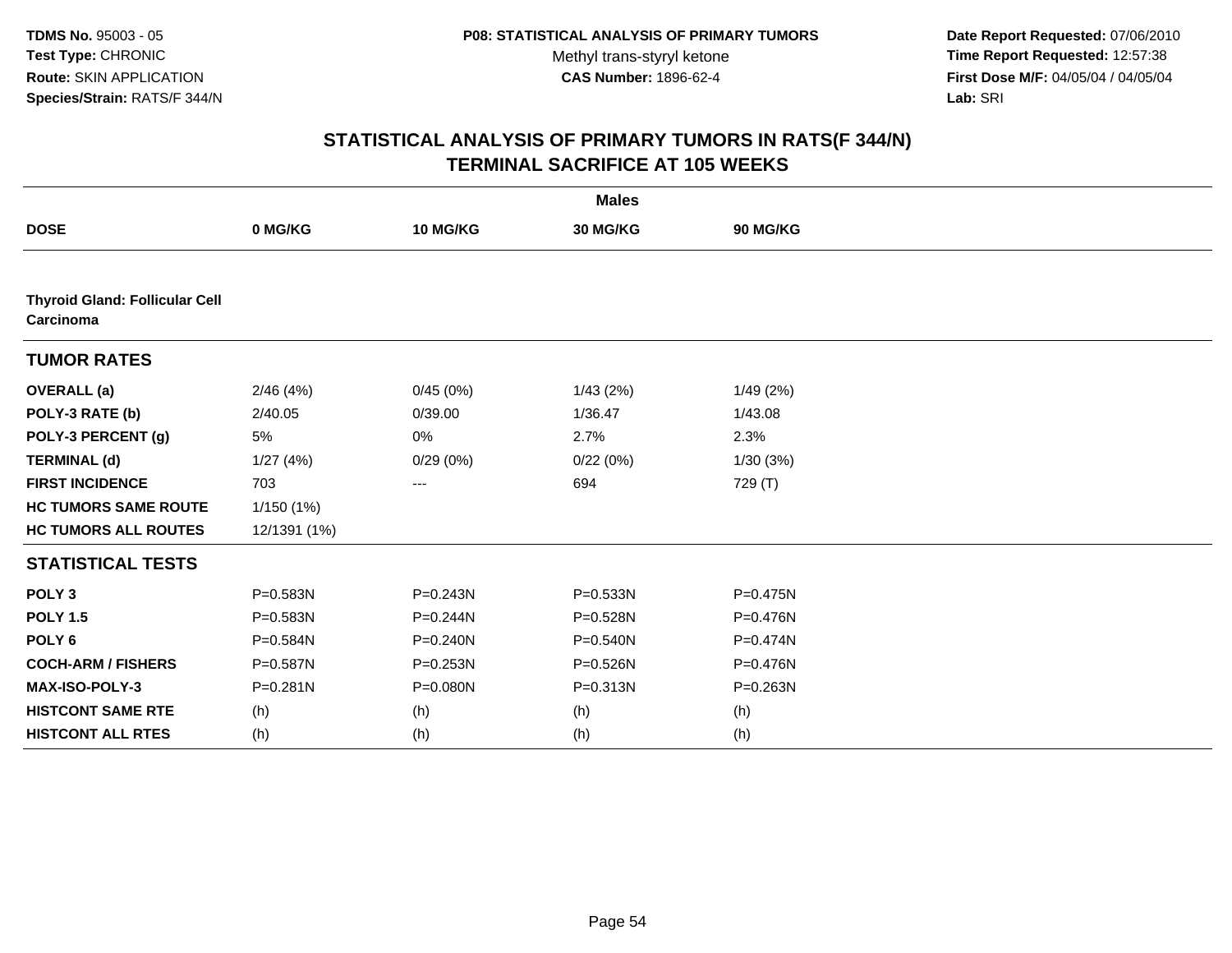**Date Report Requested:** 07/06/2010 **Time Report Requested:** 12:57:38 **First Dose M/F:** 04/05/04 / 04/05/04<br>Lab: SRI **Lab:** SRI

|                                                                      |              |              | <b>Males</b> |             |  |
|----------------------------------------------------------------------|--------------|--------------|--------------|-------------|--|
| <b>DOSE</b>                                                          | 0 MG/KG      | 10 MG/KG     | 30 MG/KG     | 90 MG/KG    |  |
|                                                                      |              |              |              |             |  |
| <b>Thyroid Gland: Follicular Cell</b><br><b>Carcinoma or Adenoma</b> |              |              |              |             |  |
| <b>TUMOR RATES</b>                                                   |              |              |              |             |  |
| <b>OVERALL</b> (a)                                                   | 2/46(4%)     | 1/45(2%)     | 2/43(5%)     | 2/49(4%)    |  |
| POLY-3 RATE (b)                                                      | 2/40.05      | 1/39.46      | 2/36.47      | 2/43.08     |  |
| POLY-3 PERCENT (g)                                                   | 5%           | 2.5%         | 5.5%         | 4.6%        |  |
| <b>TERMINAL (d)</b>                                                  | 1/27(4%)     | 0/29(0%)     | 1/22(5%)     | 2/30(7%)    |  |
| <b>FIRST INCIDENCE</b>                                               | 703          | 591          | 694          | 729 (T)     |  |
| <b>HC TUMORS SAME ROUTE</b>                                          | 2/150 (1%)   |              |              |             |  |
| <b>HC TUMORS ALL ROUTES</b>                                          | 26/1391 (2%) |              |              |             |  |
| <b>STATISTICAL TESTS</b>                                             |              |              |              |             |  |
| POLY <sub>3</sub>                                                    | $P = 0.568$  | $P = 0.505N$ | $P = 0.661$  | P=0.668N    |  |
| <b>POLY 1.5</b>                                                      | $P = 0.569$  | P=0.508N     | $P = 0.665$  | P=0.669N    |  |
| POLY <sub>6</sub>                                                    | $P=0.565$    | P=0.499N     | $P = 0.653$  | P=0.667N    |  |
| <b>COCH-ARM / FISHERS</b>                                            | $P = 0.565$  | P=0.508N     | $P = 0.666$  | P=0.667N    |  |
| <b>MAX-ISO-POLY-3</b>                                                | $P = 0.613$  | P=0.285N     | $P=0.462$    | P=0.470N    |  |
| <b>HISTCONT SAME RTE</b>                                             | $P = 0.198$  | $P=0.489$    | $P = 0.163$  | $P = 0.190$ |  |
| <b>HISTCONT ALL RTES</b>                                             | $P = 0.326$  | $P = 0.581$  | $P=0.242$    | $P = 0.298$ |  |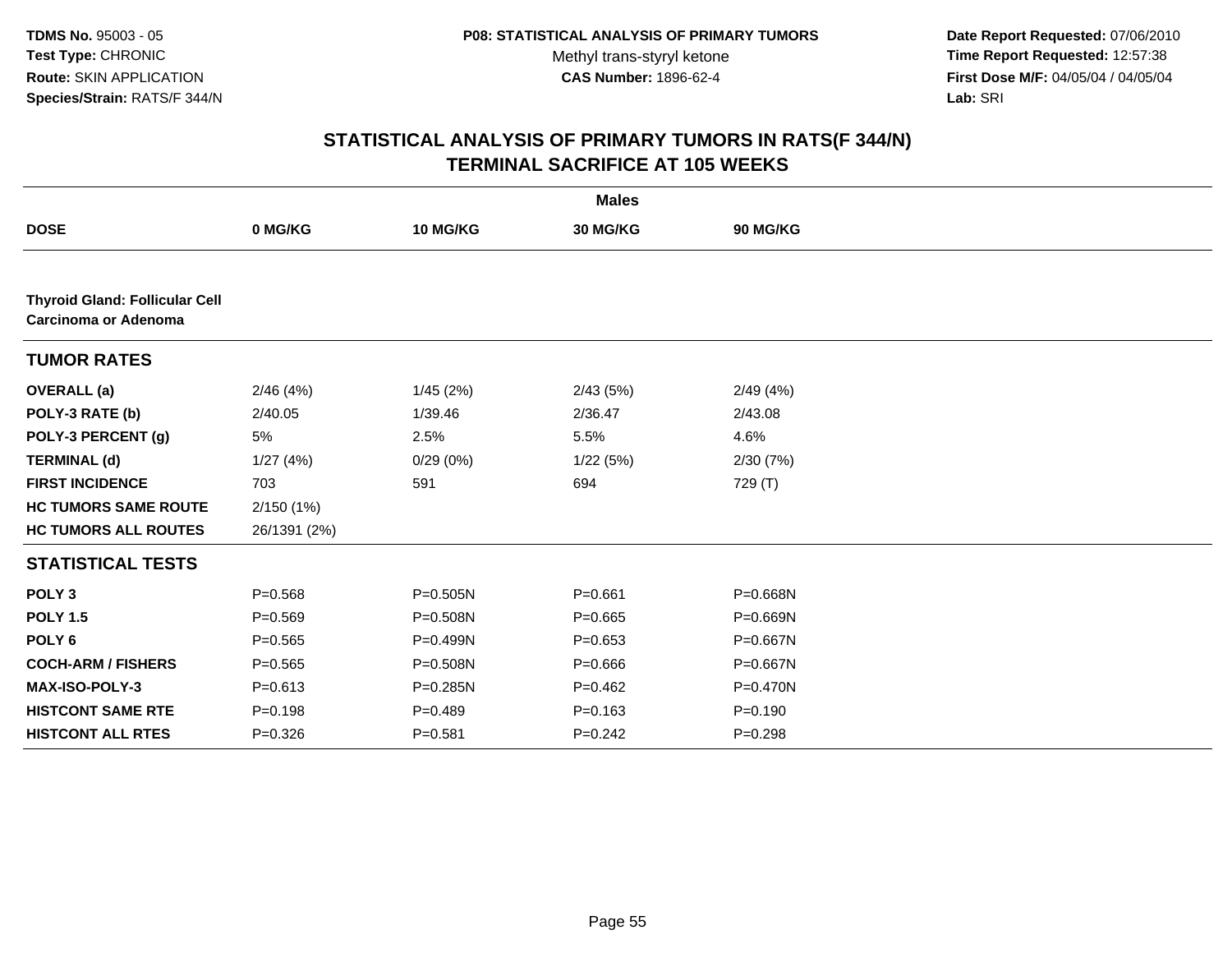**Date Report Requested:** 07/06/2010 **Time Report Requested:** 12:57:38 **First Dose M/F:** 04/05/04 / 04/05/04<br>Lab: SRI **Lab:** SRI

|                                                 |              |          | <b>Males</b> |                        |  |
|-------------------------------------------------|--------------|----------|--------------|------------------------|--|
| <b>DOSE</b>                                     | 0 MG/KG      | 10 MG/KG | 30 MG/KG     | 90 MG/KG               |  |
|                                                 |              |          |              |                        |  |
| <b>Tongue</b><br><b>Squamous Cell Carcinoma</b> |              |          |              |                        |  |
| <b>TUMOR RATES</b>                              | #            | #        | #            | #                      |  |
| <b>OVERALL (a)</b>                              | 0/50(0%)     | 0/50(0%) | 2/50(4%)     | 0/50(0%)               |  |
| POLY-3 RATE (b)                                 | 0/42.54      | 0/42.38  | 2/40.61      | 0/43.73                |  |
| POLY-3 PERCENT (g)                              | 0%           | 0%       | 4.9%         | 0%                     |  |
| <b>TERMINAL (d)</b>                             | 0/27(0%)     | 0/30(0%) | 2/22(9%)     | 0/30(0%)               |  |
| <b>FIRST INCIDENCE</b>                          | ---          | ---      | 729 (T)      | $\qquad \qquad \cdots$ |  |
| <b>HC TUMORS SAME ROUTE</b>                     | 0/150(0%)    |          |              |                        |  |
| <b>HC TUMORS ALL ROUTES</b>                     | 0/1398(0%)   |          |              |                        |  |
| <b>STATISTICAL TESTS</b>                        |              |          |              |                        |  |
| POLY <sub>3</sub>                               | P=0.687N     | (e)      | $P = 0.226$  | (e)                    |  |
| <b>POLY 1.5</b>                                 | P=0.690N     | (e)      | $P = 0.231$  | (e)                    |  |
| POLY <sub>6</sub>                               | P=0.684N     | (e)      | $P = 0.219$  | (e)                    |  |
| <b>COCH-ARM / FISHERS</b>                       | $P = 0.695N$ | (e)      | $P = 0.247$  | (e)                    |  |
| MAX-ISO-POLY-3                                  | $P = 0.250$  | (e)      | $P = 0.075$  | (e)                    |  |
| <b>HISTCONT SAME RTE</b>                        | (h)          | (e)      | (h)          | (e)                    |  |
| <b>HISTCONT ALL RTES</b>                        | (h)          | (e)      | (h)          | (e)                    |  |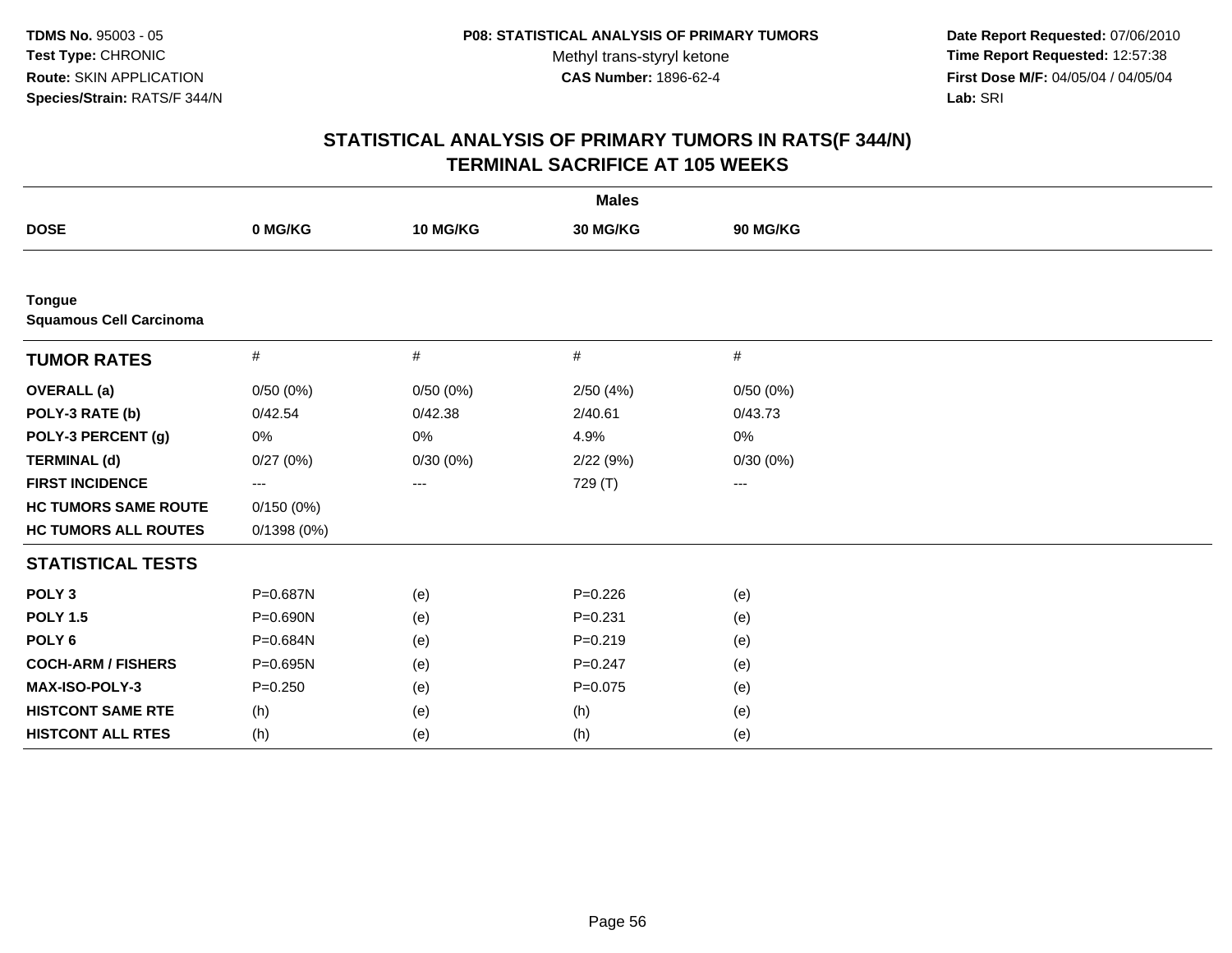**Date Report Requested:** 07/06/2010 **Time Report Requested:** 12:57:38 **First Dose M/F:** 04/05/04 / 04/05/04<br>Lab: SRI **Lab:** SRI

|                                                                |              |             | <b>Males</b> |                   |  |
|----------------------------------------------------------------|--------------|-------------|--------------|-------------------|--|
| <b>DOSE</b>                                                    | 0 MG/KG      | 10 MG/KG    | 30 MG/KG     | 90 MG/KG          |  |
|                                                                |              |             |              |                   |  |
| <b>Tongue</b><br>Squamous Cell Carcinoma or Papilloma Squamous |              |             |              |                   |  |
| <b>TUMOR RATES</b>                                             | $\#$         | $\#$        | $\#$         | $\#$              |  |
| <b>OVERALL</b> (a)                                             | 0/50(0%)     | 1/50(2%)    | 2/50(4%)     | 0/50(0%)          |  |
| POLY-3 RATE (b)                                                | 0/42.54      | 1/42.38     | 2/40.61      | 0/43.73           |  |
| POLY-3 PERCENT (g)                                             | 0%           | 2.4%        | 4.9%         | 0%                |  |
| <b>TERMINAL (d)</b>                                            | 0/27(0%)     | 1/30(3%)    | 2/22(9%)     | 0/30(0%)          |  |
| <b>FIRST INCIDENCE</b>                                         | ---          | 729 (T)     | 729 (T)      | $\qquad \qquad -$ |  |
| <b>HC TUMORS SAME ROUTE</b>                                    | 0/150(0%)    |             |              |                   |  |
| <b>HC TUMORS ALL ROUTES</b>                                    | 4/1398 (0%)  |             |              |                   |  |
| <b>STATISTICAL TESTS</b>                                       |              |             |              |                   |  |
| POLY <sub>3</sub>                                              | P=0.506N     | $P=0.499$   | $P = 0.226$  | (e)               |  |
| <b>POLY 1.5</b>                                                | $P = 0.510N$ | $P=0.498$   | $P = 0.231$  | (e)               |  |
| POLY <sub>6</sub>                                              | $P = 0.500N$ | $P=0.502$   | $P = 0.219$  | (e)               |  |
| <b>COCH-ARM / FISHERS</b>                                      | $P = 0.517N$ | $P = 0.500$ | $P = 0.247$  | (e)               |  |
| <b>MAX-ISO-POLY-3</b>                                          | P=0.327N     | $P = 0.158$ | $P = 0.075$  | (e)               |  |
| <b>HISTCONT SAME RTE</b>                                       | (h)          | (h)         | (h)          | (e)               |  |
| <b>HISTCONT ALL RTES</b>                                       | (h)          | (h)         | (h)          | (e)               |  |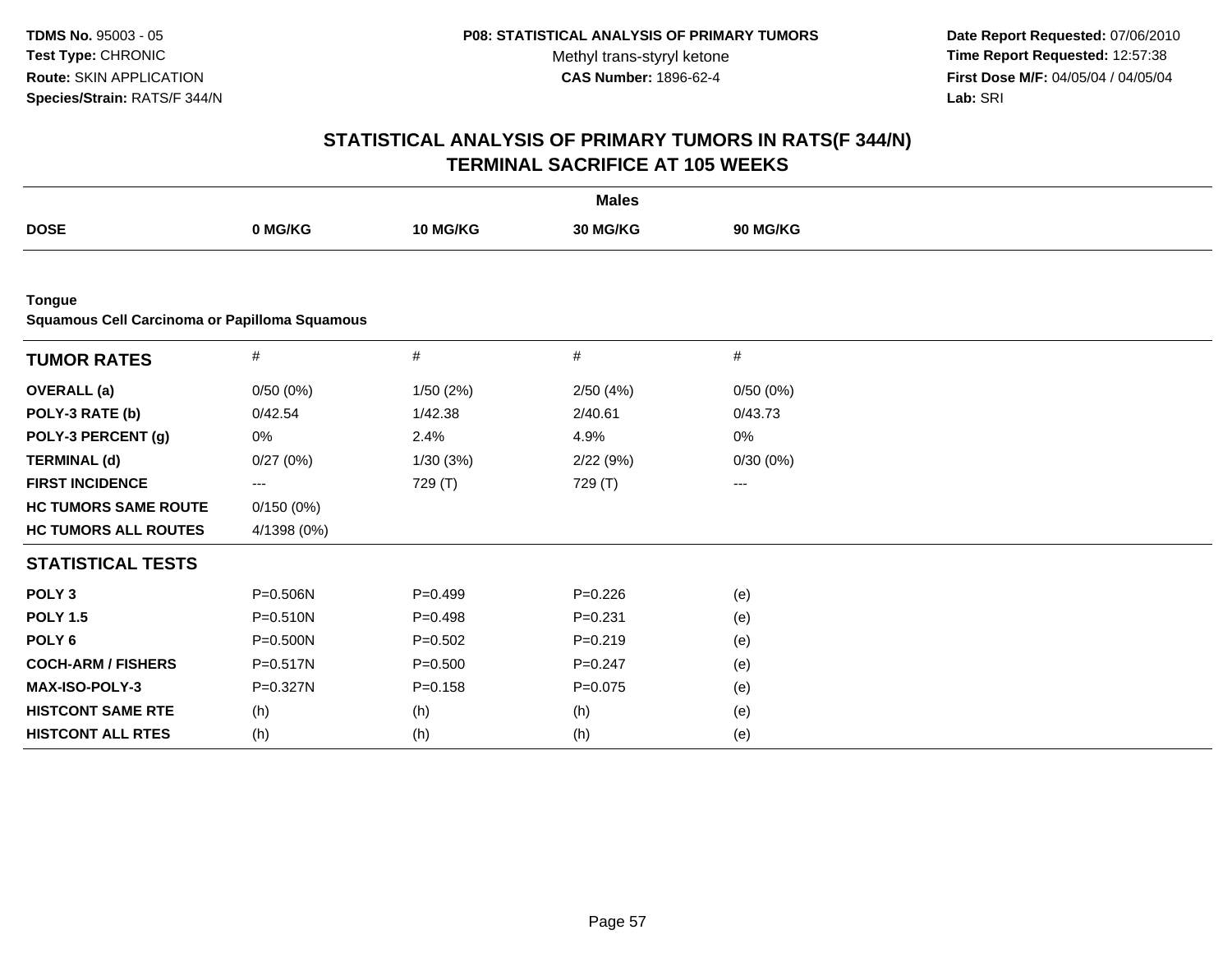**Date Report Requested:** 07/06/2010 **Time Report Requested:** 12:57:38 **First Dose M/F:** 04/05/04 / 04/05/04<br>Lab: SRI **Lab:** SRI

|                                    |             |             | <b>Males</b> |              |  |
|------------------------------------|-------------|-------------|--------------|--------------|--|
| <b>DOSE</b>                        | 0 MG/KG     | 10 MG/KG    | 30 MG/KG     | 90 MG/KG     |  |
|                                    |             |             |              |              |  |
| <b>Zymbal's Gland</b><br>Carcinoma |             |             |              |              |  |
| <b>TUMOR RATES</b>                 | $\#$        | #           | #            | $\#$         |  |
| <b>OVERALL</b> (a)                 | 1/50(2%)    | 1/50(2%)    | 2/50(4%)     | 1/50(2%)     |  |
| POLY-3 RATE (b)                    | 1/42.68     | 1/42.95     | 2/41.21      | 1/43.73      |  |
| POLY-3 PERCENT (g)                 | 2.3%        | 2.3%        | 4.9%         | 2.3%         |  |
| <b>TERMINAL (d)</b>                | 0/27(0%)    | 0/30(0%)    | 0/22(0%)     | 1/30(3%)     |  |
| <b>FIRST INCIDENCE</b>             | 694         | 554         | 626          | 729 (T)      |  |
| <b>HC TUMORS SAME ROUTE</b>        | 0/150(0%)   |             |              |              |  |
| <b>HC TUMORS ALL ROUTES</b>        | 9/1398 (1%) |             |              |              |  |
| <b>STATISTICAL TESTS</b>           |             |             |              |              |  |
| POLY <sub>3</sub>                  | P=0.630N    | P=0.759N    | $P = 0.488$  | P=0.755N     |  |
| <b>POLY 1.5</b>                    | P=0.633N    | $P = 0.760$ | $P=0.493$    | $P = 0.757N$ |  |
| POLY <sub>6</sub>                  | P=0.628N    | P=0.755N    | $P=0.480$    | P=0.752N     |  |
| <b>COCH-ARM / FISHERS</b>          | P=0.639N    | P=0.753N    | $P = 0.500$  | P=0.753N     |  |
| <b>MAX-ISO-POLY-3</b>              | $P = 0.585$ | P=0.497N    | $P = 0.273$  | P=0.492N     |  |
| <b>HISTCONT SAME RTE</b>           | (h)         | (h)         | (h)          | (h)          |  |
| <b>HISTCONT ALL RTES</b>           | (h)         | (h)         | (h)          | (h)          |  |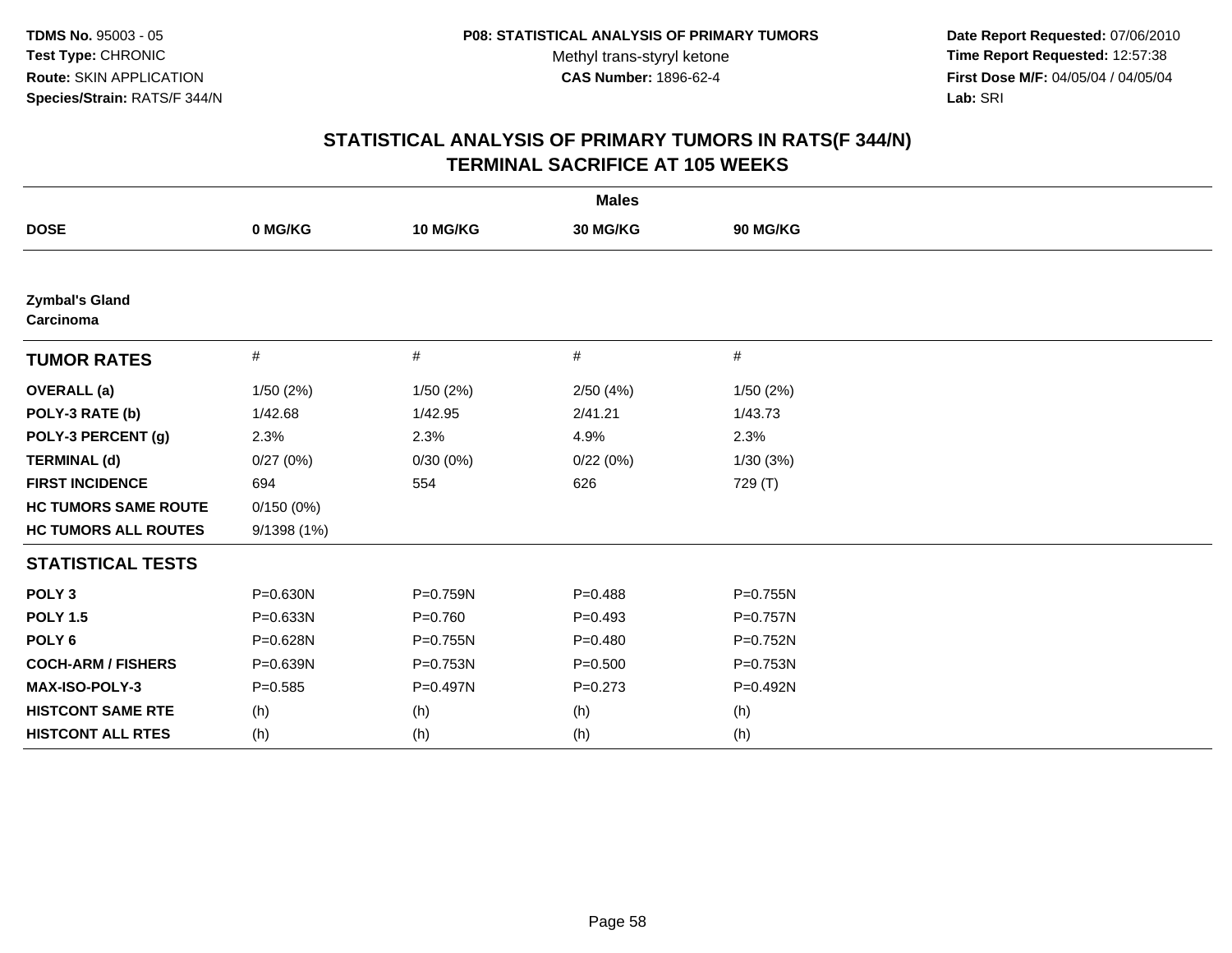**Date Report Requested:** 07/06/2010 **Time Report Requested:** 12:57:38 **First Dose M/F:** 04/05/04 / 04/05/04<br>Lab: SRI **Lab:** SRI

|                                                 |                         |          | <b>Males</b> |          |  |
|-------------------------------------------------|-------------------------|----------|--------------|----------|--|
| <b>DOSE</b>                                     | 0 MG/KG                 | 10 MG/KG | 30 MG/KG     | 90 MG/KG |  |
|                                                 |                         |          |              |          |  |
| <b>All Organs</b><br><b>Histiocytic Sarcoma</b> |                         |          |              |          |  |
| <b>TUMOR RATES</b>                              | #                       | #        | #            | #        |  |
| <b>OVERALL</b> (a)                              | 0/50(0%)                | 0/50(0%) | 2/50(4%)     | 0/50(0%) |  |
| POLY-3 RATE (b)                                 | 0/42.54                 | 0/42.38  | 2/40.82      | 0/43.73  |  |
| POLY-3 PERCENT (g)                              | 0%                      | 0%       | 4.9%         | 0%       |  |
| <b>TERMINAL (d)</b>                             | 0/27(0%)                | 0/30(0%) | 1/22(5%)     | 0/30(0%) |  |
| <b>FIRST INCIDENCE</b>                          | $\qquad \qquad -\qquad$ | ---      | 673          | ---      |  |
| <b>HC TUMORS SAME ROUTE</b>                     | 2/150(1%)               |          |              |          |  |
| <b>HC TUMORS ALL ROUTES</b>                     | 11/1398 (1%)            |          |              |          |  |
| <b>STATISTICAL TESTS</b>                        |                         |          |              |          |  |
| POLY <sub>3</sub>                               | P=0.687N                | (e)      | $P = 0.228$  | (e)      |  |
| <b>POLY 1.5</b>                                 | $P = 0.690N$            | (e)      | $P=0.232$    | (e)      |  |
| POLY <sub>6</sub>                               | P=0.684N                | (e)      | $P=0.221$    | (e)      |  |
| <b>COCH-ARM / FISHERS</b>                       | P=0.695N                | (e)      | $P = 0.247$  | (e)      |  |
| MAX-ISO-POLY-3                                  | $P = 0.251$             | (e)      | $P = 0.075$  | (e)      |  |
| <b>HISTCONT SAME RTE</b>                        | (h)                     | (e)      | (h)          | (e)      |  |
| <b>HISTCONT ALL RTES</b>                        | (h)                     | (e)      | (h)          | (e)      |  |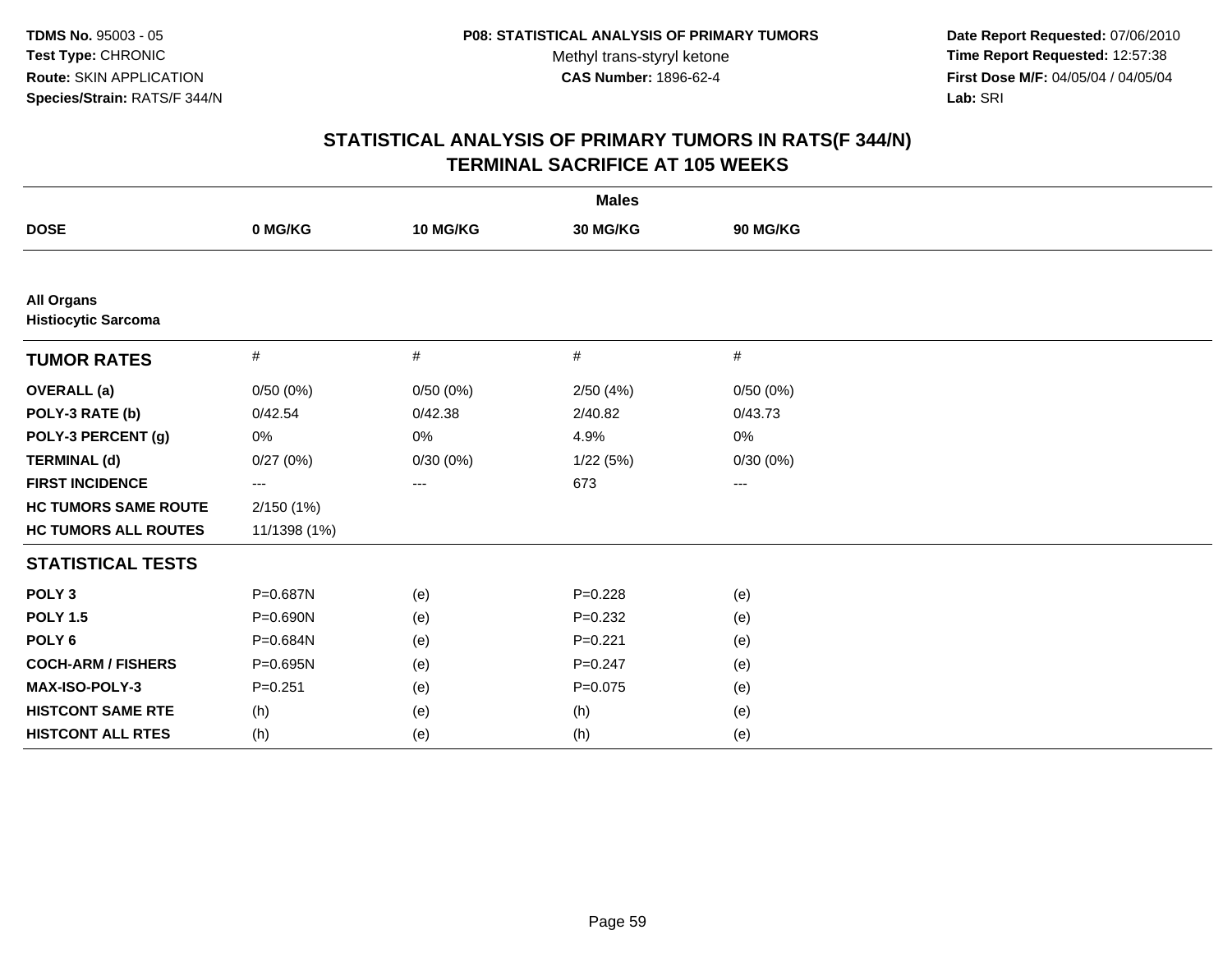**Date Report Requested:** 07/06/2010 **Time Report Requested:** 12:57:38 **First Dose M/F:** 04/05/04 / 04/05/04<br>Lab: SRI **Lab:** SRI

|                                                                                         |                |             | <b>Males</b> |              |  |
|-----------------------------------------------------------------------------------------|----------------|-------------|--------------|--------------|--|
| <b>DOSE</b>                                                                             | 0 MG/KG        | 10 MG/KG    | 30 MG/KG     | 90 MG/KG     |  |
|                                                                                         |                |             |              |              |  |
| <b>All Organs</b><br>Leukemia: Lymphocytic, Monocytic, Mononuclear, or Undifferentiated |                |             |              |              |  |
| <b>TUMOR RATES</b>                                                                      | $\#$           | $\#$        | $\#$         | #            |  |
| <b>OVERALL</b> (a)                                                                      | 26/50 (52%)    | 27/50 (54%) | 15/50 (30%)  | 24/50 (48%)  |  |
| POLY-3 RATE (b)                                                                         | 26/45.70       | 27/45.37    | 15/43.37     | 24/45.88     |  |
| POLY-3 PERCENT (g)                                                                      | 56.9%          | 59.5%       | 34.6%        | 52.3%        |  |
| <b>TERMINAL (d)</b>                                                                     | 14/27 (52%)    | 17/30 (57%) | 4/22 (18%)   | 13/30 (43%)  |  |
| <b>FIRST INCIDENCE</b>                                                                  | 480            | 591         | 554          | 569          |  |
| <b>HC TUMORS SAME ROUTE</b>                                                             | 47/150 (31%)   |             |              |              |  |
| <b>HC TUMORS ALL ROUTES</b>                                                             | 536/1398 (38%) |             |              |              |  |
| <b>STATISTICAL TESTS</b>                                                                |                |             |              |              |  |
| POLY <sub>3</sub>                                                                       | P=0.342N       | $P=0.483$   | $P=0.024N^*$ | P=0.407N     |  |
| <b>POLY 1.5</b>                                                                         | $P = 0.350N$   | $P = 0.473$ | P=0.021N*    | $P = 0.414N$ |  |
| POLY <sub>6</sub>                                                                       | $P = 0.334N$   | $P = 0.521$ | P=0.029N*    | P=0.392N     |  |
| <b>COCH-ARM / FISHERS</b>                                                               | P=0.373N       | $P = 0.500$ | P=0.021N*    | $P = 0.421N$ |  |
| MAX-ISO-POLY-3                                                                          | P=0.120N       | $P = 0.396$ | P=0.016N*    | P=0.327N     |  |
| <b>HISTCONT SAME RTE</b>                                                                | (h)            | (h)         | (h)          | (h)          |  |
| <b>HISTCONT ALL RTES</b>                                                                | (h)            | (h)         | (h)          | (h)          |  |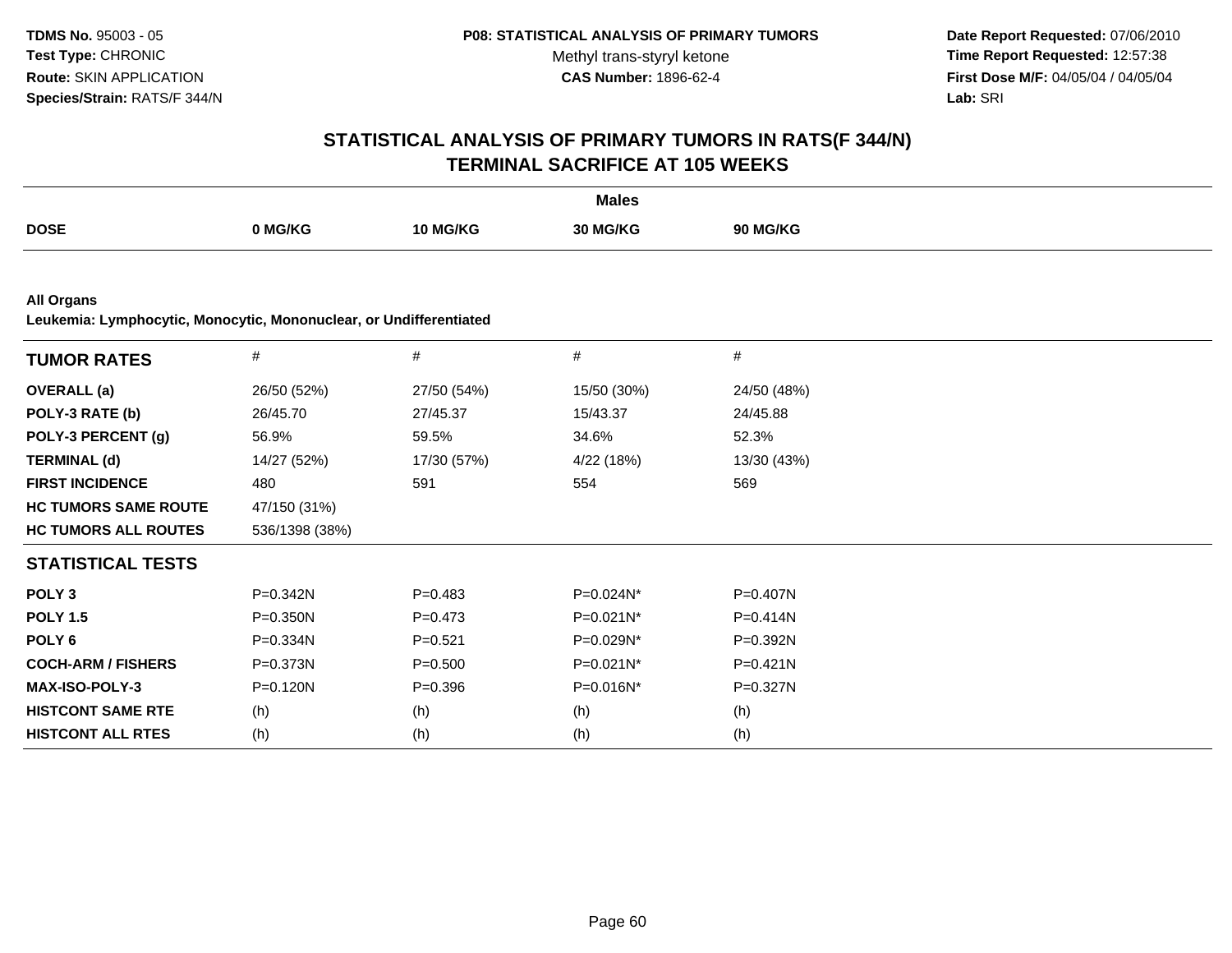**Date Report Requested:** 07/06/2010 **Time Report Requested:** 12:57:38 **First Dose M/F:** 04/05/04 / 04/05/04<br>Lab: SRI **Lab:** SRI

|                             |                                      |              | <b>Males</b> |          |  |  |  |  |  |
|-----------------------------|--------------------------------------|--------------|--------------|----------|--|--|--|--|--|
| <b>DOSE</b>                 | 0 MG/KG                              | 10 MG/KG     | 30 MG/KG     | 90 MG/KG |  |  |  |  |  |
|                             |                                      |              |              |          |  |  |  |  |  |
| <b>All Organs</b>           | Mesothelioma: Benign, Malignant, NOS |              |              |          |  |  |  |  |  |
| <b>TUMOR RATES</b>          | #                                    | #            | #            | #        |  |  |  |  |  |
| <b>OVERALL</b> (a)          | 4/50 (8%)                            | 4/50 (8%)    | 1/50(2%)     | 2/50(4%) |  |  |  |  |  |
| POLY-3 RATE (b)             | 4/43.20                              | 4/42.43      | 1/40.66      | 2/43.73  |  |  |  |  |  |
| POLY-3 PERCENT (g)          | 9.3%                                 | 9.4%         | 2.5%         | 4.6%     |  |  |  |  |  |
| <b>TERMINAL (d)</b>         | 2/27(7%)                             | 3/30 (10%)   | 0/22(0%)     | 2/30(7%) |  |  |  |  |  |
| <b>FIRST INCIDENCE</b>      | 601                                  | 718          | 716          | 729 (T)  |  |  |  |  |  |
| <b>HC TUMORS SAME ROUTE</b> | 4/150 (3%)                           |              |              |          |  |  |  |  |  |
| <b>HC TUMORS ALL ROUTES</b> | 36/1398 (3%)                         |              |              |          |  |  |  |  |  |
| <b>STATISTICAL TESTS</b>    |                                      |              |              |          |  |  |  |  |  |
| POLY <sub>3</sub>           | P=0.236N                             | $P = 0.634$  | P=0.197N     | P=0.331N |  |  |  |  |  |
| <b>POLY 1.5</b>             | $P = 0.239N$                         | $P = 0.634$  | P=0.188N     | P=0.334N |  |  |  |  |  |
| POLY <sub>6</sub>           | P=0.232N                             | $P = 0.637$  | P=0.210N     | P=0.328N |  |  |  |  |  |
| <b>COCH-ARM / FISHERS</b>   | $P = 0.246N$                         | $P = 0.643N$ | P=0.181N     | P=0.339N |  |  |  |  |  |
| MAX-ISO-POLY-3              | $P = 0.219N$                         | $P=0.489$    | P=0.100N     | P=0.197N |  |  |  |  |  |
| <b>HISTCONT SAME RTE</b>    | (h)                                  | (h)          | (h)          | (h)      |  |  |  |  |  |
| <b>HISTCONT ALL RTES</b>    | (h)                                  | (h)          | (h)          | (h)      |  |  |  |  |  |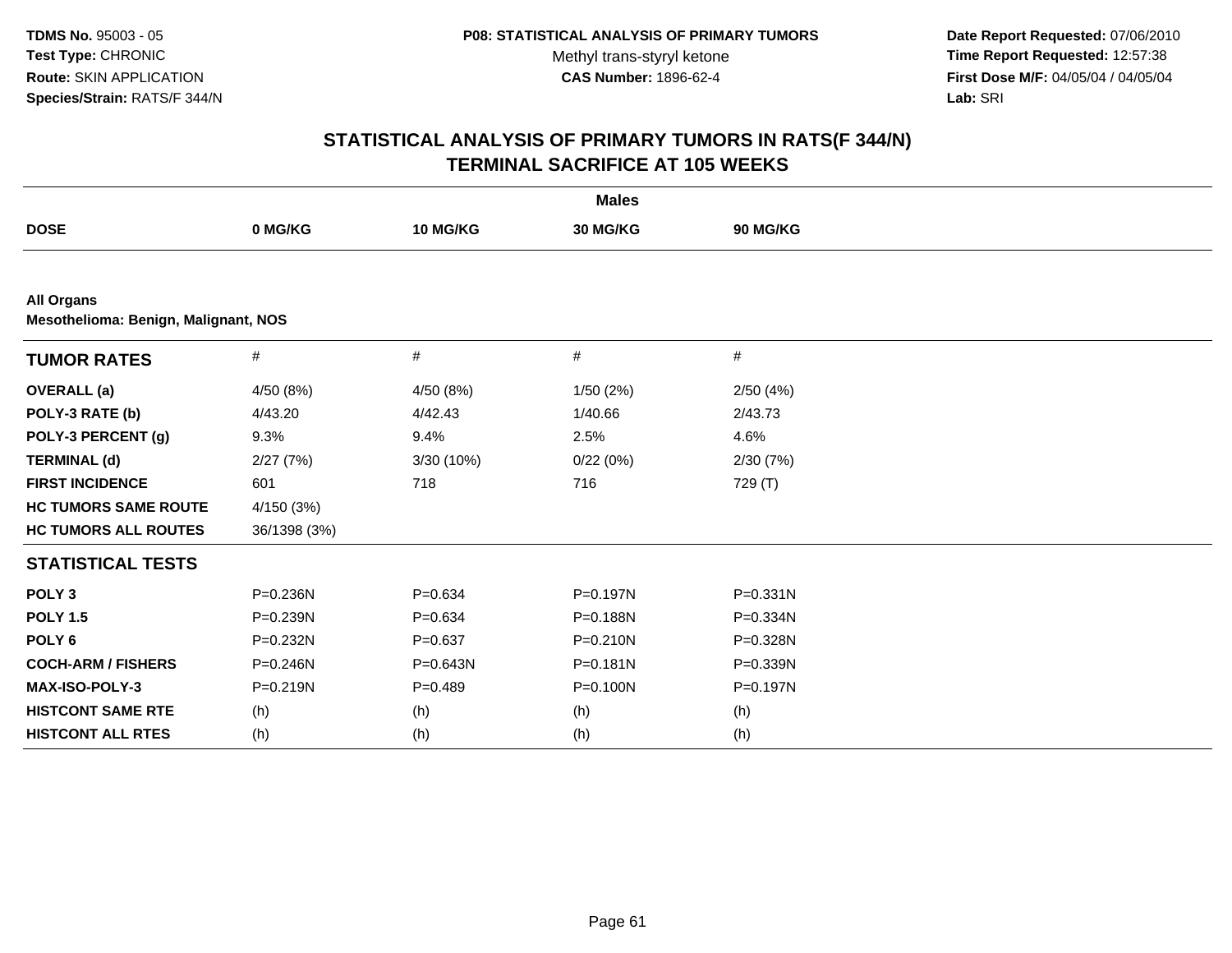**Date Report Requested:** 07/06/2010 **Time Report Requested:** 12:57:38 **First Dose M/F:** 04/05/04 / 04/05/04<br>Lab: SRI **Lab:** SRI

|                                                     |              |             | <b>Males</b> |          |  |
|-----------------------------------------------------|--------------|-------------|--------------|----------|--|
| <b>DOSE</b>                                         | 0 MG/KG      | 10 MG/KG    | 30 MG/KG     | 90 MG/KG |  |
|                                                     |              |             |              |          |  |
| <b>All Organs</b><br><b>Mesothelioma: Malignant</b> |              |             |              |          |  |
| <b>TUMOR RATES</b>                                  | $\#$         | #           | #            | #        |  |
| <b>OVERALL</b> (a)                                  | 4/50 (8%)    | 4/50 (8%)   | 1/50(2%)     | 2/50(4%) |  |
| POLY-3 RATE (b)                                     | 4/43.20      | 4/42.43     | 1/40.66      | 2/43.73  |  |
| POLY-3 PERCENT (g)                                  | 9.3%         | 9.4%        | 2.5%         | 4.6%     |  |
| <b>TERMINAL (d)</b>                                 | 2/27(7%)     | 3/30 (10%)  | 0/22(0%)     | 2/30(7%) |  |
| <b>FIRST INCIDENCE</b>                              | 601          | 718         | 716          | 729 (T)  |  |
| <b>HC TUMORS SAME ROUTE</b>                         | 3/150(2%)    |             |              |          |  |
| <b>HC TUMORS ALL ROUTES</b>                         | 35/1398 (3%) |             |              |          |  |
| <b>STATISTICAL TESTS</b>                            |              |             |              |          |  |
| POLY <sub>3</sub>                                   | P=0.236N     | $P = 0.634$ | P=0.197N     | P=0.331N |  |
| <b>POLY 1.5</b>                                     | P=0.239N     | $P = 0.634$ | P=0.188N     | P=0.334N |  |
| POLY <sub>6</sub>                                   | P=0.232N     | $P = 0.637$ | $P = 0.210N$ | P=0.328N |  |
| <b>COCH-ARM / FISHERS</b>                           | $P = 0.246N$ | P=0.643N    | P=0.181N     | P=0.339N |  |
| <b>MAX-ISO-POLY-3</b>                               | $P = 0.219N$ | $P=0.489$   | P=0.100N     | P=0.197N |  |
| <b>HISTCONT SAME RTE</b>                            | (h)          | (h)         | (h)          | (h)      |  |
| <b>HISTCONT ALL RTES</b>                            | (h)          | (h)         | (h)          | (h)      |  |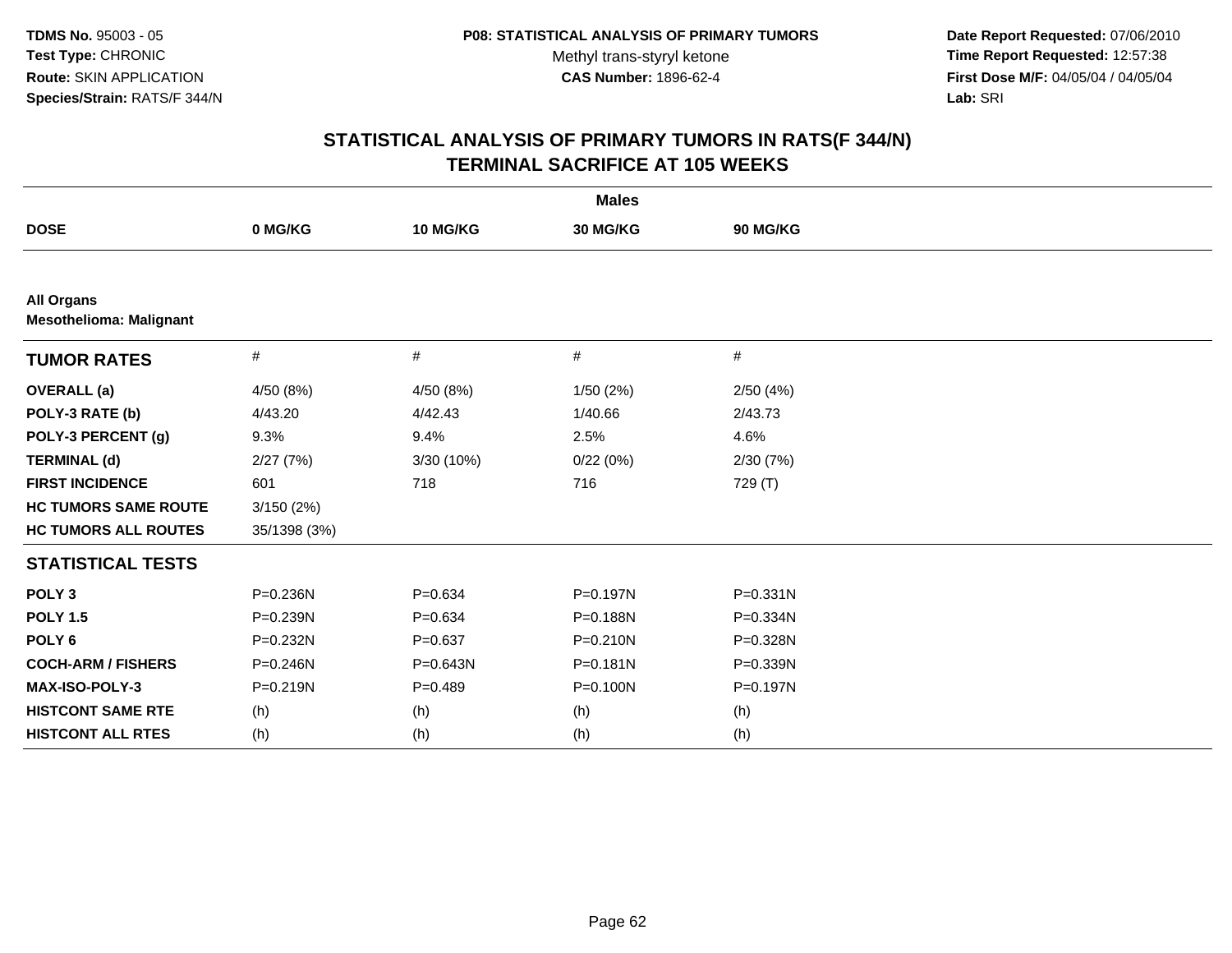**Date Report Requested:** 07/06/2010 **Time Report Requested:** 12:57:38 **First Dose M/F:** 04/05/04 / 04/05/04<br>Lab: SRI **Lab:** SRI

|                                           |                 |              | <b>Males</b> |              |
|-------------------------------------------|-----------------|--------------|--------------|--------------|
| <b>DOSE</b>                               | 0 MG/KG         | 10 MG/KG     | 30 MG/KG     | 90 MG/KG     |
|                                           |                 |              |              |              |
| <b>All Organs</b><br><b>Benign Tumors</b> |                 |              |              |              |
| <b>TUMOR RATES</b>                        | #               | #            | #            | #            |
| <b>OVERALL</b> (a)                        | 46/50 (92%)     | 46/50 (92%)  | 46/50 (92%)  | 49/50 (98%)  |
| POLY-3 RATE (b)                           | 46/47.30        | 46/47.10     | 46/47.68     | 49/50.00     |
| POLY-3 PERCENT (g)                        | 97.3%           | 97.7%        | 96.5%        | 98%          |
| <b>TERMINAL (d)</b>                       | 27/27 (100%)    | 30/30 (100%) | 22/22 (100%) | 29/30 (97%)  |
| <b>FIRST INCIDENCE</b>                    | 554             | 480          | 467          | 449          |
| <b>HC TUMORS SAME ROUTE</b>               | 142/150 (95%)   |              |              |              |
| <b>HC TUMORS ALL ROUTES</b>               | 1350/1398 (97%) |              |              |              |
| <b>STATISTICAL TESTS</b>                  |                 |              |              |              |
| POLY <sub>3</sub>                         | $P = 0.582$     | $P = 0.788$  | P=0.703N     | $P = 0.698$  |
| <b>POLY 1.5</b>                           | $P = 0.315$     | $P = 0.670$  | P=0.665N     | $P=0.426$    |
| POLY <sub>6</sub>                         | $P = 0.550N$    | $P=0.984$    | P=0.843N     | $P = 0.699N$ |
| <b>COCH-ARM / FISHERS</b>                 | $P=0.121$       | $P = 0.643N$ | P=0.643N     | $P = 0.181$  |
| MAX-ISO-POLY-3                            | $P = 0.575$     | $P=0.421$    | P=0.375N     | $P = 0.385$  |
| <b>HISTCONT SAME RTE</b>                  | $P = 0.631$     | $P = 0.558$  | $P = 1.000$  | $P = 0.513$  |
| <b>HISTCONT ALL RTES</b>                  | $P = 0.670$     | $P = 0.534$  | $P = 1.000$  | $P=0.483$    |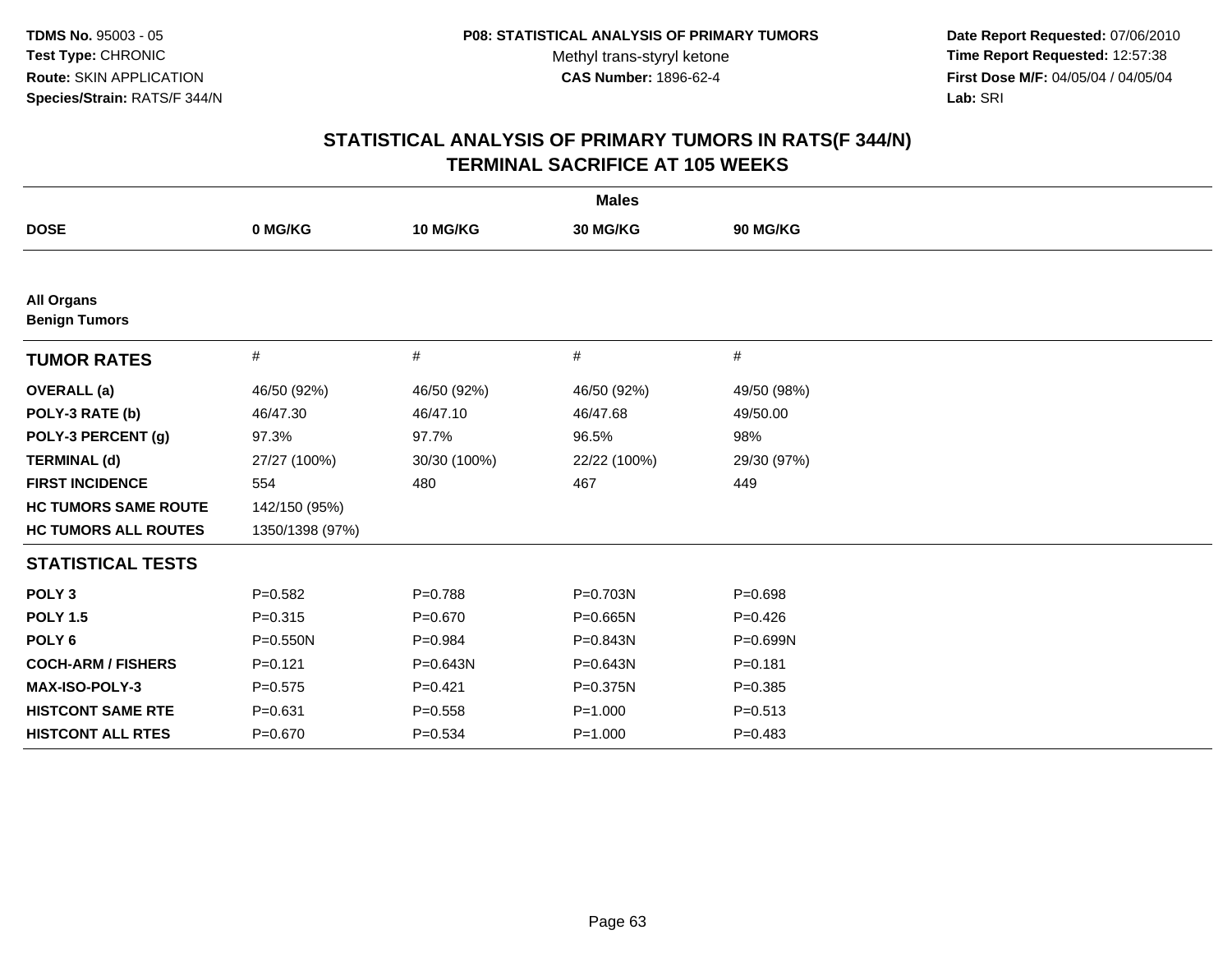**Date Report Requested:** 07/06/2010 **Time Report Requested:** 12:57:38 **First Dose M/F:** 04/05/04 / 04/05/04<br>Lab: SRI **Lab:** SRI

| <b>Males</b>                                 |                |              |              |              |  |  |
|----------------------------------------------|----------------|--------------|--------------|--------------|--|--|
| <b>DOSE</b>                                  | 0 MG/KG        | 10 MG/KG     | 30 MG/KG     | 90 MG/KG     |  |  |
|                                              |                |              |              |              |  |  |
| <b>All Organs</b><br><b>Malignant Tumors</b> |                |              |              |              |  |  |
| <b>TUMOR RATES</b>                           | #              | #            | #            | $\#$         |  |  |
| <b>OVERALL</b> (a)                           | 33/50 (66%)    | 34/50 (68%)  | 28/50 (56%)  | 32/50 (64%)  |  |  |
| POLY-3 RATE (b)                              | 33/46.44       | 34/47.62     | 28/45.36     | 32/47.38     |  |  |
| POLY-3 PERCENT (g)                           | 71.1%          | 71.4%        | 61.7%        | 67.5%        |  |  |
| <b>TERMINAL (d)</b>                          | 18/27 (67%)    | 19/30 (63%)  | 11/22 (50%)  | 19/30 (63%)  |  |  |
| <b>FIRST INCIDENCE</b>                       | 480            | 272          | 554          | 449          |  |  |
| <b>HC TUMORS SAME ROUTE</b>                  | 83/150 (55%)   |              |              |              |  |  |
| <b>HC TUMORS ALL ROUTES</b>                  | 784/1398 (56%) |              |              |              |  |  |
| <b>STATISTICAL TESTS</b>                     |                |              |              |              |  |  |
| POLY <sub>3</sub>                            | P=0.395N       | $P = 0.578$  | P=0.226N     | $P = 0.440N$ |  |  |
| <b>POLY 1.5</b>                              | $P = 0.401N$   | $P = 0.535$  | $P = 0.217N$ | P=0.459N     |  |  |
| POLY <sub>6</sub>                            | P=0.406N       | $P = 0.538N$ | P=0.239N     | P=0.425N     |  |  |
| <b>COCH-ARM / FISHERS</b>                    | P=0.437N       | $P = 0.500$  | P=0.206N     | P=0.500N     |  |  |
| <b>MAX-ISO-POLY-3</b>                        | P=0.396N       | $P=0.485$    | P=0.166N     | P=0.352N     |  |  |
| <b>HISTCONT SAME RTE</b>                     | (h)            | (h)          | (h)          | (h)          |  |  |
| <b>HISTCONT ALL RTES</b>                     | (h)            | (h)          | (h)          | (h)          |  |  |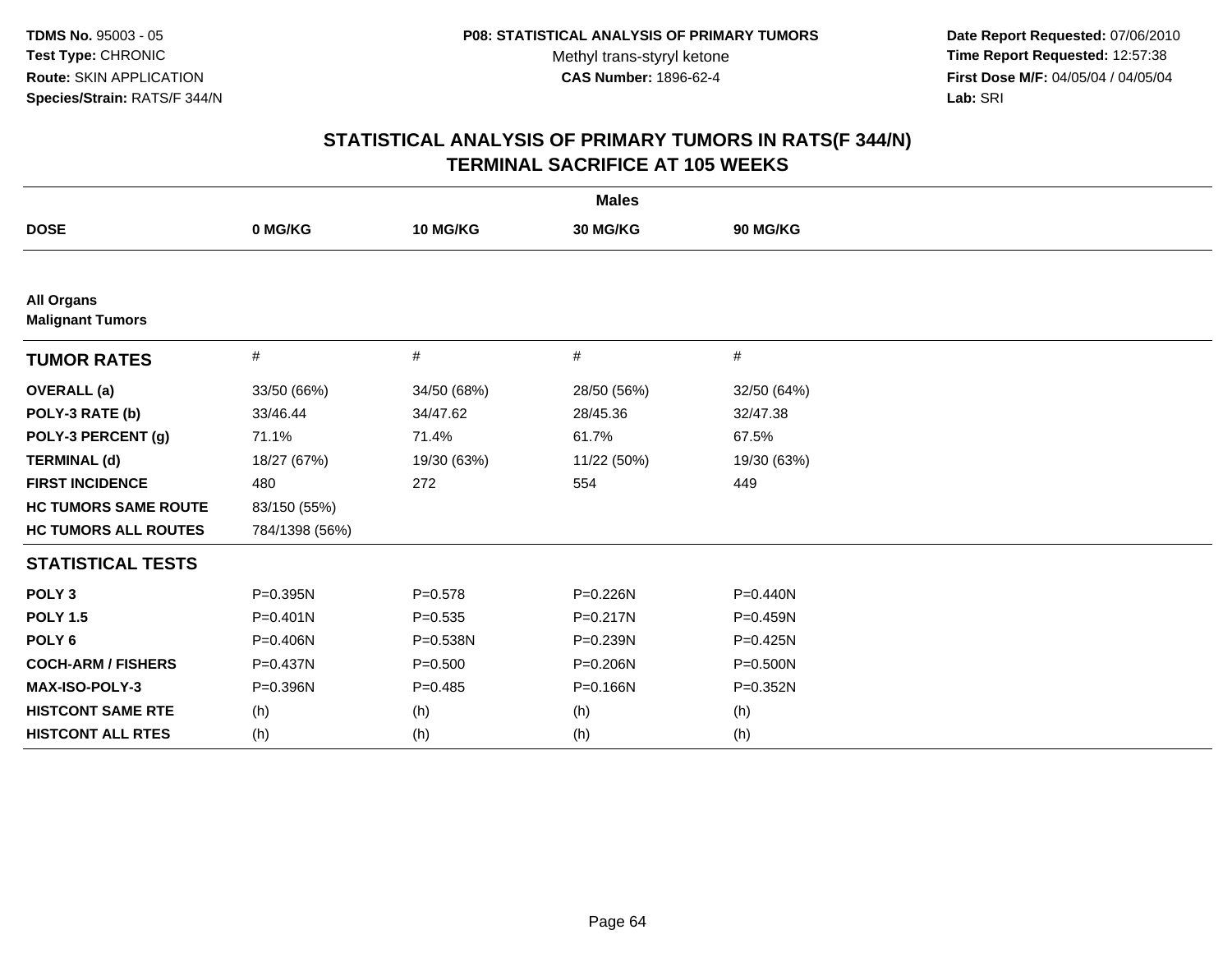**Date Report Requested:** 07/06/2010 **Time Report Requested:** 12:57:38 **First Dose M/F:** 04/05/04 / 04/05/04<br>Lab: SRI **Lab:** SRI

| <b>Males</b>                                            |                 |              |              |              |  |
|---------------------------------------------------------|-----------------|--------------|--------------|--------------|--|
| <b>DOSE</b>                                             | 0 MG/KG         | 10 MG/KG     | 30 MG/KG     | 90 MG/KG     |  |
|                                                         |                 |              |              |              |  |
| <b>All Organs</b><br><b>Malignant and Benign Tumors</b> |                 |              |              |              |  |
| <b>TUMOR RATES</b>                                      | #               | #            | #            | #            |  |
| <b>OVERALL</b> (a)                                      | 48/50 (96%)     | 49/50 (98%)  | 49/50 (98%)  | 50/50 (100%) |  |
| POLY-3 RATE (b)                                         | 48/48.53        | 49/49.07     | 49/49.12     | 50/50.00     |  |
| POLY-3 PERCENT (g)                                      | 98.9%           | 99.9%        | 99.8%        | 100%         |  |
| <b>TERMINAL (d)</b>                                     | 27/27 (100%)    | 30/30 (100%) | 22/22 (100%) | 30/30 (100%) |  |
| <b>FIRST INCIDENCE</b>                                  | 480             | 272          | 467          | 449          |  |
| <b>HC TUMORS SAME ROUTE</b>                             | 149/150 (99%)   |              |              |              |  |
| <b>HC TUMORS ALL ROUTES</b>                             | 1388/1398 (99%) |              |              |              |  |
| <b>STATISTICAL TESTS</b>                                |                 |              |              |              |  |
| POLY <sub>3</sub>                                       | $P=0.759$       | $P = 0.896$  | $P = 0.909$  | $P=0.864$    |  |
| <b>POLY 1.5</b>                                         | $P=0.377$       | $P=0.639$    | $P = 0.669$  | $P=0.499$    |  |
| POLY <sub>6</sub>                                       | $P = 1.000$     | $P = 1.000$  | $P = 1.000$  | $P = 1.000$  |  |
| <b>COCH-ARM / FISHERS</b>                               | $P = 0.193$     | $P = 0.500$  | $P = 0.500$  | $P=0.247$    |  |
| <b>MAX-ISO-POLY-3</b>                                   | $P=0.075$       | $P=0.145$    | $P = 0.178$  | $P = 0.105$  |  |
| <b>HISTCONT SAME RTE</b>                                | $P=0.094$       | $P = 0.193$  | $P = 0.239$  | $P = 0.138$  |  |
| <b>HISTCONT ALL RTES</b>                                | $P = 0.086$     | $P = 0.171$  | $P = 0.214$  | $P = 0.121$  |  |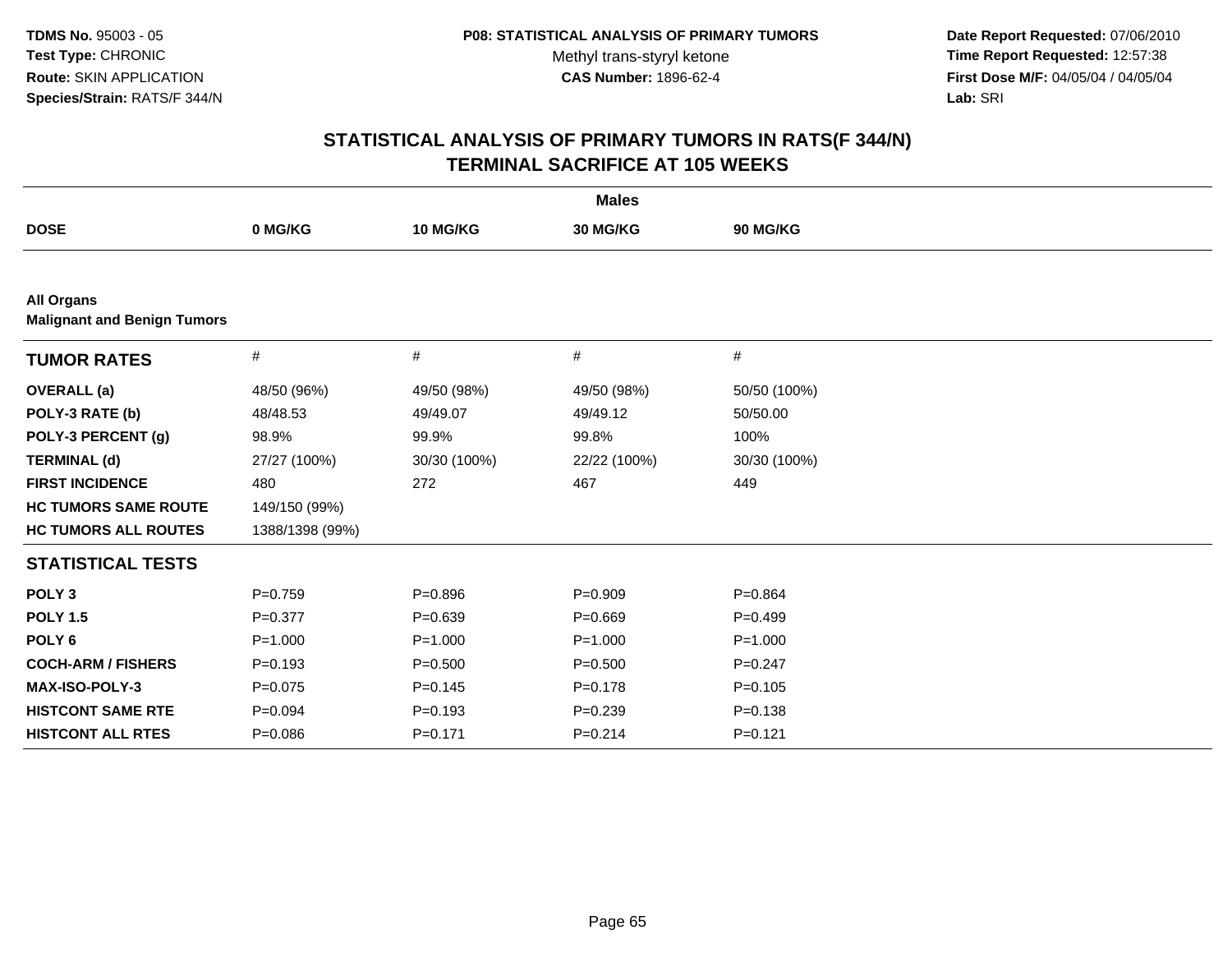**Date Report Requested:** 07/06/2010 **Time Report Requested:** 12:57:38 **First Dose M/F:** 04/05/04 / 04/05/04<br>Lab: SRI **Lab:** SRI

| <b>Females</b>                   |              |              |           |              |  |  |
|----------------------------------|--------------|--------------|-----------|--------------|--|--|
| <b>DOSE</b>                      | 0 MG/KG      | 10 MG/KG     | 30 MG/KG  | 90 MG/KG     |  |  |
|                                  |              |              |           |              |  |  |
| <b>Adrenal Cortex</b><br>Adenoma |              |              |           |              |  |  |
| <b>TUMOR RATES</b>               |              |              |           |              |  |  |
| <b>OVERALL</b> (a)               | 4/50 (8%)    | 3/50 (6%)    | 0/50(0%)  | 2/50(4%)     |  |  |
| POLY-3 RATE (b)                  | 4/43.89      | 3/41.29      | 0/42.34   | 2/41.07      |  |  |
| POLY-3 PERCENT (g)               | 9.1%         | 7.3%         | 0%        | 4.9%         |  |  |
| <b>TERMINAL (d)</b>              | 3/30 (10%)   | 1/24(4%)     | 0/27(0%)  | 1/26(4%)     |  |  |
| <b>FIRST INCIDENCE</b>           | 650          | 537          | ---       | 693          |  |  |
| <b>HC TUMORS SAME ROUTE</b>      | 3/150(2%)    |              |           |              |  |  |
| <b>HC TUMORS ALL ROUTES</b>      | 28/1346 (2%) |              |           |              |  |  |
| <b>STATISTICAL TESTS</b>         |              |              |           |              |  |  |
| POLY <sub>3</sub>                | P=0.312N     | $P = 0.533N$ | P=0.065N  | P=0.368N     |  |  |
| <b>POLY 1.5</b>                  | $P = 0.310N$ | $P = 0.516N$ | P=0.063N  | $P = 0.357N$ |  |  |
| POLY <sub>6</sub>                | P=0.313N     | $P = 0.550N$ | P=0.066N  | P=0.379N     |  |  |
| <b>COCH-ARM / FISHERS</b>        | P=0.304N     | P=0.500N     | P=0.059N  | P=0.339N     |  |  |
| <b>MAX-ISO-POLY-3</b>            | P=0.146N     | $P = 0.381N$ | P=0.023N* | $P = 0.231N$ |  |  |
| <b>HISTCONT SAME RTE</b>         | (h)          | (h)          | (h)       | (h)          |  |  |
| <b>HISTCONT ALL RTES</b>         | (h)          | (h)          | (h)       | (h)          |  |  |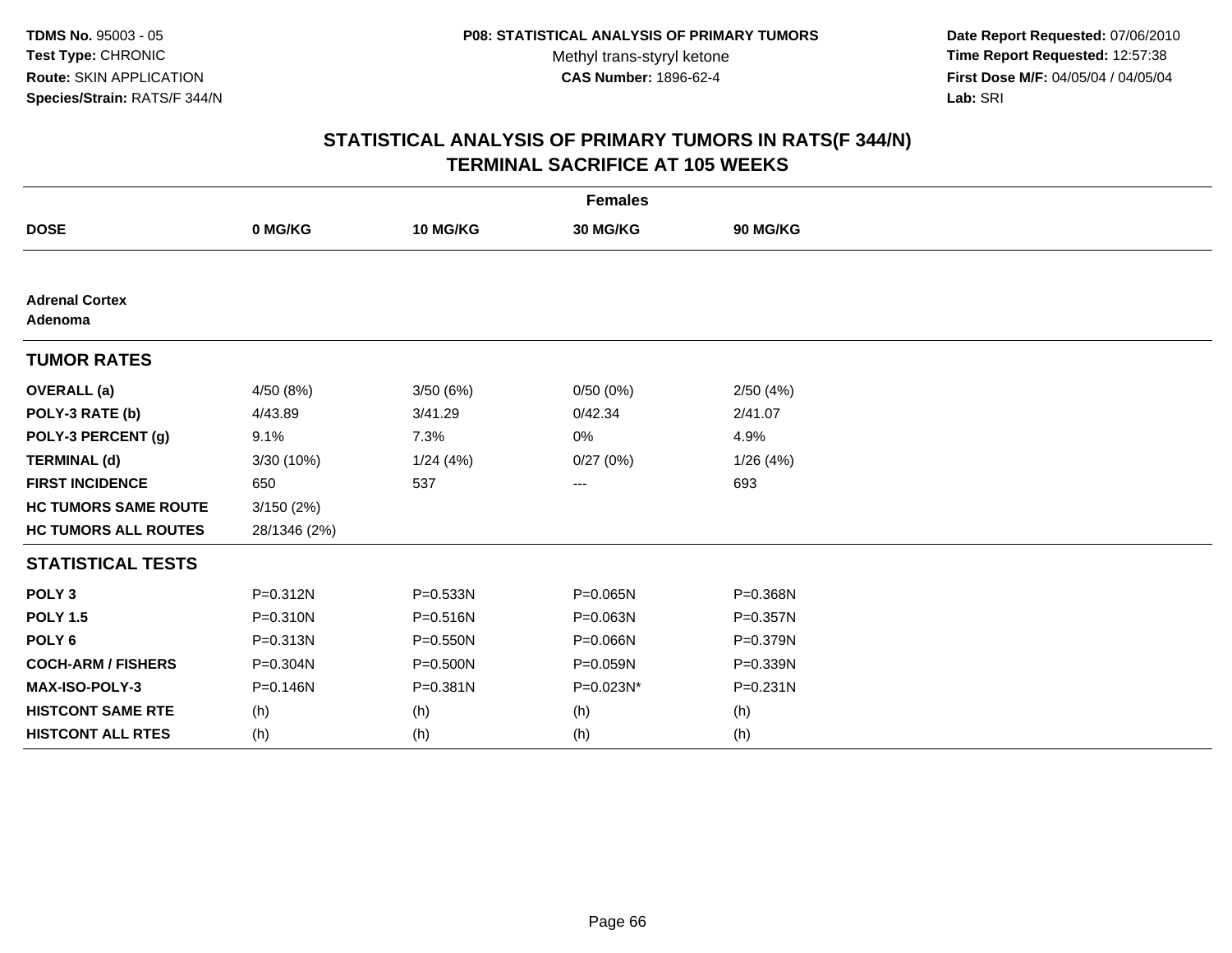**Date Report Requested:** 07/06/2010 **Time Report Requested:** 12:57:38 **First Dose M/F:** 04/05/04 / 04/05/04<br>Lab: SRI **Lab:** SRI

|                                                   |              |             | <b>Females</b> |           |
|---------------------------------------------------|--------------|-------------|----------------|-----------|
| <b>DOSE</b>                                       | 0 MG/KG      | 10 MG/KG    | 30 MG/KG       | 90 MG/KG  |
|                                                   |              |             |                |           |
| <b>Adrenal Medulla</b><br>Pheochromocytoma Benign |              |             |                |           |
| <b>TUMOR RATES</b>                                |              |             |                |           |
| <b>OVERALL (a)</b>                                | 1/49(2%)     | 3/49(6%)    | 0/47(0%)       | 1/49(2%)  |
| POLY-3 RATE (b)                                   | 1/42.64      | 3/40.08     | 0/40.62        | 1/40.13   |
| POLY-3 PERCENT (g)                                | 2.4%         | 7.5%        | 0%             | 2.5%      |
| <b>TERMINAL (d)</b>                               | 1/30(3%)     | 2/24(8%)    | 0/27(0%)       | 0/25(0%)  |
| <b>FIRST INCIDENCE</b>                            | 729 (T)      | 716         | ---            | 677       |
| <b>HC TUMORS SAME ROUTE</b>                       | 2/149(1%)    |             |                |           |
| <b>HC TUMORS ALL ROUTES</b>                       | 37/1338 (3%) |             |                |           |
| <b>STATISTICAL TESTS</b>                          |              |             |                |           |
| POLY <sub>3</sub>                                 | P=0.453N     | $P = 0.283$ | $P = 0.510N$   | $P=0.747$ |
| <b>POLY 1.5</b>                                   | P=0.446N     | $P = 0.294$ | P=0.509N       | $P=0.752$ |
| POLY <sub>6</sub>                                 | $P = 0.459N$ | $P = 0.271$ | P=0.509N       | $P=0.743$ |
| <b>COCH-ARM / FISHERS</b>                         | P=0.435N     | $P = 0.309$ | $P = 0.510N$   | P=0.753N  |
| MAX-ISO-POLY-3                                    | P=0.289N     | $P=0.145$   | P=0.168N       | $P=0.482$ |
| <b>HISTCONT SAME RTE</b>                          | (h)          | (h)         | (h)            | (h)       |
| <b>HISTCONT ALL RTES</b>                          | (h)          | (h)         | (h)            | (h)       |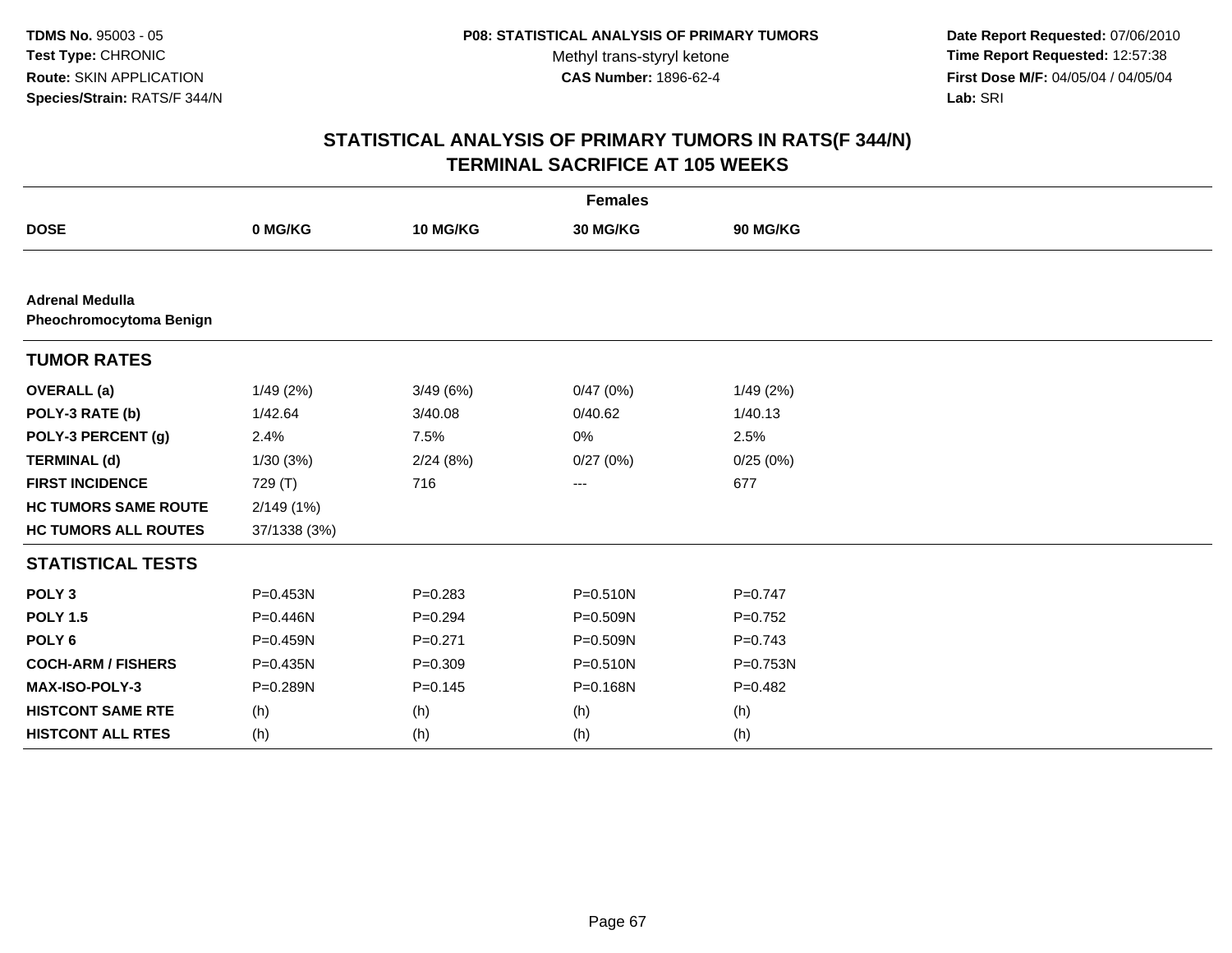**Date Report Requested:** 07/06/2010 **Time Report Requested:** 12:57:38 **First Dose M/F:** 04/05/04 / 04/05/04<br>Lab: SRI **Lab:** SRI

| <b>Females</b>                                              |              |          |             |                   |  |
|-------------------------------------------------------------|--------------|----------|-------------|-------------------|--|
| <b>DOSE</b>                                                 | 0 MG/KG      | 10 MG/KG | 30 MG/KG    | 90 MG/KG          |  |
|                                                             |              |          |             |                   |  |
| <b>Adrenal Medulla</b><br><b>Pheochromocytoma Malignant</b> |              |          |             |                   |  |
| <b>TUMOR RATES</b>                                          |              |          |             |                   |  |
| <b>OVERALL</b> (a)                                          | 0/49(0%)     | 0/49(0%) | 1/47(2%)    | 0/49(0%)          |  |
| POLY-3 RATE (b)                                             | 0/42.64      | 0/40.02  | 1/40.68     | 0/39.93           |  |
| POLY-3 PERCENT (g)                                          | 0%           | 0%       | 2.5%        | 0%                |  |
| <b>TERMINAL (d)</b>                                         | 0/30(0%)     | 0/24(0%) | 0/27(0%)    | 0/25(0%)          |  |
| <b>FIRST INCIDENCE</b>                                      | ---          | ---      | 715         | $\qquad \qquad -$ |  |
| <b>HC TUMORS SAME ROUTE</b>                                 | 0/149(0%)    |          |             |                   |  |
| <b>HC TUMORS ALL ROUTES</b>                                 | 8/1338 (1%)  |          |             |                   |  |
| <b>STATISTICAL TESTS</b>                                    |              |          |             |                   |  |
| POLY <sub>3</sub>                                           | P=0.789N     | (e)      | $P = 0.491$ | (e)               |  |
| <b>POLY 1.5</b>                                             | P=0.788N     | (e)      | $P=0.491$   | (e)               |  |
| POLY <sub>6</sub>                                           | $P = 0.791N$ | (e)      | $P=0.492$   | (e)               |  |
| <b>COCH-ARM / FISHERS</b>                                   | P=0.784N     | (e)      | $P=0.490$   | (e)               |  |
| MAX-ISO-POLY-3                                              | $P = 0.393$  | (e)      | $P = 0.156$ | (e)               |  |
| <b>HISTCONT SAME RTE</b>                                    | (h)          | (e)      | (h)         | (e)               |  |
| <b>HISTCONT ALL RTES</b>                                    | (h)          | (e)      | (h)         | (e)               |  |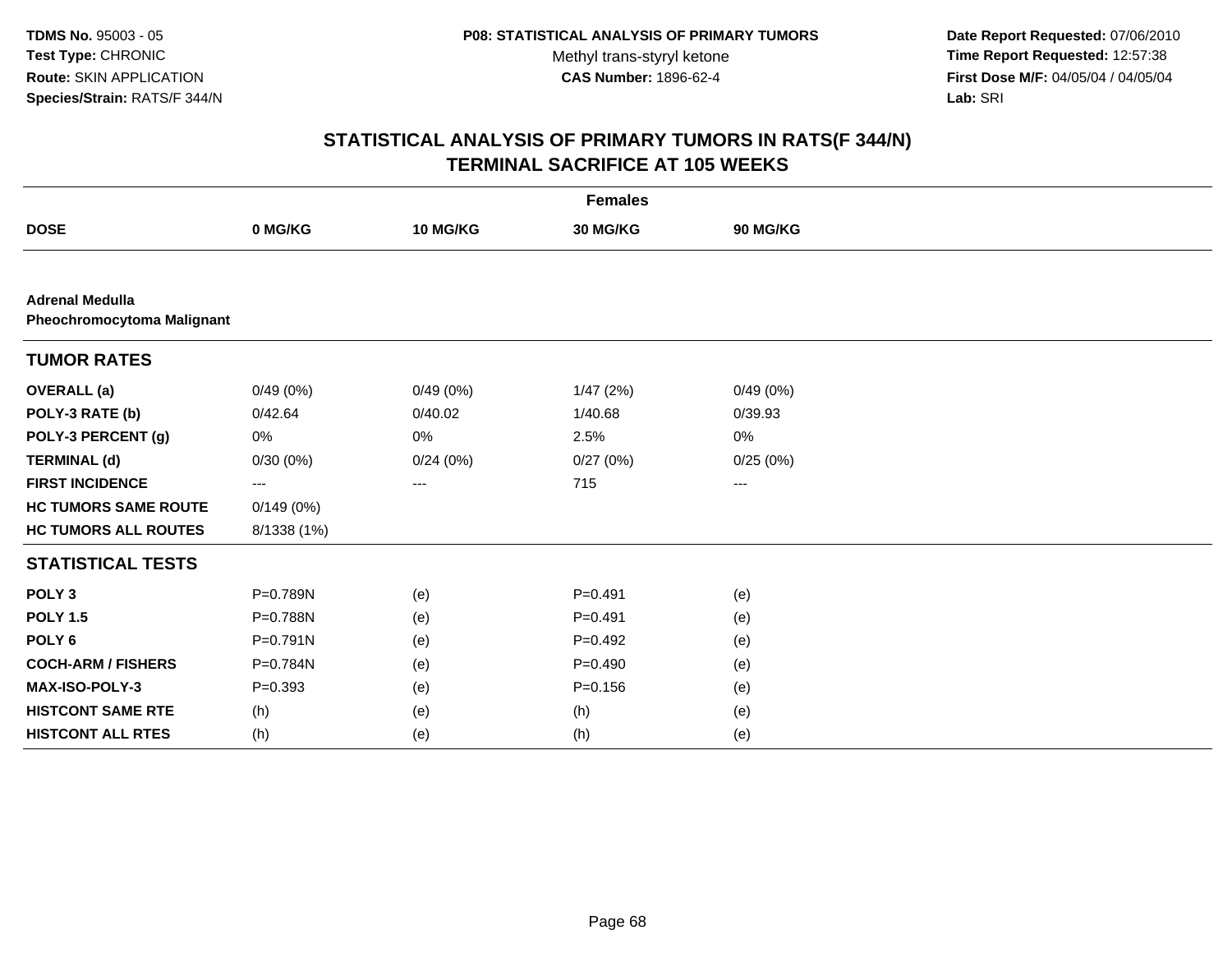**Date Report Requested:** 07/06/2010 **Time Report Requested:** 12:57:38 **First Dose M/F:** 04/05/04 / 04/05/04<br>Lab: SRI **Lab:** SRI

| <b>Females</b>              |                                                   |             |             |                 |  |  |  |
|-----------------------------|---------------------------------------------------|-------------|-------------|-----------------|--|--|--|
| <b>DOSE</b>                 | 0 MG/KG                                           | 10 MG/KG    | 30 MG/KG    | <b>90 MG/KG</b> |  |  |  |
|                             |                                                   |             |             |                 |  |  |  |
| <b>Adrenal Medulla</b>      | Pheochromocytoma: Benign, Complex, Malignant, NOS |             |             |                 |  |  |  |
| <b>TUMOR RATES</b>          |                                                   |             |             |                 |  |  |  |
| <b>OVERALL</b> (a)          | 1/49 (2%)                                         | 3/49(6%)    | 1/47(2%)    | 1/49(2%)        |  |  |  |
| POLY-3 RATE (b)             | 1/42.64                                           | 3/40.08     | 1/40.68     | 1/40.13         |  |  |  |
| POLY-3 PERCENT (g)          | 2.4%                                              | 7.5%        | 2.5%        | 2.5%            |  |  |  |
| <b>TERMINAL (d)</b>         | 1/30(3%)                                          | 2/24(8%)    | 0/27(0%)    | 0/25(0%)        |  |  |  |
| <b>FIRST INCIDENCE</b>      | 729 (T)                                           | 716         | 715         | 677             |  |  |  |
| <b>HC TUMORS SAME ROUTE</b> | 2/149(1%)                                         |             |             |                 |  |  |  |
| <b>HC TUMORS ALL ROUTES</b> | 49/1338 (4%)                                      |             |             |                 |  |  |  |
| <b>STATISTICAL TESTS</b>    |                                                   |             |             |                 |  |  |  |
| POLY <sub>3</sub>           | $P = 0.450N$                                      | $P = 0.283$ | $P = 0.750$ | $P=0.747$       |  |  |  |
| <b>POLY 1.5</b>             | P=0.443N                                          | $P=0.294$   | $P = 0.750$ | $P=0.752$       |  |  |  |
| POLY <sub>6</sub>           | P=0.457N                                          | $P = 0.271$ | $P=0.752$   | $P=0.743$       |  |  |  |
| <b>COCH-ARM / FISHERS</b>   | P=0.429N                                          | $P = 0.309$ | $P=0.742$   | $P = 0.753N$    |  |  |  |
| <b>MAX-ISO-POLY-3</b>       | $P = 0.466N$                                      | $P = 0.145$ | $P=0.486$   | $P=0.482$       |  |  |  |
| <b>HISTCONT SAME RTE</b>    | (h)                                               | (h)         | (h)         | (h)             |  |  |  |
| <b>HISTCONT ALL RTES</b>    | (h)                                               | (h)         | (h)         | (h)             |  |  |  |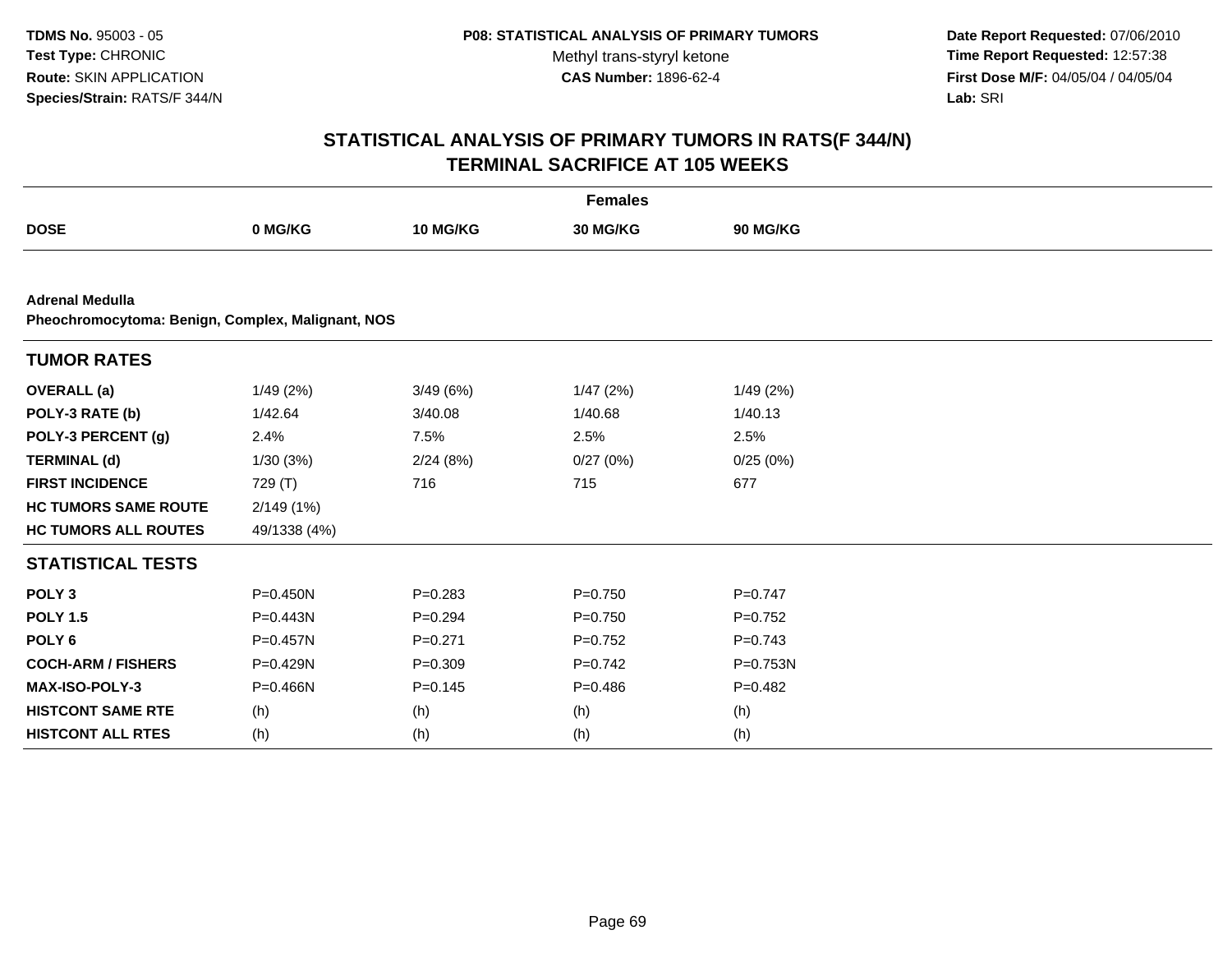**Date Report Requested:** 07/06/2010 **Time Report Requested:** 12:57:38 **First Dose M/F:** 04/05/04 / 04/05/04<br>Lab: SRI **Lab:** SRI

| <b>Females</b>                             |               |              |              |             |  |
|--------------------------------------------|---------------|--------------|--------------|-------------|--|
| <b>DOSE</b>                                | 0 MG/KG       | 10 MG/KG     | 30 MG/KG     | 90 MG/KG    |  |
|                                            |               |              |              |             |  |
| <b>Clitoral/Preputial Gland</b><br>Adenoma |               |              |              |             |  |
| <b>TUMOR RATES</b>                         |               |              |              |             |  |
| <b>OVERALL</b> (a)                         | 6/50 (12%)    | 4/50 (8%)    | 2/50(4%)     | 9/50 (18%)  |  |
| POLY-3 RATE (b)                            | 6/43.88       | 4/40.43      | 2/42.34      | 9/41.45     |  |
| POLY-3 PERCENT (g)                         | 13.7%         | 9.9%         | 4.7%         | 21.7%       |  |
| <b>TERMINAL (d)</b>                        | 5/30 (17%)    | 3/24(13%)    | 2/27(7%)     | 7/26 (27%)  |  |
| <b>FIRST INCIDENCE</b>                     | 653           | 715          | 729 (T)      | 589         |  |
| <b>HC TUMORS SAME ROUTE</b>                | 10/150 (7%)   |              |              |             |  |
| <b>HC TUMORS ALL ROUTES</b>                | 125/1347 (9%) |              |              |             |  |
| <b>STATISTICAL TESTS</b>                   |               |              |              |             |  |
| POLY <sub>3</sub>                          | $P=0.087$     | $P = 0.421N$ | P=0.144N     | $P=0.244$   |  |
| <b>POLY 1.5</b>                            | $P = 0.088$   | $P = 0.395N$ | $P = 0.140N$ | $P=0.260$   |  |
| POLY <sub>6</sub>                          | $P = 0.086$   | $P = 0.450N$ | $P = 0.147N$ | $P = 0.230$ |  |
| <b>COCH-ARM / FISHERS</b>                  | $P = 0.096$   | P=0.370N     | P=0.134N     | $P = 0.288$ |  |
| <b>MAX-ISO-POLY-3</b>                      | $P = 0.073$   | P=0.304N     | P=0.079N     | $P = 0.171$ |  |
| <b>HISTCONT SAME RTE</b>                   | $P = 0.091$   | $P = 0.510$  | $P = 1.000$  | $P = 0.100$ |  |
| <b>HISTCONT ALL RTES</b>                   | $P = 0.083$   | $P = 1.000$  | $P = 1.000$  | $P=0.205$   |  |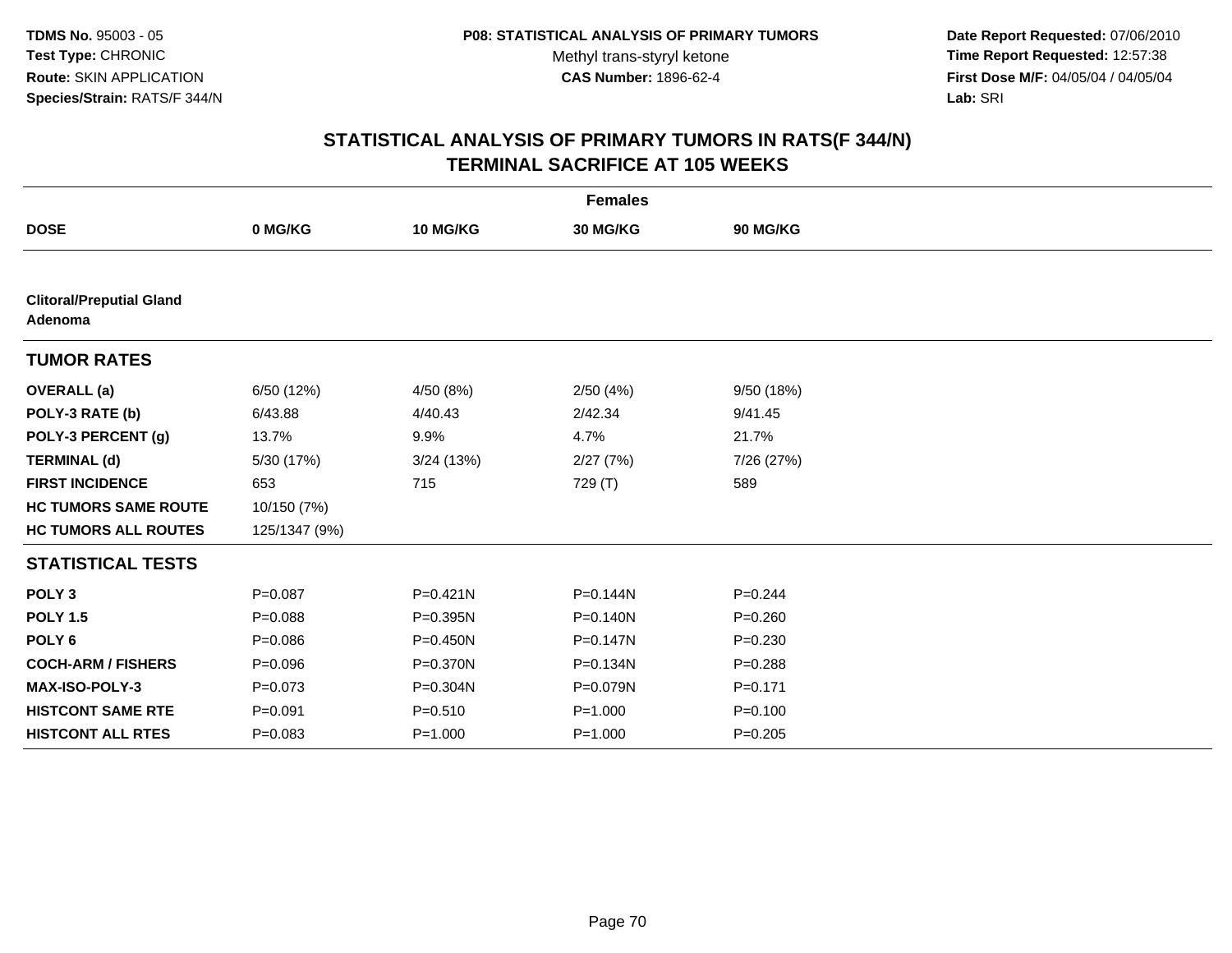**Date Report Requested:** 07/06/2010 **Time Report Requested:** 12:57:38 **First Dose M/F:** 04/05/04 / 04/05/04<br>Lab: SRI **Lab:** SRI

| <b>Females</b>                               |              |              |          |              |  |
|----------------------------------------------|--------------|--------------|----------|--------------|--|
| <b>DOSE</b>                                  | 0 MG/KG      | 10 MG/KG     | 30 MG/KG | 90 MG/KG     |  |
|                                              |              |              |          |              |  |
| <b>Clitoral/Preputial Gland</b><br>Carcinoma |              |              |          |              |  |
| <b>TUMOR RATES</b>                           |              |              |          |              |  |
| <b>OVERALL</b> (a)                           | 3/50(6%)     | 3/50(6%)     | 1/50(2%) | 2/50(4%)     |  |
| POLY-3 RATE (b)                              | 3/43.93      | 3/40.78      | 1/42.34  | 2/40.93      |  |
| POLY-3 PERCENT (g)                           | 6.8%         | 7.4%         | 2.4%     | 4.9%         |  |
| <b>TERMINAL (d)</b>                          | 2/30(7%)     | 2/24(8%)     | 1/27(4%) | 2/26(8%)     |  |
| <b>FIRST INCIDENCE</b>                       | 640          | 615          | 729 (T)  | 729 (T)      |  |
| <b>HC TUMORS SAME ROUTE</b>                  | 2/150(1%)    |              |          |              |  |
| <b>HC TUMORS ALL ROUTES</b>                  | 37/1347 (3%) |              |          |              |  |
| <b>STATISTICAL TESTS</b>                     |              |              |          |              |  |
| POLY <sub>3</sub>                            | P=0.429N     | $P = 0.628$  | P=0.318N | P=0.532N     |  |
| <b>POLY 1.5</b>                              | P=0.424N     | $P = 0.645$  | P=0.313N | $P = 0.520N$ |  |
| POLY <sub>6</sub>                            | P=0.434N     | $P = 0.610$  | P=0.323N | $P = 0.545N$ |  |
| <b>COCH-ARM / FISHERS</b>                    | $P = 0.413N$ | $P = 0.661N$ | P=0.309N | P=0.500N     |  |
| MAX-ISO-POLY-3                               | P=0.398N     | $P = 0.463$  | P=0.168N | P=0.357N     |  |
| <b>HISTCONT SAME RTE</b>                     | (h)          | (h)          | (h)      | (h)          |  |
| <b>HISTCONT ALL RTES</b>                     | (h)          | (h)          | (h)      | (h)          |  |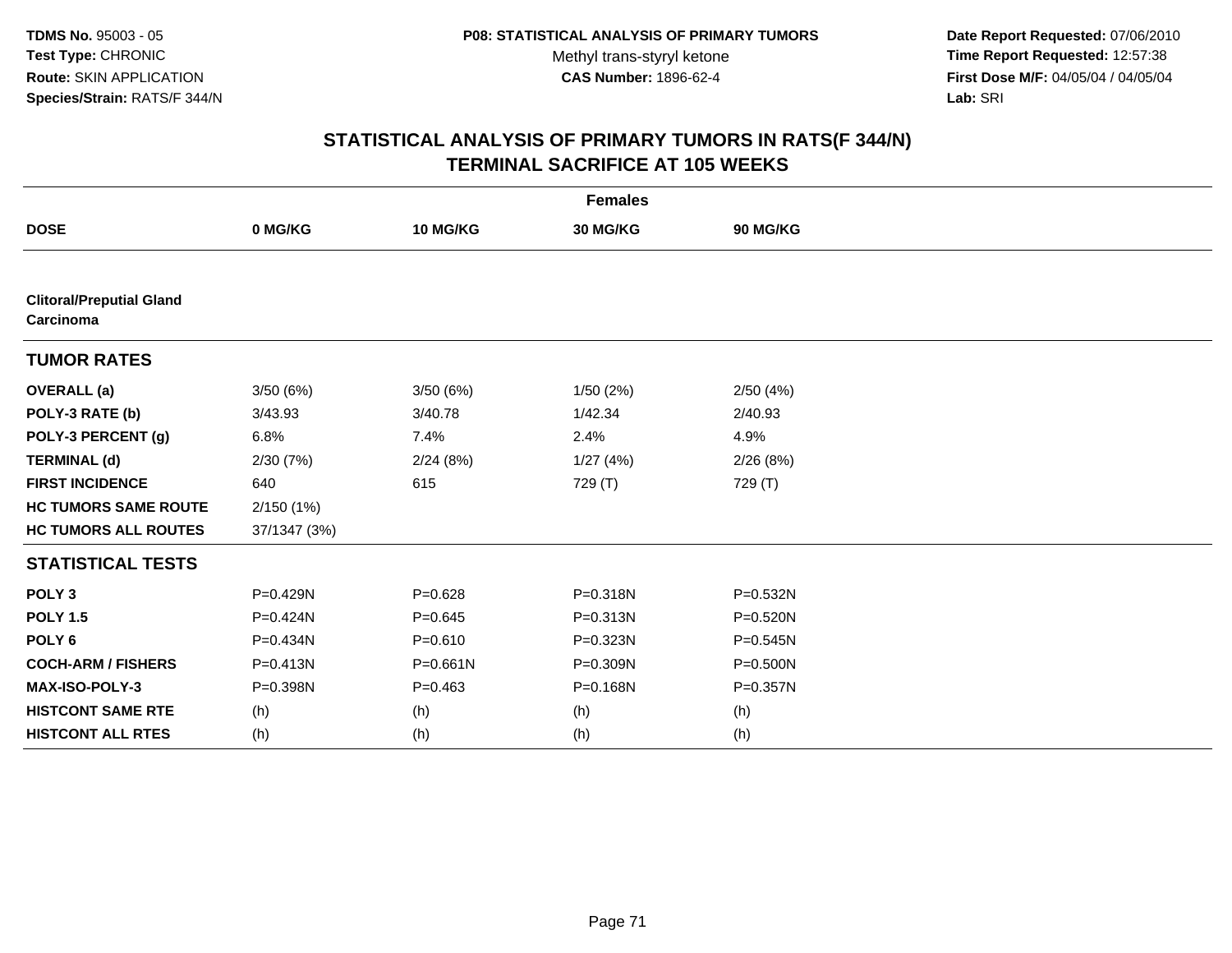**Date Report Requested:** 07/06/2010 **Time Report Requested:** 12:57:38 **First Dose M/F:** 04/05/04 / 04/05/04<br>Lab: SRI **Lab:** SRI

| <b>Females</b>                                                 |                |              |              |             |  |
|----------------------------------------------------------------|----------------|--------------|--------------|-------------|--|
| <b>DOSE</b>                                                    | 0 MG/KG        | 10 MG/KG     | 30 MG/KG     | 90 MG/KG    |  |
|                                                                |                |              |              |             |  |
| <b>Clitoral/Preputial Gland</b><br><b>Carcinoma or Adenoma</b> |                |              |              |             |  |
| <b>TUMOR RATES</b>                                             |                |              |              |             |  |
| <b>OVERALL</b> (a)                                             | 9/50 (18%)     | 7/50 (14%)   | 3/50(6%)     | 11/50 (22%) |  |
| POLY-3 RATE (b)                                                | 9/44.21        | 7/40.83      | 3/42.34      | 11/41.45    |  |
| POLY-3 PERCENT (g)                                             | 20.4%          | 17.1%        | 7.1%         | 26.5%       |  |
| <b>TERMINAL (d)</b>                                            | 7/30 (23%)     | 5/24(21%)    | 3/27(11%)    | 9/26 (35%)  |  |
| <b>FIRST INCIDENCE</b>                                         | 640            | 615          | 729 (T)      | 589         |  |
| <b>HC TUMORS SAME ROUTE</b>                                    | 12/150 (8%)    |              |              |             |  |
| <b>HC TUMORS ALL ROUTES</b>                                    | 162/1347 (12%) |              |              |             |  |
| <b>STATISTICAL TESTS</b>                                       |                |              |              |             |  |
| POLY <sub>3</sub>                                              | $P = 0.183$    | P=0.460N     | P=0.068N     | $P = 0.337$ |  |
| <b>POLY 1.5</b>                                                | $P = 0.188$    | P=0.426N     | P=0.064N     | $P = 0.360$ |  |
| POLY <sub>6</sub>                                              | $P=0.177$      | P=0.497N     | $P = 0.071N$ | $P = 0.312$ |  |
| <b>COCH-ARM / FISHERS</b>                                      | $P = 0.205$    | P=0.393N     | $P = 0.061N$ | $P=0.402$   |  |
| <b>MAX-ISO-POLY-3</b>                                          | $P = 0.132$    | $P = 0.357N$ | P=0.038N*    | $P = 0.256$ |  |
| <b>HISTCONT SAME RTE</b>                                       | $P = 0.104$    | $P = 0.268$  | $P = 1.000$  | $P = 0.098$ |  |
| <b>HISTCONT ALL RTES</b>                                       | $P=0.152$      | $P = 0.503$  | $P = 1.000$  | $P = 0.205$ |  |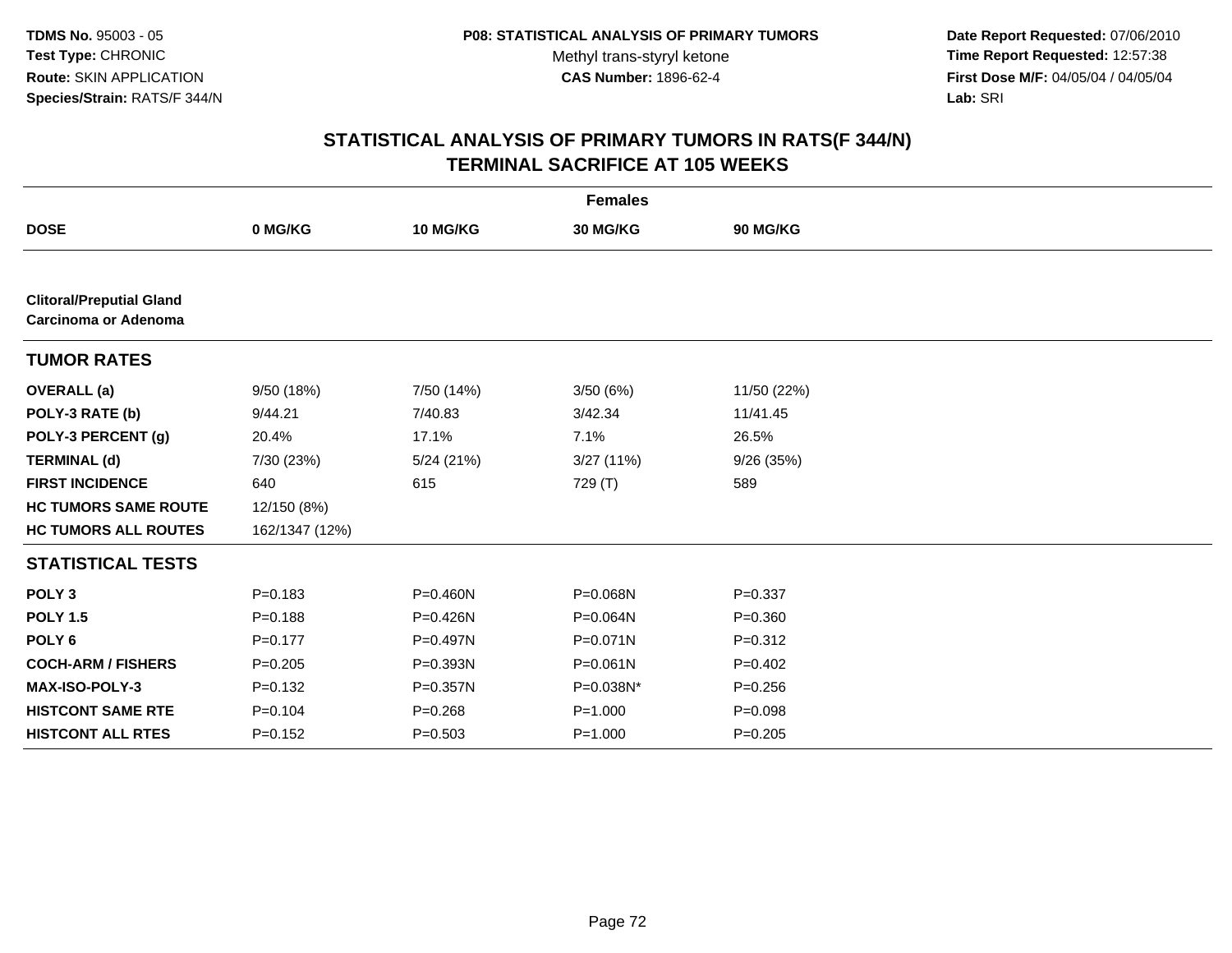**Date Report Requested:** 07/06/2010 **Time Report Requested:** 12:57:38 **First Dose M/F:** 04/05/04 / 04/05/04<br>Lab: SRI **Lab:** SRI

| <b>Females</b>                    |               |              |              |                        |  |  |
|-----------------------------------|---------------|--------------|--------------|------------------------|--|--|
| <b>DOSE</b>                       | 0 MG/KG       | 10 MG/KG     | 30 MG/KG     | 90 MG/KG               |  |  |
|                                   |               |              |              |                        |  |  |
| <b>Harderian Gland</b><br>Adenoma |               |              |              |                        |  |  |
| <b>TUMOR RATES</b>                | #             | #            | #            | #                      |  |  |
| <b>OVERALL</b> (a)                | 2/50(4%)      | 1/50(2%)     | 0/50(0%)     | 0/50(0%)               |  |  |
| POLY-3 RATE (b)                   | 2/43.60       | 1/40.92      | 0/42.34      | 0/40.93                |  |  |
| POLY-3 PERCENT (g)                | 4.6%          | 2.4%         | 0%           | 0%                     |  |  |
| <b>TERMINAL (d)</b>               | 2/30(7%)      | 0/24(0%)     | 0/27(0%)     | 0/26(0%)               |  |  |
| <b>FIRST INCIDENCE</b>            | 729 (T)       | 562          | ---          | $\qquad \qquad \cdots$ |  |  |
| <b>HC TUMORS SAME ROUTE</b>       | 0/150(0%)     |              |              |                        |  |  |
| <b>HC TUMORS ALL ROUTES</b>       | $0/1350(0\%)$ |              |              |                        |  |  |
| <b>STATISTICAL TESTS</b>          |               |              |              |                        |  |  |
| POLY <sub>3</sub>                 | P=0.169N      | P=0.522N     | $P = 0.244N$ | $P = 0.251N$           |  |  |
| <b>POLY 1.5</b>                   | P=0.169N      | $P = 0.511N$ | $P = 0.241N$ | $P = 0.246N$           |  |  |
| POLY <sub>6</sub>                 | P=0.168N      | $P = 0.533N$ | P=0.245N     | P=0.256N               |  |  |
| <b>COCH-ARM / FISHERS</b>         | P=0.169N      | P=0.500N     | P=0.247N     | P=0.247N               |  |  |
| MAX-ISO-POLY-3                    | P=0.098N      | P=0.304N     | P=0.082N     | P=0.090N               |  |  |
| <b>HISTCONT SAME RTE</b>          | (h)           | (h)          | (h)          | (h)                    |  |  |
| <b>HISTCONT ALL RTES</b>          | (h)           | (h)          | (h)          | (h)                    |  |  |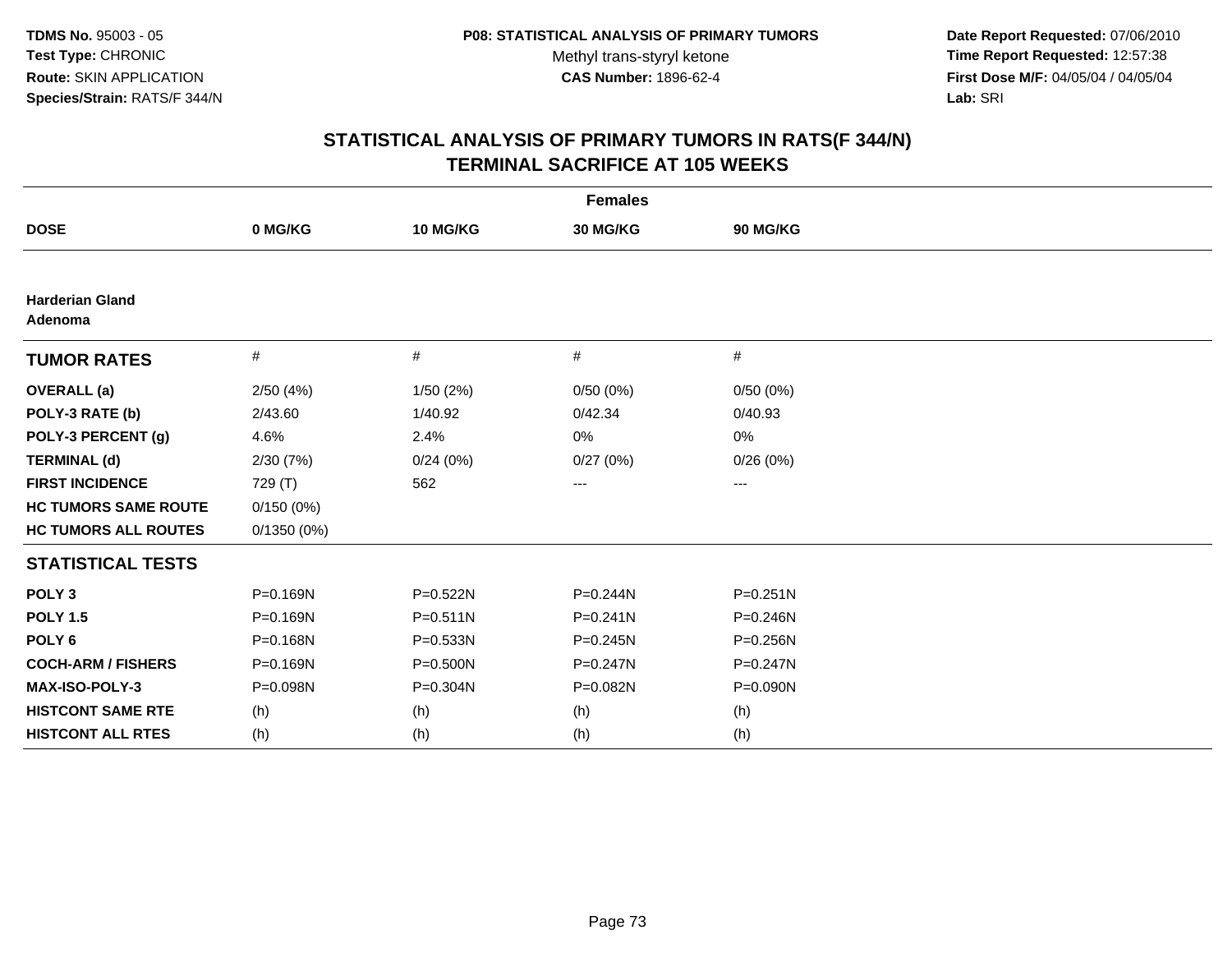**Date Report Requested:** 07/06/2010 **Time Report Requested:** 12:57:38 **First Dose M/F:** 04/05/04 / 04/05/04<br>Lab: SRI **Lab:** SRI

| <b>Females</b>                       |              |              |              |              |  |  |
|--------------------------------------|--------------|--------------|--------------|--------------|--|--|
| <b>DOSE</b>                          | 0 MG/KG      | 10 MG/KG     | 30 MG/KG     | 90 MG/KG     |  |  |
|                                      |              |              |              |              |  |  |
| <b>Islets, Pancreatic</b><br>Adenoma |              |              |              |              |  |  |
| <b>TUMOR RATES</b>                   |              |              |              |              |  |  |
| <b>OVERALL</b> (a)                   | 3/49(6%)     | 0/50(0%)     | 2/50(4%)     | 3/49(6%)     |  |  |
| POLY-3 RATE (b)                      | 3/42.96      | 0/40.38      | 2/42.44      | 3/40.26      |  |  |
| POLY-3 PERCENT (g)                   | 7%           | $0\%$        | 4.7%         | 7.5%         |  |  |
| <b>TERMINAL (d)</b>                  | 3/30 (10%)   | 0/24(0%)     | 1/27(4%)     | 3/26(12%)    |  |  |
| <b>FIRST INCIDENCE</b>               | 729 (T)      | ---          | 703          | 729 (T)      |  |  |
| <b>HC TUMORS SAME ROUTE</b>          | 0/150(0%)    |              |              |              |  |  |
| <b>HC TUMORS ALL ROUTES</b>          | 23/1340 (2%) |              |              |              |  |  |
| <b>STATISTICAL TESTS</b>             |              |              |              |              |  |  |
| POLY <sub>3</sub>                    | $P = 0.333$  | $P = 0.130N$ | P=0.506N     | $P = 0.633$  |  |  |
| <b>POLY 1.5</b>                      | $P = 0.330$  | P=0.122N     | P=0.500N     | $P = 0.643$  |  |  |
| POLY <sub>6</sub>                    | $P = 0.337$  | P=0.138N     | $P = 0.510N$ | $P = 0.623$  |  |  |
| <b>COCH-ARM / FISHERS</b>            | $P = 0.335$  | $P = 0.117N$ | P=0.490N     | $P = 0.661N$ |  |  |
| MAX-ISO-POLY-3                       | $P = 0.345$  | P=0.048N*    | $P = 0.330N$ | $P=0.467$    |  |  |
| <b>HISTCONT SAME RTE</b>             | $P = 0.096$  | (e)          | $P=0.225$    | $P = 0.130$  |  |  |
| <b>HISTCONT ALL RTES</b>             | $P = 0.054$  | (e)          | $P = 0.256$  | $P = 0.081$  |  |  |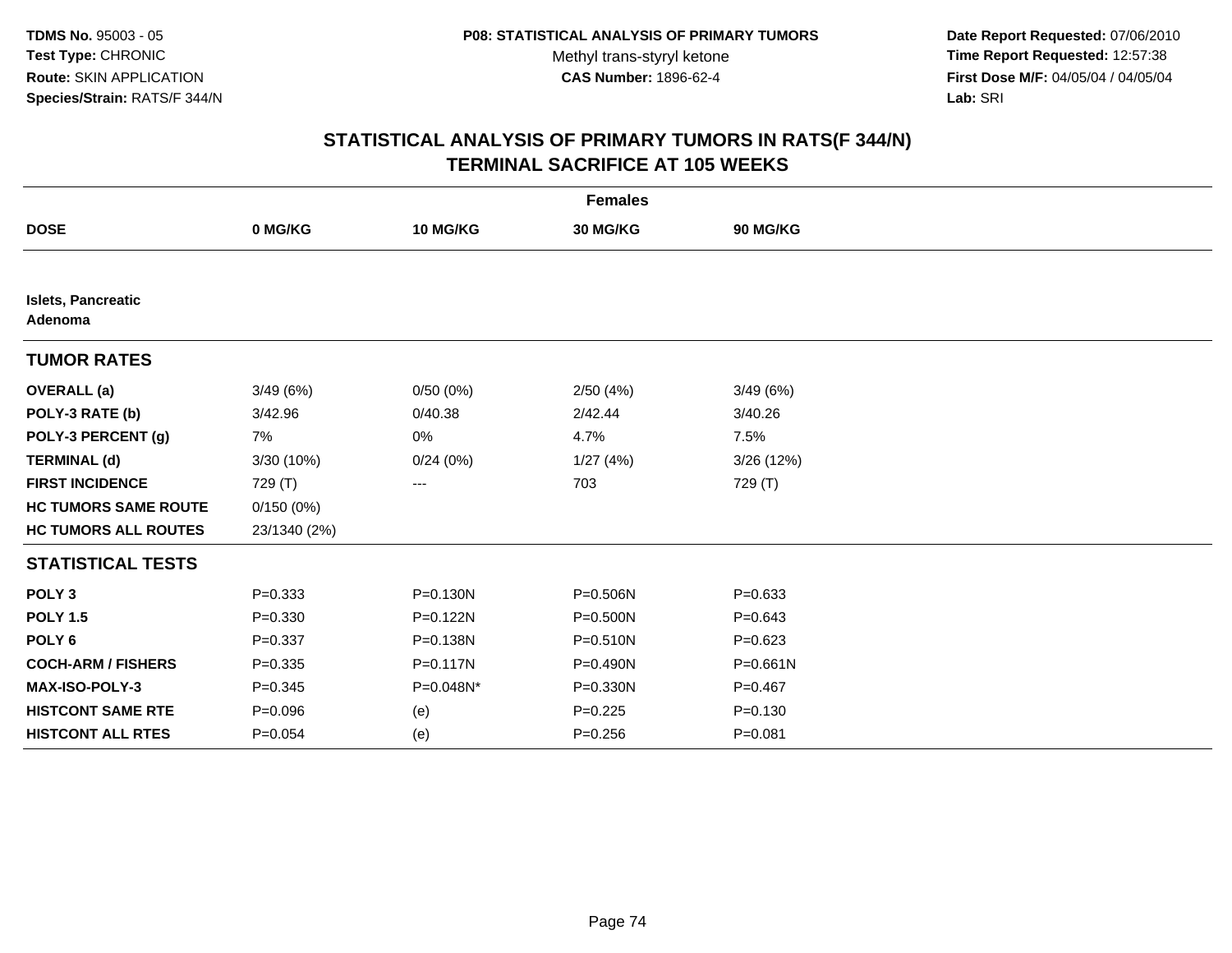**Date Report Requested:** 07/06/2010 **Time Report Requested:** 12:57:38 **First Dose M/F:** 04/05/04 / 04/05/04<br>Lab: SRI **Lab:** SRI

|                                        |             |          | <b>Females</b> |          |  |
|----------------------------------------|-------------|----------|----------------|----------|--|
| <b>DOSE</b>                            | 0 MG/KG     | 10 MG/KG | 30 MG/KG       | 90 MG/KG |  |
|                                        |             |          |                |          |  |
| <b>Islets, Pancreatic</b><br>Carcinoma |             |          |                |          |  |
| <b>TUMOR RATES</b>                     |             |          |                |          |  |
| <b>OVERALL</b> (a)                     | 0/49(0%)    | 0/50(0%) | 0/50(0%)       | 0/49(0%) |  |
| POLY-3 RATE (b)                        | 0/42.96     | 0/40.38  | 0/42.34        | 0/40.26  |  |
| POLY-3 PERCENT (g)                     | 0%          | $0\%$    | $0\%$          | 0%       |  |
| <b>TERMINAL (d)</b>                    | 0/30(0%)    | 0/24(0%) | 0/27(0%)       | 0/26(0%) |  |
| <b>FIRST INCIDENCE</b>                 | $---$       | ---      | $\cdots$       | $\cdots$ |  |
| <b>HC TUMORS SAME ROUTE</b>            | 1/150(1%)   |          |                |          |  |
| <b>HC TUMORS ALL ROUTES</b>            | 4/1340 (0%) |          |                |          |  |
| <b>STATISTICAL TESTS</b>               |             |          |                |          |  |
| POLY <sub>3</sub>                      | (e)         | (e)      | (e)            | (e)      |  |
| <b>POLY 1.5</b>                        | (e)         | (e)      | (e)            | (e)      |  |
| POLY <sub>6</sub>                      | (e)         | (e)      | (e)            | (e)      |  |
| <b>COCH-ARM / FISHERS</b>              | (e)         | (e)      | (e)            | (e)      |  |
| MAX-ISO-POLY-3                         | (e)         | (e)      | (e)            | (e)      |  |
| <b>HISTCONT SAME RTE</b>               | (e)         | (e)      | (e)            | (e)      |  |
| <b>HISTCONT ALL RTES</b>               | (e)         | (e)      | (e)            | (e)      |  |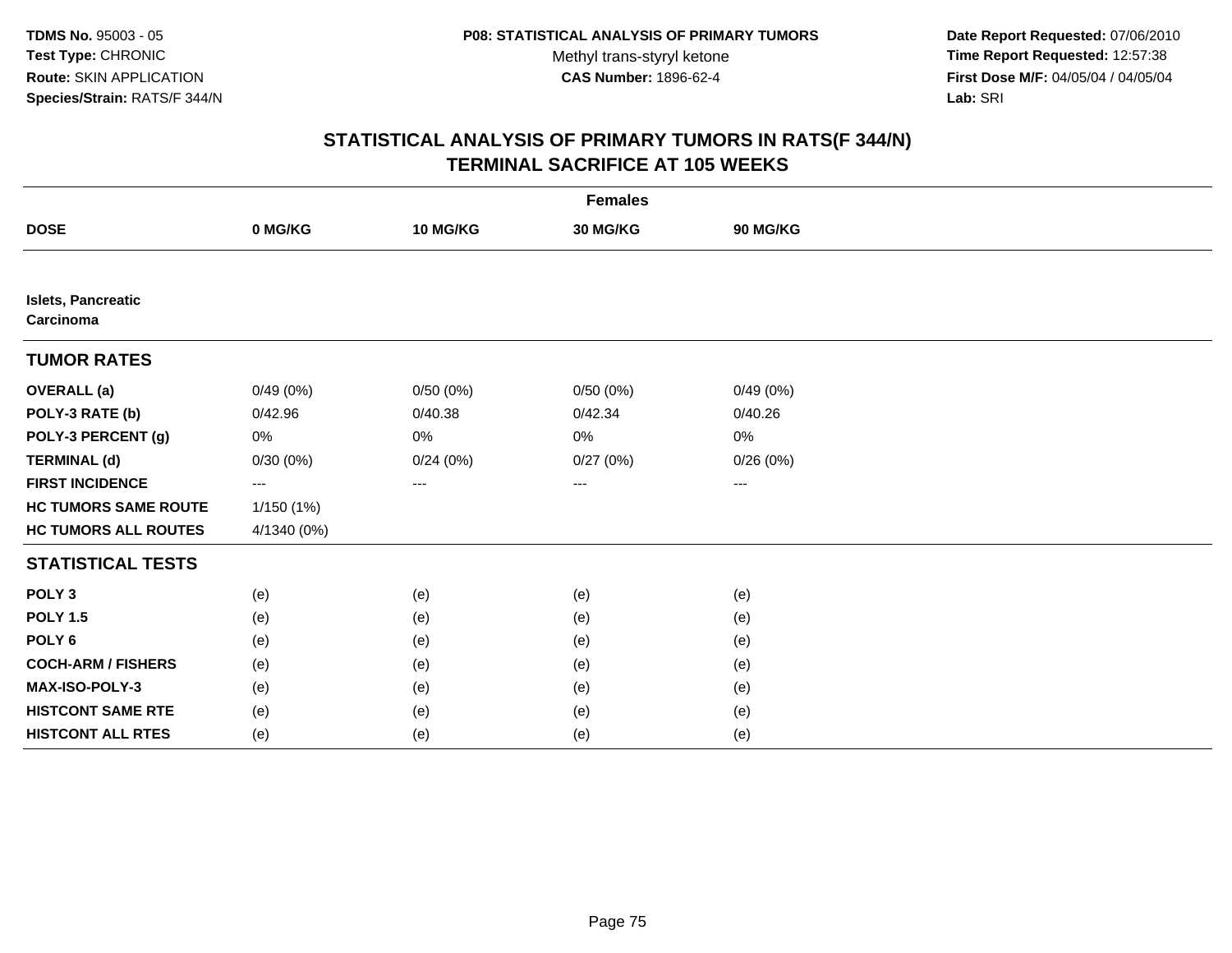**Date Report Requested:** 07/06/2010 **Time Report Requested:** 12:57:38 **First Dose M/F:** 04/05/04 / 04/05/04<br>Lab: SRI **Lab:** SRI

|                                                          |              |              | <b>Females</b> |              |  |
|----------------------------------------------------------|--------------|--------------|----------------|--------------|--|
| <b>DOSE</b>                                              | 0 MG/KG      | 10 MG/KG     | 30 MG/KG       | 90 MG/KG     |  |
|                                                          |              |              |                |              |  |
| <b>Islets, Pancreatic</b><br><b>Carcinoma or Adenoma</b> |              |              |                |              |  |
| <b>TUMOR RATES</b>                                       |              |              |                |              |  |
| <b>OVERALL</b> (a)                                       | 3/49(6%)     | 0/50(0%)     | 2/50(4%)       | 3/49(6%)     |  |
| POLY-3 RATE (b)                                          | 3/42.96      | 0/40.38      | 2/42.44        | 3/40.26      |  |
| POLY-3 PERCENT (g)                                       | 7%           | 0%           | 4.7%           | 7.5%         |  |
| <b>TERMINAL (d)</b>                                      | 3/30 (10%)   | 0/24(0%)     | 1/27(4%)       | 3/26 (12%)   |  |
| <b>FIRST INCIDENCE</b>                                   | 729 (T)      | ---          | 703            | 729 (T)      |  |
| <b>HC TUMORS SAME ROUTE</b>                              | 1/150 (1%)   |              |                |              |  |
| <b>HC TUMORS ALL ROUTES</b>                              | 27/1340 (2%) |              |                |              |  |
| <b>STATISTICAL TESTS</b>                                 |              |              |                |              |  |
| POLY <sub>3</sub>                                        | $P = 0.333$  | $P = 0.130N$ | P=0.506N       | $P = 0.633$  |  |
| <b>POLY 1.5</b>                                          | $P = 0.330$  | P=0.122N     | P=0.500N       | $P = 0.643$  |  |
| POLY <sub>6</sub>                                        | $P = 0.337$  | P=0.138N     | $P = 0.510N$   | $P=0.623$    |  |
| <b>COCH-ARM / FISHERS</b>                                | $P = 0.335$  | $P = 0.117N$ | P=0.490N       | $P = 0.661N$ |  |
| MAX-ISO-POLY-3                                           | $P = 0.345$  | P=0.048N*    | $P = 0.330N$   | $P=0.467$    |  |
| <b>HISTCONT SAME RTE</b>                                 | $P = 0.119$  | (e)          | $P = 0.263$    | $P = 0.144$  |  |
| <b>HISTCONT ALL RTES</b>                                 | $P = 0.076$  | (e)          | $P = 0.295$    | $P = 0.096$  |  |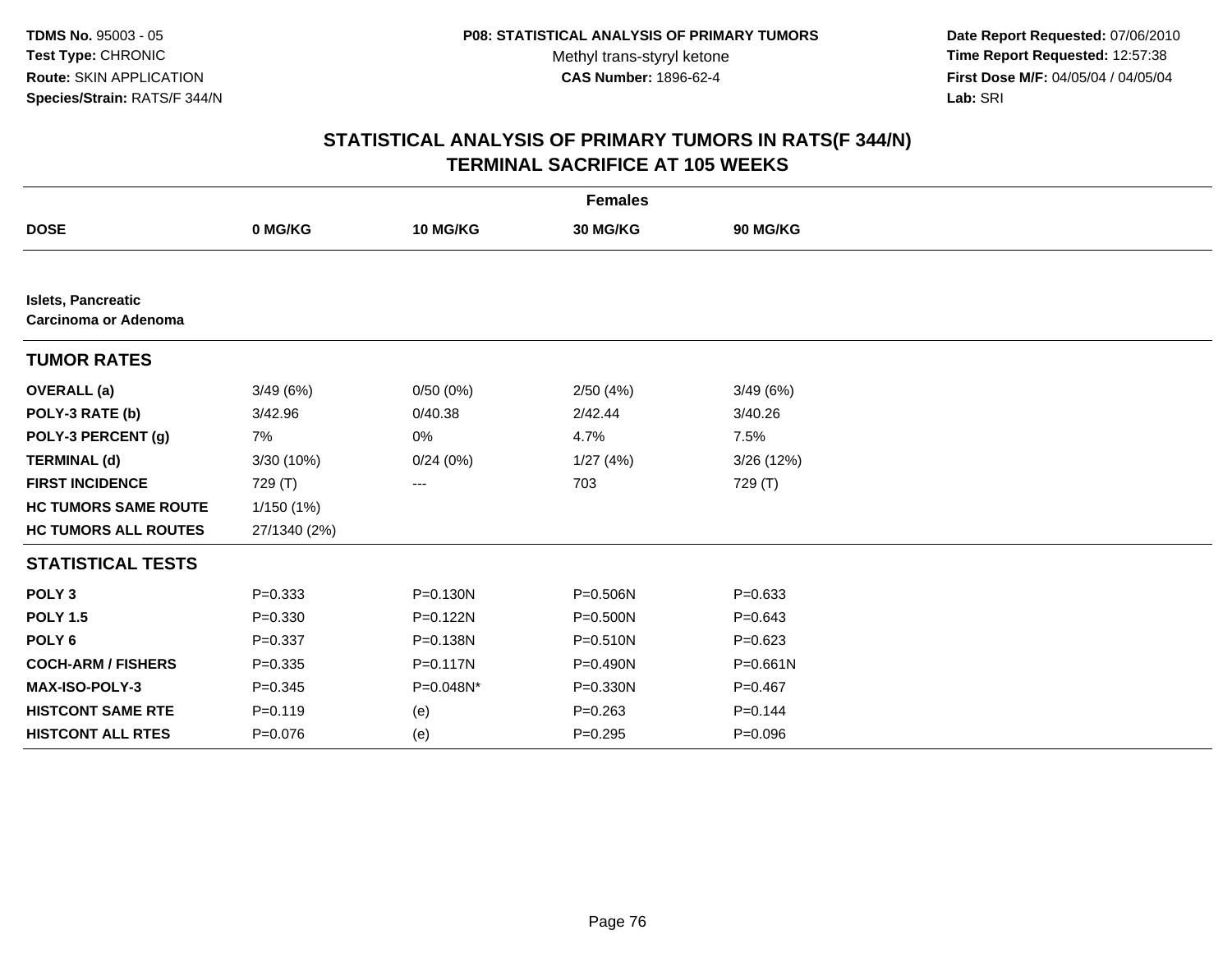**Date Report Requested:** 07/06/2010 **Time Report Requested:** 12:57:38 **First Dose M/F:** 04/05/04 / 04/05/04<br>Lab: SRI **Lab:** SRI

|                                                            |             |          | <b>Females</b>    |                   |  |
|------------------------------------------------------------|-------------|----------|-------------------|-------------------|--|
| <b>DOSE</b>                                                | 0 MG/KG     | 10 MG/KG | 30 MG/KG          | 90 MG/KG          |  |
|                                                            |             |          |                   |                   |  |
| <b>Kidney: Renal Tubule</b><br><b>Carcinoma or Adenoma</b> |             |          |                   |                   |  |
| <b>TUMOR RATES</b>                                         |             |          |                   |                   |  |
| <b>OVERALL (a)</b>                                         | 0/50(0%)    | 0/50(0%) | 0/50(0%)          | 0/50(0%)          |  |
| POLY-3 RATE (b)                                            | 0/43.60     | 0/40.38  | 0/42.34           | 0/40.93           |  |
| POLY-3 PERCENT (g)                                         | 0%          | 0%       | 0%                | 0%                |  |
| <b>TERMINAL (d)</b>                                        | 0/30(0%)    | 0/24(0%) | 0/27(0%)          | 0/26(0%)          |  |
| <b>FIRST INCIDENCE</b>                                     | $---$       | $\cdots$ | $\qquad \qquad -$ | $\qquad \qquad -$ |  |
| <b>HC TUMORS SAME ROUTE</b>                                | 0/150(0%)   |          |                   |                   |  |
| <b>HC TUMORS ALL ROUTES</b>                                | 2/1340 (0%) |          |                   |                   |  |
| <b>STATISTICAL TESTS</b>                                   |             |          |                   |                   |  |
| POLY <sub>3</sub>                                          | (e)         | (e)      | (e)               | (e)               |  |
| <b>POLY 1.5</b>                                            | (e)         | (e)      | (e)               | (e)               |  |
| POLY <sub>6</sub>                                          | (e)         | (e)      | (e)               | (e)               |  |
| <b>COCH-ARM / FISHERS</b>                                  | (e)         | (e)      | (e)               | (e)               |  |
| MAX-ISO-POLY-3                                             | (e)         | (e)      | (e)               | (e)               |  |
| <b>HISTCONT SAME RTE</b>                                   | (e)         | (e)      | (e)               | (e)               |  |
| <b>HISTCONT ALL RTES</b>                                   | (e)         | (e)      | (e)               | (e)               |  |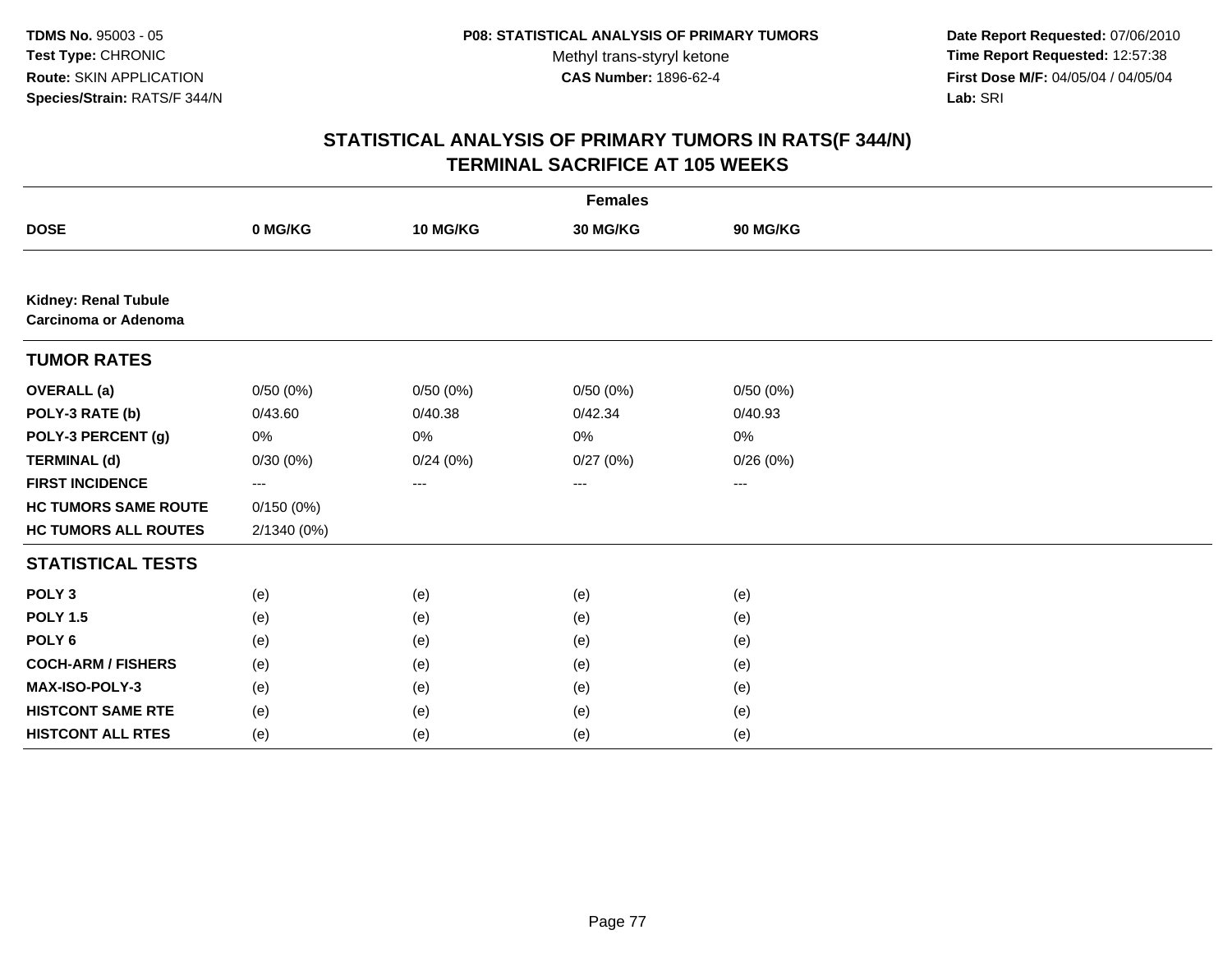**Date Report Requested:** 07/06/2010 **Time Report Requested:** 12:57:38 **First Dose M/F:** 04/05/04 / 04/05/04<br>Lab: SRI **Lab:** SRI

| <b>Females</b>                  |                   |          |             |             |  |  |
|---------------------------------|-------------------|----------|-------------|-------------|--|--|
| <b>DOSE</b>                     | 0 MG/KG           | 10 MG/KG | 30 MG/KG    | 90 MG/KG    |  |  |
|                                 |                   |          |             |             |  |  |
| Liver<br>Hepatocellular Adenoma |                   |          |             |             |  |  |
| <b>TUMOR RATES</b>              |                   |          |             |             |  |  |
| <b>OVERALL</b> (a)              | 0/50(0%)          | 0/50(0%) | 2/50(4%)    | 1/50(2%)    |  |  |
| POLY-3 RATE (b)                 | 0/43.60           | 0/40.38  | 2/42.44     | 1/40.98     |  |  |
| POLY-3 PERCENT (g)              | 0%                | $0\%$    | 4.7%        | 2.4%        |  |  |
| <b>TERMINAL (d)</b>             | 0/30(0%)          | 0/24(0%) | 1/27(4%)    | 0/26(0%)    |  |  |
| <b>FIRST INCIDENCE</b>          | $\qquad \qquad -$ | ---      | 704         | 718         |  |  |
| <b>HC TUMORS SAME ROUTE</b>     | 6/150(4%)         |          |             |             |  |  |
| <b>HC TUMORS ALL ROUTES</b>     | 17/1350 (1%)      |          |             |             |  |  |
| <b>STATISTICAL TESTS</b>        |                   |          |             |             |  |  |
| POLY <sub>3</sub>               | $P = 0.339$       | (e)      | $P = 0.231$ | $P = 0.488$ |  |  |
| <b>POLY 1.5</b>                 | $P = 0.343$       | (e)      | $P = 0.233$ | $P=0.492$   |  |  |
| POLY <sub>6</sub>               | $P = 0.337$       | (e)      | $P=0.229$   | $P=0.484$   |  |  |
| <b>COCH-ARM / FISHERS</b>       | $P = 0.354$       | (e)      | $P = 0.247$ | $P = 0.500$ |  |  |
| MAX-ISO-POLY-3                  | $P = 0.181$       | (e)      | $P=0.076$   | $P = 0.158$ |  |  |
| <b>HISTCONT SAME RTE</b>        | $P = 0.230$       | (e)      | $P = 0.098$ | $P = 0.211$ |  |  |
| <b>HISTCONT ALL RTES</b>        | $P = 0.210$       | (e)      | $P = 0.086$ | $P = 0.188$ |  |  |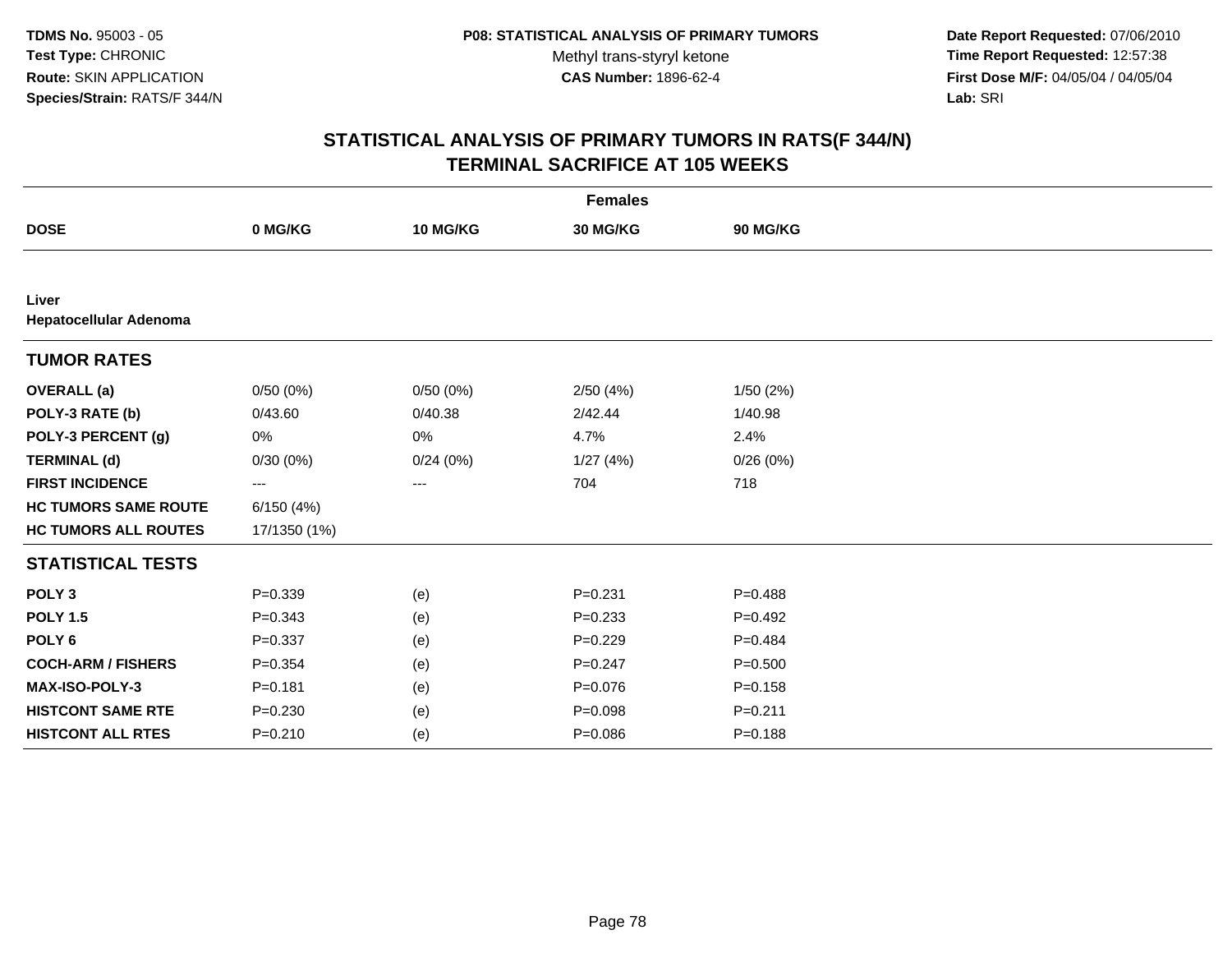**Date Report Requested:** 07/06/2010 **Time Report Requested:** 12:57:38 **First Dose M/F:** 04/05/04 / 04/05/04<br>Lab: SRI **Lab:** SRI

|                                                             |              |          | <b>Females</b> |             |
|-------------------------------------------------------------|--------------|----------|----------------|-------------|
| <b>DOSE</b>                                                 | 0 MG/KG      | 10 MG/KG | 30 MG/KG       | 90 MG/KG    |
|                                                             |              |          |                |             |
| Liver<br>Hepatocellular Carcinoma or Hepatocellular Adenoma |              |          |                |             |
| <b>TUMOR RATES</b>                                          |              |          |                |             |
| <b>OVERALL</b> (a)                                          | 0/50(0%)     | 0/50(0%) | 2/50(4%)       | 1/50(2%)    |
| POLY-3 RATE (b)                                             | 0/43.60      | 0/40.38  | 2/42.44        | 1/40.98     |
| POLY-3 PERCENT (g)                                          | 0%           | 0%       | 4.7%           | 2.4%        |
| <b>TERMINAL (d)</b>                                         | 0/30(0%)     | 0/24(0%) | 1/27(4%)       | 0/26(0%)    |
| <b>FIRST INCIDENCE</b>                                      | ---          | ---      | 704            | 718         |
| <b>HC TUMORS SAME ROUTE</b>                                 | 6/150(4%)    |          |                |             |
| <b>HC TUMORS ALL ROUTES</b>                                 | 18/1350 (1%) |          |                |             |
| <b>STATISTICAL TESTS</b>                                    |              |          |                |             |
| POLY <sub>3</sub>                                           | $P = 0.339$  | (e)      | $P = 0.231$    | $P = 0.488$ |
| <b>POLY 1.5</b>                                             | $P = 0.343$  | (e)      | $P = 0.233$    | $P=0.492$   |
| POLY <sub>6</sub>                                           | $P = 0.337$  | (e)      | $P=0.229$      | $P=0.484$   |
| <b>COCH-ARM / FISHERS</b>                                   | $P = 0.354$  | (e)      | $P = 0.247$    | $P = 0.500$ |
| MAX-ISO-POLY-3                                              | $P = 0.181$  | (e)      | $P = 0.076$    | $P = 0.158$ |
| <b>HISTCONT SAME RTE</b>                                    | $P = 0.230$  | (e)      | $P = 0.098$    | $P = 0.211$ |
| <b>HISTCONT ALL RTES</b>                                    | $P = 0.210$  | (e)      | $P = 0.086$    | $P = 0.188$ |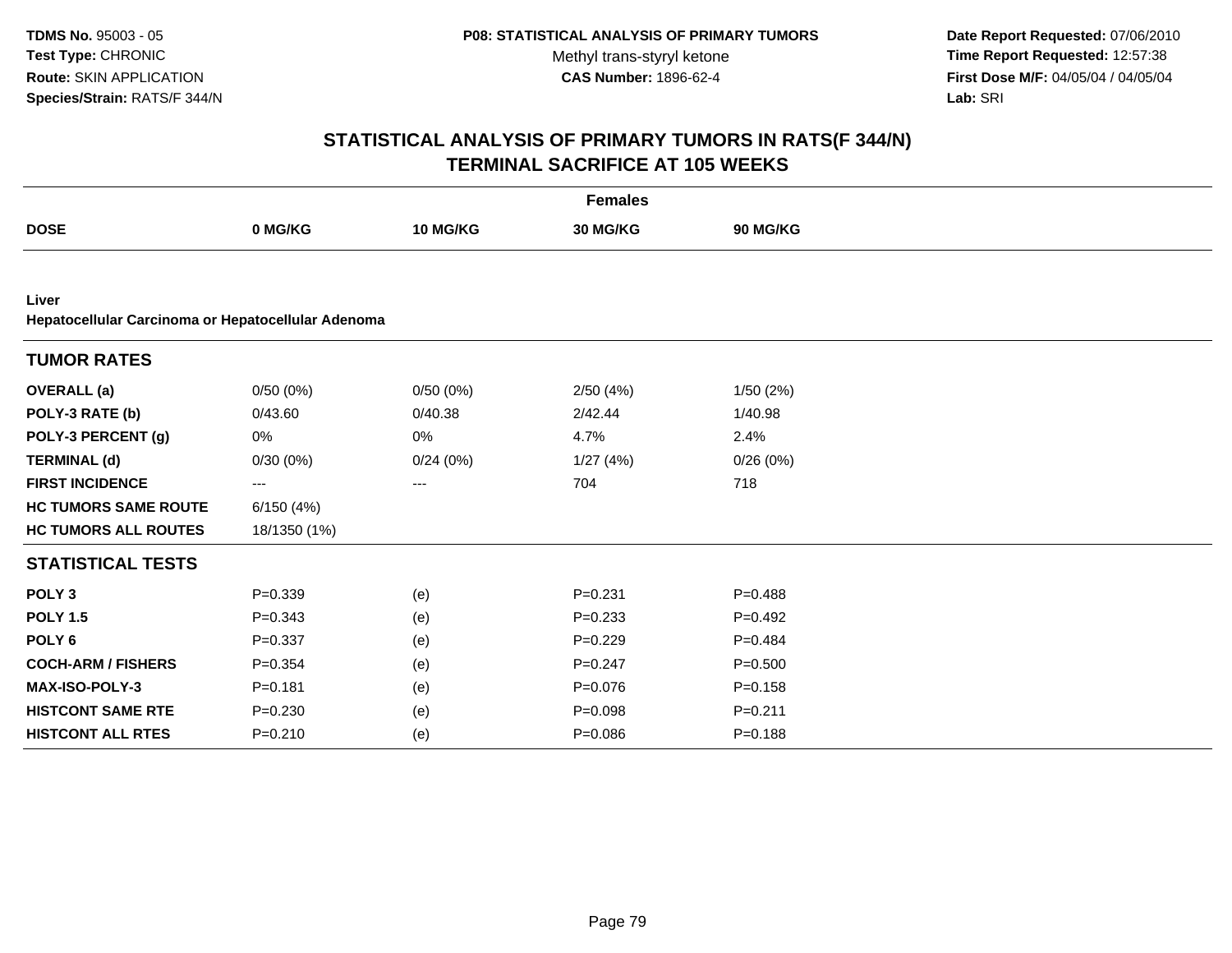**Date Report Requested:** 07/06/2010 **Time Report Requested:** 12:57:38 **First Dose M/F:** 04/05/04 / 04/05/04<br>**Lab:** SRI **Lab:** SRI

|                                                                              |              |          | <b>Females</b> |                 |  |
|------------------------------------------------------------------------------|--------------|----------|----------------|-----------------|--|
| <b>DOSE</b>                                                                  | 0 MG/KG      | 10 MG/KG | 30 MG/KG       | <b>90 MG/KG</b> |  |
|                                                                              |              |          |                |                 |  |
| Liver<br>Hepatocellular Carcinoma, Hepatocellular Adenoma, or Hepatoblastoma |              |          |                |                 |  |
| <b>TUMOR RATES</b>                                                           |              |          |                |                 |  |
| <b>OVERALL</b> (a)                                                           | 0/50(0%)     | 0/50(0%) | 2/50(4%)       | 1/50(2%)        |  |
| POLY-3 RATE (b)                                                              | 0/43.60      | 0/40.38  | 2/42.44        | 1/40.98         |  |
| POLY-3 PERCENT (g)                                                           | 0%           | 0%       | 4.7%           | 2.4%            |  |
| <b>TERMINAL (d)</b>                                                          | 0/30(0%)     | 0/24(0%) | 1/27(4%)       | 0/26(0%)        |  |
| <b>FIRST INCIDENCE</b>                                                       | $--$         | ---      | 704            | 718             |  |
| <b>HC TUMORS SAME ROUTE</b>                                                  | 6/150(4%)    |          |                |                 |  |
| <b>HC TUMORS ALL ROUTES</b>                                                  | 18/1350 (1%) |          |                |                 |  |
| <b>STATISTICAL TESTS</b>                                                     |              |          |                |                 |  |
| POLY <sub>3</sub>                                                            | $P = 0.339$  | (e)      | $P = 0.231$    | $P = 0.488$     |  |
| <b>POLY 1.5</b>                                                              | $P = 0.343$  | (e)      | $P = 0.233$    | $P=0.492$       |  |
| POLY <sub>6</sub>                                                            | $P = 0.337$  | (e)      | $P=0.229$      | $P=0.484$       |  |
| <b>COCH-ARM / FISHERS</b>                                                    | $P = 0.354$  | (e)      | $P = 0.247$    | $P = 0.500$     |  |
| <b>MAX-ISO-POLY-3</b>                                                        | $P = 0.181$  | (e)      | $P = 0.076$    | $P = 0.158$     |  |
| <b>HISTCONT SAME RTE</b>                                                     | $P = 0.230$  | (e)      | $P = 0.098$    | $P = 0.211$     |  |
| <b>HISTCONT ALL RTES</b>                                                     | $P = 0.210$  | (e)      | $P = 0.086$    | $P = 0.188$     |  |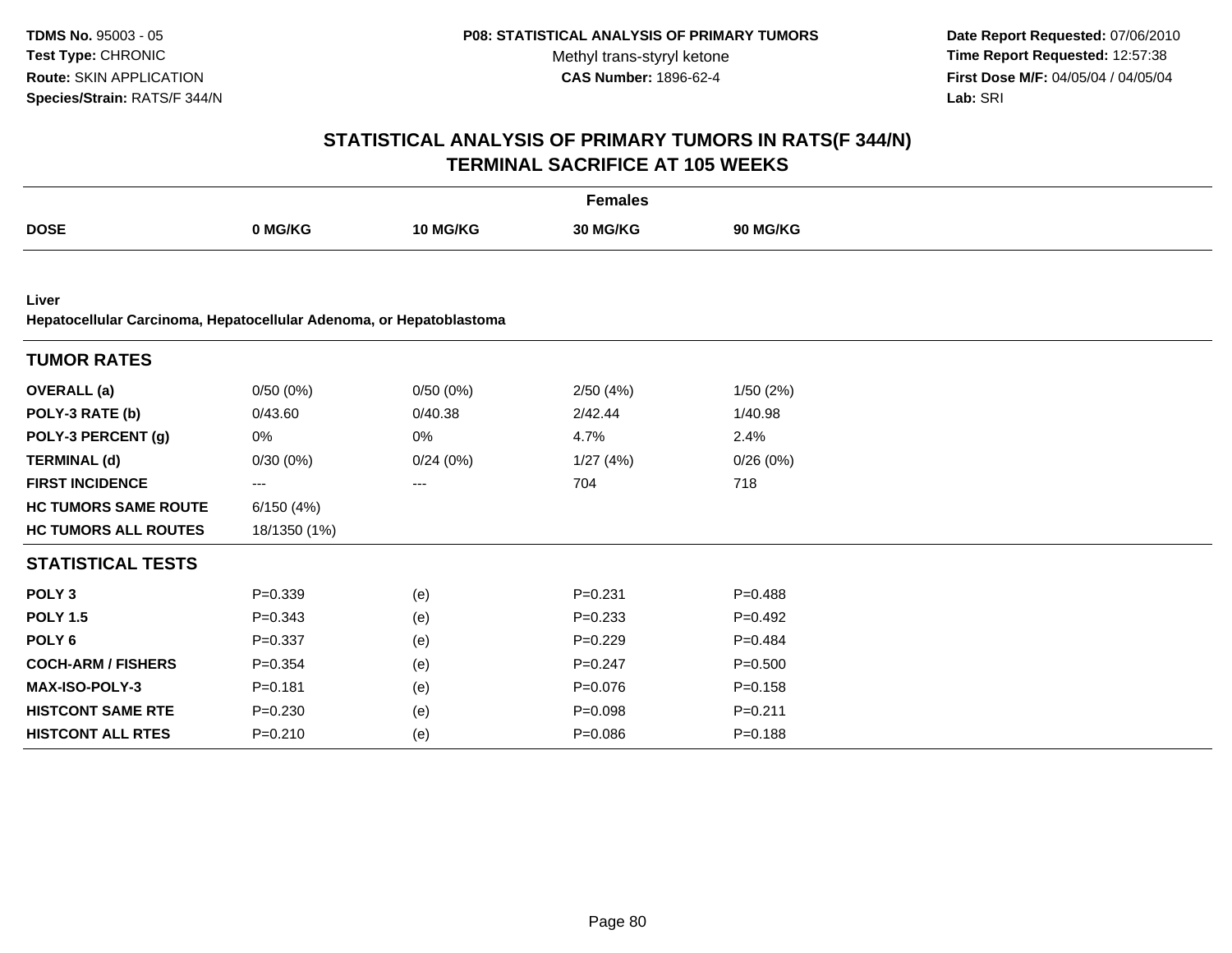**Date Report Requested:** 07/06/2010 **Time Report Requested:** 12:57:38 **First Dose M/F:** 04/05/04 / 04/05/04<br>Lab: SRI **Lab:** SRI

|                                      |              |              | <b>Females</b> |             |  |
|--------------------------------------|--------------|--------------|----------------|-------------|--|
| <b>DOSE</b>                          | 0 MG/KG      | 10 MG/KG     | 30 MG/KG       | 90 MG/KG    |  |
|                                      |              |              |                |             |  |
| Lung<br>Alveolar/Bronchiolar Adenoma |              |              |                |             |  |
| <b>TUMOR RATES</b>                   |              |              |                |             |  |
| <b>OVERALL</b> (a)                   | 1/50(2%)     | 0/50(0%)     | 2/50(4%)       | 1/50(2%)    |  |
| POLY-3 RATE (b)                      | 1/43.86      | 0/40.38      | 2/42.34        | 1/40.93     |  |
| POLY-3 PERCENT (g)                   | 2.3%         | 0%           | 4.7%           | 2.4%        |  |
| <b>TERMINAL (d)</b>                  | 0/30(0%)     | 0/24(0%)     | 2/27(7%)       | 1/26(4%)    |  |
| <b>FIRST INCIDENCE</b>               | 659          | ---          | 729 (T)        | 729 (T)     |  |
| <b>HC TUMORS SAME ROUTE</b>          | 4/150 (3%)   |              |                |             |  |
| <b>HC TUMORS ALL ROUTES</b>          | 24/1350 (2%) |              |                |             |  |
| <b>STATISTICAL TESTS</b>             |              |              |                |             |  |
| POLY <sub>3</sub>                    | $P = 0.546$  | $P = 0.517N$ | $P = 0.488$    | $P=0.745$   |  |
| <b>POLY 1.5</b>                      | $P = 0.548$  | P=0.508N     | $P=0.493$      | $P = 0.751$ |  |
| POLY <sub>6</sub>                    | $P=0.545$    | P=0.526N     | $P = 0.483$    | $P = 0.739$ |  |
| <b>COCH-ARM / FISHERS</b>            | $P = 0.558$  | P=0.500N     | $P = 0.500$    | P=0.753N    |  |
| MAX-ISO-POLY-3                       | $P = 0.390$  | P=0.179N     | $P = 0.273$    | $P = 0.480$ |  |
| <b>HISTCONT SAME RTE</b>             | $P=0.490$    | (e)          | $P = 0.368$    | $P = 0.626$ |  |
| <b>HISTCONT ALL RTES</b>             | $P=0.454$    | (e)          | $P = 0.312$    | $P = 0.582$ |  |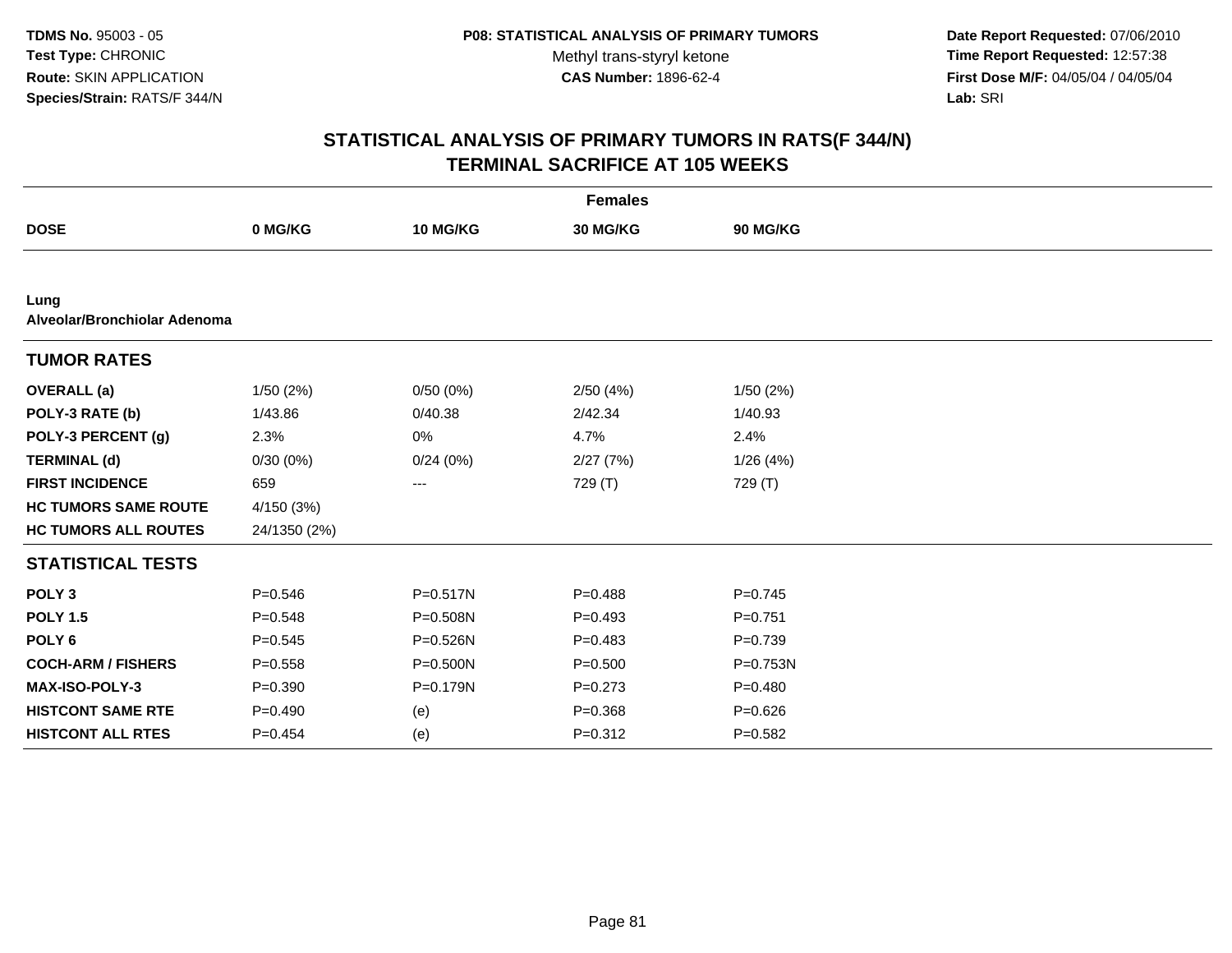**Date Report Requested:** 07/06/2010 **Time Report Requested:** 12:57:38 **First Dose M/F:** 04/05/04 / 04/05/04<br>Lab: SRI **Lab:** SRI

|                                                                        |              |                   | <b>Females</b> |                 |
|------------------------------------------------------------------------|--------------|-------------------|----------------|-----------------|
| <b>DOSE</b>                                                            | 0 MG/KG      | 10 MG/KG          | 30 MG/KG       | <b>90 MG/KG</b> |
|                                                                        |              |                   |                |                 |
| Lung<br>Alveolar/Bronchiolar Carcinoma or Alveolar/Bronchiolar Adenoma |              |                   |                |                 |
| <b>TUMOR RATES</b>                                                     |              |                   |                |                 |
| <b>OVERALL</b> (a)                                                     | 1/50(2%)     | 0/50(0%)          | 2/50(4%)       | 1/50(2%)        |
| POLY-3 RATE (b)                                                        | 1/43.86      | 0/40.38           | 2/42.34        | 1/40.93         |
| POLY-3 PERCENT (g)                                                     | 2.3%         | 0%                | 4.7%           | 2.4%            |
| <b>TERMINAL (d)</b>                                                    | 0/30(0%)     | 0/24(0%)          | 2/27(7%)       | 1/26(4%)        |
| <b>FIRST INCIDENCE</b>                                                 | 659          | $\qquad \qquad -$ | 729 (T)        | 729 (T)         |
| <b>HC TUMORS SAME ROUTE</b>                                            | 4/150 (3%)   |                   |                |                 |
| <b>HC TUMORS ALL ROUTES</b>                                            | 30/1350 (2%) |                   |                |                 |
| <b>STATISTICAL TESTS</b>                                               |              |                   |                |                 |
| POLY <sub>3</sub>                                                      | $P = 0.546$  | P=0.517N          | $P=0.488$      | $P=0.745$       |
| <b>POLY 1.5</b>                                                        | $P = 0.548$  | P=0.508N          | $P = 0.493$    | $P = 0.751$     |
| POLY <sub>6</sub>                                                      | $P = 0.545$  | $P = 0.526N$      | $P = 0.483$    | $P=0.739$       |
| <b>COCH-ARM / FISHERS</b>                                              | $P = 0.558$  | $P = 0.500N$      | $P = 0.500$    | $P = 0.753N$    |
| <b>MAX-ISO-POLY-3</b>                                                  | $P = 0.390$  | $P = 0.179N$      | $P = 0.273$    | $P = 0.480$     |
| <b>HISTCONT SAME RTE</b>                                               | $P=0.490$    | (e)               | $P = 0.368$    | $P = 0.626$     |
| <b>HISTCONT ALL RTES</b>                                               | $P=0.454$    | (e)               | $P = 0.340$    | $P = 0.607$     |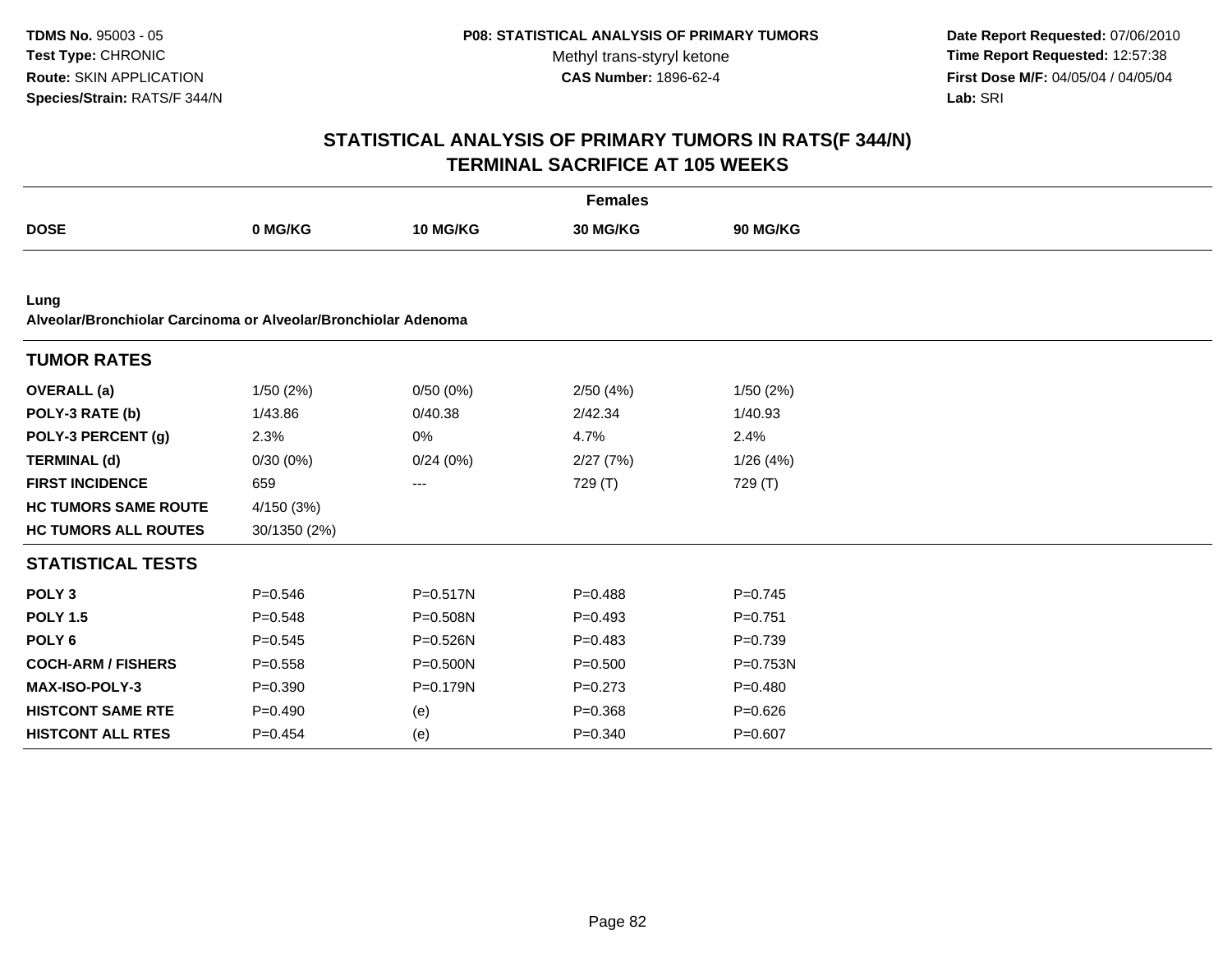**Date Report Requested:** 07/06/2010 **Time Report Requested:** 12:57:38 **First Dose M/F:** 04/05/04 / 04/05/04<br>Lab: SRI **Lab:** SRI

| <b>Females</b>                  |              |             |          |             |  |  |
|---------------------------------|--------------|-------------|----------|-------------|--|--|
| <b>DOSE</b>                     | 0 MG/KG      | 10 MG/KG    | 30 MG/KG | 90 MG/KG    |  |  |
|                                 |              |             |          |             |  |  |
| <b>Mammary Gland</b><br>Adenoma |              |             |          |             |  |  |
| <b>TUMOR RATES</b>              | $\#$         | $\#$        | #        | #           |  |  |
| <b>OVERALL (a)</b>              | 1/50(2%)     | 1/50(2%)    | 0/50(0%) | 3/50(6%)    |  |  |
| POLY-3 RATE (b)                 | 1/43.60      | 1/40.75     | 0/42.34  | 3/41.38     |  |  |
| POLY-3 PERCENT (g)              | 2.3%         | 2.5%        | 0%       | 7.3%        |  |  |
| <b>TERMINAL (d)</b>             | 1/30(3%)     | 0/24(0%)    | 0/27(0%) | 1/26(4%)    |  |  |
| <b>FIRST INCIDENCE</b>          | 729 (T)      | 624         | ---      | 613         |  |  |
| <b>HC TUMORS SAME ROUTE</b>     | 1/150(1%)    |             |          |             |  |  |
| <b>HC TUMORS ALL ROUTES</b>     | 20/1350 (2%) |             |          |             |  |  |
| <b>STATISTICAL TESTS</b>        |              |             |          |             |  |  |
| POLY <sub>3</sub>               | $P = 0.124$  | $P=0.746$   | P=0.506N | $P = 0.286$ |  |  |
| <b>POLY 1.5</b>                 | $P = 0.124$  | $P=0.753$   | P=0.504N | $P=0.293$   |  |  |
| POLY <sub>6</sub>               | $P=0.123$    | $P = 0.738$ | P=0.508N | $P=0.281$   |  |  |
| <b>COCH-ARM / FISHERS</b>       | $P = 0.128$  | P=0.753N    | P=0.500N | $P = 0.309$ |  |  |
| MAX-ISO-POLY-3                  | $P = 0.105$  | $P=0.480$   | P=0.166N | $P = 0.147$ |  |  |
| <b>HISTCONT SAME RTE</b>        | $P=0.074$    | $P=0.252$   | (e)      | $P=0.074$   |  |  |
| <b>HISTCONT ALL RTES</b>        | $P = 0.085$  | $P = 0.512$ | (e)      | $P = 0.056$ |  |  |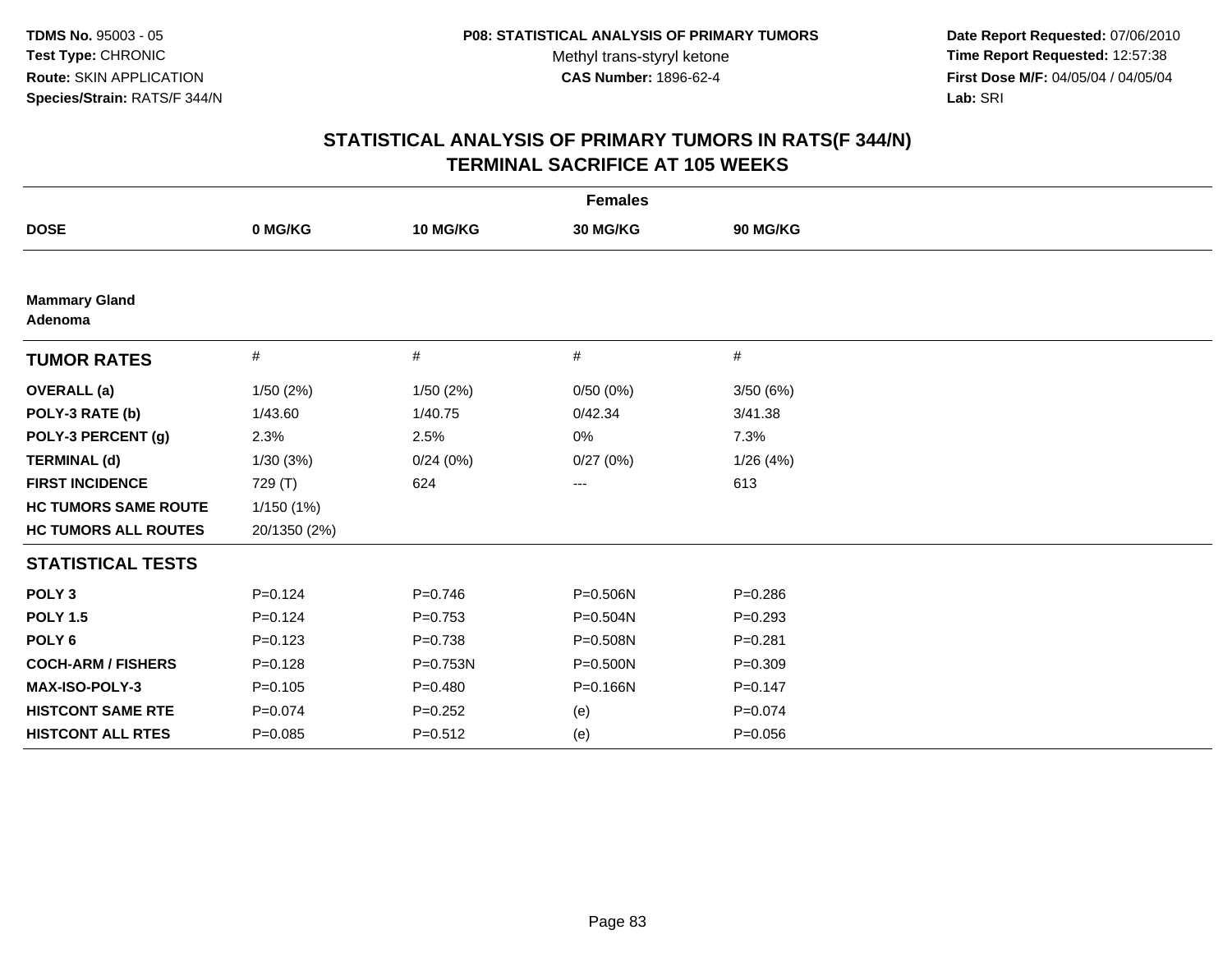**Date Report Requested:** 07/06/2010 **Time Report Requested:** 12:57:38 **First Dose M/F:** 04/05/04 / 04/05/04<br>Lab: SRI **Lab:** SRI

| <b>Females</b>                    |              |             |              |              |  |  |
|-----------------------------------|--------------|-------------|--------------|--------------|--|--|
| <b>DOSE</b>                       | 0 MG/KG      | 10 MG/KG    | 30 MG/KG     | 90 MG/KG     |  |  |
|                                   |              |             |              |              |  |  |
| <b>Mammary Gland</b><br>Carcinoma |              |             |              |              |  |  |
| <b>TUMOR RATES</b>                | $\#$         | #           | #            | $\#$         |  |  |
| <b>OVERALL</b> (a)                | 2/50(4%)     | 4/50 (8%)   | 1/50(2%)     | 0/50(0%)     |  |  |
| POLY-3 RATE (b)                   | 2/43.92      | 4/40.77     | 1/42.34      | 0/40.93      |  |  |
| POLY-3 PERCENT (g)                | 4.6%         | 9.8%        | 2.4%         | 0%           |  |  |
| <b>TERMINAL (d)</b>               | 0/30(0%)     | 3/24(13%)   | 1/27(4%)     | 0/26(0%)     |  |  |
| <b>FIRST INCIDENCE</b>            | 653          | 616         | 729 (T)      | $--$         |  |  |
| <b>HC TUMORS SAME ROUTE</b>       | 7/150 (5%)   |             |              |              |  |  |
| <b>HC TUMORS ALL ROUTES</b>       | 74/1350 (6%) |             |              |              |  |  |
| <b>STATISTICAL TESTS</b>          |              |             |              |              |  |  |
| POLY <sub>3</sub>                 | P=0.088N     | $P = 0.303$ | $P = 0.513N$ | P=0.253N     |  |  |
| <b>POLY 1.5</b>                   | $P = 0.085N$ | $P=0.320$   | P=0.508N     | $P = 0.247N$ |  |  |
| POLY <sub>6</sub>                 | P=0.092N     | $P = 0.285$ | P=0.518N     | $P = 0.259N$ |  |  |
| <b>COCH-ARM / FISHERS</b>         | P=0.080N     | $P = 0.339$ | P=0.500N     | $P = 0.247N$ |  |  |
| <b>MAX-ISO-POLY-3</b>             | P=0.089N     | $P = 0.183$ | P=0.294N     | P=0.091N     |  |  |
| <b>HISTCONT SAME RTE</b>          | (h)          | (h)         | (h)          | (h)          |  |  |
| <b>HISTCONT ALL RTES</b>          | (h)          | (h)         | (h)          | (h)          |  |  |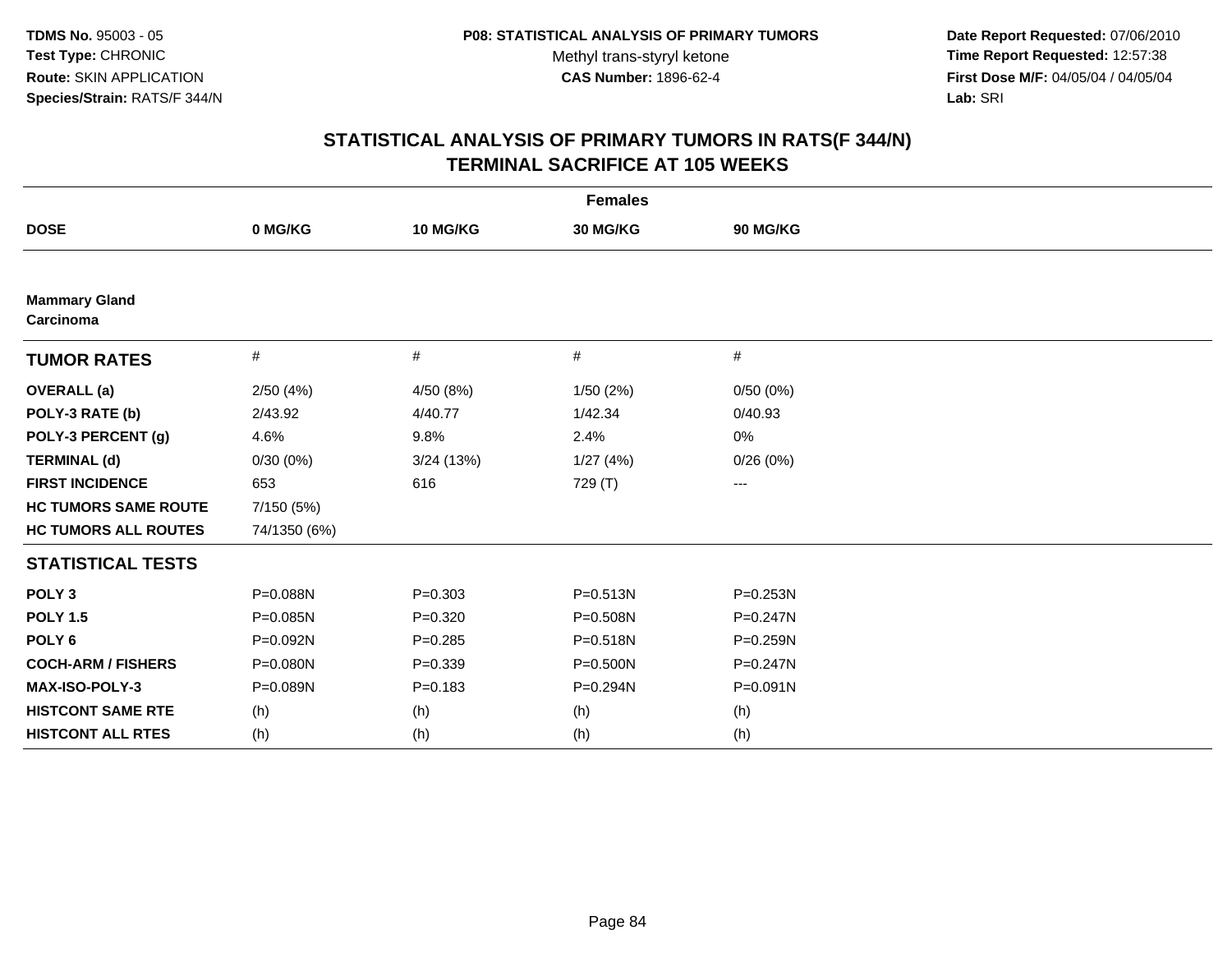**Date Report Requested:** 07/06/2010 **Time Report Requested:** 12:57:38 **First Dose M/F:** 04/05/04 / 04/05/04<br>Lab: SRI **Lab:** SRI

|                                              |              |             | <b>Females</b> |              |  |
|----------------------------------------------|--------------|-------------|----------------|--------------|--|
| <b>DOSE</b>                                  | 0 MG/KG      | 10 MG/KG    | 30 MG/KG       | 90 MG/KG     |  |
|                                              |              |             |                |              |  |
| <b>Mammary Gland</b><br>Carcinoma or Adenoma |              |             |                |              |  |
| <b>TUMOR RATES</b>                           | #            | $\#$        | #              | $\#$         |  |
| <b>OVERALL</b> (a)                           | 3/50(6%)     | 5/50 (10%)  | 1/50(2%)       | 3/50(6%)     |  |
| POLY-3 RATE (b)                              | 3/43.92      | 5/41.15     | 1/42.34        | 3/41.38      |  |
| POLY-3 PERCENT (g)                           | 6.8%         | 12.2%       | 2.4%           | 7.3%         |  |
| <b>TERMINAL (d)</b>                          | 1/30(3%)     | 3/24 (13%)  | 1/27(4%)       | 1/26 (4%)    |  |
| <b>FIRST INCIDENCE</b>                       | 653          | 616         | 729 (T)        | 613          |  |
| <b>HC TUMORS SAME ROUTE</b>                  | 8/150 (5%)   |             |                |              |  |
| <b>HC TUMORS ALL ROUTES</b>                  | 94/1350 (7%) |             |                |              |  |
| <b>STATISTICAL TESTS</b>                     |              |             |                |              |  |
| POLY <sub>3</sub>                            | P=0.487N     | $P = 0.320$ | P=0.318N       | $P = 0.635$  |  |
| <b>POLY 1.5</b>                              | P=0.480N     | $P = 0.339$ | P=0.313N       | $P=0.644$    |  |
| POLY <sub>6</sub>                            | P=0.494N     | $P = 0.303$ | P=0.323N       | $P=0.626$    |  |
| <b>COCH-ARM / FISHERS</b>                    | P=0.466N     | $P = 0.357$ | P=0.309N       | $P = 0.661N$ |  |
| MAX-ISO-POLY-3                               | P=0.339N     | $P = 0.209$ | P=0.168N       | $P=0.470$    |  |
| <b>HISTCONT SAME RTE</b>                     | (h)          | (h)         | (h)            | (h)          |  |
| <b>HISTCONT ALL RTES</b>                     | (h)          | (h)         | (h)            | (h)          |  |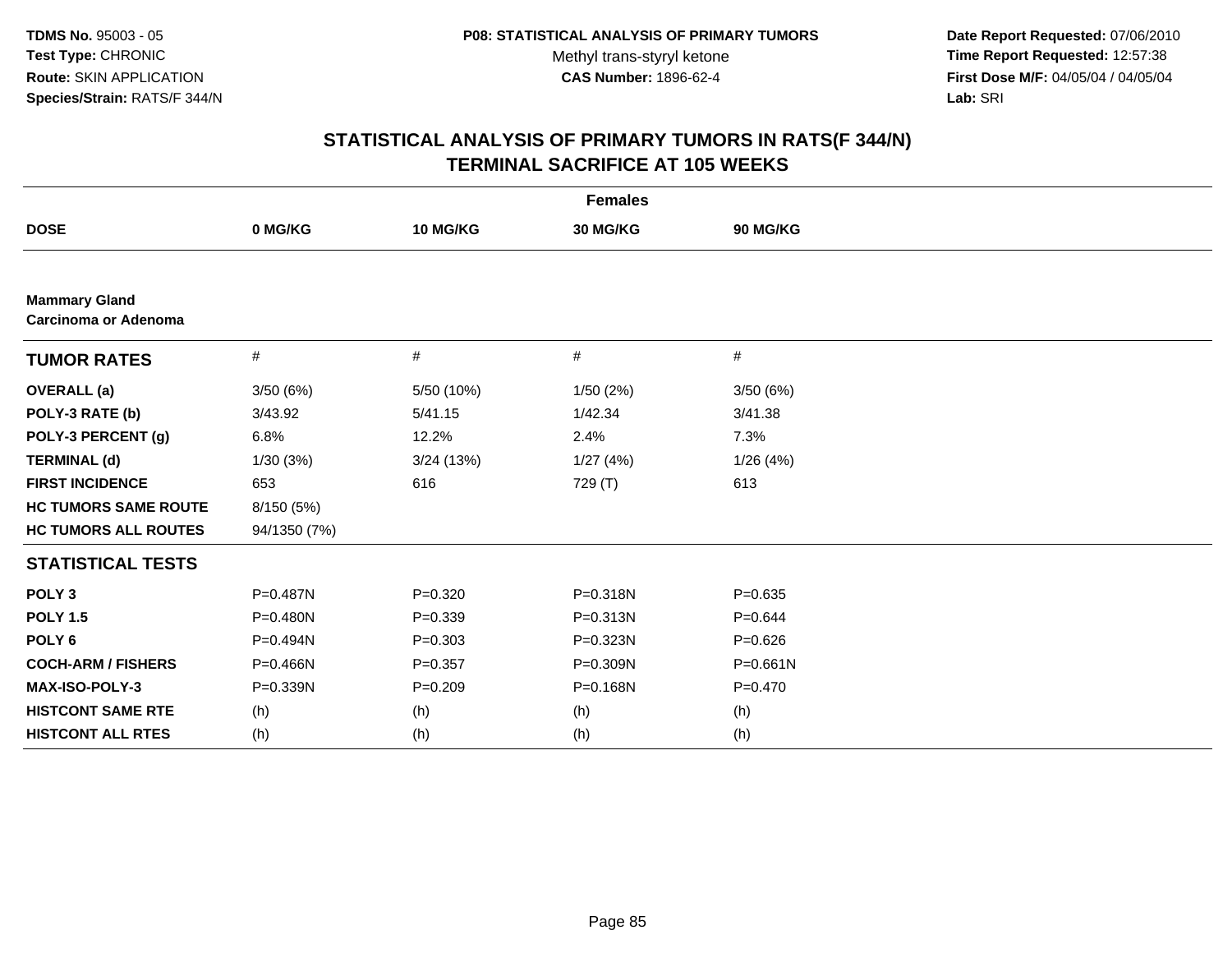**Date Report Requested:** 07/06/2010 **Time Report Requested:** 12:57:38 **First Dose M/F:** 04/05/04 / 04/05/04<br>Lab: SRI **Lab:** SRI

|                                      |                |             | <b>Females</b> |              |
|--------------------------------------|----------------|-------------|----------------|--------------|
| <b>DOSE</b>                          | 0 MG/KG        | 10 MG/KG    | 30 MG/KG       | 90 MG/KG     |
|                                      |                |             |                |              |
| <b>Mammary Gland</b><br>Fibroadenoma |                |             |                |              |
| <b>TUMOR RATES</b>                   | #              | #           | $\#$           | #            |
| <b>OVERALL</b> (a)                   | 19/50 (38%)    | 20/50 (40%) | 18/50 (36%)    | 18/50 (36%)  |
| POLY-3 RATE (b)                      | 19/44.59       | 20/43.06    | 18/44.57       | 18/42.08     |
| POLY-3 PERCENT (g)                   | 42.6%          | 46.5%       | 40.4%          | 42.8%        |
| <b>TERMINAL (d)</b>                  | 15/30 (50%)    | 12/24 (50%) | 12/27 (44%)    | 12/26 (46%)  |
| <b>FIRST INCIDENCE</b>               | 632            | 515         | 455            | 590          |
| <b>HC TUMORS SAME ROUTE</b>          | 42/150 (28%)   |             |                |              |
| <b>HC TUMORS ALL ROUTES</b>          | 701/1350 (52%) |             |                |              |
| <b>STATISTICAL TESTS</b>             |                |             |                |              |
| POLY <sub>3</sub>                    | P=0.499N       | $P=0.441$   | $P = 0.501N$   | $P = 0.581$  |
| <b>POLY 1.5</b>                      | $P = 0.477N$   | $P = 0.476$ | $P = 0.500N$   | $P = 0.560N$ |
| POLY <sub>6</sub>                    | P=0.519N       | $P = 0.406$ | P=0.498N       | $P = 0.555$  |
| <b>COCH-ARM / FISHERS</b>            | $P = 0.421N$   | $P = 0.500$ | P=0.500N       | $P = 0.500N$ |
| <b>MAX-ISO-POLY-3</b>                | P=0.613N       | $P = 0.358$ | $P = 0.412N$   | $P=0.493$    |
| <b>HISTCONT SAME RTE</b>             | (h)            | (h)         | (h)            | (h)          |
| <b>HISTCONT ALL RTES</b>             | (h)            | (h)         | (h)            | (h)          |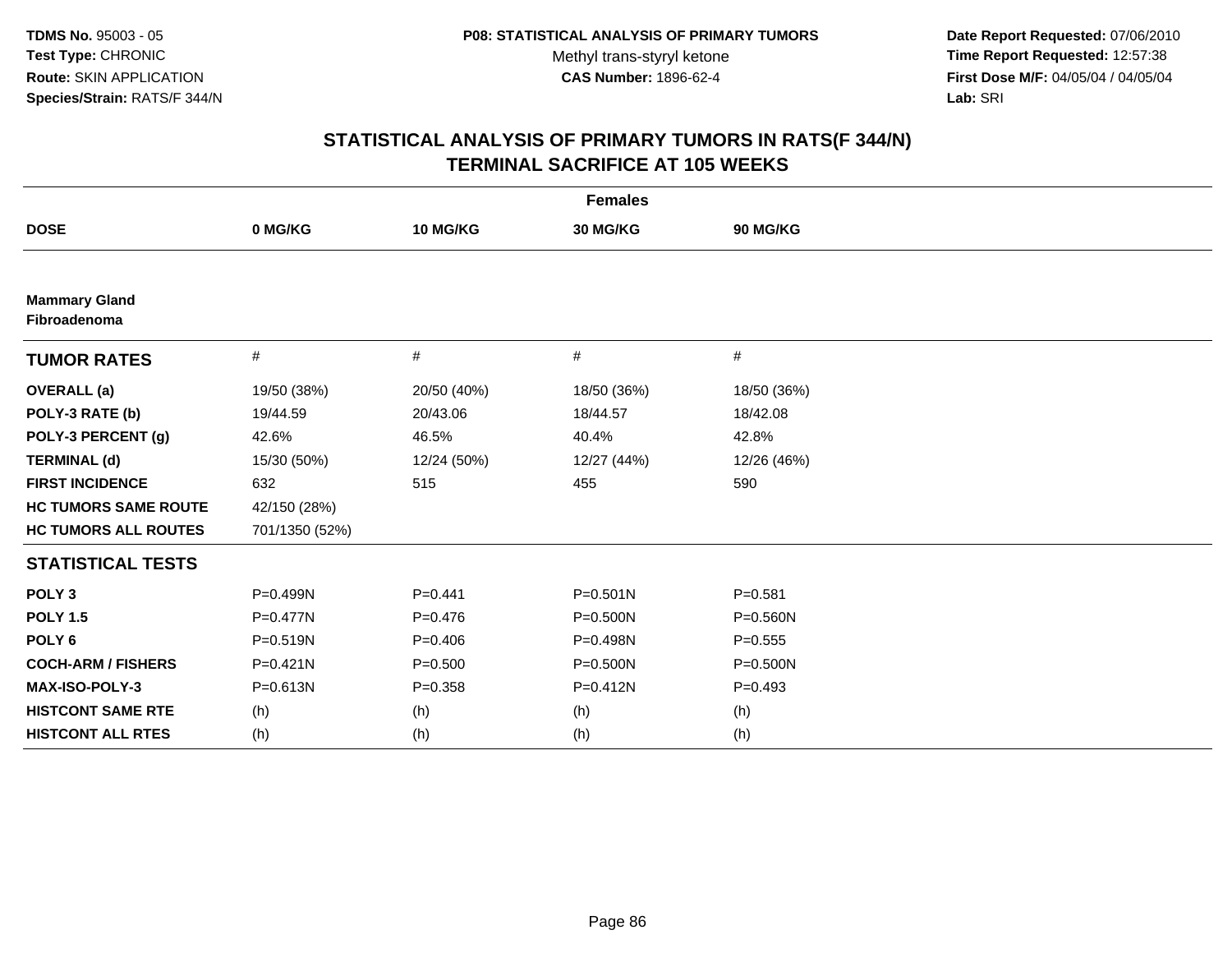**Date Report Requested:** 07/06/2010 **Time Report Requested:** 12:57:38 **First Dose M/F:** 04/05/04 / 04/05/04<br>Lab: SRI **Lab:** SRI

|                                                          |                |             | <b>Females</b> |             |  |
|----------------------------------------------------------|----------------|-------------|----------------|-------------|--|
| <b>DOSE</b>                                              | 0 MG/KG        | 10 MG/KG    | 30 MG/KG       | 90 MG/KG    |  |
|                                                          |                |             |                |             |  |
| <b>Mammary Gland</b><br>Fibroma, Fibroadenoma or Adenoma |                |             |                |             |  |
| <b>TUMOR RATES</b>                                       | #              | #           | #              | #           |  |
| <b>OVERALL</b> (a)                                       | 19/50 (38%)    | 21/50 (42%) | 18/50 (36%)    | 19/50 (38%) |  |
| POLY-3 RATE (b)                                          | 19/44.59       | 21/43.43    | 18/44.57       | 19/42.48    |  |
| POLY-3 PERCENT (g)                                       | 42.6%          | 48.4%       | 40.4%          | 44.7%       |  |
| <b>TERMINAL (d)</b>                                      | 15/30 (50%)    | 12/24 (50%) | 12/27 (44%)    | 12/26 (46%) |  |
| <b>FIRST INCIDENCE</b>                                   | 632            | 515         | 455            | 590         |  |
| <b>HC TUMORS SAME ROUTE</b>                              | 43/150 (29%)   |             |                |             |  |
| <b>HC TUMORS ALL ROUTES</b>                              | 711/1350 (53%) |             |                |             |  |
| <b>STATISTICAL TESTS</b>                                 |                |             |                |             |  |
| POLY <sub>3</sub>                                        | $P = 0.551N$   | $P = 0.369$ | $P = 0.501N$   | $P=0.507$   |  |
| <b>POLY 1.5</b>                                          | $P = 0.533N$   | $P=0.400$   | $P = 0.500N$   | $P=0.532$   |  |
| POLY <sub>6</sub>                                        | $P = 0.543$    | $P = 0.344$ | P=0.498N       | $P = 0.489$ |  |
| <b>COCH-ARM / FISHERS</b>                                | P=0.479N       | $P=0.419$   | $P = 0.500N$   | P=0.582N    |  |
| MAX-ISO-POLY-3                                           | P=0.612N       | $P = 0.293$ | $P = 0.412N$   | $P = 0.420$ |  |
| <b>HISTCONT SAME RTE</b>                                 | (h)            | (h)         | (h)            | (h)         |  |
| <b>HISTCONT ALL RTES</b>                                 | (h)            | (h)         | (h)            | (h)         |  |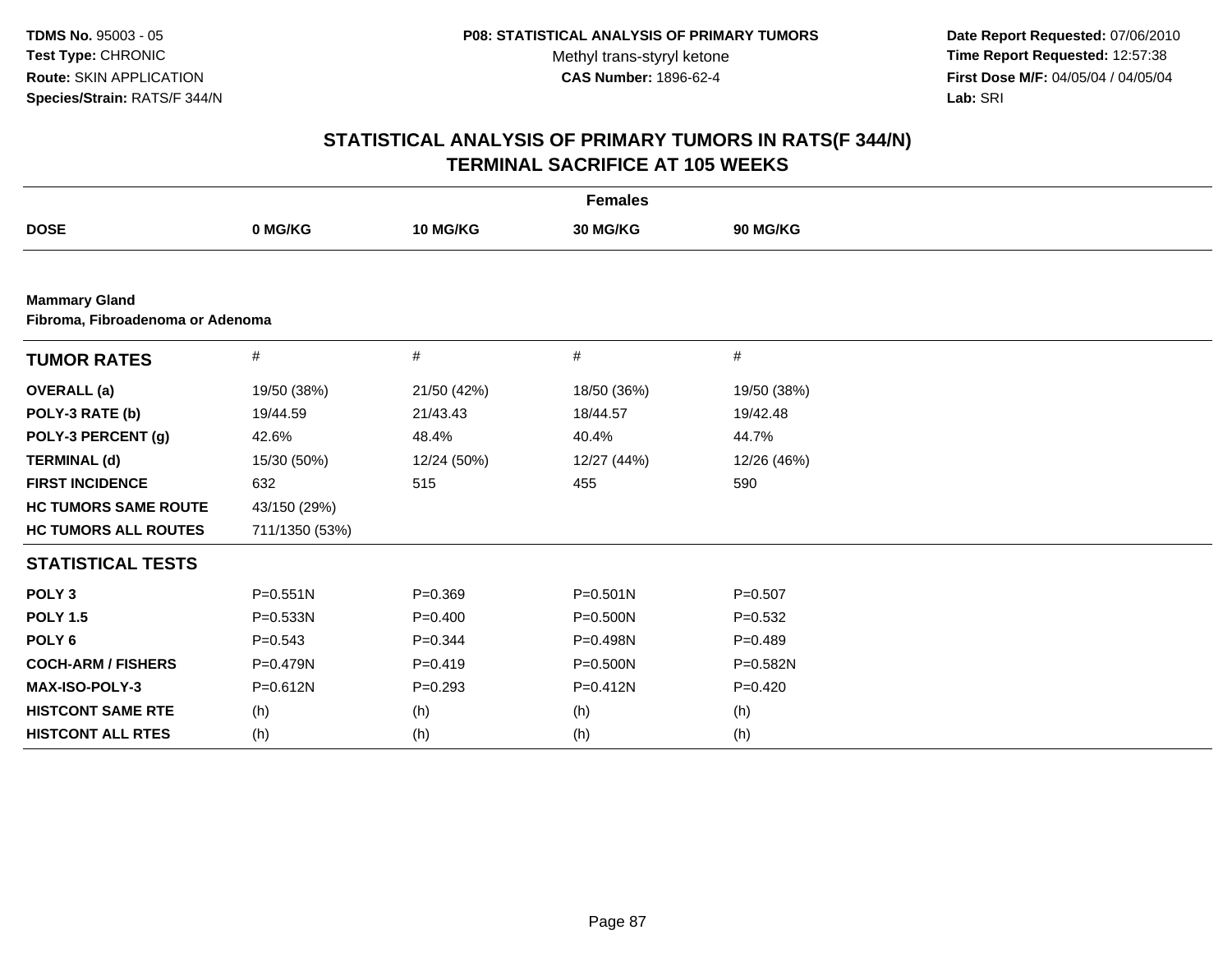**Date Report Requested:** 07/06/2010 **Time Report Requested:** 12:57:38 **First Dose M/F:** 04/05/04 / 04/05/04<br>Lab: SRI **Lab:** SRI

|                                                                      |                |             | <b>Females</b> |              |  |
|----------------------------------------------------------------------|----------------|-------------|----------------|--------------|--|
| <b>DOSE</b>                                                          | 0 MG/KG        | 10 MG/KG    | 30 MG/KG       | 90 MG/KG     |  |
|                                                                      |                |             |                |              |  |
| <b>Mammary Gland</b><br>Fibroma, Fibroadenoma, Carcinoma, or Adenoma |                |             |                |              |  |
| <b>TUMOR RATES</b>                                                   | #              | #           | #              | #            |  |
| <b>OVERALL</b> (a)                                                   | 21/50 (42%)    | 24/50 (48%) | 18/50 (36%)    | 19/50 (38%)  |  |
| POLY-3 RATE (b)                                                      | 21/44.91       | 24/43.82    | 18/44.57       | 19/42.48     |  |
| POLY-3 PERCENT (g)                                                   | 46.8%          | 54.8%       | 40.4%          | 44.7%        |  |
| <b>TERMINAL (d)</b>                                                  | 15/30 (50%)    | 14/24 (58%) | 12/27 (44%)    | 12/26 (46%)  |  |
| <b>FIRST INCIDENCE</b>                                               | 632            | 515         | 455            | 590          |  |
| <b>HC TUMORS SAME ROUTE</b>                                          | 48/150 (32%)   |             |                |              |  |
| <b>HC TUMORS ALL ROUTES</b>                                          | 748/1350 (55%) |             |                |              |  |
| <b>STATISTICAL TESTS</b>                                             |                |             |                |              |  |
| POLY <sub>3</sub>                                                    | $P = 0.341N$   | $P=0.290$   | P=0.344N       | $P = 0.510N$ |  |
| <b>POLY 1.5</b>                                                      | P=0.322N       | $P=0.322$   | $P = 0.341N$   | P=0.477N     |  |
| POLY <sub>6</sub>                                                    | $P = 0.359N$   | $P=0.262$   | $P = 0.347N$   | $P = 0.540N$ |  |
| <b>COCH-ARM / FISHERS</b>                                            | P=0.275N       | $P=0.344$   | $P = 0.341N$   | P=0.419N     |  |
| <b>MAX-ISO-POLY-3</b>                                                | P=0.362N       | $P=0.223$   | $P = 0.270N$   | $P = 0.423N$ |  |
| <b>HISTCONT SAME RTE</b>                                             | (h)            | (h)         | (h)            | (h)          |  |
| <b>HISTCONT ALL RTES</b>                                             | (h)            | (h)         | (h)            | (h)          |  |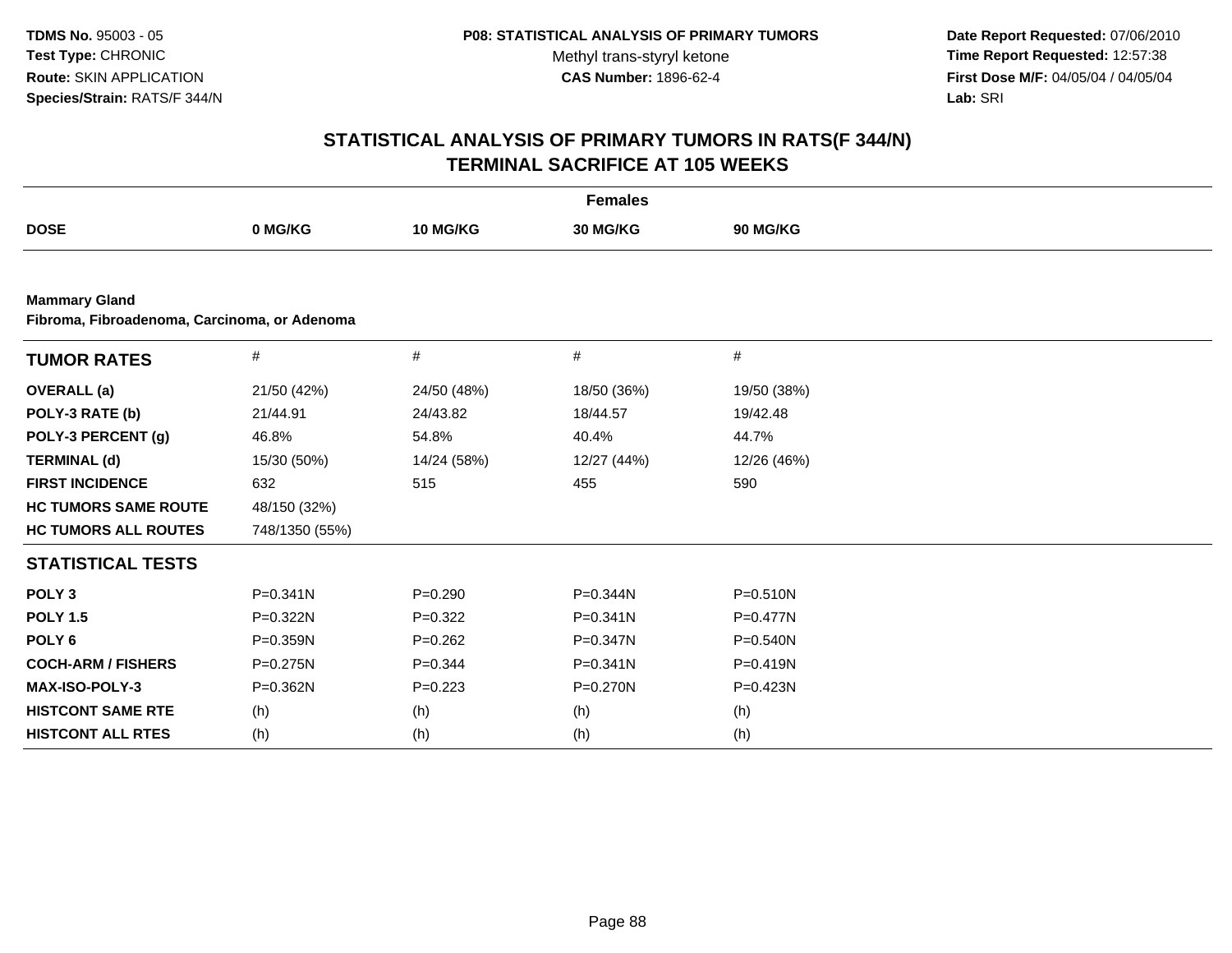**Date Report Requested:** 07/06/2010 **Time Report Requested:** 12:57:38 **First Dose M/F:** 04/05/04 / 04/05/04<br>Lab: SRI **Lab:** SRI

|                                                            |             |          | <b>Females</b> |                 |  |
|------------------------------------------------------------|-------------|----------|----------------|-----------------|--|
| <b>DOSE</b>                                                | 0 MG/KG     | 10 MG/KG | 30 MG/KG       | <b>90 MG/KG</b> |  |
| Oral Cavity (Oral Mucosa, Tongue, Pharynx, Tooth, Gingiva) |             |          |                |                 |  |
| Papilloma Squamous or Papilloma                            |             |          |                |                 |  |
| <b>TUMOR RATES</b>                                         | #           | $\#$     | $\#$           | #               |  |
| <b>OVERALL</b> (a)                                         | 0/50(0%)    | 0/50(0%) | 0/50(0%)       | 1/50(2%)        |  |
| POLY-3 RATE (b)                                            | 0/43.60     | 0/40.38  | 0/42.34        | 1/40.93         |  |
| POLY-3 PERCENT (g)                                         | 0%          | 0%       | 0%             | 2.4%            |  |
| <b>TERMINAL (d)</b>                                        | 0/30(0%)    | 0/24(0%) | 0/27(0%)       | 1/26(4%)        |  |
| <b>FIRST INCIDENCE</b>                                     | ---         | ---      | ---            | 729 (T)         |  |
| <b>HC TUMORS SAME ROUTE</b>                                | 3/150(2%)   |          |                |                 |  |
| <b>HC TUMORS ALL ROUTES</b>                                | 8/1350 (1%) |          |                |                 |  |
| <b>STATISTICAL TESTS</b>                                   |             |          |                |                 |  |
| POLY <sub>3</sub>                                          | $P = 0.211$ | (e)      | (e)            | $P = 0.487$     |  |
| <b>POLY 1.5</b>                                            | $P=0.212$   | (e)      | (e)            | $P=0.492$       |  |
| POLY <sub>6</sub>                                          | $P = 0.210$ | (e)      | (e)            | $P = 0.483$     |  |
| <b>COCH-ARM / FISHERS</b>                                  | $P = 0.215$ | (e)      | (e)            | $P = 0.500$     |  |
| <b>MAX-ISO-POLY-3</b>                                      | $P = 0.126$ | (e)      | (e)            | $P = 0.158$     |  |
| <b>HISTCONT SAME RTE</b>                                   | (e)         | (e)      | (e)            | (e)             |  |
| <b>HISTCONT ALL RTES</b>                                   | (e)         | (e)      | (e)            | (e)             |  |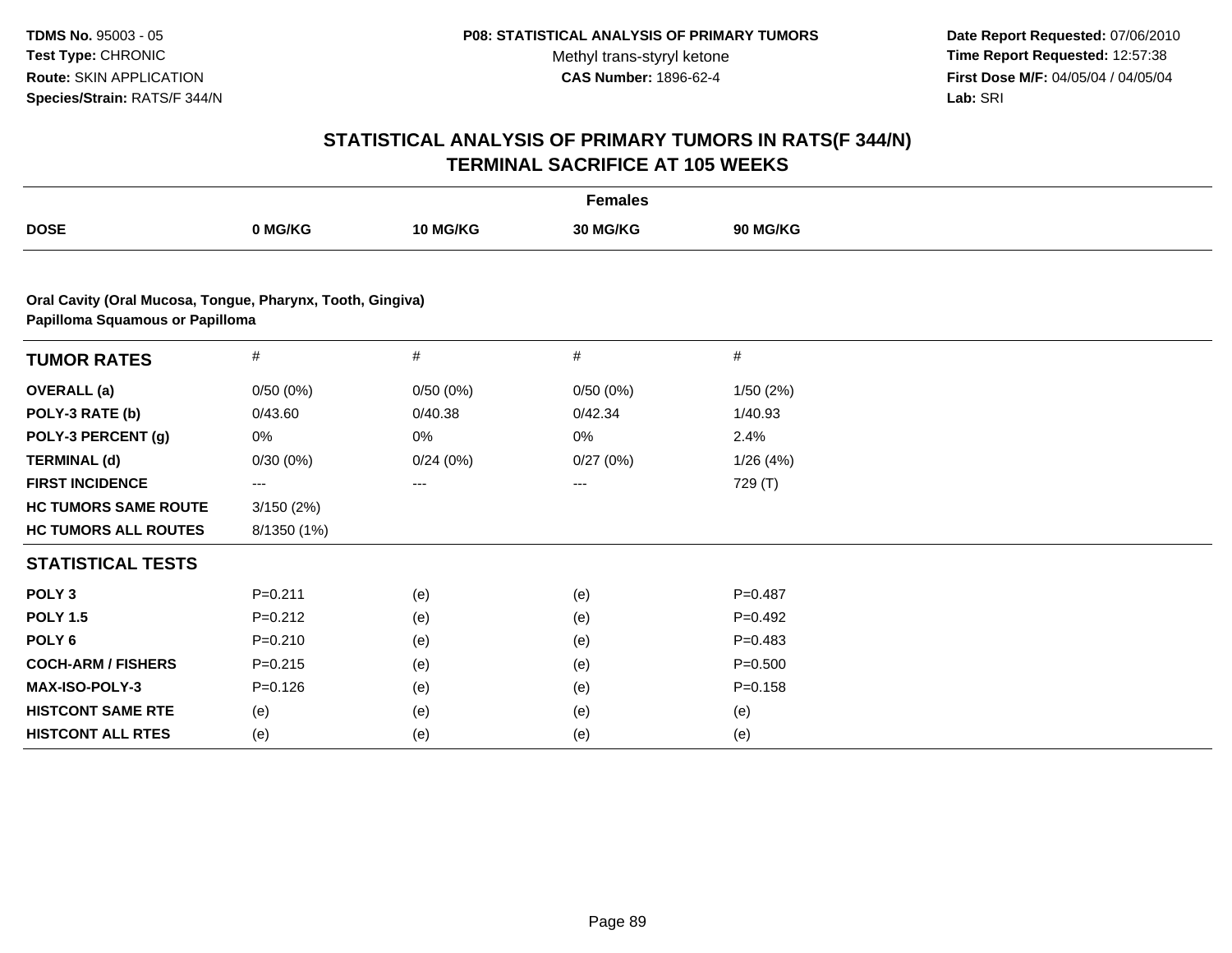**Date Report Requested:** 07/06/2010 **Time Report Requested:** 12:57:38 **First Dose M/F:** 04/05/04 / 04/05/04<br>Lab: SRI **Lab:** SRI

|                                                                                              |             |          | <b>Females</b> |          |  |
|----------------------------------------------------------------------------------------------|-------------|----------|----------------|----------|--|
| <b>DOSE</b>                                                                                  | 0 MG/KG     | 10 MG/KG | 30 MG/KG       | 90 MG/KG |  |
|                                                                                              |             |          |                |          |  |
| Oral Cavity (Oral Mucosa, Tongue, Pharynx, Tooth, Gingiva)<br><b>Squamous Cell Carcinoma</b> |             |          |                |          |  |
| <b>TUMOR RATES</b>                                                                           | $\#$        | $\#$     | #              | #        |  |
| <b>OVERALL</b> (a)                                                                           | 0/50(0%)    | 0/50(0%) | 0/50(0%)       | 0/50(0%) |  |
| POLY-3 RATE (b)                                                                              | 0/43.60     | 0/40.38  | 0/42.34        | 0/40.93  |  |
| POLY-3 PERCENT (g)                                                                           | 0%          | 0%       | 0%             | 0%       |  |
| <b>TERMINAL (d)</b>                                                                          | 0/30(0%)    | 0/24(0%) | 0/27(0%)       | 0/26(0%) |  |
| <b>FIRST INCIDENCE</b>                                                                       | $---$       | $---$    | $---$          | ---      |  |
| <b>HC TUMORS SAME ROUTE</b>                                                                  | 1/150 (1%)  |          |                |          |  |
| <b>HC TUMORS ALL ROUTES</b>                                                                  | 5/1350 (0%) |          |                |          |  |
| <b>STATISTICAL TESTS</b>                                                                     |             |          |                |          |  |
| POLY <sub>3</sub>                                                                            | (e)         | (e)      | (e)            | (e)      |  |
| <b>POLY 1.5</b>                                                                              | (e)         | (e)      | (e)            | (e)      |  |
| POLY <sub>6</sub>                                                                            | (e)         | (e)      | (e)            | (e)      |  |
| <b>COCH-ARM / FISHERS</b>                                                                    | (e)         | (e)      | (e)            | (e)      |  |
| <b>MAX-ISO-POLY-3</b>                                                                        | (e)         | (e)      | (e)            | (e)      |  |
| <b>HISTCONT SAME RTE</b>                                                                     | (e)         | (e)      | (e)            | (e)      |  |
| <b>HISTCONT ALL RTES</b>                                                                     | (e)         | (e)      | (e)            | (e)      |  |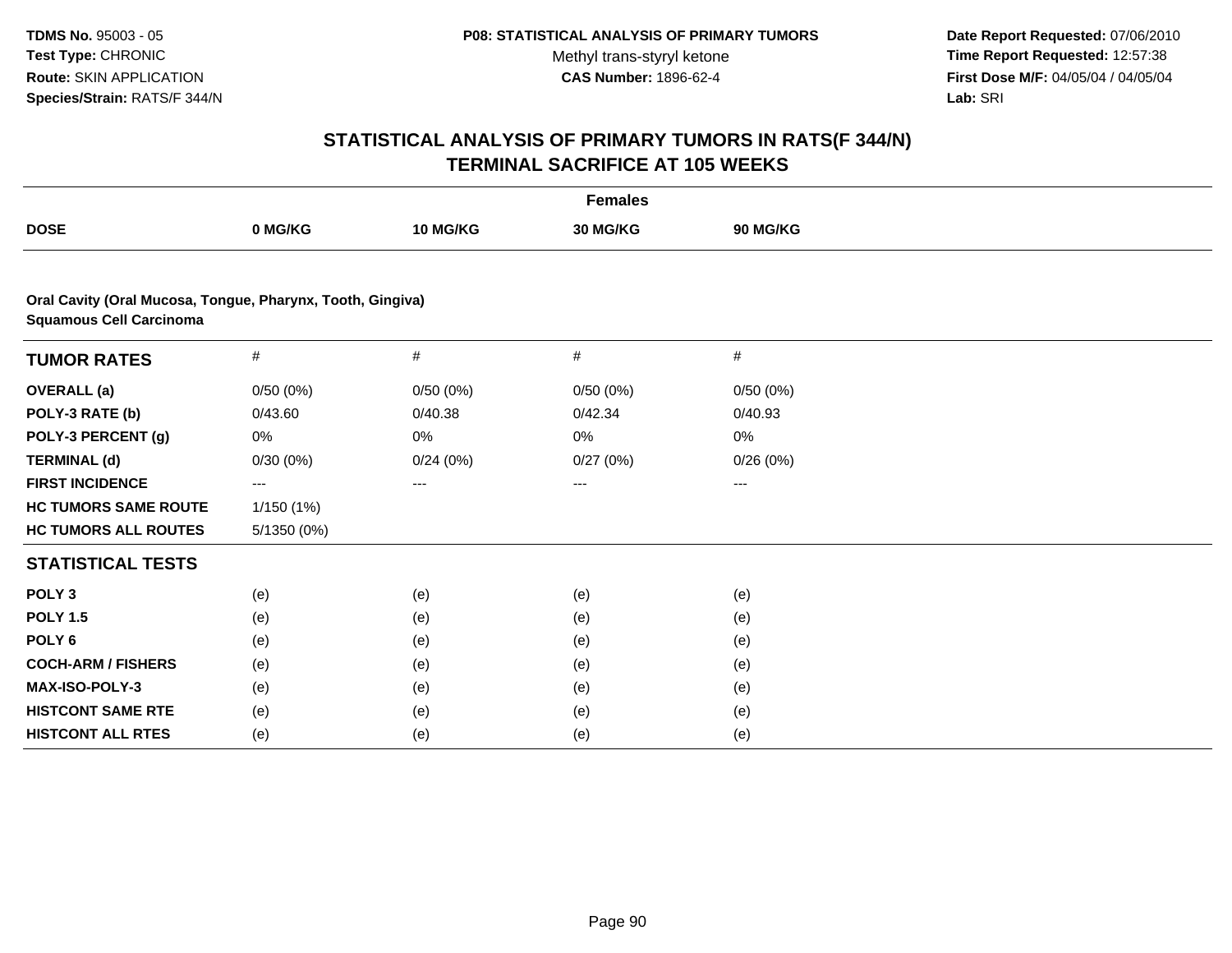**Date Report Requested:** 07/06/2010 **Time Report Requested:** 12:57:38 **First Dose M/F:** 04/05/04 / 04/05/04<br>Lab: SRI **Lab:** SRI

|                                                                                                                         |              |          | <b>Females</b> |                 |  |
|-------------------------------------------------------------------------------------------------------------------------|--------------|----------|----------------|-----------------|--|
| <b>DOSE</b>                                                                                                             | 0 MG/KG      | 10 MG/KG | 30 MG/KG       | <b>90 MG/KG</b> |  |
|                                                                                                                         |              |          |                |                 |  |
| Oral Cavity (Oral Mucosa, Tongue, Pharynx, Tooth, Gingiva)<br>Squamous Cell Carcinoma, Papilloma Squamous, or Papilloma |              |          |                |                 |  |
| <b>TUMOR RATES</b>                                                                                                      | $\#$         | $\#$     | #              | $\#$            |  |
| <b>OVERALL</b> (a)                                                                                                      | 0/50(0%)     | 0/50(0%) | 0/50(0%)       | 1/50(2%)        |  |
| POLY-3 RATE (b)                                                                                                         | 0/43.60      | 0/40.38  | 0/42.34        | 1/40.93         |  |
| POLY-3 PERCENT (g)                                                                                                      | 0%           | 0%       | 0%             | 2.4%            |  |
| <b>TERMINAL (d)</b>                                                                                                     | 0/30(0%)     | 0/24(0%) | 0/27(0%)       | 1/26(4%)        |  |
| <b>FIRST INCIDENCE</b>                                                                                                  | ---          | ---      | ---            | 729 (T)         |  |
| <b>HC TUMORS SAME ROUTE</b>                                                                                             | 4/150 (3%)   |          |                |                 |  |
| <b>HC TUMORS ALL ROUTES</b>                                                                                             | 13/1350 (1%) |          |                |                 |  |
| <b>STATISTICAL TESTS</b>                                                                                                |              |          |                |                 |  |
| POLY <sub>3</sub>                                                                                                       | $P = 0.211$  | (e)      | (e)            | $P=0.487$       |  |
| <b>POLY 1.5</b>                                                                                                         | $P=0.212$    | (e)      | (e)            | $P=0.492$       |  |
| POLY <sub>6</sub>                                                                                                       | $P = 0.210$  | (e)      | (e)            | $P = 0.483$     |  |
| <b>COCH-ARM / FISHERS</b>                                                                                               | $P=0.215$    | (e)      | (e)            | $P = 0.500$     |  |
| <b>MAX-ISO-POLY-3</b>                                                                                                   | $P=0.126$    | (e)      | (e)            | $P = 0.158$     |  |
| <b>HISTCONT SAME RTE</b>                                                                                                | (e)          | (e)      | (e)            | (e)             |  |
| <b>HISTCONT ALL RTES</b>                                                                                                | (e)          | (e)      | (e)            | (e)             |  |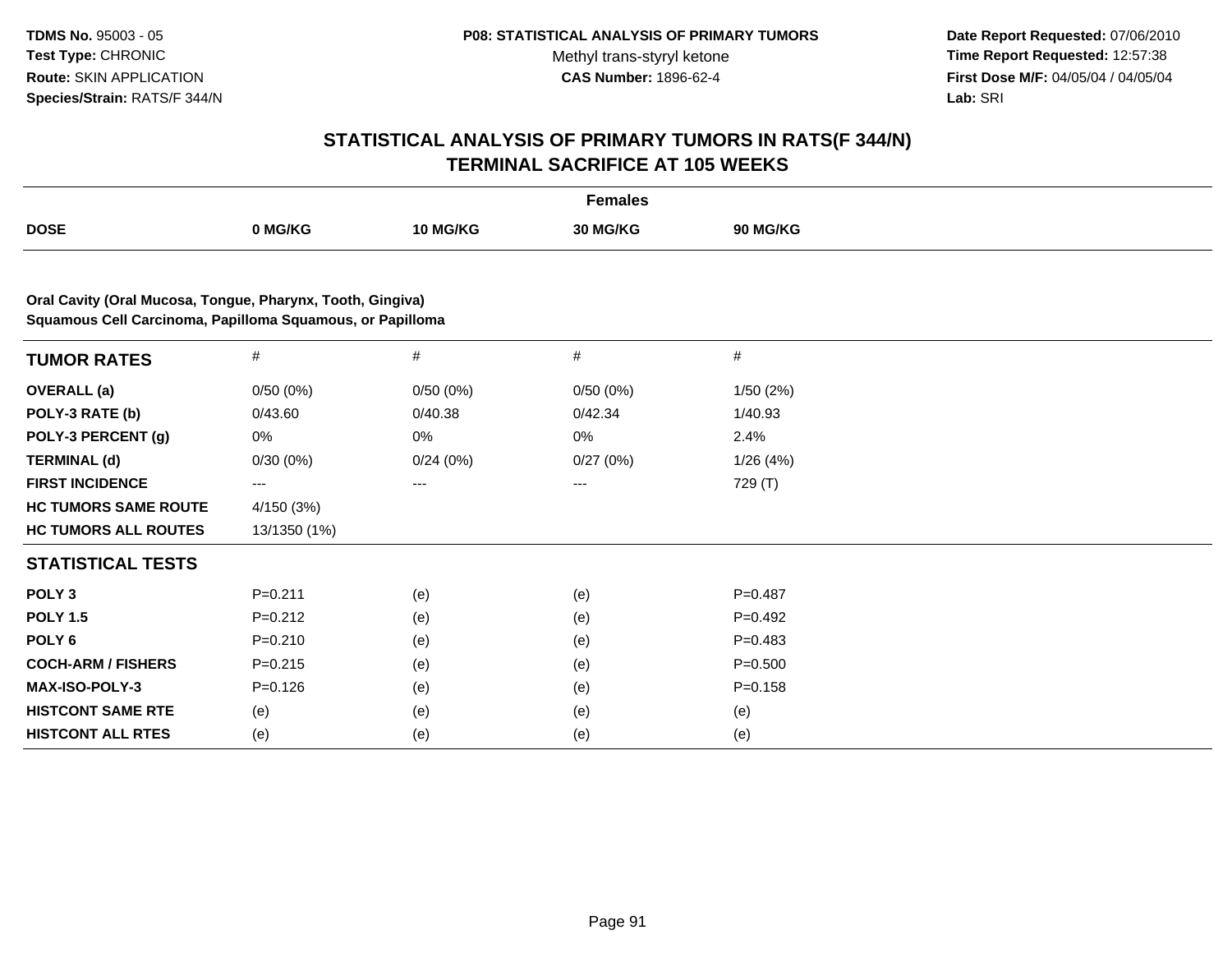**Date Report Requested:** 07/06/2010 **Time Report Requested:** 12:57:38 **First Dose M/F:** 04/05/04 / 04/05/04<br>Lab: SRI **Lab:** SRI

|                                                                      |                |             | <b>Females</b> |              |
|----------------------------------------------------------------------|----------------|-------------|----------------|--------------|
| <b>DOSE</b>                                                          | 0 MG/KG        | 10 MG/KG    | 30 MG/KG       | 90 MG/KG     |
|                                                                      |                |             |                |              |
| <b>Pituitary Gland: Pars Distalis or Unspecified Site</b><br>Adenoma |                |             |                |              |
| <b>TUMOR RATES</b>                                                   |                |             |                |              |
| <b>OVERALL</b> (a)                                                   | 31/50 (62%)    | 35/50 (70%) | 28/50 (56%)    | 24/50 (48%)  |
| POLY-3 RATE (b)                                                      | 31/47.98       | 35/46.48    | 28/44.61       | 24/44.10     |
| POLY-3 PERCENT (g)                                                   | 64.6%          | 75.3%       | 62.8%          | 54.4%        |
| <b>TERMINAL (d)</b>                                                  | 15/30 (50%)    | 18/24 (75%) | 18/27 (67%)    | 14/26 (54%)  |
| <b>FIRST INCIDENCE</b>                                               | 426            | 515         | 455            | 493          |
| <b>HC TUMORS SAME ROUTE</b>                                          | 90/150 (60%)   |             |                |              |
| <b>HC TUMORS ALL ROUTES</b>                                          | 744/1344 (55%) |             |                |              |
| <b>STATISTICAL TESTS</b>                                             |                |             |                |              |
| POLY <sub>3</sub>                                                    | P=0.062N       | $P = 0.176$ | $P = 0.513N$   | $P = 0.213N$ |
| <b>POLY 1.5</b>                                                      | P=0.048N*      | $P=0.223$   | $P = 0.435N$   | P=0.168N     |
| POLY <sub>6</sub>                                                    | P=0.086N       | $P = 0.133$ | $P=0.562$      | P=0.276N     |
| <b>COCH-ARM / FISHERS</b>                                            | P=0.030N*      | $P = 0.263$ | P=0.342N       | P=0.114N     |
| <b>MAX-ISO-POLY-3</b>                                                | $P = 0.099N$   | $P=0.127$   | $P = 0.426N$   | $P = 0.166N$ |
| <b>HISTCONT SAME RTE</b>                                             | (h)            | (h)         | (h)            | (h)          |
| <b>HISTCONT ALL RTES</b>                                             | (h)            | (h)         | (h)            | (h)          |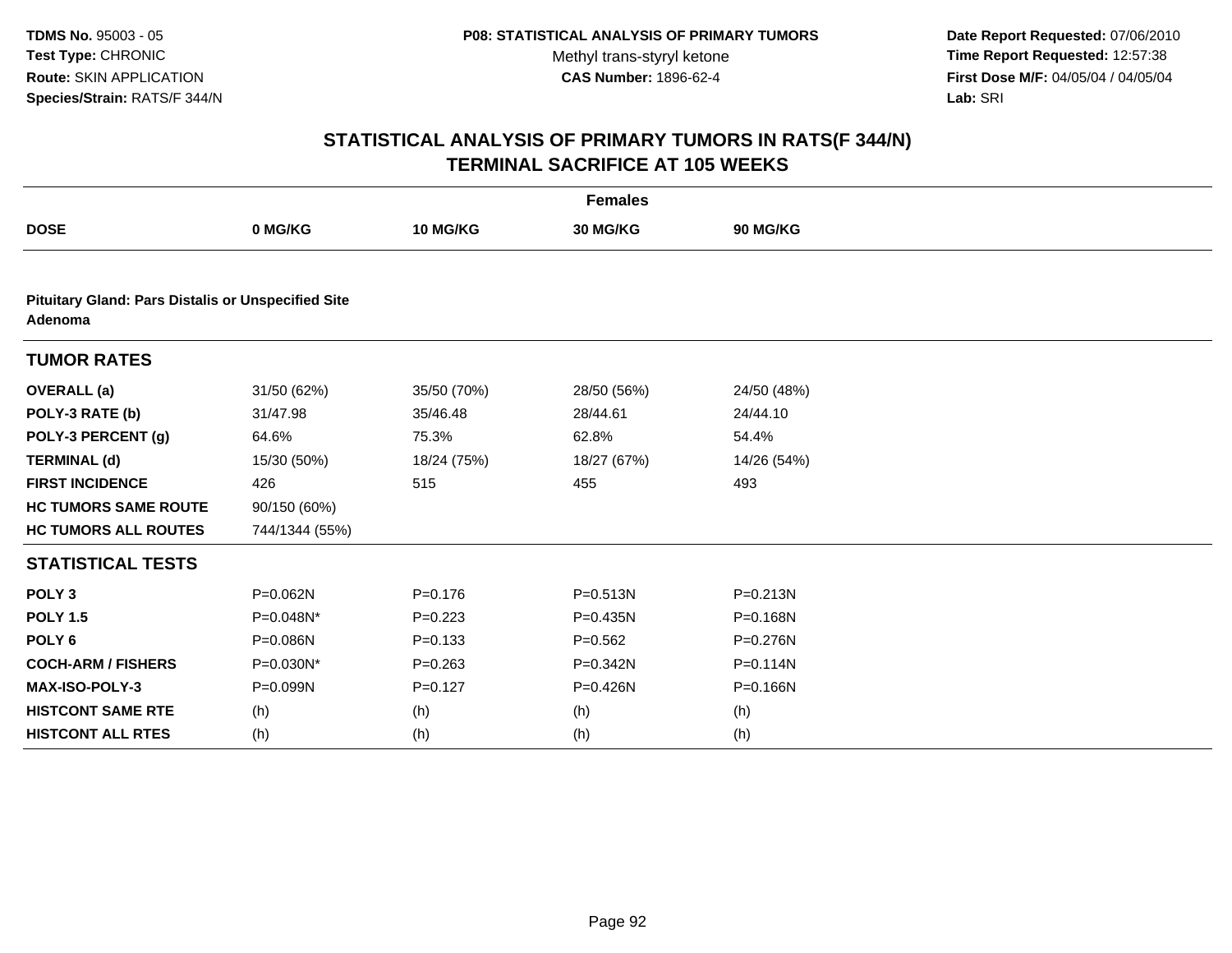**Date Report Requested:** 07/06/2010 **Time Report Requested:** 12:57:38 **First Dose M/F:** 04/05/04 / 04/05/04<br>Lab: SRI **Lab:** SRI

|                                                                        |              |              | <b>Females</b> |             |
|------------------------------------------------------------------------|--------------|--------------|----------------|-------------|
| <b>DOSE</b>                                                            | 0 MG/KG      | 10 MG/KG     | 30 MG/KG       | 90 MG/KG    |
|                                                                        |              |              |                |             |
| <b>Pituitary Gland: Pars Distalis or Unspecified Site</b><br>Carcinoma |              |              |                |             |
| <b>TUMOR RATES</b>                                                     |              |              |                |             |
| <b>OVERALL</b> (a)                                                     | 2/50(4%)     | 0/50(0%)     | 1/50(2%)       | 4/50 (8%)   |
| POLY-3 RATE (b)                                                        | 2/44.16      | 0/40.38      | 1/42.34        | 4/41.12     |
| POLY-3 PERCENT (g)                                                     | 4.5%         | 0%           | 2.4%           | 9.7%        |
| <b>TERMINAL (d)</b>                                                    | 1/30(3%)     | 0/24(0%)     | 1/27(4%)       | 2/26(8%)    |
| <b>FIRST INCIDENCE</b>                                                 | 554          | ---          | 729 (T)        | 693         |
| <b>HC TUMORS SAME ROUTE</b>                                            | 3/150(2%)    |              |                |             |
| <b>HC TUMORS ALL ROUTES</b>                                            | 14/1344 (1%) |              |                |             |
| <b>STATISTICAL TESTS</b>                                               |              |              |                |             |
| POLY <sub>3</sub>                                                      | $P = 0.069$  | $P = 0.257N$ | $P = 0.515N$   | $P = 0.304$ |
| <b>POLY 1.5</b>                                                        | $P = 0.069$  | $P = 0.247N$ | P=0.509N       | $P = 0.316$ |
| POLY <sub>6</sub>                                                      | $P = 0.070$  | P=0.269N     | P=0.520N       | $P = 0.293$ |
| <b>COCH-ARM / FISHERS</b>                                              | $P=0.072$    | P=0.247N     | $P = 0.500N$   | $P = 0.339$ |
| <b>MAX-ISO-POLY-3</b>                                                  | $P=0.077$    | P=0.095N     | P=0.296N       | $P = 0.183$ |
| <b>HISTCONT SAME RTE</b>                                               | $P = 0.097$  | (e)          | $P = 1.000$    | $P = 0.147$ |
| <b>HISTCONT ALL RTES</b>                                               | P=0.003**    | (e)          | $P=0.429$      | P=0.010**   |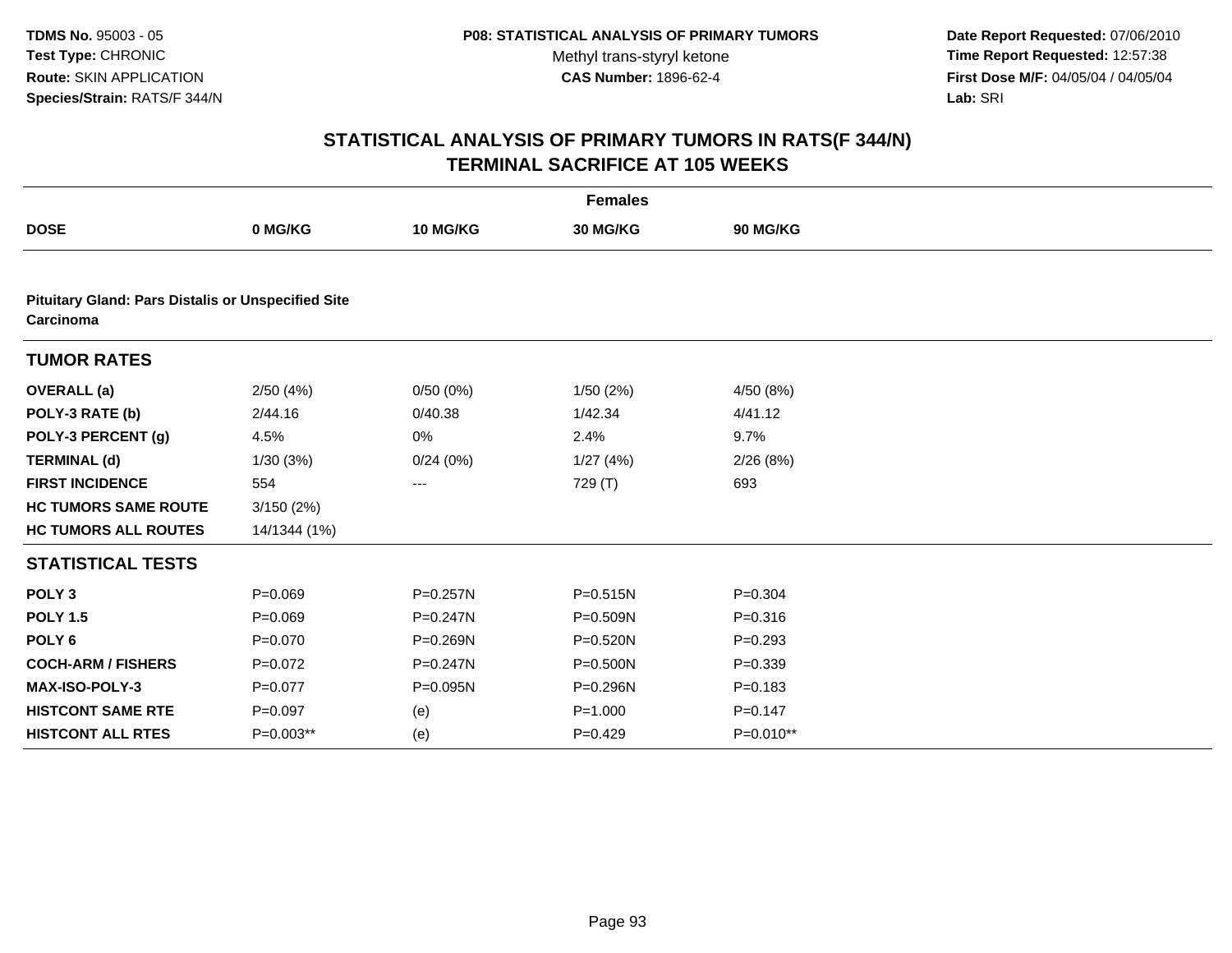**Date Report Requested:** 07/06/2010 **Time Report Requested:** 12:57:38 **First Dose M/F:** 04/05/04 / 04/05/04<br>Lab: SRI **Lab:** SRI

|                                                                                          |                |             | <b>Females</b> |              |  |
|------------------------------------------------------------------------------------------|----------------|-------------|----------------|--------------|--|
| <b>DOSE</b>                                                                              | 0 MG/KG        | 10 MG/KG    | 30 MG/KG       | 90 MG/KG     |  |
|                                                                                          |                |             |                |              |  |
| <b>Pituitary Gland: Pars Distalis or Unspecified Site</b><br><b>Carcinoma or Adenoma</b> |                |             |                |              |  |
| <b>TUMOR RATES</b>                                                                       |                |             |                |              |  |
| <b>OVERALL</b> (a)                                                                       | 33/50 (66%)    | 35/50 (70%) | 29/50 (58%)    | 28/50 (56%)  |  |
| POLY-3 RATE (b)                                                                          | 33/48.54       | 35/46.48    | 29/44.61       | 28/44.29     |  |
| POLY-3 PERCENT (g)                                                                       | 68%            | 75.3%       | 65%            | 63.2%        |  |
| <b>TERMINAL (d)</b>                                                                      | 16/30 (53%)    | 18/24 (75%) | 19/27 (70%)    | 16/26 (62%)  |  |
| <b>FIRST INCIDENCE</b>                                                                   | 426            | 515         | 455            | 493          |  |
| <b>HC TUMORS SAME ROUTE</b>                                                              | 93/150 (62%)   |             |                |              |  |
| <b>HC TUMORS ALL ROUTES</b>                                                              | 758/1344 (56%) |             |                |              |  |
| <b>STATISTICAL TESTS</b>                                                                 |                |             |                |              |  |
| POLY <sub>3</sub>                                                                        | P=0.222N       | $P = 0.283$ | P=0.466N       | $P = 0.395N$ |  |
| <b>POLY 1.5</b>                                                                          | P=0.176N       | $P=0.353$   | P=0.373N       | $P = 0.314N$ |  |
| POLY <sub>6</sub>                                                                        | P=0.288N       | $P = 0.214$ | $P = 0.591N$   | P=0.492N     |  |
| <b>COCH-ARM / FISHERS</b>                                                                | $P = 0.111N$   | $P = 0.415$ | P=0.268N       | P=0.206N     |  |
| MAX-ISO-POLY-3                                                                           | P=0.320N       | $P = 0.216$ | P=0.382N       | P=0.320N     |  |
| <b>HISTCONT SAME RTE</b>                                                                 | (h)            | (h)         | (h)            | (h)          |  |
| <b>HISTCONT ALL RTES</b>                                                                 | (h)            | (h)         | (h)            | (h)          |  |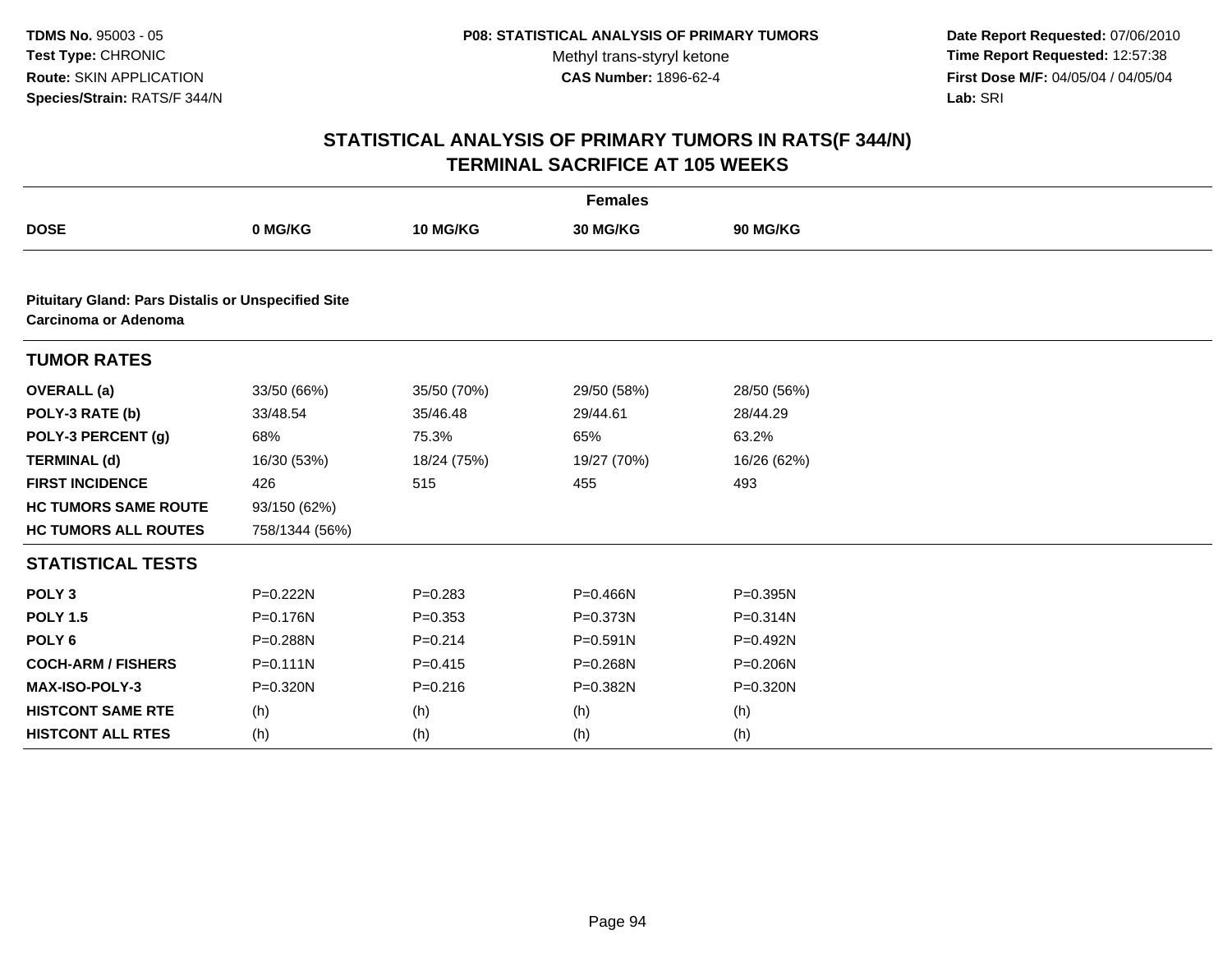**Date Report Requested:** 07/06/2010 **Time Report Requested:** 12:57:38 **First Dose M/F:** 04/05/04 / 04/05/04<br>Lab: SRI **Lab:** SRI

|                                                                                    |              |             | <b>Females</b> |          |  |
|------------------------------------------------------------------------------------|--------------|-------------|----------------|----------|--|
| <b>DOSE</b>                                                                        | 0 MG/KG      | 10 MG/KG    | 30 MG/KG       | 90 MG/KG |  |
|                                                                                    |              |             |                |          |  |
| <b>Skin</b><br>Basal Cell Adenoma, Basosquamous Tumor Benign, or Trichoepithelioma |              |             |                |          |  |
| <b>TUMOR RATES</b>                                                                 | $\#$         | #           | #              | #        |  |
| <b>OVERALL</b> (a)                                                                 | 0/50(0%)     | 1/50 (2%)   | 0/50(0%)       | 0/50(0%) |  |
| POLY-3 RATE (b)                                                                    | 0/43.60      | 1/40.39     | 0/42.34        | 0/40.93  |  |
| POLY-3 PERCENT (g)                                                                 | 0%           | 2.5%        | 0%             | 0%       |  |
| <b>TERMINAL (d)</b>                                                                | 0/30(0%)     | 0/24(0%)    | 0/27(0%)       | 0/26(0%) |  |
| <b>FIRST INCIDENCE</b>                                                             | $\cdots$     | 726         | ---            | ---      |  |
| <b>HC TUMORS SAME ROUTE</b>                                                        | 0/150(0%)    |             |                |          |  |
| <b>HC TUMORS ALL ROUTES</b>                                                        | 8/1350 (1%)  |             |                |          |  |
| <b>STATISTICAL TESTS</b>                                                           |              |             |                |          |  |
| POLY <sub>3</sub>                                                                  | P=0.598N     | $P = 0.485$ | (e)            | (e)      |  |
| <b>POLY 1.5</b>                                                                    | $P = 0.592N$ | $P=0.492$   | (e)            | (e)      |  |
| POLY <sub>6</sub>                                                                  | P=0.604N     | $P=0.477$   | (e)            | (e)      |  |
| <b>COCH-ARM / FISHERS</b>                                                          | $P = 0.585N$ | $P = 0.500$ | (e)            | (e)      |  |
| <b>MAX-ISO-POLY-3</b>                                                              | P=0.397N     | $P = 0.158$ | (e)            | (e)      |  |
| <b>HISTCONT SAME RTE</b>                                                           | (h)          | (h)         | (e)            | (e)      |  |
| <b>HISTCONT ALL RTES</b>                                                           | (h)          | (h)         | (e)            | (e)      |  |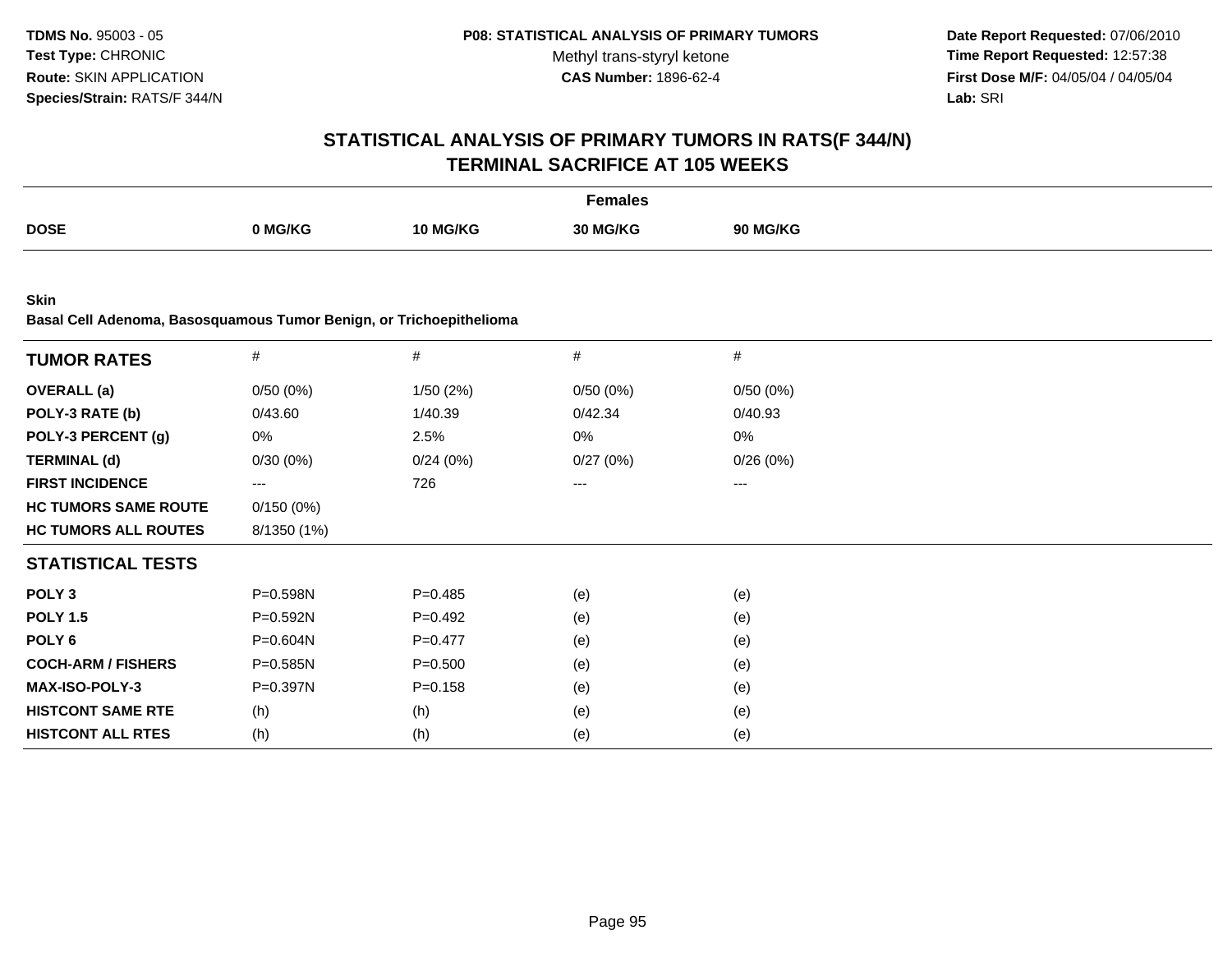**Date Report Requested:** 07/06/2010 **Time Report Requested:** 12:57:38 **First Dose M/F:** 04/05/04 / 04/05/04<br>**Lab:** SRI **Lab:** SRI

#### **STATISTICAL ANALYSIS OF PRIMARY TUMORS IN RATS(F 344/N)TERMINAL SACRIFICE AT 105 WEEKS**

|             |                |          | Females  |                 |
|-------------|----------------|----------|----------|-----------------|
| <b>DOSE</b> | <b>0 MG/KG</b> | 10 MG/KG | 30 MG/KG | <b>90 MG/KG</b> |

**Skin**

**Basal Cell Carcinoma, Basal Cell Adenoma, Basosquamous Tumor (benign, malignant or NOS), or Trichoepithelioma**

| <b>TUMOR RATES</b>          | $\#$         | $\#$        | #        | #        |
|-----------------------------|--------------|-------------|----------|----------|
| <b>OVERALL</b> (a)          | 0/50(0%)     | 1/50(2%)    | 0/50(0%) | 0/50(0%) |
| POLY-3 RATE (b)             | 0/43.60      | 1/40.39     | 0/42.34  | 0/40.93  |
| POLY-3 PERCENT (g)          | 0%           | 2.5%        | 0%       | 0%       |
| <b>TERMINAL (d)</b>         | 0/30(0%)     | 0/24(0%)    | 0/27(0%) | 0/26(0%) |
| <b>FIRST INCIDENCE</b>      | $--$         | 726         | ---      | ---      |
| <b>HC TUMORS SAME ROUTE</b> | 0/150(0%)    |             |          |          |
| <b>HC TUMORS ALL ROUTES</b> | 9/1350(1%)   |             |          |          |
| <b>STATISTICAL TESTS</b>    |              |             |          |          |
| POLY <sub>3</sub>           | P=0.598N     | $P=0.485$   | (e)      | (e)      |
| <b>POLY 1.5</b>             | $P = 0.592N$ | $P=0.492$   | (e)      | (e)      |
| POLY <sub>6</sub>           | $P = 0.604N$ | $P=0.477$   | (e)      | (e)      |
| <b>COCH-ARM / FISHERS</b>   | $P = 0.585N$ | $P = 0.500$ | (e)      | (e)      |
| <b>MAX-ISO-POLY-3</b>       | P=0.397N     | $P = 0.158$ | (e)      | (e)      |
| <b>HISTCONT SAME RTE</b>    | (h)          | (h)         | (e)      | (e)      |
| <b>HISTCONT ALL RTES</b>    | (h)          | (h)         | (e)      | (e)      |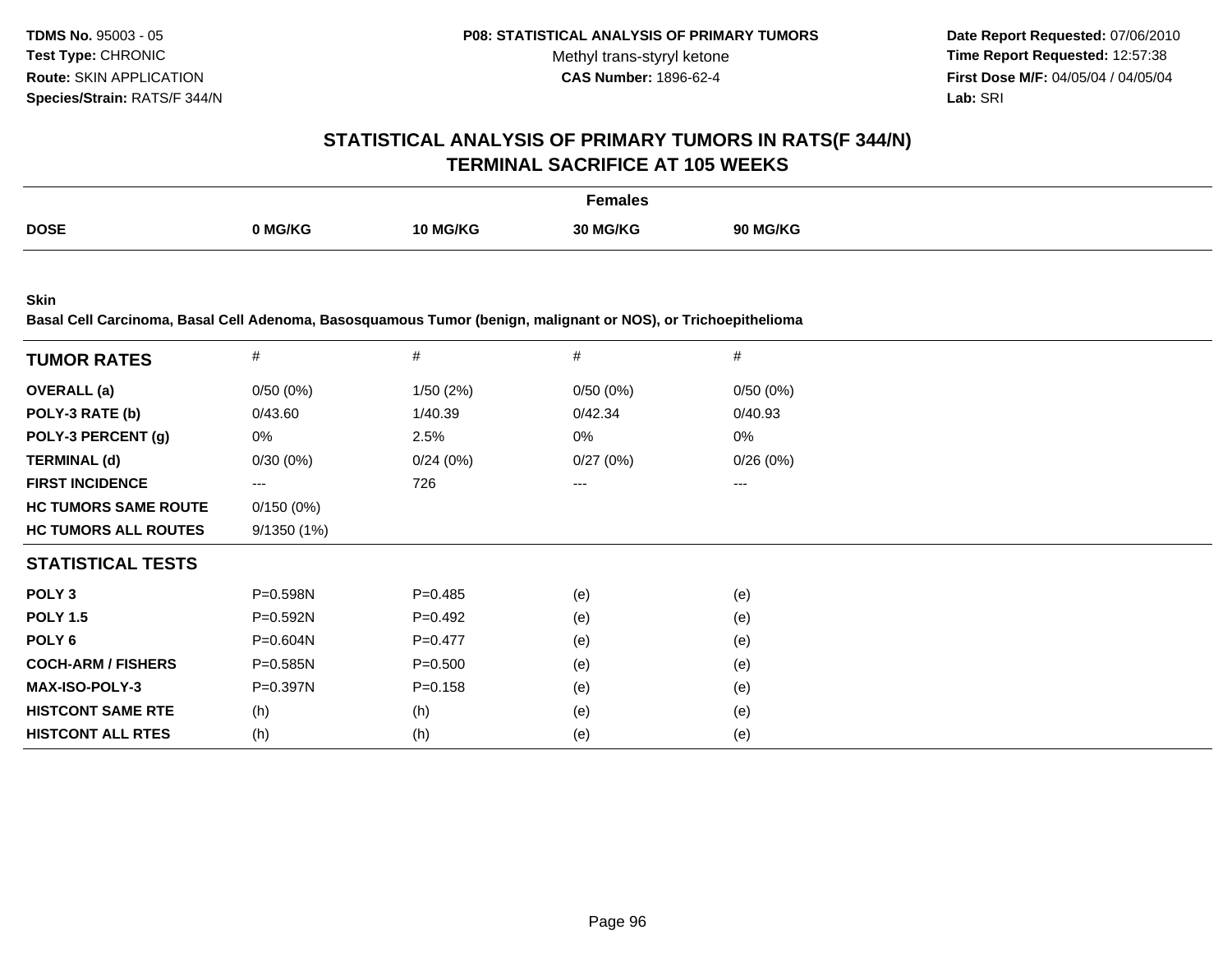**Date Report Requested:** 07/06/2010 **Time Report Requested:** 12:57:38 **First Dose M/F:** 04/05/04 / 04/05/04 Lab: SRI **Lab:** SRI

#### **STATISTICAL ANALYSIS OF PRIMARY TUMORS IN RATS(F 344/N)TERMINAL SACRIFICE AT 105 WEEKS**

|             |         |                 | Females  |                 |
|-------------|---------|-----------------|----------|-----------------|
| <b>DOSE</b> | ገ MG/KG | <b>10 MG/KG</b> | 30 MG/KG | <b>90 MG/KG</b> |

**Skin**

**Basal or Sq. Cell Carcinoma, Carcinoma, Basosq. Tumor (M or B), Basal Cell Adenoma, Adenoma, Papilloma, Sq Papilloma, Keratoacanthoma, Trichoepithelioma**

| <b>TUMOR RATES</b>          | $\#$                   | $\#$        | #           | #        |
|-----------------------------|------------------------|-------------|-------------|----------|
| <b>OVERALL</b> (a)          | 0/50(0%)               | 1/50(2%)    | 1/50(2%)    | 0/50(0%) |
| POLY-3 RATE (b)             | 0/43.60                | 1/40.39     | 1/42.34     | 0/40.93  |
| POLY-3 PERCENT (g)          | 0%                     | 2.5%        | 2.4%        | 0%       |
| <b>TERMINAL (d)</b>         | $0/30(0\%)$            | 0/24(0%)    | 1/27(4%)    | 0/26(0%) |
| <b>FIRST INCIDENCE</b>      | $\qquad \qquad \cdots$ | 726         | 729 (T)     | ---      |
| <b>HC TUMORS SAME ROUTE</b> | 2/150(1%)              |             |             |          |
| <b>HC TUMORS ALL ROUTES</b> | 24/1350 (2%)           |             |             |          |
| <b>STATISTICAL TESTS</b>    |                        |             |             |          |
| POLY <sub>3</sub>           | $P = 0.557N$           | $P=0.485$   | $P=0.494$   | (e)      |
| <b>POLY 1.5</b>             | $P = 0.551N$           | $P=0.492$   | $P = 0.496$ | (e)      |
| POLY <sub>6</sub>           | $P = 0.563N$           | $P=0.477$   | $P=0.492$   | (e)      |
| <b>COCH-ARM / FISHERS</b>   | $P = 0.541N$           | $P = 0.500$ | $P = 0.500$ | (e)      |
| <b>MAX-ISO-POLY-3</b>       | $P=0.410$              | $P = 0.158$ | $P = 0.158$ | (e)      |
| <b>HISTCONT SAME RTE</b>    | (h)                    | (h)         | (h)         | (e)      |
| <b>HISTCONT ALL RTES</b>    | (h)                    | (h)         | (h)         | (e)      |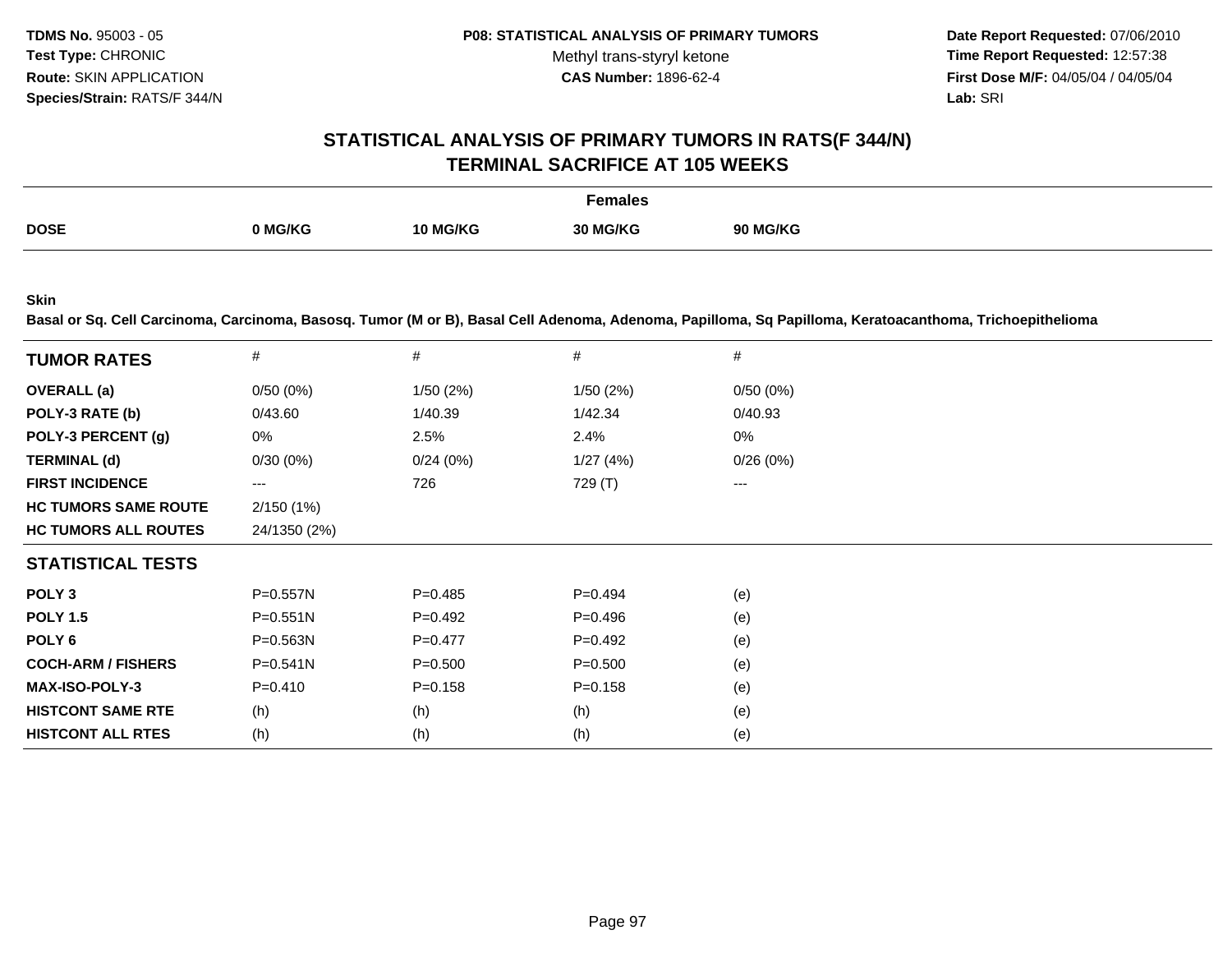**Date Report Requested:** 07/06/2010 **Time Report Requested:** 12:57:38 **First Dose M/F:** 04/05/04 / 04/05/04<br>Lab: SRI **Lab:** SRI

|                             |              |              | <b>Females</b> |          |  |
|-----------------------------|--------------|--------------|----------------|----------|--|
| <b>DOSE</b>                 | 0 MG/KG      | 10 MG/KG     | 30 MG/KG       | 90 MG/KG |  |
|                             |              |              |                |          |  |
| <b>Skin</b><br>Fibroma      |              |              |                |          |  |
| <b>TUMOR RATES</b>          | $\#$         | #            | #              | $\#$     |  |
| <b>OVERALL (a)</b>          | 3/50(6%)     | 0/50(0%)     | 0/50(0%)       | 1/50(2%) |  |
| POLY-3 RATE (b)             | 3/43.71      | 0/40.38      | 0/42.34        | 1/40.93  |  |
| POLY-3 PERCENT (g)          | 6.9%         | 0%           | 0%             | 2.4%     |  |
| <b>TERMINAL (d)</b>         | 2/30(7%)     | 0/24(0%)     | 0/27(0%)       | 1/26(4%) |  |
| <b>FIRST INCIDENCE</b>      | 701          | ---          | ---            | 729 (T)  |  |
| <b>HC TUMORS SAME ROUTE</b> | 2/150(1%)    |              |                |          |  |
| <b>HC TUMORS ALL ROUTES</b> | 25/1350 (2%) |              |                |          |  |
| <b>STATISTICAL TESTS</b>    |              |              |                |          |  |
| POLY <sub>3</sub>           | P=0.429N     | P=0.133N     | P=0.124N       | P=0.329N |  |
| <b>POLY 1.5</b>             | $P = 0.436N$ | P=0.126N     | $P = 0.122N$   | P=0.320N |  |
| POLY <sub>6</sub>           | $P = 0.421N$ | $P = 0.141N$ | P=0.126N       | P=0.337N |  |
| <b>COCH-ARM / FISHERS</b>   | P=0.442N     | P=0.121N     | P=0.121N       | P=0.309N |  |
| MAX-ISO-POLY-3              | P=0.059N     | P=0.050N*    | P=0.042N*      | P=0.178N |  |
| <b>HISTCONT SAME RTE</b>    | (h)          | (h)          | (h)            | (h)      |  |
| <b>HISTCONT ALL RTES</b>    | (h)          | (h)          | (h)            | (h)      |  |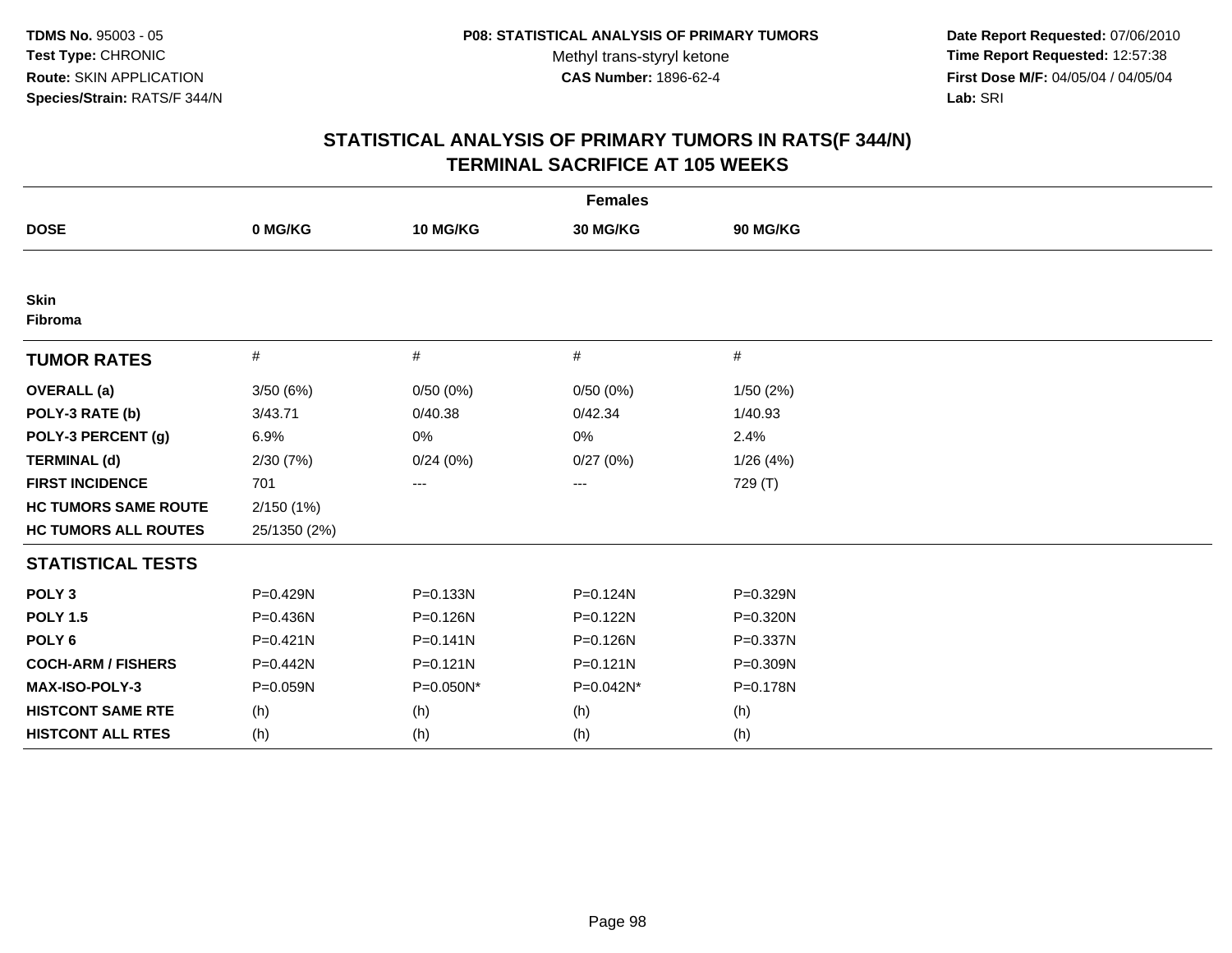**Date Report Requested:** 07/06/2010 **Time Report Requested:** 12:57:38 **First Dose M/F:** 04/05/04 / 04/05/04<br>**Lab:** SRI **Lab:** SRI

### **STATISTICAL ANALYSIS OF PRIMARY TUMORS IN RATS(F 344/N)TERMINAL SACRIFICE AT 105 WEEKS**

|             |         |                 | Females         |                 |
|-------------|---------|-----------------|-----------------|-----------------|
| <b>DOSE</b> | 0 MG/KG | <b>10 MG/KG</b> | <b>30 MG/KG</b> | <b>90 MG/KG</b> |

**Skin**

**Fibroma, Fibrosarcoma, Sarcoma, Myxoma, Myxosarcoma, or Fibrous Histiocytoma**

| <b>TUMOR RATES</b>          | $\#$         | #            | $\#$         | $\#$         |
|-----------------------------|--------------|--------------|--------------|--------------|
| <b>OVERALL</b> (a)          | 3/50(6%)     | 0/50(0%)     | 0/50(0%)     | 1/50(2%)     |
| POLY-3 RATE (b)             | 3/43.71      | 0/40.38      | 0/42.34      | 1/40.93      |
| POLY-3 PERCENT (g)          | 6.9%         | 0%           | 0%           | 2.4%         |
| <b>TERMINAL (d)</b>         | 2/30(7%)     | 0/24(0%)     | 0/27(0%)     | 1/26(4%)     |
| <b>FIRST INCIDENCE</b>      | 701          | ---          | $---$        | 729 (T)      |
| <b>HC TUMORS SAME ROUTE</b> | 2/150(1%)    |              |              |              |
| <b>HC TUMORS ALL ROUTES</b> | 32/1350 (2%) |              |              |              |
| <b>STATISTICAL TESTS</b>    |              |              |              |              |
| POLY <sub>3</sub>           | P=0.429N     | P=0.133N     | $P = 0.124N$ | P=0.329N     |
| <b>POLY 1.5</b>             | $P = 0.436N$ | $P = 0.126N$ | $P = 0.122N$ | $P = 0.320N$ |
| POLY 6                      | $P = 0.421N$ | $P = 0.141N$ | P=0.126N     | P=0.337N     |
| <b>COCH-ARM / FISHERS</b>   | P=0.442N     | $P = 0.121N$ | $P = 0.121N$ | P=0.309N     |
| <b>MAX-ISO-POLY-3</b>       | $P = 0.059N$ | $P=0.050N^*$ | P=0.042N*    | $P = 0.178N$ |
| <b>HISTCONT SAME RTE</b>    | (h)          | (h)          | (h)          | (h)          |
| <b>HISTCONT ALL RTES</b>    | (h)          | (h)          | (h)          | (h)          |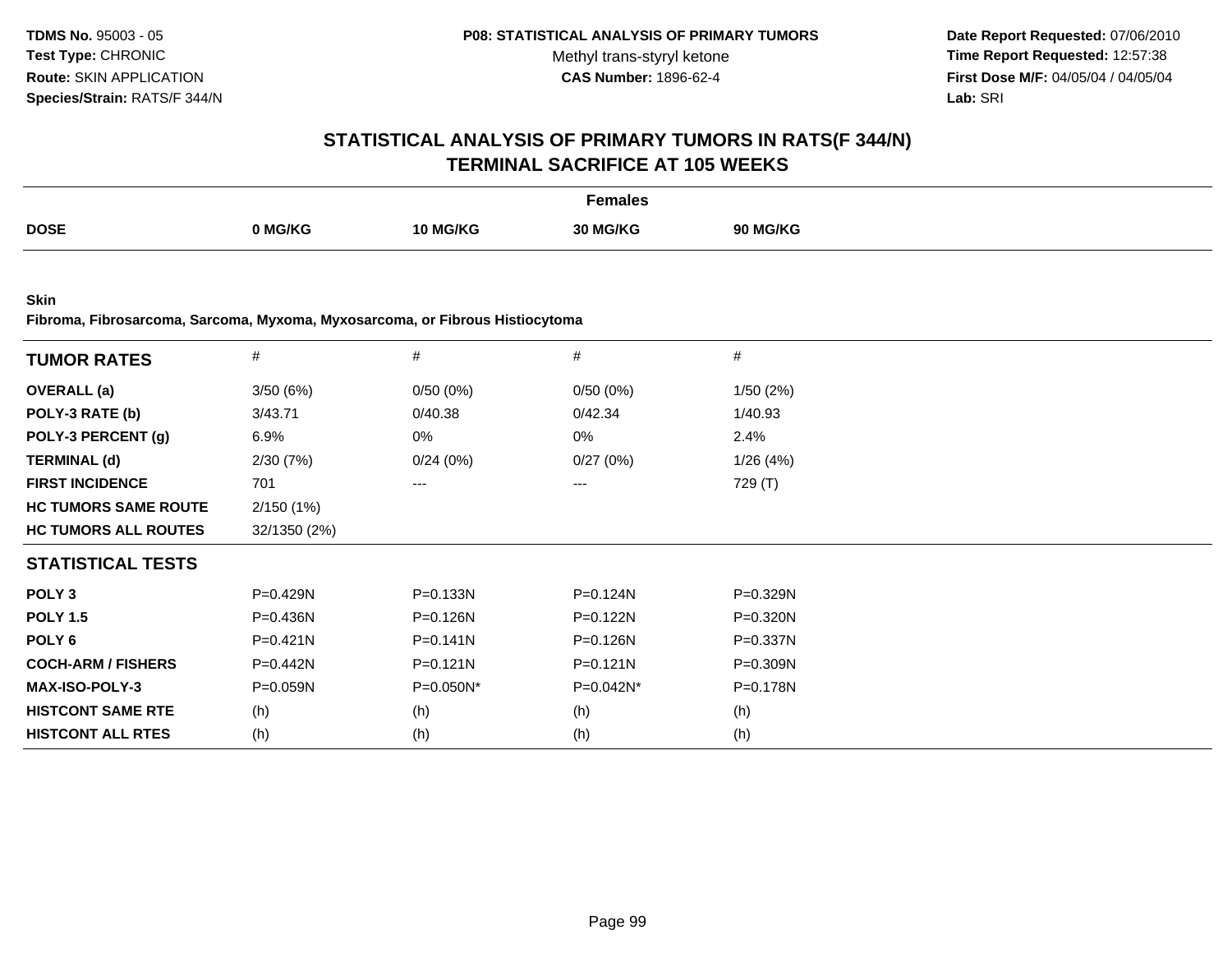**Date Report Requested:** 07/06/2010 **Time Report Requested:** 12:57:38 **First Dose M/F:** 04/05/04 / 04/05/04<br>Lab: SRI **Lab:** SRI

|                             |               |          | <b>Females</b>  |          |  |
|-----------------------------|---------------|----------|-----------------|----------|--|
| <b>DOSE</b>                 | 0 MG/KG       | 10 MG/KG | <b>30 MG/KG</b> | 90 MG/KG |  |
|                             |               |          |                 |          |  |
| <b>Skin</b><br>Fibrosarcoma |               |          |                 |          |  |
| <b>TUMOR RATES</b>          | $\#$          | $\#$     | $\#$            | $\#$     |  |
| <b>OVERALL</b> (a)          | 0/50(0%)      | 0/50(0%) | 0/50(0%)        | 0/50(0%) |  |
| POLY-3 RATE (b)             | 0/43.60       | 0/40.38  | 0/42.34         | 0/40.93  |  |
| POLY-3 PERCENT (g)          | 0%            | 0%       | 0%              | 0%       |  |
| <b>TERMINAL (d)</b>         | 0/30(0%)      | 0/24(0%) | 0/27(0%)        | 0/26(0%) |  |
| <b>FIRST INCIDENCE</b>      | $---$         | ---      | ---             | ---      |  |
| <b>HC TUMORS SAME ROUTE</b> | 0/150(0%)     |          |                 |          |  |
| <b>HC TUMORS ALL ROUTES</b> | $5/1350(0\%)$ |          |                 |          |  |
| <b>STATISTICAL TESTS</b>    |               |          |                 |          |  |
| POLY <sub>3</sub>           | (e)           | (e)      | (e)             | (e)      |  |
| <b>POLY 1.5</b>             | (e)           | (e)      | (e)             | (e)      |  |
| POLY <sub>6</sub>           | (e)           | (e)      | (e)             | (e)      |  |
| <b>COCH-ARM / FISHERS</b>   | (e)           | (e)      | (e)             | (e)      |  |
| MAX-ISO-POLY-3              | (e)           | (e)      | (e)             | (e)      |  |
| <b>HISTCONT SAME RTE</b>    | (e)           | (e)      | (e)             | (e)      |  |
| <b>HISTCONT ALL RTES</b>    | (e)           | (e)      | (e)             | (e)      |  |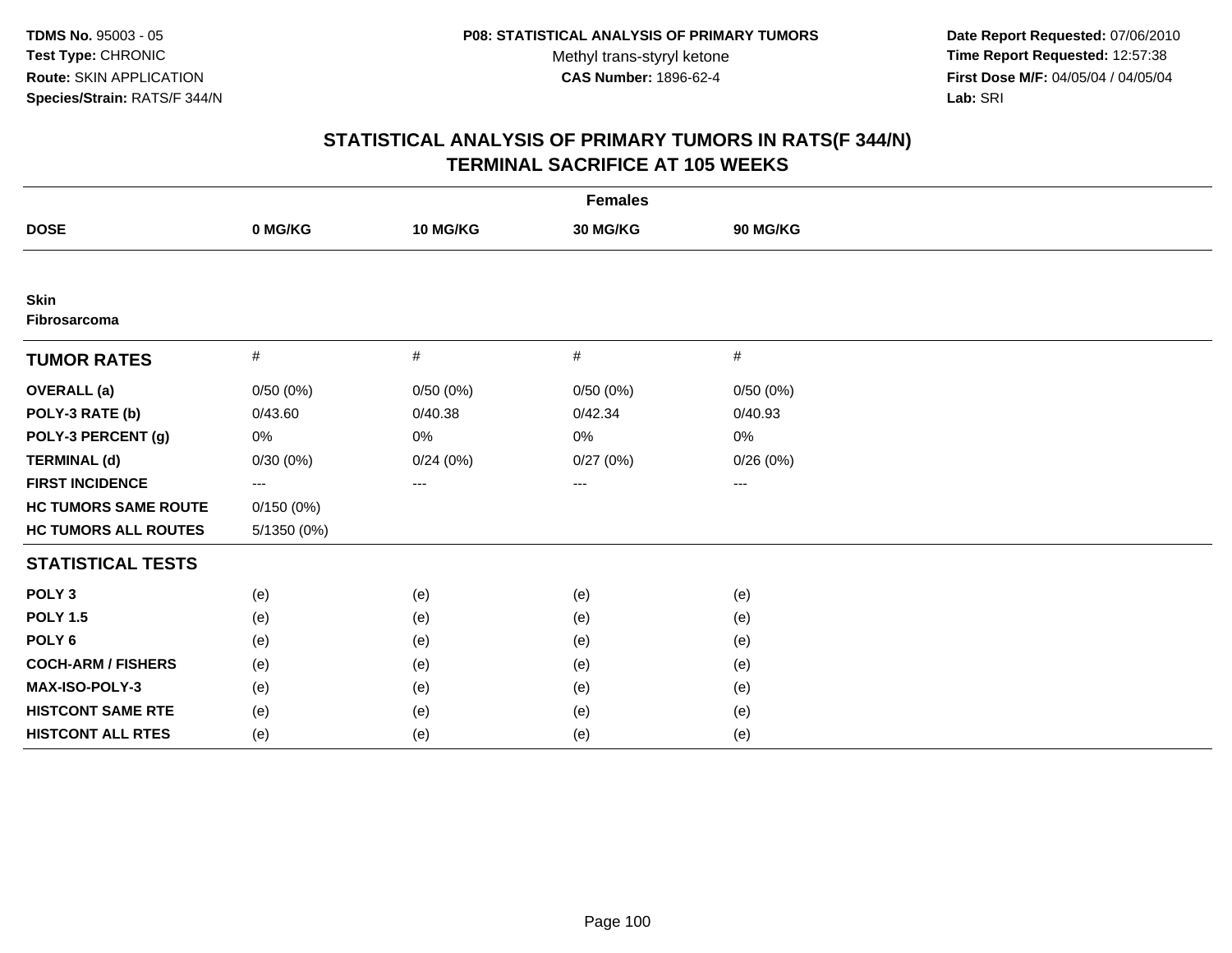**Date Report Requested:** 07/06/2010 **Time Report Requested:** 12:57:38 **First Dose M/F:** 04/05/04 / 04/05/04<br>Lab: SRI **Lab:** SRI

|                                                                            |             |                   | <b>Females</b> |          |  |
|----------------------------------------------------------------------------|-------------|-------------------|----------------|----------|--|
| <b>DOSE</b>                                                                | 0 MG/KG     | 10 MG/KG          | 30 MG/KG       | 90 MG/KG |  |
|                                                                            |             |                   |                |          |  |
| <b>Skin</b><br>Fibrosarcoma, Sarcoma, Myxosarcoma, or Fibrous Histiocytoma |             |                   |                |          |  |
| <b>TUMOR RATES</b>                                                         | $\#$        | $\#$              | $\#$           | $\#$     |  |
| <b>OVERALL</b> (a)                                                         | 0/50(0%)    | 0/50(0%)          | 0/50(0%)       | 0/50(0%) |  |
| POLY-3 RATE (b)                                                            | 0/43.60     | 0/40.38           | 0/42.34        | 0/40.93  |  |
| POLY-3 PERCENT (g)                                                         | 0%          | 0%                | 0%             | 0%       |  |
| <b>TERMINAL (d)</b>                                                        | 0/30(0%)    | 0/24(0%)          | 0/27(0%)       | 0/26(0%) |  |
| <b>FIRST INCIDENCE</b>                                                     | $\cdots$    | $\qquad \qquad -$ | ---            | ---      |  |
| <b>HC TUMORS SAME ROUTE</b>                                                | 0/150(0%)   |                   |                |          |  |
| <b>HC TUMORS ALL ROUTES</b>                                                | 8/1350 (1%) |                   |                |          |  |
| <b>STATISTICAL TESTS</b>                                                   |             |                   |                |          |  |
| POLY <sub>3</sub>                                                          | (e)         | (e)               | (e)            | (e)      |  |
| <b>POLY 1.5</b>                                                            | (e)         | (e)               | (e)            | (e)      |  |
| POLY <sub>6</sub>                                                          | (e)         | (e)               | (e)            | (e)      |  |
| <b>COCH-ARM / FISHERS</b>                                                  | (e)         | (e)               | (e)            | (e)      |  |
| MAX-ISO-POLY-3                                                             | (e)         | (e)               | (e)            | (e)      |  |
| <b>HISTCONT SAME RTE</b>                                                   | (e)         | (e)               | (e)            | (e)      |  |
| <b>HISTCONT ALL RTES</b>                                                   | (e)         | (e)               | (e)            | (e)      |  |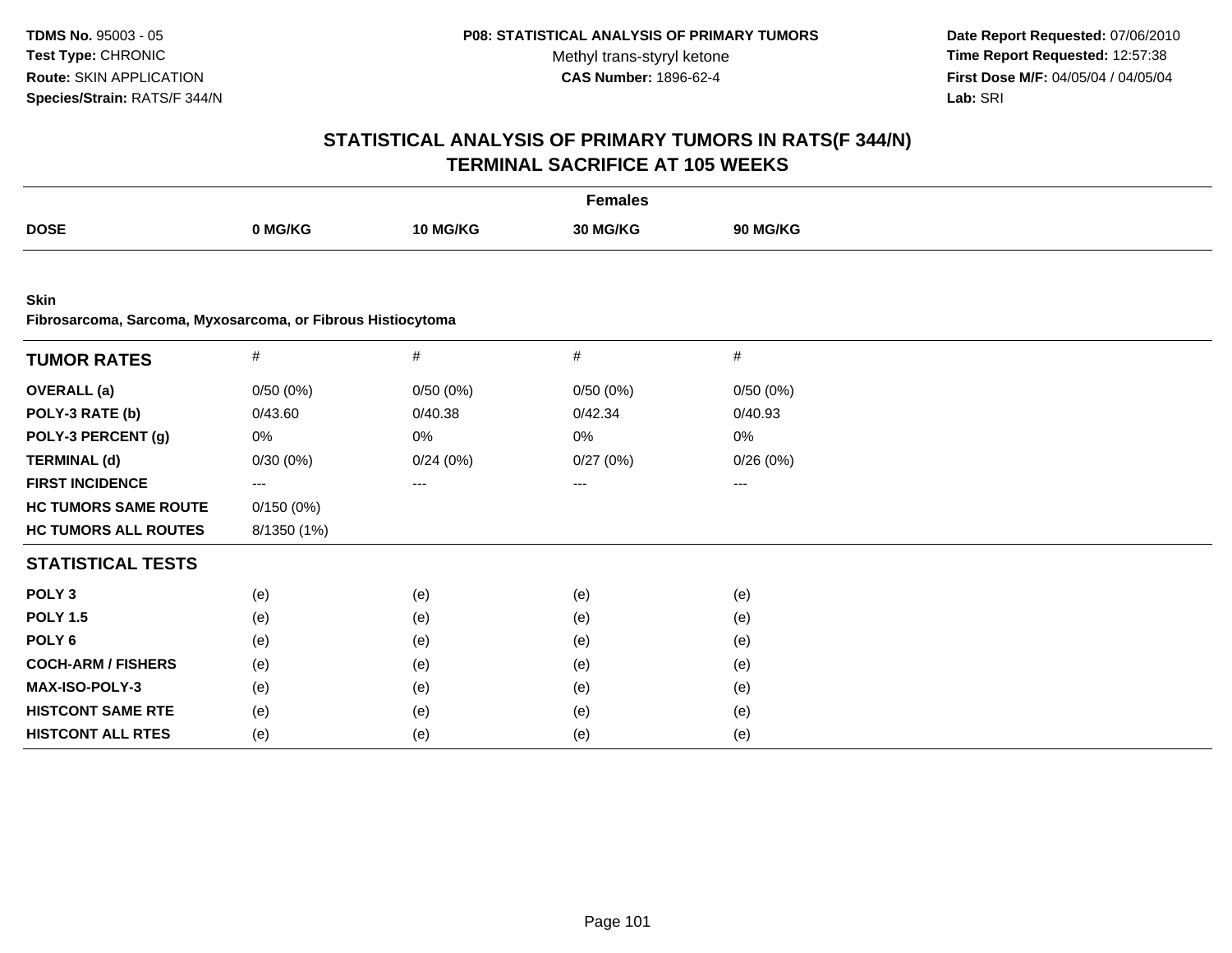**Date Report Requested:** 07/06/2010 **Time Report Requested:** 12:57:38 **First Dose M/F:** 04/05/04 / 04/05/04<br>Lab: SRI **Lab:** SRI

|                                     |                   |          | <b>Females</b> |          |  |
|-------------------------------------|-------------------|----------|----------------|----------|--|
| <b>DOSE</b>                         | 0 MG/KG           | 10 MG/KG | 30 MG/KG       | 90 MG/KG |  |
|                                     |                   |          |                |          |  |
| Skin<br><b>Fibrous Histiocytoma</b> |                   |          |                |          |  |
| <b>TUMOR RATES</b>                  | $\#$              | #        | #              | #        |  |
| <b>OVERALL</b> (a)                  | 0/50(0%)          | 0/50(0%) | 0/50(0%)       | 0/50(0%) |  |
| POLY-3 RATE (b)                     | 0/43.60           | 0/40.38  | 0/42.34        | 0/40.93  |  |
| POLY-3 PERCENT (g)                  | 0%                | 0%       | 0%             | 0%       |  |
| <b>TERMINAL (d)</b>                 | 0/30(0%)          | 0/24(0%) | 0/27(0%)       | 0/26(0%) |  |
| <b>FIRST INCIDENCE</b>              | $\qquad \qquad -$ | ---      | ---            | $---$    |  |
| <b>HC TUMORS SAME ROUTE</b>         | 0/150(0%)         |          |                |          |  |
| <b>HC TUMORS ALL ROUTES</b>         | 1/1350 (0%)       |          |                |          |  |
| <b>STATISTICAL TESTS</b>            |                   |          |                |          |  |
| POLY <sub>3</sub>                   | (e)               | (e)      | (e)            | (e)      |  |
| <b>POLY 1.5</b>                     | (e)               | (e)      | (e)            | (e)      |  |
| POLY <sub>6</sub>                   | (e)               | (e)      | (e)            | (e)      |  |
| <b>COCH-ARM / FISHERS</b>           | (e)               | (e)      | (e)            | (e)      |  |
| MAX-ISO-POLY-3                      | (e)               | (e)      | (e)            | (e)      |  |
| <b>HISTCONT SAME RTE</b>            | (e)               | (e)      | (e)            | (e)      |  |
| <b>HISTCONT ALL RTES</b>            | (e)               | (e)      | (e)            | (e)      |  |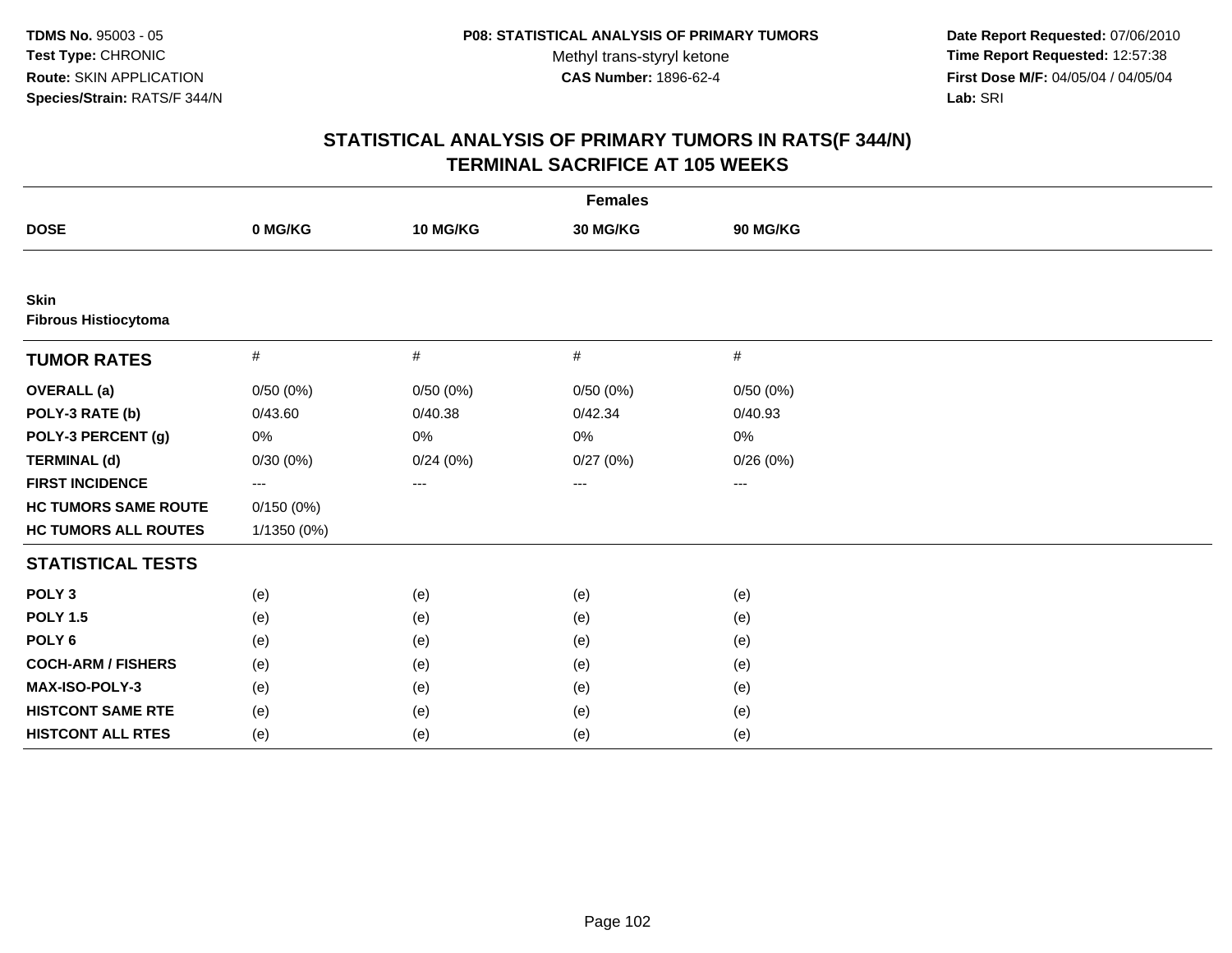**Date Report Requested:** 07/06/2010 **Time Report Requested:** 12:57:38 **First Dose M/F:** 04/05/04 / 04/05/04<br>Lab: SRI **Lab:** SRI

|                             |             |          | <b>Females</b> |                   |  |
|-----------------------------|-------------|----------|----------------|-------------------|--|
| <b>DOSE</b>                 | 0 MG/KG     | 10 MG/KG | 30 MG/KG       | 90 MG/KG          |  |
|                             |             |          |                |                   |  |
| Skin<br>Keratoacanthoma     |             |          |                |                   |  |
| <b>TUMOR RATES</b>          | $\#$        | #        | #              | #                 |  |
| <b>OVERALL</b> (a)          | 0/50(0%)    | 0/50(0%) | 1/50(2%)       | 0/50(0%)          |  |
| POLY-3 RATE (b)             | 0/43.60     | 0/40.38  | 1/42.34        | 0/40.93           |  |
| POLY-3 PERCENT (g)          | 0%          | 0%       | 2.4%           | $0\%$             |  |
| <b>TERMINAL (d)</b>         | 0/30(0%)    | 0/24(0%) | 1/27(4%)       | 0/26(0%)          |  |
| <b>FIRST INCIDENCE</b>      | ---         | ---      | 729 (T)        | $\qquad \qquad -$ |  |
| <b>HC TUMORS SAME ROUTE</b> | 1/150(1%)   |          |                |                   |  |
| <b>HC TUMORS ALL ROUTES</b> | 8/1350 (1%) |          |                |                   |  |
| <b>STATISTICAL TESTS</b>    |             |          |                |                   |  |
| POLY <sub>3</sub>           | P=0.789N    | (e)      | $P=0.494$      | (e)               |  |
| <b>POLY 1.5</b>             | P=0.788N    | (e)      | $P=0.496$      | (e)               |  |
| POLY <sub>6</sub>           | P=0.790N    | (e)      | $P=0.492$      | (e)               |  |
| <b>COCH-ARM / FISHERS</b>   | P=0.785N    | (e)      | $P = 0.500$    | (e)               |  |
| MAX-ISO-POLY-3              | $P=0.394$   | (e)      | $P = 0.158$    | (e)               |  |
| <b>HISTCONT SAME RTE</b>    | (h)         | (e)      | (h)            | (e)               |  |
| <b>HISTCONT ALL RTES</b>    | (h)         | (e)      | (h)            | (e)               |  |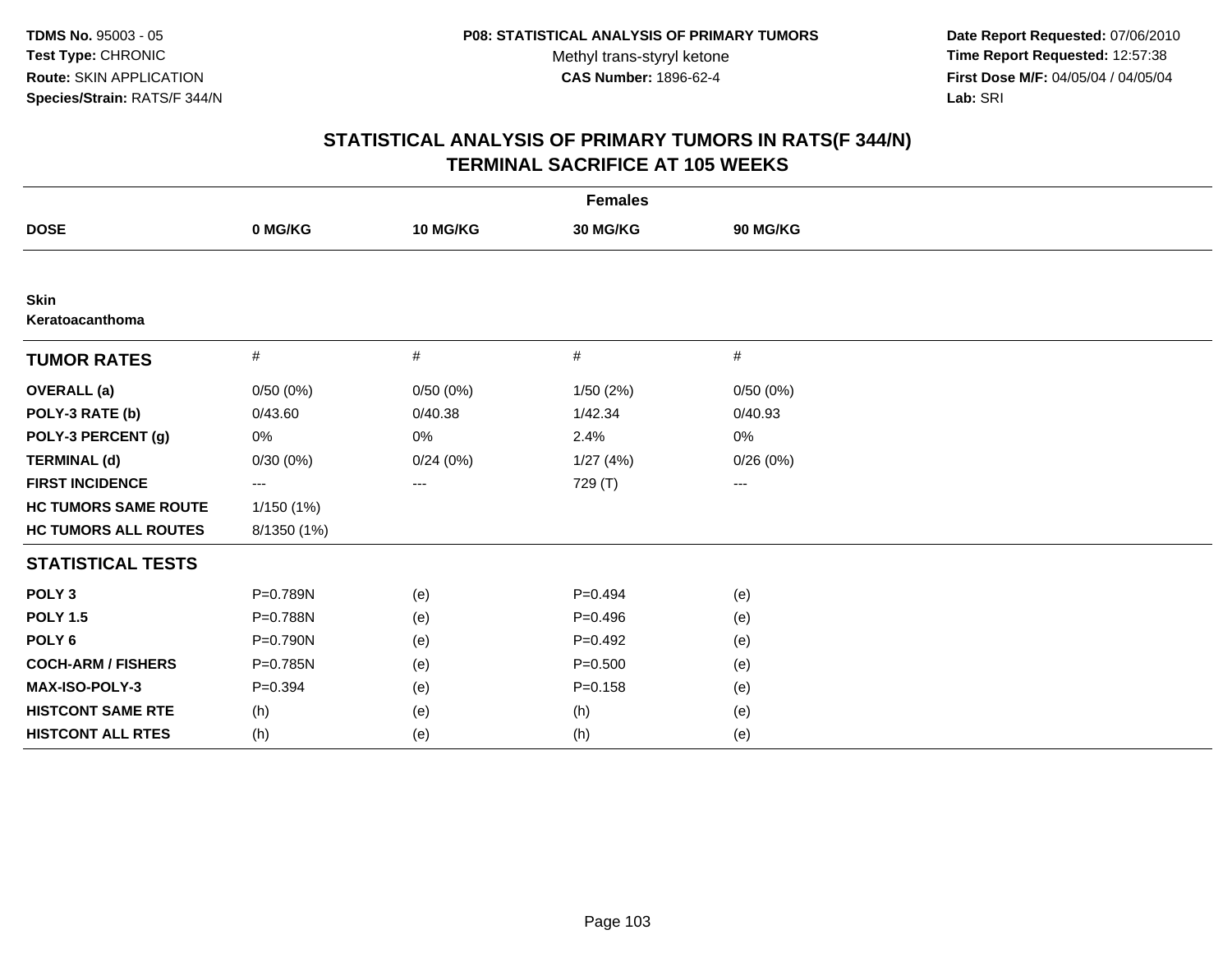**Date Report Requested:** 07/06/2010 **Time Report Requested:** 12:57:38 **First Dose M/F:** 04/05/04 / 04/05/04<br>Lab: SRI **Lab:** SRI

|                                            |               |          | <b>Females</b> |          |  |
|--------------------------------------------|---------------|----------|----------------|----------|--|
| <b>DOSE</b>                                | 0 MG/KG       | 10 MG/KG | 30 MG/KG       | 90 MG/KG |  |
|                                            |               |          |                |          |  |
| <b>Skin</b><br><b>Schwannoma Malignant</b> |               |          |                |          |  |
| <b>TUMOR RATES</b>                         | $\#$          | #        | #              | $\#$     |  |
| <b>OVERALL (a)</b>                         | 0/50(0%)      | 0/50(0%) | 0/50(0%)       | 0/50(0%) |  |
| POLY-3 RATE (b)                            | 0/43.60       | 0/40.38  | 0/42.34        | 0/40.93  |  |
| POLY-3 PERCENT (g)                         | 0%            | 0%       | 0%             | 0%       |  |
| <b>TERMINAL (d)</b>                        | 0/30(0%)      | 0/24(0%) | 0/27(0%)       | 0/26(0%) |  |
| <b>FIRST INCIDENCE</b>                     | ---           | ---      | ---            | ---      |  |
| <b>HC TUMORS SAME ROUTE</b>                | 2/150 (1%)    |          |                |          |  |
| <b>HC TUMORS ALL ROUTES</b>                | $3/1350(0\%)$ |          |                |          |  |
| <b>STATISTICAL TESTS</b>                   |               |          |                |          |  |
| POLY <sub>3</sub>                          | (e)           | (e)      | (e)            | (e)      |  |
| <b>POLY 1.5</b>                            | (e)           | (e)      | (e)            | (e)      |  |
| POLY <sub>6</sub>                          | (e)           | (e)      | (e)            | (e)      |  |
| <b>COCH-ARM / FISHERS</b>                  | (e)           | (e)      | (e)            | (e)      |  |
| MAX-ISO-POLY-3                             | (e)           | (e)      | (e)            | (e)      |  |
| <b>HISTCONT SAME RTE</b>                   | (e)           | (e)      | (e)            | (e)      |  |
| <b>HISTCONT ALL RTES</b>                   | (e)           | (e)      | (e)            | (e)      |  |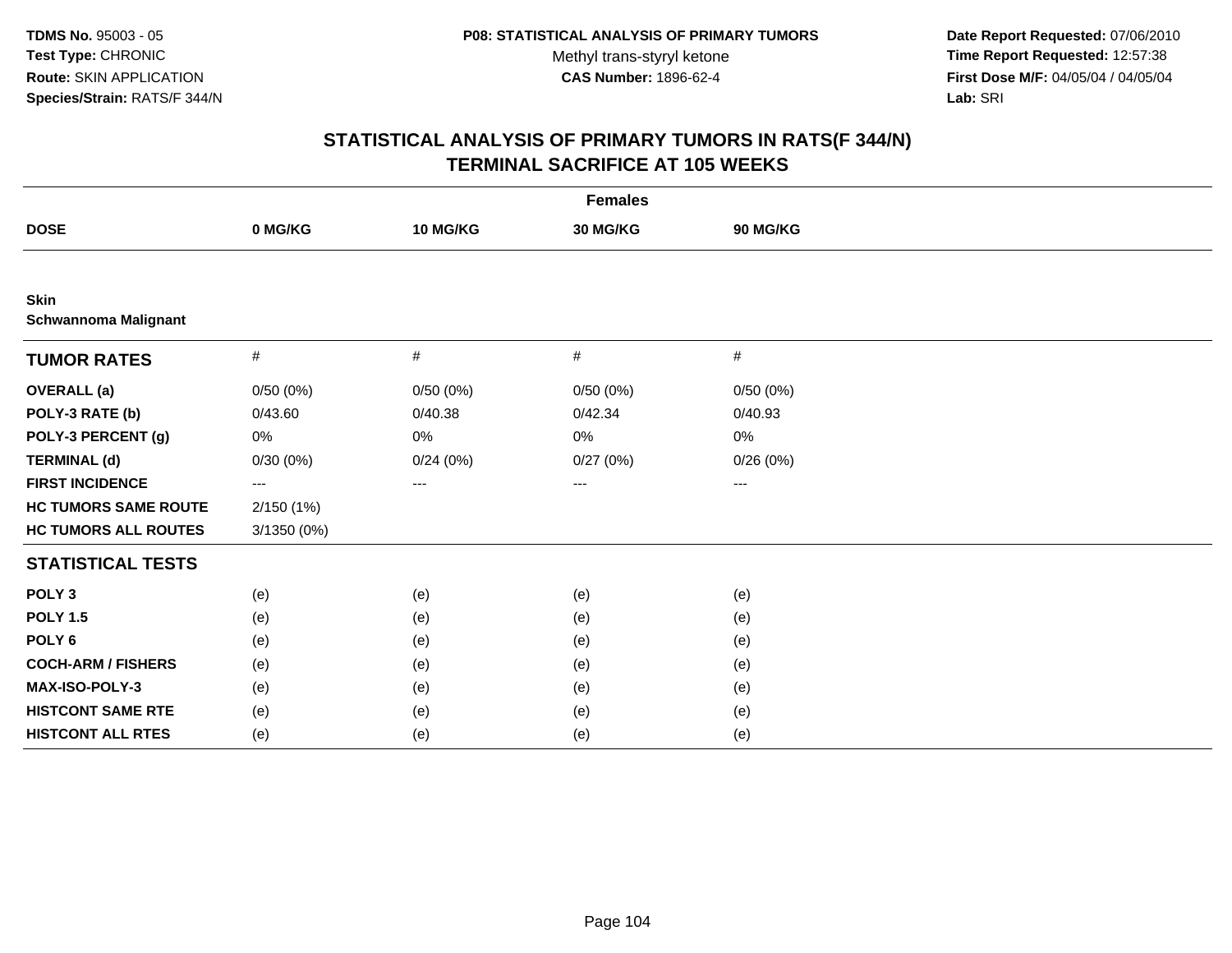**Date Report Requested:** 07/06/2010 **Time Report Requested:** 12:57:38 **First Dose M/F:** 04/05/04 / 04/05/04<br>**Lab:** SRI **Lab:** SRI

#### **STATISTICAL ANALYSIS OF PRIMARY TUMORS IN RATS(F 344/N)TERMINAL SACRIFICE AT 105 WEEKS**

|             |        |                 | Females                      |              |
|-------------|--------|-----------------|------------------------------|--------------|
| <b>DOSE</b> | `MG/KG | <b>10 MG/KG</b> | <sub>ົ</sub> ` MG/KG<br>30 M | <b>MG/KG</b> |

**Skin**

**Squamous Cell Carcinoma, Basal Cell Carcinoma, Basosquamous Tumor (malignant or NOS), or Carcinoma**

| <b>TUMOR RATES</b>          | $\#$              | $\#$     | #        | #        |  |
|-----------------------------|-------------------|----------|----------|----------|--|
| <b>OVERALL</b> (a)          | 0/50(0%)          | 0/50(0%) | 0/50(0%) | 0/50(0%) |  |
| POLY-3 RATE (b)             | 0/43.60           | 0/40.38  | 0/42.34  | 0/40.93  |  |
| POLY-3 PERCENT (g)          | 0%                | 0%       | 0%       | 0%       |  |
| <b>TERMINAL (d)</b>         | 0/30(0%)          | 0/24(0%) | 0/27(0%) | 0/26(0%) |  |
| <b>FIRST INCIDENCE</b>      | $\qquad \qquad -$ | $---$    | $---$    | ---      |  |
| <b>HC TUMORS SAME ROUTE</b> | 1/150(1%)         |          |          |          |  |
| <b>HC TUMORS ALL ROUTES</b> | 4/1350 (0%)       |          |          |          |  |
| <b>STATISTICAL TESTS</b>    |                   |          |          |          |  |
| POLY <sub>3</sub>           | (e)               | (e)      | (e)      | (e)      |  |
| <b>POLY 1.5</b>             | (e)               | (e)      | (e)      | (e)      |  |
| POLY 6                      | (e)               | (e)      | (e)      | (e)      |  |
| <b>COCH-ARM / FISHERS</b>   | (e)               | (e)      | (e)      | (e)      |  |
| MAX-ISO-POLY-3              | (e)               | (e)      | (e)      | (e)      |  |
| <b>HISTCONT SAME RTE</b>    | (e)               | (e)      | (e)      | (e)      |  |
| <b>HISTCONT ALL RTES</b>    | (e)               | (e)      | (e)      | (e)      |  |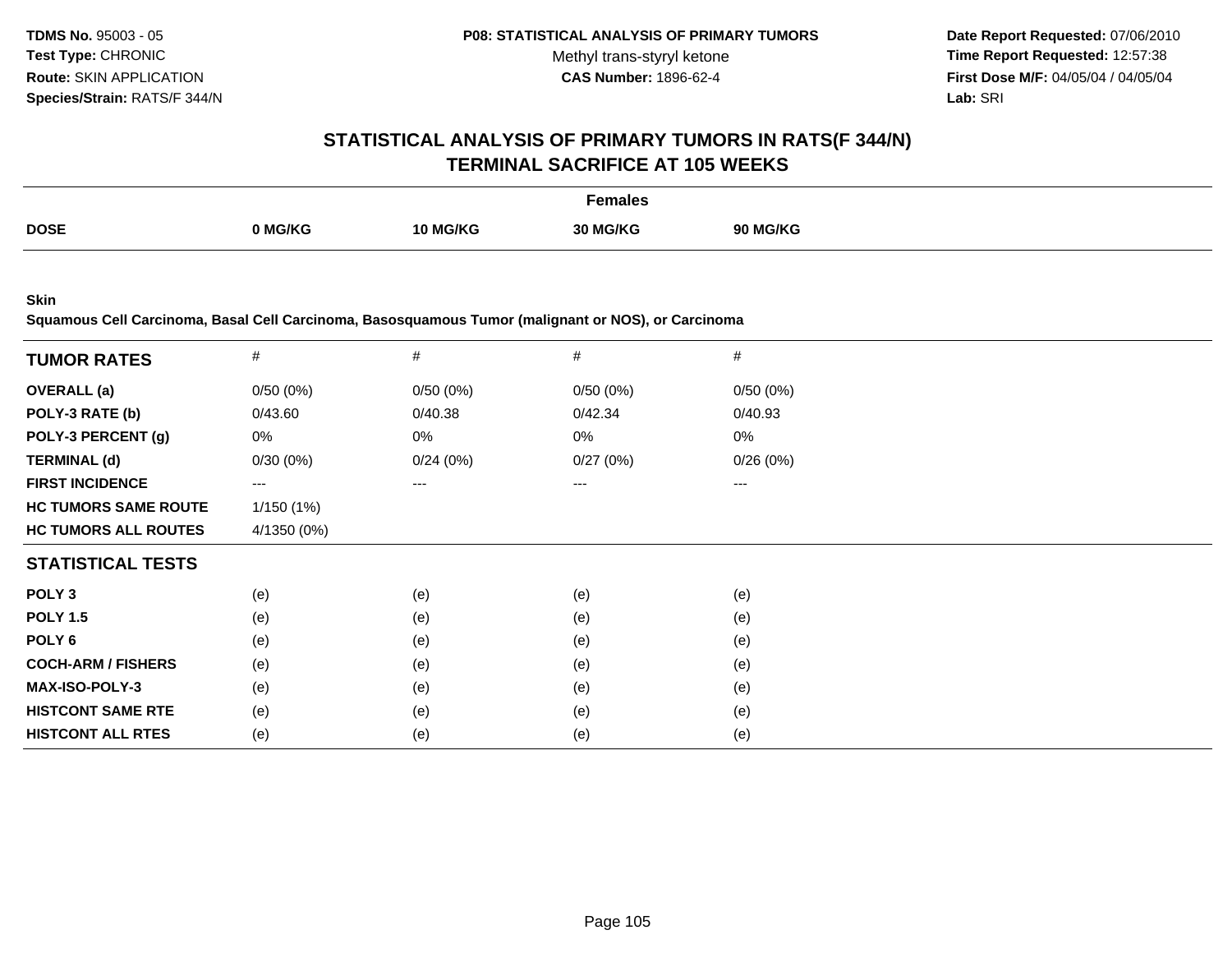**Date Report Requested:** 07/06/2010 **Time Report Requested:** 12:57:38 **First Dose M/F:** 04/05/04 / 04/05/04<br>Lab: SRI **Lab:** SRI

| <b>Females</b>                                |                   |          |          |          |  |
|-----------------------------------------------|-------------------|----------|----------|----------|--|
| <b>DOSE</b>                                   | 0 MG/KG           | 10 MG/KG | 30 MG/KG | 90 MG/KG |  |
|                                               |                   |          |          |          |  |
| <b>Skin</b><br><b>Squamous Cell Papilloma</b> |                   |          |          |          |  |
| <b>TUMOR RATES</b>                            | $\#$              | #        | $\#$     | $\#$     |  |
| <b>OVERALL</b> (a)                            | 0/50(0%)          | 0/50(0%) | 0/50(0%) | 0/50(0%) |  |
| POLY-3 RATE (b)                               | 0/43.60           | 0/40.38  | 0/42.34  | 0/40.93  |  |
| POLY-3 PERCENT (g)                            | 0%                | 0%       | 0%       | 0%       |  |
| <b>TERMINAL (d)</b>                           | 0/30(0%)          | 0/24(0%) | 0/27(0%) | 0/26(0%) |  |
| <b>FIRST INCIDENCE</b>                        | $\qquad \qquad -$ | ---      | ---      | ---      |  |
| <b>HC TUMORS SAME ROUTE</b>                   | 0/150(0%)         |          |          |          |  |
| <b>HC TUMORS ALL ROUTES</b>                   | $5/1350(0\%)$     |          |          |          |  |
| <b>STATISTICAL TESTS</b>                      |                   |          |          |          |  |
| POLY <sub>3</sub>                             | (e)               | (e)      | (e)      | (e)      |  |
| <b>POLY 1.5</b>                               | (e)               | (e)      | (e)      | (e)      |  |
| POLY <sub>6</sub>                             | (e)               | (e)      | (e)      | (e)      |  |
| <b>COCH-ARM / FISHERS</b>                     | (e)               | (e)      | (e)      | (e)      |  |
| MAX-ISO-POLY-3                                | (e)               | (e)      | (e)      | (e)      |  |
| <b>HISTCONT SAME RTE</b>                      | (e)               | (e)      | (e)      | (e)      |  |
| <b>HISTCONT ALL RTES</b>                      | (e)               | (e)      | (e)      | (e)      |  |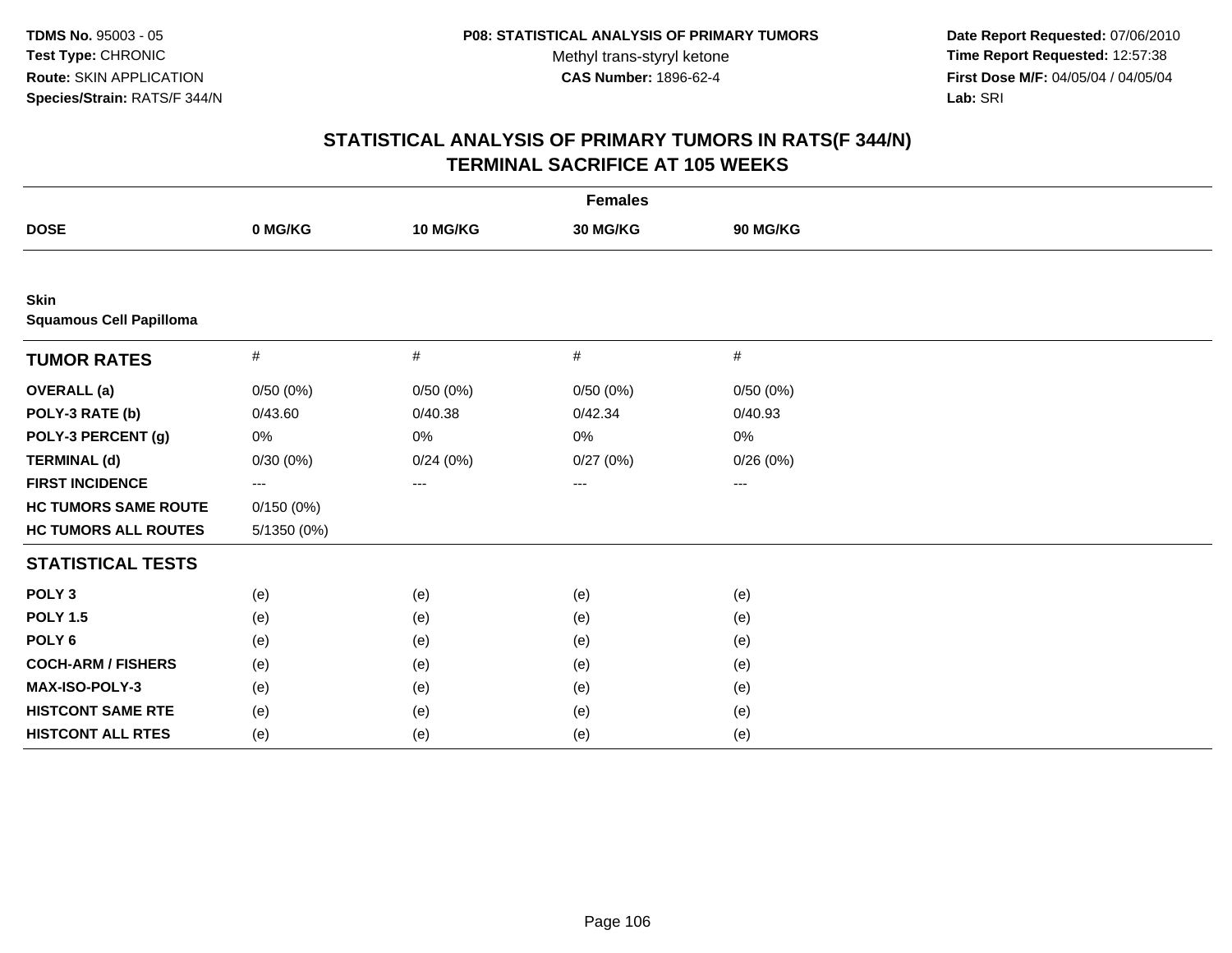**Date Report Requested:** 07/06/2010 **Time Report Requested:** 12:57:38 **First Dose M/F:** 04/05/04 / 04/05/04<br>**Lab:** SRI **Lab:** SRI

### **STATISTICAL ANALYSIS OF PRIMARY TUMORS IN RATS(F 344/N)TERMINAL SACRIFICE AT 105 WEEKS**

|             |       |          | Females  |              |
|-------------|-------|----------|----------|--------------|
| <b>DOSE</b> | MG/KG | 10 MG/KG | 30 MG/KG | <b>MG/KG</b> |
|             |       |          |          |              |

**Skin**

**Squamous Cell Papilloma, Papilloma, Squamous Cell Carcinoma or Keratoacanthoma**

| <b>TUMOR RATES</b>          | #                      | $\#$     | $\#$        | $\#$     |  |
|-----------------------------|------------------------|----------|-------------|----------|--|
| <b>OVERALL</b> (a)          | 0/50(0%)               | 0/50(0%) | 1/50(2%)    | 0/50(0%) |  |
| POLY-3 RATE (b)             | 0/43.60                | 0/40.38  | 1/42.34     | 0/40.93  |  |
| POLY-3 PERCENT (g)          | 0%                     | 0%       | 2.4%        | 0%       |  |
| <b>TERMINAL (d)</b>         | 0/30(0%)               | 0/24(0%) | 1/27(4%)    | 0/26(0%) |  |
| <b>FIRST INCIDENCE</b>      | $\qquad \qquad \cdots$ | ---      | 729 (T)     | ---      |  |
| <b>HC TUMORS SAME ROUTE</b> | 2/150(1%)              |          |             |          |  |
| <b>HC TUMORS ALL ROUTES</b> | 16/1350 (1%)           |          |             |          |  |
| <b>STATISTICAL TESTS</b>    |                        |          |             |          |  |
| POLY <sub>3</sub>           | P=0.789N               | (e)      | $P=0.494$   | (e)      |  |
| <b>POLY 1.5</b>             | P=0.788N               | (e)      | $P=0.496$   | (e)      |  |
| POLY 6                      | $P=0.790N$             | (e)      | $P = 0.492$ | (e)      |  |
| <b>COCH-ARM / FISHERS</b>   | P=0.785N               | (e)      | $P = 0.500$ | (e)      |  |
| <b>MAX-ISO-POLY-3</b>       | $P = 0.394$            | (e)      | $P = 0.158$ | (e)      |  |
| <b>HISTCONT SAME RTE</b>    | (h)                    | (e)      | (h)         | (e)      |  |
| <b>HISTCONT ALL RTES</b>    | (h)                    | (e)      | (h)         | (e)      |  |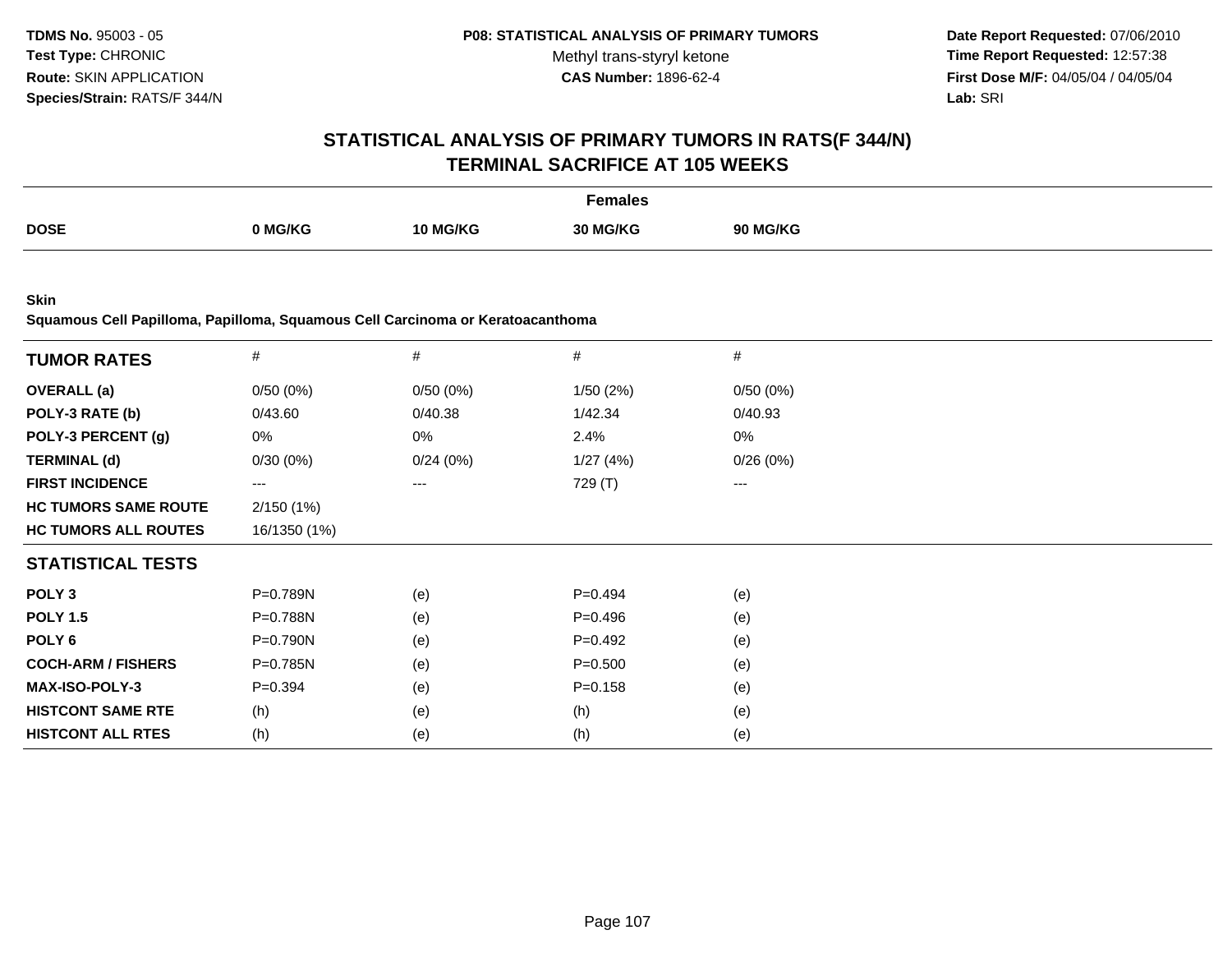**Date Report Requested:** 07/06/2010 **Time Report Requested:** 12:57:38 **First Dose M/F:** 04/05/04 / 04/05/04<br>Lab: SRI **Lab:** SRI

| <b>Females</b>                                         |                        |                        |             |          |  |  |
|--------------------------------------------------------|------------------------|------------------------|-------------|----------|--|--|
| <b>DOSE</b>                                            | 0 MG/KG                | 10 MG/KG               | 30 MG/KG    | 90 MG/KG |  |  |
|                                                        |                        |                        |             |          |  |  |
| Skin                                                   |                        |                        |             |          |  |  |
| Squamous Cell Papilloma, Papilloma, or Keratoacanthoma |                        |                        |             |          |  |  |
| <b>TUMOR RATES</b>                                     | $\#$                   | $\#$                   | $\#$        | $\#$     |  |  |
| <b>OVERALL</b> (a)                                     | 0/50(0%)               | 0/50(0%)               | 1/50(2%)    | 0/50(0%) |  |  |
| POLY-3 RATE (b)                                        | 0/43.60                | 0/40.38                | 1/42.34     | 0/40.93  |  |  |
| POLY-3 PERCENT (g)                                     | 0%                     | 0%                     | 2.4%        | 0%       |  |  |
| <b>TERMINAL (d)</b>                                    | 0/30(0%)               | 0/24(0%)               | 1/27(4%)    | 0/26(0%) |  |  |
| <b>FIRST INCIDENCE</b>                                 | $\qquad \qquad \cdots$ | $\qquad \qquad \cdots$ | 729 (T)     | ---      |  |  |
| <b>HC TUMORS SAME ROUTE</b>                            | 1/150(1%)              |                        |             |          |  |  |
| <b>HC TUMORS ALL ROUTES</b>                            | 13/1350 (1%)           |                        |             |          |  |  |
| <b>STATISTICAL TESTS</b>                               |                        |                        |             |          |  |  |
| POLY <sub>3</sub>                                      | P=0.789N               | (e)                    | $P=0.494$   | (e)      |  |  |
| <b>POLY 1.5</b>                                        | P=0.788N               | (e)                    | $P=0.496$   | (e)      |  |  |
| POLY <sub>6</sub>                                      | P=0.790N               | (e)                    | $P=0.492$   | (e)      |  |  |
| <b>COCH-ARM / FISHERS</b>                              | P=0.785N               | (e)                    | $P = 0.500$ | (e)      |  |  |
| MAX-ISO-POLY-3                                         | $P = 0.394$            | (e)                    | $P = 0.158$ | (e)      |  |  |
| <b>HISTCONT SAME RTE</b>                               | (h)                    | (e)                    | (h)         | (e)      |  |  |
| <b>HISTCONT ALL RTES</b>                               | (h)                    | (e)                    | (h)         | (e)      |  |  |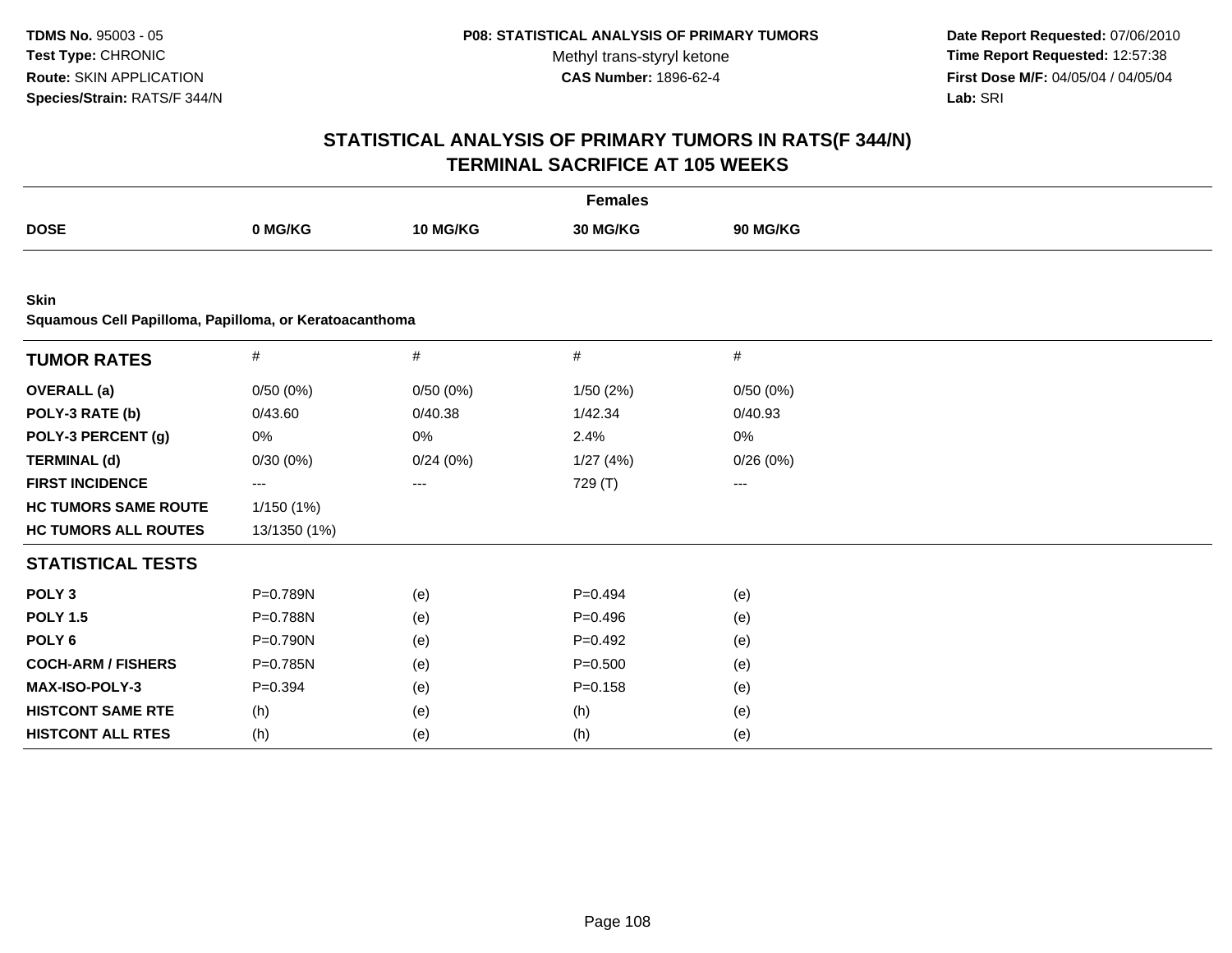**Date Report Requested:** 07/06/2010 **Time Report Requested:** 12:57:38 **First Dose M/F:** 04/05/04 / 04/05/04<br>Lab: SRI **Lab:** SRI

| <b>Females</b>                         |              |              |              |                   |  |  |
|----------------------------------------|--------------|--------------|--------------|-------------------|--|--|
| <b>DOSE</b>                            | 0 MG/KG      | 10 MG/KG     | 30 MG/KG     | 90 MG/KG          |  |  |
|                                        |              |              |              |                   |  |  |
| <b>Thymus</b><br><b>Thymoma Benign</b> |              |              |              |                   |  |  |
| <b>TUMOR RATES</b>                     |              |              |              |                   |  |  |
| <b>OVERALL</b> (a)                     | 1/50(2%)     | 0/49(0%)     | 0/47(0%)     | 0/47(0%)          |  |  |
| POLY-3 RATE (b)                        | 1/43.60      | 0/39.38      | 0/39.80      | 0/38.86           |  |  |
| POLY-3 PERCENT (g)                     | 2.3%         | 0%           | 0%           | 0%                |  |  |
| <b>TERMINAL (d)</b>                    | 1/30(3%)     | 0/23(0%)     | 0/26(0%)     | 0/24(0%)          |  |  |
| <b>FIRST INCIDENCE</b>                 | 729 (T)      | ---          | $\cdots$     | $\qquad \qquad -$ |  |  |
| <b>HC TUMORS SAME ROUTE</b>            | 0/144(0%)    |              |              |                   |  |  |
| <b>HC TUMORS ALL ROUTES</b>            | 4/1302 (0%)  |              |              |                   |  |  |
| <b>STATISTICAL TESTS</b>               |              |              |              |                   |  |  |
| POLY <sub>3</sub>                      | P=0.468N     | P=0.520N     | P=0.518N     | P=0.523N          |  |  |
| <b>POLY 1.5</b>                        | $P = 0.474N$ | $P = 0.512N$ | P=0.516N     | $P = 0.519N$      |  |  |
| POLY <sub>6</sub>                      | P=0.462N     | P=0.529N     | P=0.520N     | P=0.528N          |  |  |
| <b>COCH-ARM / FISHERS</b>              | $P = 0.480N$ | P=0.505N     | $P = 0.515N$ | $P = 0.515N$      |  |  |
| MAX-ISO-POLY-3                         | P=0.163N     | P=0.182N     | P=0.177N     | P=0.183N          |  |  |
| <b>HISTCONT SAME RTE</b>               | (h)          | (h)          | (h)          | (h)               |  |  |
| <b>HISTCONT ALL RTES</b>               | (h)          | (h)          | (h)          | (h)               |  |  |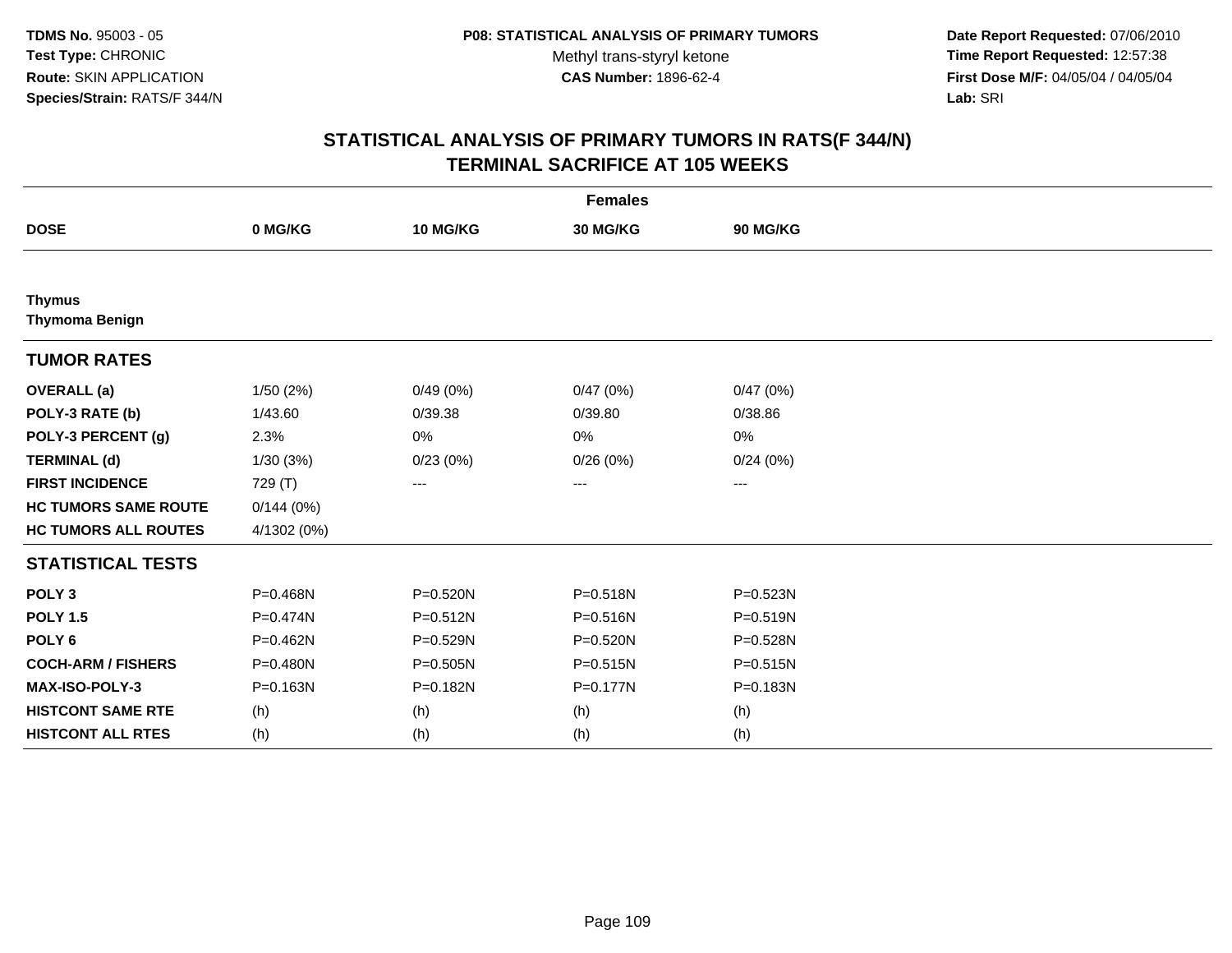**Date Report Requested:** 07/06/2010 **Time Report Requested:** 12:57:38 **First Dose M/F:** 04/05/04 / 04/05/04<br>Lab: SRI **Lab:** SRI

| <b>Females</b>                          |                |              |              |             |  |  |
|-----------------------------------------|----------------|--------------|--------------|-------------|--|--|
| <b>DOSE</b>                             | 0 MG/KG        | 10 MG/KG     | 30 MG/KG     | 90 MG/KG    |  |  |
|                                         |                |              |              |             |  |  |
| <b>Thyroid Gland: C-Cell</b><br>Adenoma |                |              |              |             |  |  |
| <b>TUMOR RATES</b>                      |                |              |              |             |  |  |
| <b>OVERALL</b> (a)                      | 7/50 (14%)     | 4/50 (8%)    | 5/49 (10%)   | 7/50 (14%)  |  |  |
| POLY-3 RATE (b)                         | 7/44.51        | 4/40.43      | 5/41.44      | 7/41.14     |  |  |
| POLY-3 PERCENT (g)                      | 15.7%          | 9.9%         | 12.1%        | 17%         |  |  |
| <b>TERMINAL (d)</b>                     | 5/30 (17%)     | 3/24 (13%)   | 4/27 (15%)   | 5/26 (19%)  |  |  |
| <b>FIRST INCIDENCE</b>                  | 554            | 716          | 710          | 687         |  |  |
| <b>HC TUMORS SAME ROUTE</b>             | 17/150 (11%)   |              |              |             |  |  |
| <b>HC TUMORS ALL ROUTES</b>             | 141/1338 (11%) |              |              |             |  |  |
| <b>STATISTICAL TESTS</b>                |                |              |              |             |  |  |
| POLY <sub>3</sub>                       | $P = 0.370$    | P=0.318N     | $P = 0.430N$ | $P = 0.552$ |  |  |
| <b>POLY 1.5</b>                         | $P = 0.376$    | P=0.289N     | $P = 0.415N$ | $P = 0.575$ |  |  |
| POLY <sub>6</sub>                       | $P=0.364$      | $P = 0.350N$ | $P = 0.445N$ | $P=0.529$   |  |  |
| <b>COCH-ARM / FISHERS</b>               | $P = 0.395$    | P=0.262N     | P=0.394N     | P=0.613N    |  |  |
| MAX-ISO-POLY-3                          | $P=0.459$      | $P = 0.224N$ | P=0.318N     | $P=0.437$   |  |  |
| <b>HISTCONT SAME RTE</b>                | $P = 0.457$    | $P = 1.000$  | $P = 1.000$  | $P=0.400$   |  |  |
| <b>HISTCONT ALL RTES</b>                | $P = 0.461$    | $P = 1.000$  | $P = 0.626$  | $P = 0.327$ |  |  |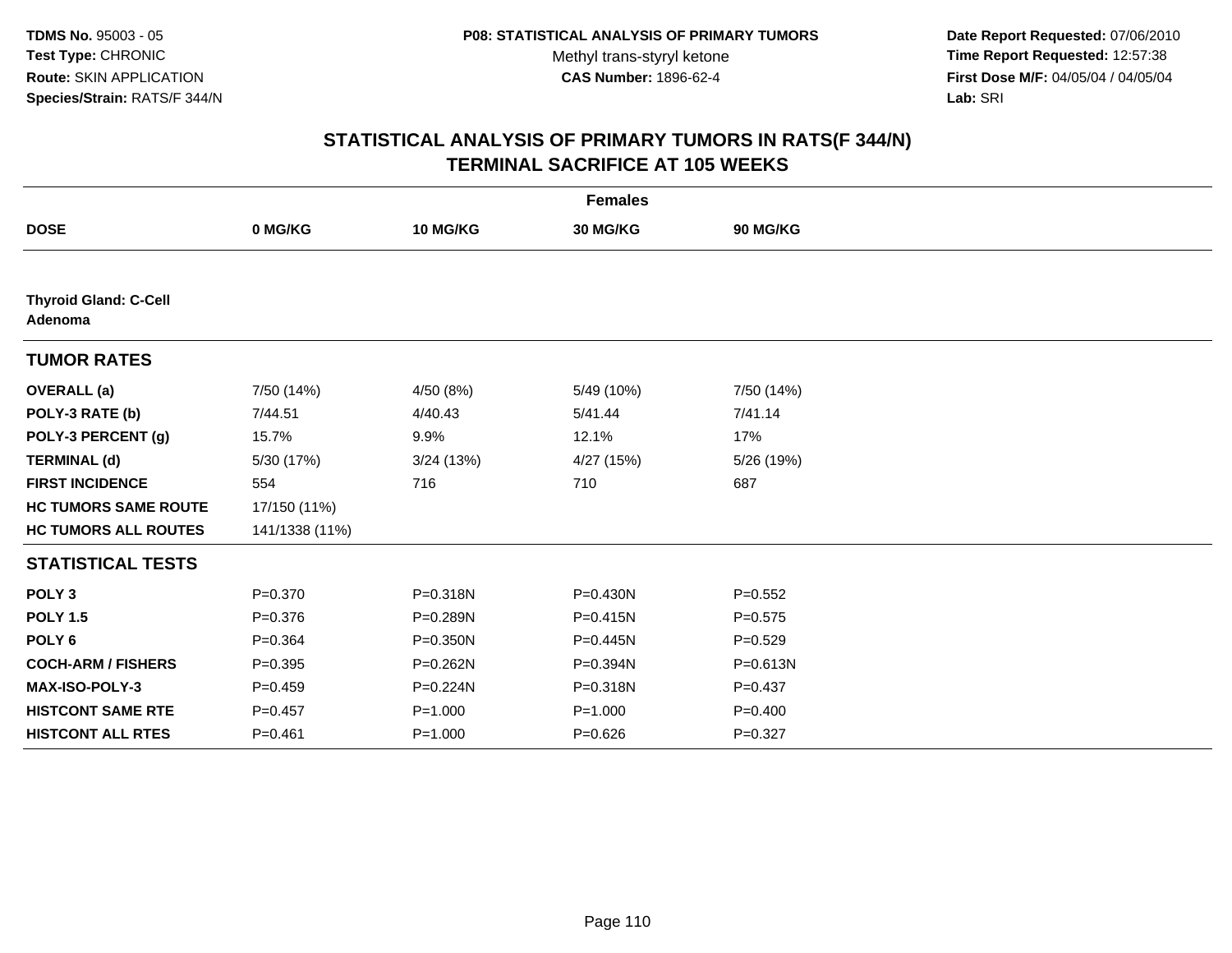**Date Report Requested:** 07/06/2010 **Time Report Requested:** 12:57:38 **First Dose M/F:** 04/05/04 / 04/05/04<br>Lab: SRI **Lab:** SRI

| <b>Females</b>                                       |                |              |              |             |  |  |
|------------------------------------------------------|----------------|--------------|--------------|-------------|--|--|
| <b>DOSE</b>                                          | 0 MG/KG        | 10 MG/KG     | 30 MG/KG     | 90 MG/KG    |  |  |
|                                                      |                |              |              |             |  |  |
| <b>Thyroid Gland: C-Cell</b><br>Carcinoma or Adenoma |                |              |              |             |  |  |
| <b>TUMOR RATES</b>                                   |                |              |              |             |  |  |
| <b>OVERALL</b> (a)                                   | 8/50 (16%)     | 4/50 (8%)    | 6/49 (12%)   | 8/50 (16%)  |  |  |
| POLY-3 RATE (b)                                      | 8/44.71        | 4/40.43      | 6/41.58      | 8/41.60     |  |  |
| POLY-3 PERCENT (g)                                   | 17.9%          | 9.9%         | 14.4%        | 19.2%       |  |  |
| <b>TERMINAL (d)</b>                                  | 5/30 (17%)     | 3/24 (13%)   | 4/27(15%)    | 5/26 (19%)  |  |  |
| <b>FIRST INCIDENCE</b>                               | 554            | 716          | 694          | 593         |  |  |
| <b>HC TUMORS SAME ROUTE</b>                          | 19/150 (13%)   |              |              |             |  |  |
| <b>HC TUMORS ALL ROUTES</b>                          | 157/1338 (12%) |              |              |             |  |  |
| <b>STATISTICAL TESTS</b>                             |                |              |              |             |  |  |
| POLY <sub>3</sub>                                    | $P = 0.331$    | P=0.227N     | P=0.443N     | $P=0.547$   |  |  |
| <b>POLY 1.5</b>                                      | $P = 0.333$    | P=0.202N     | P=0.426N     | $P = 0.569$ |  |  |
| POLY <sub>6</sub>                                    | $P = 0.330$    | $P = 0.259N$ | $P = 0.460N$ | $P=0.524$   |  |  |
| <b>COCH-ARM / FISHERS</b>                            | $P = 0.349$    | P=0.178N     | P=0.403N     | P=0.607N    |  |  |
| <b>MAX-ISO-POLY-3</b>                                | $P = 0.419$    | P=0.156N     | P=0.336N     | $P=0.437$   |  |  |
| <b>HISTCONT SAME RTE</b>                             | $P = 0.293$    | $P = 1.000$  | $P = 1.000$  | $P = 0.226$ |  |  |
| <b>HISTCONT ALL RTES</b>                             | $P=0.377$      | $P = 1.000$  | $P = 0.564$  | $P=0.292$   |  |  |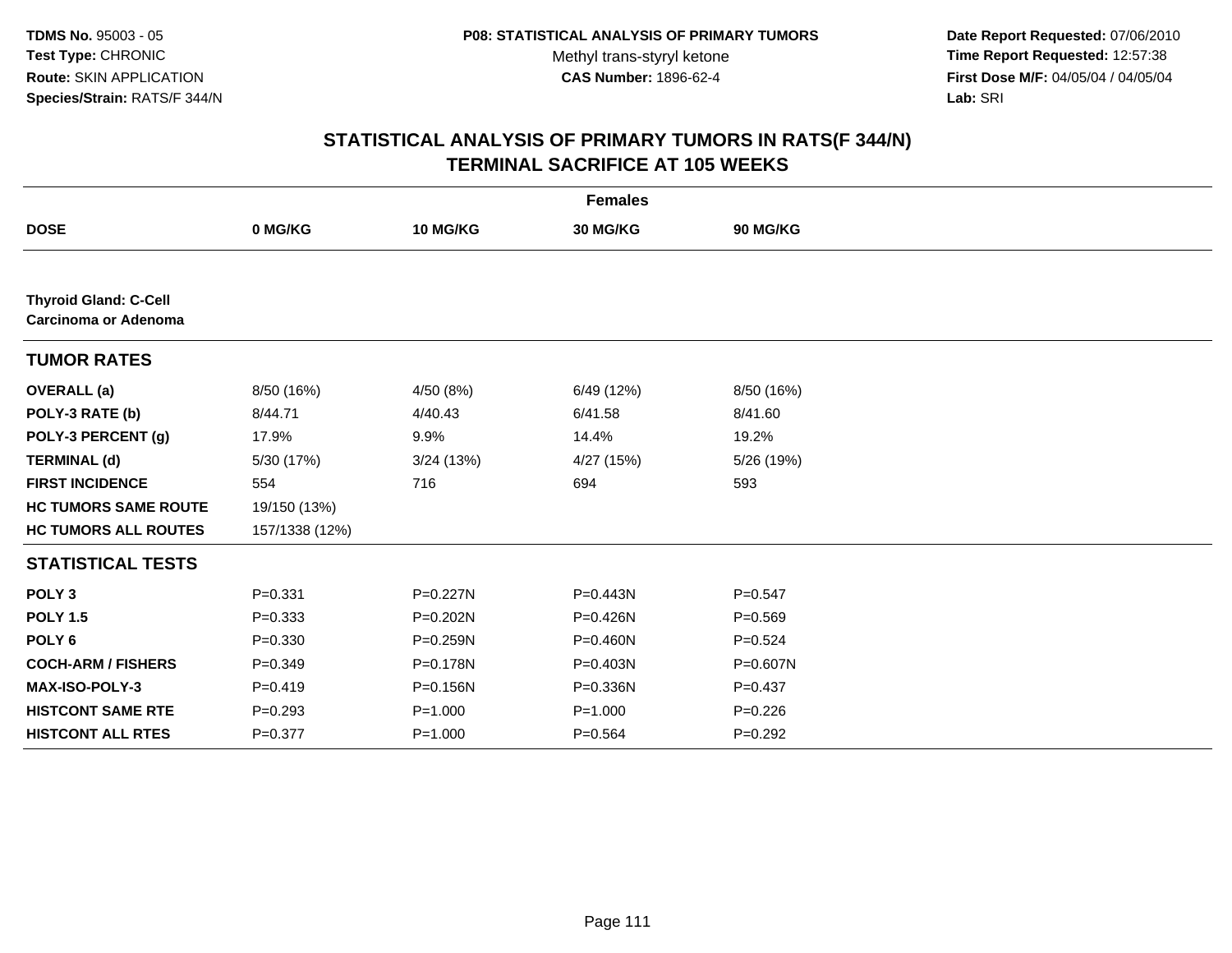**Date Report Requested:** 07/06/2010 **Time Report Requested:** 12:57:38 **First Dose M/F:** 04/05/04 / 04/05/04<br>Lab: SRI **Lab:** SRI

| <b>Females</b>                                     |            |          |          |                   |  |  |
|----------------------------------------------------|------------|----------|----------|-------------------|--|--|
| <b>DOSE</b>                                        | 0 MG/KG    | 10 MG/KG | 30 MG/KG | 90 MG/KG          |  |  |
|                                                    |            |          |          |                   |  |  |
| <b>Thyroid Gland: Follicular Cell</b><br>Carcinoma |            |          |          |                   |  |  |
| <b>TUMOR RATES</b>                                 |            |          |          |                   |  |  |
| <b>OVERALL (a)</b>                                 | 0/50(0%)   | 0/50(0%) | 0/49(0%) | 0/50(0%)          |  |  |
| POLY-3 RATE (b)                                    | 0/43.60    | 0/40.38  | 0/41.36  | 0/40.93           |  |  |
| POLY-3 PERCENT (g)                                 | 0%         | 0%       | 0%       | 0%                |  |  |
| <b>TERMINAL (d)</b>                                | 0/30(0%)   | 0/24(0%) | 0/27(0%) | 0/26(0%)          |  |  |
| <b>FIRST INCIDENCE</b>                             | ---        | $\cdots$ | $\cdots$ | $\qquad \qquad -$ |  |  |
| <b>HC TUMORS SAME ROUTE</b>                        | 2/150(1%)  |          |          |                   |  |  |
| <b>HC TUMORS ALL ROUTES</b>                        | 6/1338(0%) |          |          |                   |  |  |
| <b>STATISTICAL TESTS</b>                           |            |          |          |                   |  |  |
| POLY <sub>3</sub>                                  | (e)        | (e)      | (e)      | (e)               |  |  |
| <b>POLY 1.5</b>                                    | (e)        | (e)      | (e)      | (e)               |  |  |
| POLY <sub>6</sub>                                  | (e)        | (e)      | (e)      | (e)               |  |  |
| <b>COCH-ARM / FISHERS</b>                          | (e)        | (e)      | (e)      | (e)               |  |  |
| <b>MAX-ISO-POLY-3</b>                              | (e)        | (e)      | (e)      | (e)               |  |  |
| <b>HISTCONT SAME RTE</b>                           | (e)        | (e)      | (e)      | (e)               |  |  |
| <b>HISTCONT ALL RTES</b>                           | (e)        | (e)      | (e)      | (e)               |  |  |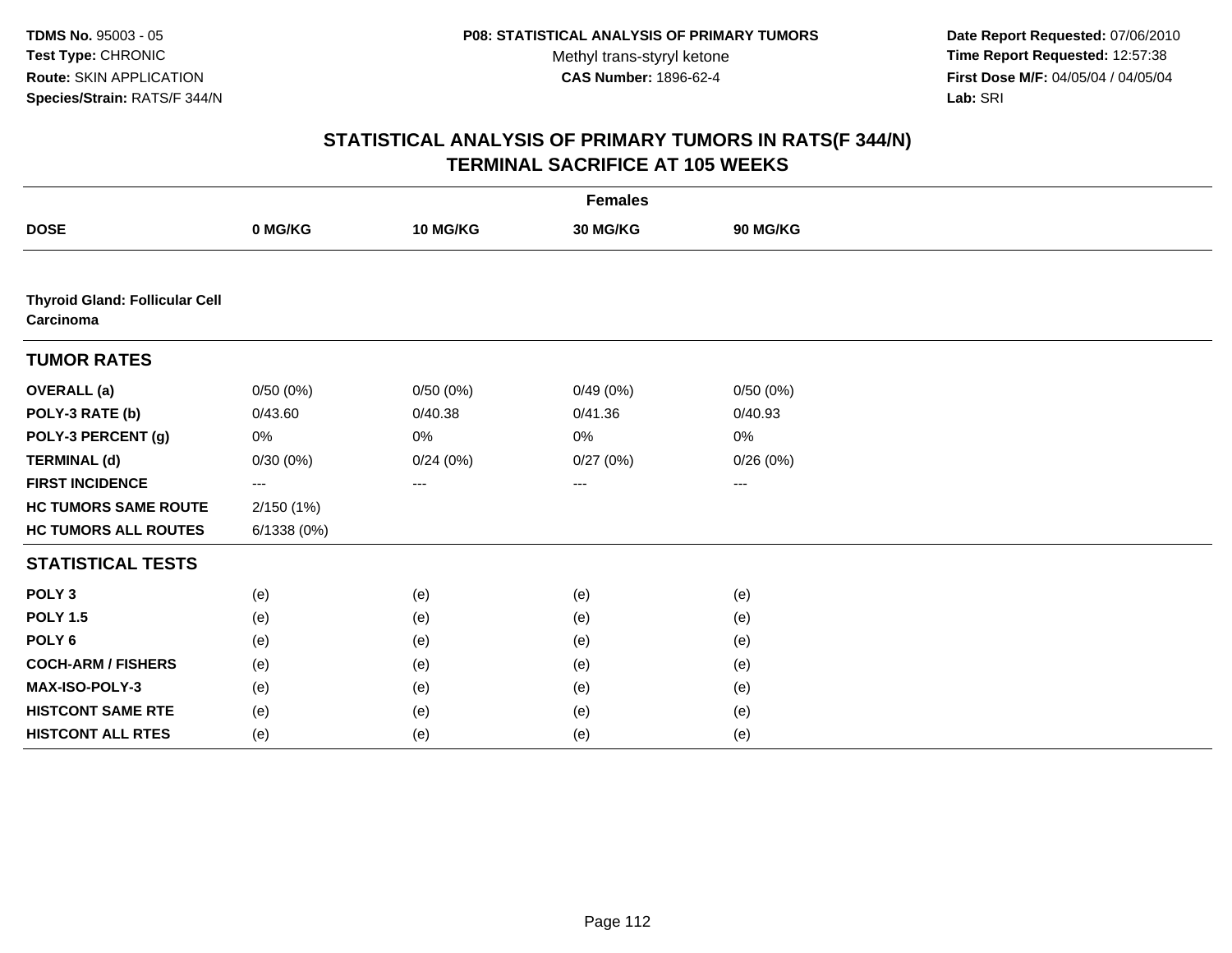**Date Report Requested:** 07/06/2010 **Time Report Requested:** 12:57:38 **First Dose M/F:** 04/05/04 / 04/05/04<br>Lab: SRI **Lab:** SRI

| <b>Females</b>                                                |              |              |                   |             |  |  |
|---------------------------------------------------------------|--------------|--------------|-------------------|-------------|--|--|
| <b>DOSE</b>                                                   | 0 MG/KG      | 10 MG/KG     | 30 MG/KG          | 90 MG/KG    |  |  |
|                                                               |              |              |                   |             |  |  |
| <b>Thyroid Gland: Follicular Cell</b><br>Carcinoma or Adenoma |              |              |                   |             |  |  |
| <b>TUMOR RATES</b>                                            |              |              |                   |             |  |  |
| <b>OVERALL</b> (a)                                            | 1/50(2%)     | 0/50(0%)     | 0/49(0%)          | 1/50(2%)    |  |  |
| POLY-3 RATE (b)                                               | 1/43.86      | 0/40.38      | 0/41.36           | 1/41.09     |  |  |
| POLY-3 PERCENT (g)                                            | 2.3%         | 0%           | 0%                | 2.4%        |  |  |
| <b>TERMINAL (d)</b>                                           | 0/30(0%)     | 0/24(0%)     | 0/27(0%)          | 0/26(0%)    |  |  |
| <b>FIRST INCIDENCE</b>                                        | 659          | ---          | $\qquad \qquad -$ | 687         |  |  |
| <b>HC TUMORS SAME ROUTE</b>                                   | 3/150(2%)    |              |                   |             |  |  |
| <b>HC TUMORS ALL ROUTES</b>                                   | 12/1338 (1%) |              |                   |             |  |  |
| <b>STATISTICAL TESTS</b>                                      |              |              |                   |             |  |  |
| POLY <sub>3</sub>                                             | $P = 0.542$  | $P = 0.517N$ | P=0.512N          | $P = 0.746$ |  |  |
| <b>POLY 1.5</b>                                               | $P = 0.540$  | P=0.508N     | P=0.509N          | $P = 0.751$ |  |  |
| POLY <sub>6</sub>                                             | $P = 0.545$  | P=0.526N     | $P = 0.515N$      | $P = 0.741$ |  |  |
| <b>COCH-ARM / FISHERS</b>                                     | $P = 0.541$  | P=0.500N     | P=0.505N          | P=0.753N    |  |  |
| MAX-ISO-POLY-3                                                | $P = 0.405$  | P=0.179N     | P=0.172N          | $P = 0.481$ |  |  |
| <b>HISTCONT SAME RTE</b>                                      | (e)          | (e)          | (e)               | (e)         |  |  |
| <b>HISTCONT ALL RTES</b>                                      | (e)          | (e)          | (e)               | (e)         |  |  |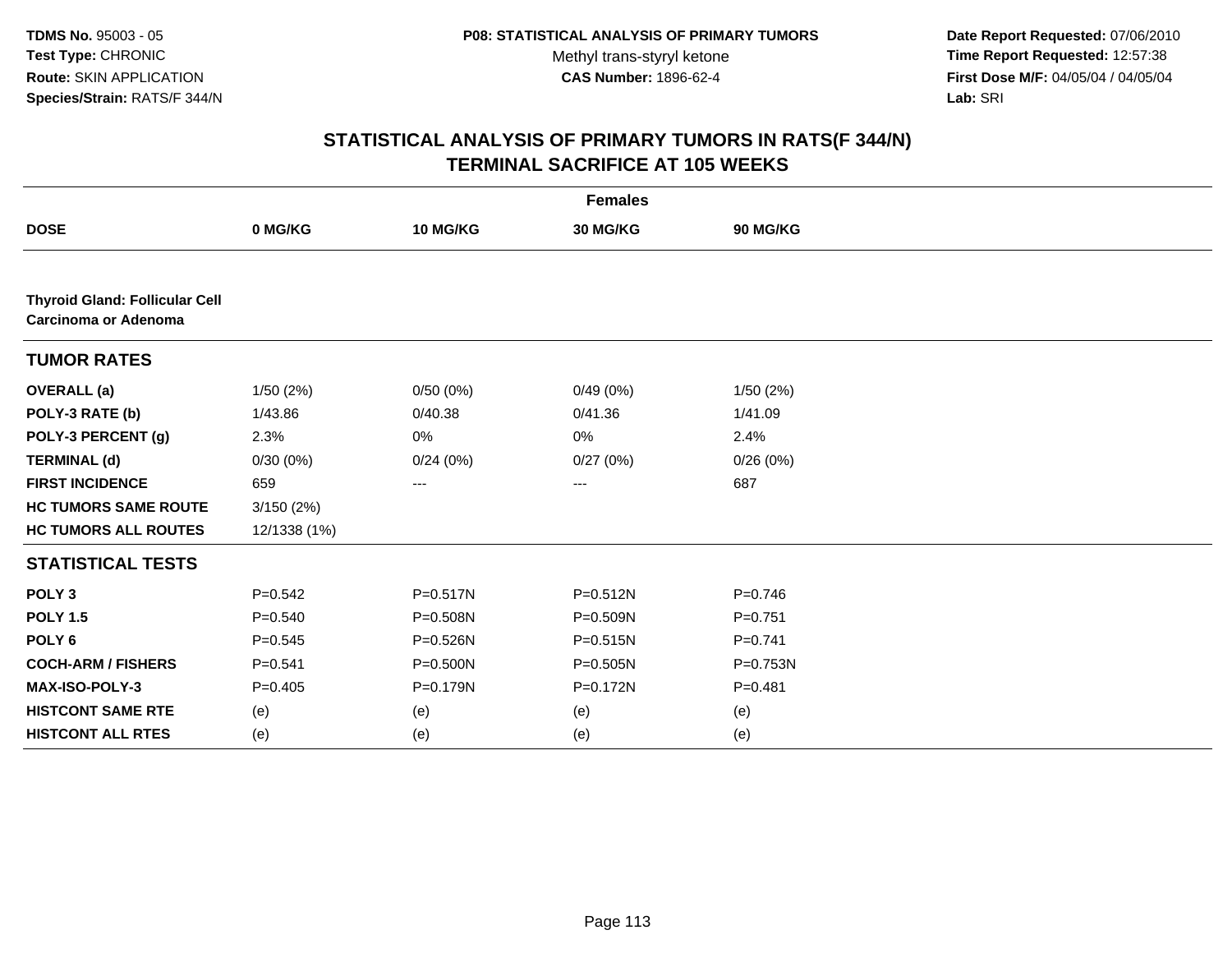**Date Report Requested:** 07/06/2010 **Time Report Requested:** 12:57:38 **First Dose M/F:** 04/05/04 / 04/05/04<br>Lab: SRI **Lab:** SRI

| <b>Females</b>                                  |             |          |                   |                        |  |  |
|-------------------------------------------------|-------------|----------|-------------------|------------------------|--|--|
| <b>DOSE</b>                                     | 0 MG/KG     | 10 MG/KG | 30 MG/KG          | 90 MG/KG               |  |  |
|                                                 |             |          |                   |                        |  |  |
| <b>Tongue</b><br><b>Squamous Cell Carcinoma</b> |             |          |                   |                        |  |  |
| <b>TUMOR RATES</b>                              | #           | #        | $\#$              | #                      |  |  |
| <b>OVERALL (a)</b>                              | 0/50(0%)    | 0/50(0%) | 0/50(0%)          | 0/50(0%)               |  |  |
| POLY-3 RATE (b)                                 | 0/43.60     | 0/40.38  | 0/42.34           | 0/40.93                |  |  |
| POLY-3 PERCENT (g)                              | 0%          | 0%       | 0%                | 0%                     |  |  |
| <b>TERMINAL (d)</b>                             | 0/30(0%)    | 0/24(0%) | 0/27(0%)          | 0/26(0%)               |  |  |
| <b>FIRST INCIDENCE</b>                          | ---         | ---      | $\qquad \qquad -$ | $\qquad \qquad \cdots$ |  |  |
| <b>HC TUMORS SAME ROUTE</b>                     | 0/150(0%)   |          |                   |                        |  |  |
| <b>HC TUMORS ALL ROUTES</b>                     | 1/1350 (0%) |          |                   |                        |  |  |
| <b>STATISTICAL TESTS</b>                        |             |          |                   |                        |  |  |
| POLY <sub>3</sub>                               | (e)         | (e)      | (e)               | (e)                    |  |  |
| <b>POLY 1.5</b>                                 | (e)         | (e)      | (e)               | (e)                    |  |  |
| POLY <sub>6</sub>                               | (e)         | (e)      | (e)               | (e)                    |  |  |
| <b>COCH-ARM / FISHERS</b>                       | (e)         | (e)      | (e)               | (e)                    |  |  |
| MAX-ISO-POLY-3                                  | (e)         | (e)      | (e)               | (e)                    |  |  |
| <b>HISTCONT SAME RTE</b>                        | (e)         | (e)      | (e)               | (e)                    |  |  |
| <b>HISTCONT ALL RTES</b>                        | (e)         | (e)      | (e)               | (e)                    |  |  |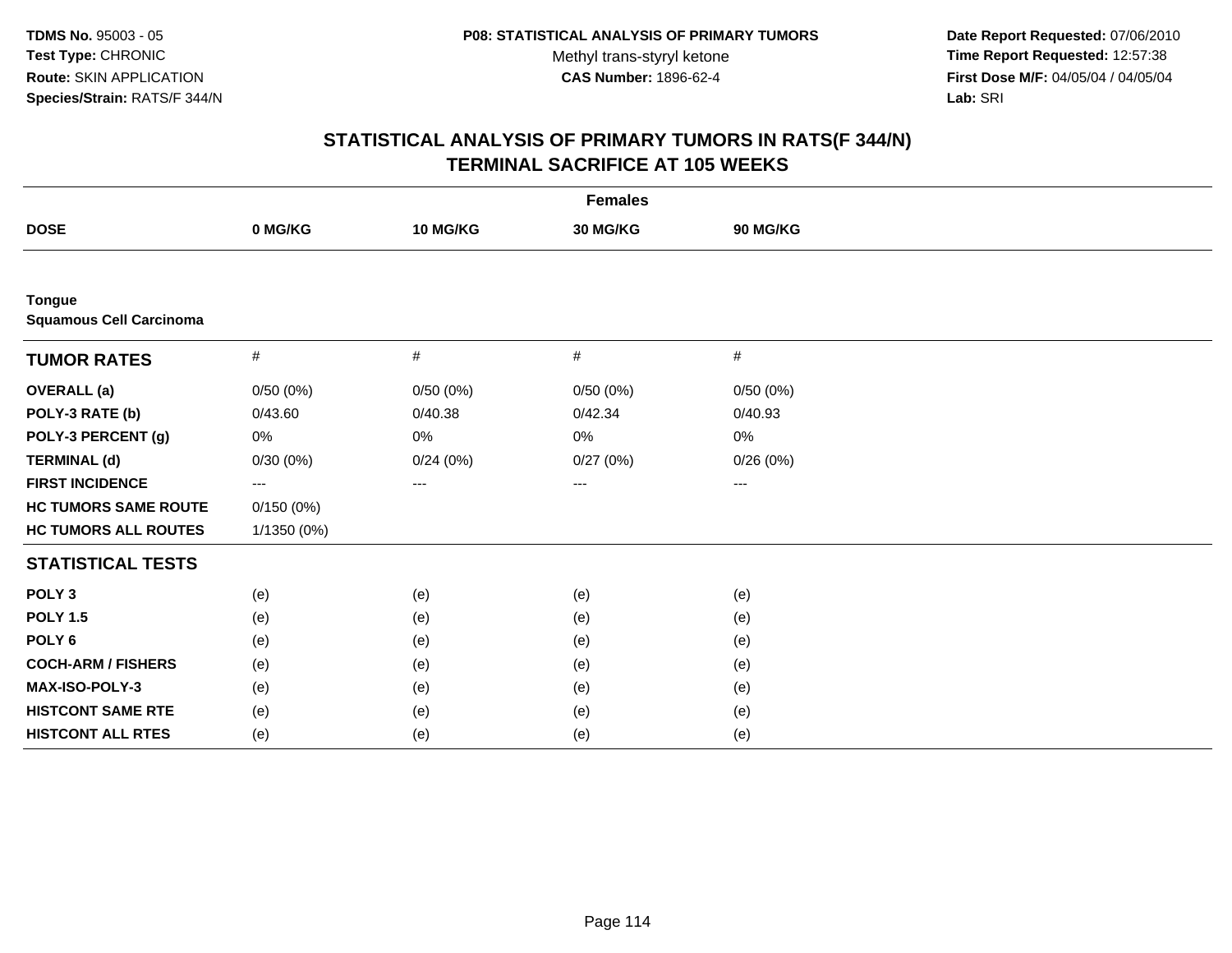**Date Report Requested:** 07/06/2010 **Time Report Requested:** 12:57:38 **First Dose M/F:** 04/05/04 / 04/05/04<br>Lab: SRI **Lab:** SRI

|                                               |             |                 | <b>Females</b> |             |  |
|-----------------------------------------------|-------------|-----------------|----------------|-------------|--|
| <b>DOSE</b>                                   | 0 MG/KG     | <b>10 MG/KG</b> | 30 MG/KG       | 90 MG/KG    |  |
|                                               |             |                 |                |             |  |
| <b>Tongue</b>                                 |             |                 |                |             |  |
| Squamous Cell Carcinoma or Papilloma Squamous |             |                 |                |             |  |
| <b>TUMOR RATES</b>                            | $\#$        | $\#$            | $\#$           | #           |  |
| <b>OVERALL</b> (a)                            | 0/50(0%)    | 0/50(0%)        | 0/50(0%)       | 1/50(2%)    |  |
| POLY-3 RATE (b)                               | 0/43.60     | 0/40.38         | 0/42.34        | 1/40.93     |  |
| POLY-3 PERCENT (g)                            | 0%          | 0%              | 0%             | 2.4%        |  |
| <b>TERMINAL (d)</b>                           | 0/30(0%)    | 0/24(0%)        | 0/27(0%)       | 1/26(4%)    |  |
| <b>FIRST INCIDENCE</b>                        | ---         | ---             | ---            | 729 (T)     |  |
| <b>HC TUMORS SAME ROUTE</b>                   | 2/150(1%)   |                 |                |             |  |
| <b>HC TUMORS ALL ROUTES</b>                   | 7/1350 (1%) |                 |                |             |  |
| <b>STATISTICAL TESTS</b>                      |             |                 |                |             |  |
| POLY <sub>3</sub>                             | $P = 0.211$ | (e)             | (e)            | $P = 0.487$ |  |
| <b>POLY 1.5</b>                               | $P=0.212$   | (e)             | (e)            | $P=0.492$   |  |
| POLY <sub>6</sub>                             | $P = 0.210$ | (e)             | (e)            | $P=0.483$   |  |
| <b>COCH-ARM / FISHERS</b>                     | $P = 0.215$ | (e)             | (e)            | $P = 0.500$ |  |
| <b>MAX-ISO-POLY-3</b>                         | $P = 0.126$ | (e)             | (e)            | $P = 0.158$ |  |
| <b>HISTCONT SAME RTE</b>                      | (e)         | (e)             | (e)            | (e)         |  |
| <b>HISTCONT ALL RTES</b>                      | (e)         | (e)             | (e)            | (e)         |  |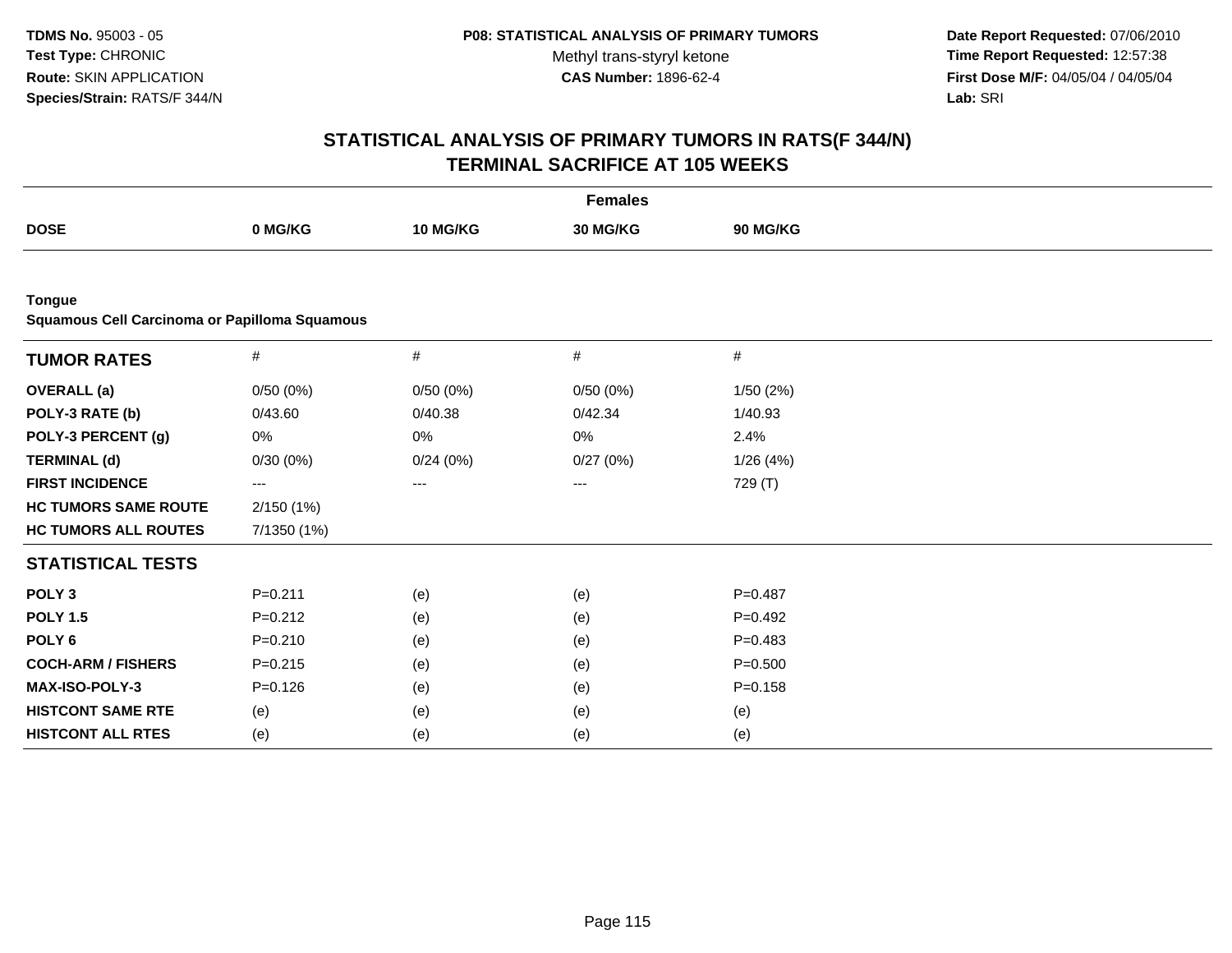**Date Report Requested:** 07/06/2010 **Time Report Requested:** 12:57:38 **First Dose M/F:** 04/05/04 / 04/05/04<br>Lab: SRI **Lab:** SRI

| <b>Females</b>                        |                |              |             |              |  |  |
|---------------------------------------|----------------|--------------|-------------|--------------|--|--|
| <b>DOSE</b>                           | 0 MG/KG        | 10 MG/KG     | 30 MG/KG    | 90 MG/KG     |  |  |
|                                       |                |              |             |              |  |  |
| <b>Uterus</b><br><b>Polyp Stromal</b> |                |              |             |              |  |  |
| <b>TUMOR RATES</b>                    | #              | #            | $\#$        | #            |  |  |
| <b>OVERALL</b> (a)                    | 10/50 (20%)    | 8/50 (16%)   | 18/50 (36%) | 7/50 (14%)   |  |  |
| POLY-3 RATE (b)                       | 10/45.15       | 8/41.62      | 18/43.90    | 7/42.09      |  |  |
| POLY-3 PERCENT (g)                    | 22.2%          | 19.2%        | 41%         | 16.6%        |  |  |
| <b>TERMINAL (d)</b>                   | 5/30 (17%)     | 5/24 (21%)   | 11/27 (41%) | 3/26 (12%)   |  |  |
| <b>FIRST INCIDENCE</b>                | 426            | 493          | 554         | 493          |  |  |
| <b>HC TUMORS SAME ROUTE</b>           | 17/150 (11%)   |              |             |              |  |  |
| <b>HC TUMORS ALL ROUTES</b>           | 241/1350 (18%) |              |             |              |  |  |
| <b>STATISTICAL TESTS</b>              |                |              |             |              |  |  |
| POLY <sub>3</sub>                     | P=0.319N       | $P = 0.472N$ | $P=0.042*$  | P=0.352N     |  |  |
| <b>POLY 1.5</b>                       | P=0.309N       | $P = 0.435N$ | $P=0.047*$  | $P = 0.333N$ |  |  |
| POLY <sub>6</sub>                     | P=0.329N       | $P = 0.513N$ | $P=0.039*$  | $P = 0.373N$ |  |  |
| <b>COCH-ARM / FISHERS</b>             | P=0.281N       | P=0.398N     | $P = 0.059$ | P=0.298N     |  |  |
| MAX-ISO-POLY-3                        | $P = 0.195N$   | P=0.372N     | P=0.027*    | P=0.265N     |  |  |
| <b>HISTCONT SAME RTE</b>              | (h)            | (h)          | (h)         | (h)          |  |  |
| <b>HISTCONT ALL RTES</b>              | (h)            | (h)          | (h)         | (h)          |  |  |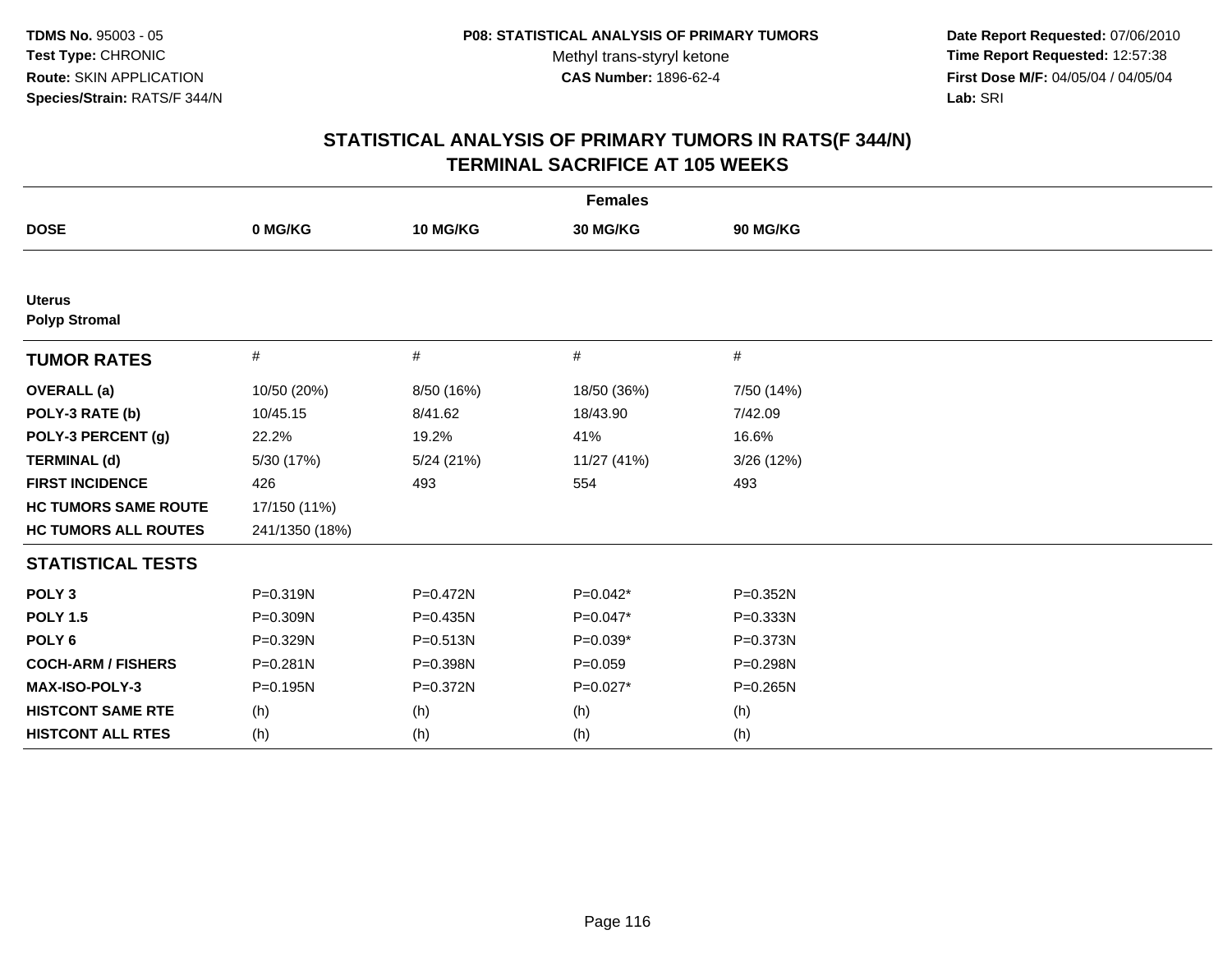**Date Report Requested:** 07/06/2010 **Time Report Requested:** 12:57:38 **First Dose M/F:** 04/05/04 / 04/05/04<br>Lab: SRI **Lab:** SRI

| <b>Females</b>              |                                         |              |                 |                 |  |  |  |  |  |  |
|-----------------------------|-----------------------------------------|--------------|-----------------|-----------------|--|--|--|--|--|--|
| <b>DOSE</b>                 | 0 MG/KG                                 | 10 MG/KG     | <b>30 MG/KG</b> | <b>90 MG/KG</b> |  |  |  |  |  |  |
|                             |                                         |              |                 |                 |  |  |  |  |  |  |
| <b>Uterus</b>               | <b>Sarcoma Stromal or Polyp Stromal</b> |              |                 |                 |  |  |  |  |  |  |
| <b>TUMOR RATES</b>          | $\#$                                    | $\#$         | $\#$            | #               |  |  |  |  |  |  |
| <b>OVERALL</b> (a)          | 10/50 (20%)                             | 9/50 (18%)   | 18/50 (36%)     | 7/50 (14%)      |  |  |  |  |  |  |
| POLY-3 RATE (b)             | 10/45.15                                | 9/41.62      | 18/43.90        | 7/42.09         |  |  |  |  |  |  |
| POLY-3 PERCENT (g)          | 22.2%                                   | 21.6%        | 41%             | 16.6%           |  |  |  |  |  |  |
| <b>TERMINAL (d)</b>         | 5/30 (17%)                              | 6/24(25%)    | 11/27 (41%)     | 3/26 (12%)      |  |  |  |  |  |  |
| <b>FIRST INCIDENCE</b>      | 426                                     | 493          | 554             | 493             |  |  |  |  |  |  |
| <b>HC TUMORS SAME ROUTE</b> | 19/150 (13%)                            |              |                 |                 |  |  |  |  |  |  |
| <b>HC TUMORS ALL ROUTES</b> | 250/1350 (19%)                          |              |                 |                 |  |  |  |  |  |  |
| <b>STATISTICAL TESTS</b>    |                                         |              |                 |                 |  |  |  |  |  |  |
| POLY <sub>3</sub>           | P=0.283N                                | P=0.580N     | $P=0.042*$      | $P = 0.352N$    |  |  |  |  |  |  |
| <b>POLY 1.5</b>             | P=0.274N                                | $P = 0.541N$ | $P=0.047*$      | $P = 0.333N$    |  |  |  |  |  |  |
| POLY <sub>6</sub>           | P=0.294N                                | $P = 0.585$  | P=0.039*        | P=0.373N        |  |  |  |  |  |  |
| <b>COCH-ARM / FISHERS</b>   | P=0.247N                                | $P = 0.500N$ | $P=0.059$       | P=0.298N        |  |  |  |  |  |  |
| MAX-ISO-POLY-3              | P=0.173N                                | P=0.476N     | $P=0.027*$      | $P = 0.265N$    |  |  |  |  |  |  |
| <b>HISTCONT SAME RTE</b>    | (h)                                     | (h)          | (h)             | (h)             |  |  |  |  |  |  |
| <b>HISTCONT ALL RTES</b>    | (h)                                     | (h)          | (h)             | (h)             |  |  |  |  |  |  |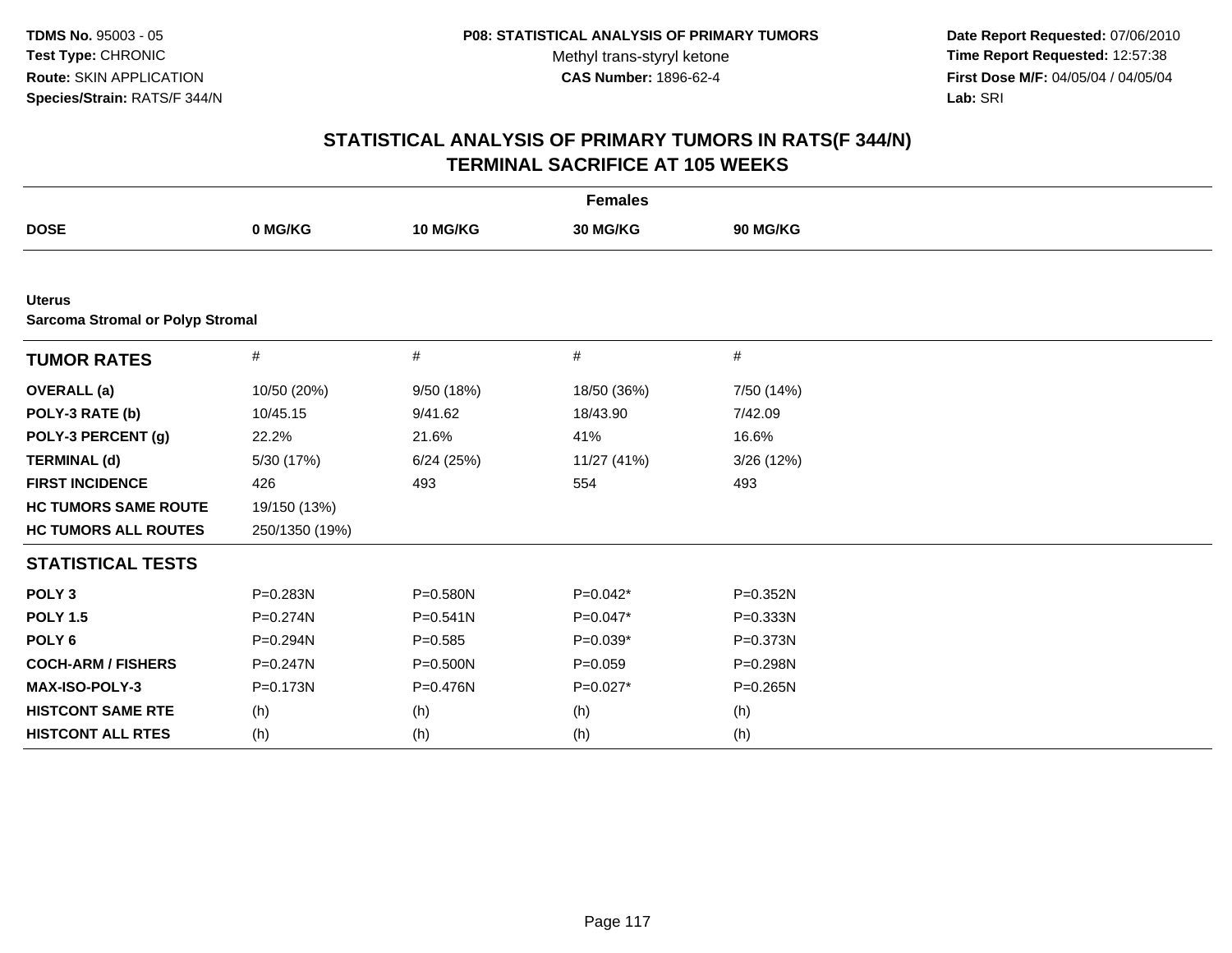**Date Report Requested:** 07/06/2010 **Time Report Requested:** 12:57:38 **First Dose M/F:** 04/05/04 / 04/05/04<br>Lab: SRI **Lab:** SRI

| <b>Females</b>                     |             |          |          |          |  |  |
|------------------------------------|-------------|----------|----------|----------|--|--|
| <b>DOSE</b>                        | 0 MG/KG     | 10 MG/KG | 30 MG/KG | 90 MG/KG |  |  |
|                                    |             |          |          |          |  |  |
| <b>Zymbal's Gland</b><br>Carcinoma |             |          |          |          |  |  |
| <b>TUMOR RATES</b>                 | $\#$        | $\#$     | $\#$     | $\#$     |  |  |
| <b>OVERALL (a)</b>                 | 0/50(0%)    | 0/50(0%) | 0/50(0%) | 0/50(0%) |  |  |
| POLY-3 RATE (b)                    | 0/43.60     | 0/40.38  | 0/42.34  | 0/40.93  |  |  |
| POLY-3 PERCENT (g)                 | 0%          | 0%       | 0%       | 0%       |  |  |
| <b>TERMINAL (d)</b>                | 0/30(0%)    | 0/24(0%) | 0/27(0%) | 0/26(0%) |  |  |
| <b>FIRST INCIDENCE</b>             | $---$       | ---      | ---      | ---      |  |  |
| <b>HC TUMORS SAME ROUTE</b>        | 0/150(0%)   |          |          |          |  |  |
| <b>HC TUMORS ALL ROUTES</b>        | 7/1350 (1%) |          |          |          |  |  |
| <b>STATISTICAL TESTS</b>           |             |          |          |          |  |  |
| POLY <sub>3</sub>                  | (e)         | (e)      | (e)      | (e)      |  |  |
| <b>POLY 1.5</b>                    | (e)         | (e)      | (e)      | (e)      |  |  |
| POLY <sub>6</sub>                  | (e)         | (e)      | (e)      | (e)      |  |  |
| <b>COCH-ARM / FISHERS</b>          | (e)         | (e)      | (e)      | (e)      |  |  |
| MAX-ISO-POLY-3                     | (e)         | (e)      | (e)      | (e)      |  |  |
| <b>HISTCONT SAME RTE</b>           | (e)         | (e)      | (e)      | (e)      |  |  |
| <b>HISTCONT ALL RTES</b>           | (e)         | (e)      | (e)      | (e)      |  |  |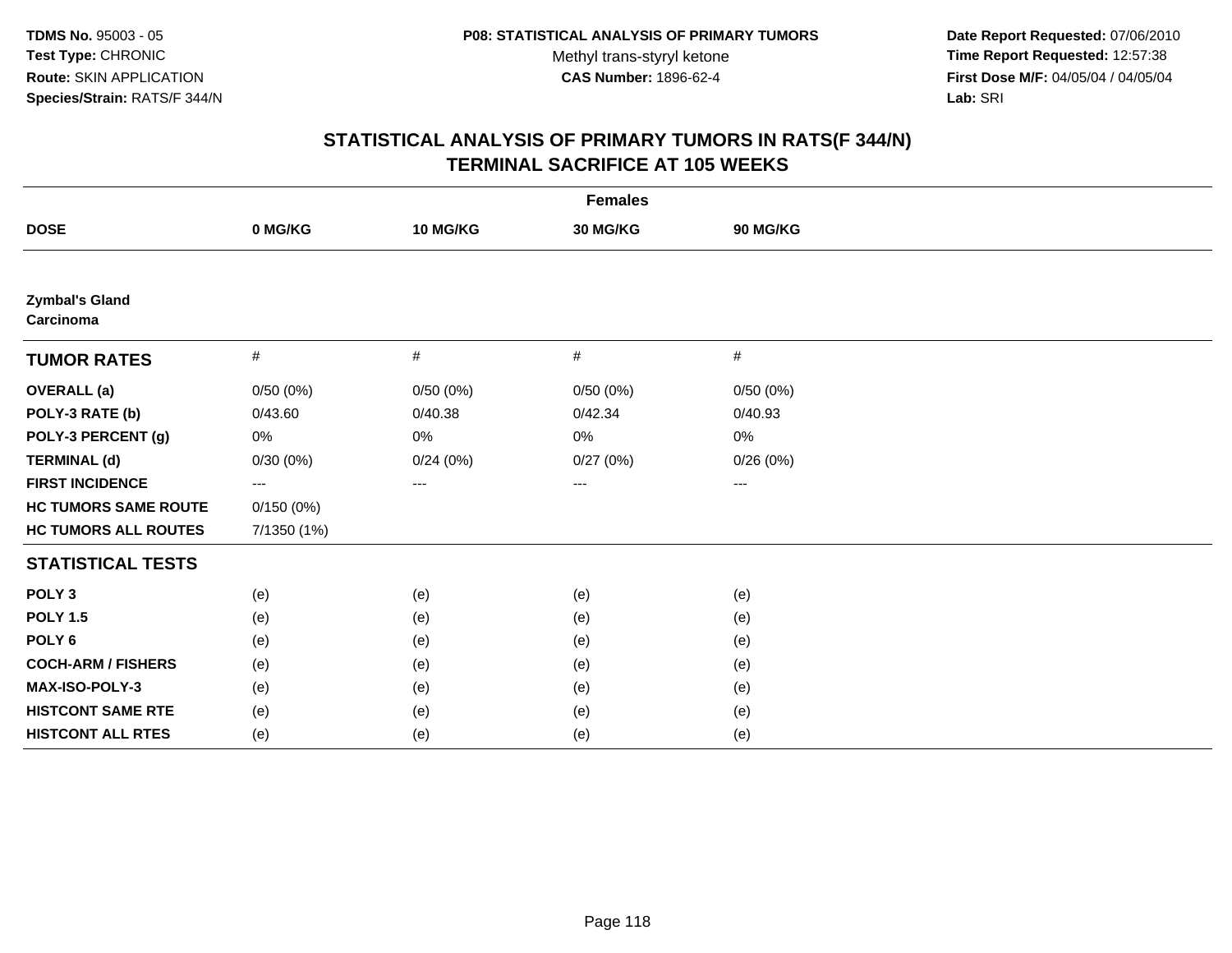**Date Report Requested:** 07/06/2010 **Time Report Requested:** 12:57:38 **First Dose M/F:** 04/05/04 / 04/05/04<br>Lab: SRI **Lab:** SRI

| <b>Females</b>                                  |              |          |             |          |  |  |
|-------------------------------------------------|--------------|----------|-------------|----------|--|--|
| <b>DOSE</b>                                     | 0 MG/KG      | 10 MG/KG | 30 MG/KG    | 90 MG/KG |  |  |
|                                                 |              |          |             |          |  |  |
| <b>All Organs</b><br><b>Histiocytic Sarcoma</b> |              |          |             |          |  |  |
| <b>TUMOR RATES</b>                              | $\#$         | $\#$     | #           | #        |  |  |
| <b>OVERALL</b> (a)                              | 0/50(0%)     | 0/50(0%) | 2/50(4%)    | 0/50(0%) |  |  |
| POLY-3 RATE (b)                                 | 0/43.60      | 0/40.38  | 2/43.50     | 0/40.93  |  |  |
| POLY-3 PERCENT (g)                              | 0%           | 0%       | 4.6%        | 0%       |  |  |
| <b>TERMINAL (d)</b>                             | 0/30(0%)     | 0/24(0%) | 0/27(0%)    | 0/26(0%) |  |  |
| <b>FIRST INCIDENCE</b>                          | ---          | ---      | 453         | $\cdots$ |  |  |
| <b>HC TUMORS SAME ROUTE</b>                     | 1/150 (1%)   |          |             |          |  |  |
| <b>HC TUMORS ALL ROUTES</b>                     | 11/1350 (1%) |          |             |          |  |  |
| <b>STATISTICAL TESTS</b>                        |              |          |             |          |  |  |
| POLY <sub>3</sub>                               | P=0.706N     | (e)      | $P = 0.236$ | (e)      |  |  |
| <b>POLY 1.5</b>                                 | $P = 0.704N$ | (e)      | $P = 0.237$ | (e)      |  |  |
| POLY <sub>6</sub>                               | P=0.708N     | (e)      | $P = 0.237$ | (e)      |  |  |
| <b>COCH-ARM / FISHERS</b>                       | P=0.695N     | (e)      | $P = 0.247$ | (e)      |  |  |
| MAX-ISO-POLY-3                                  | $P = 0.265$  | (e)      | $P = 0.076$ | (e)      |  |  |
| <b>HISTCONT SAME RTE</b>                        | (h)          | (e)      | (h)         | (e)      |  |  |
| <b>HISTCONT ALL RTES</b>                        | (h)          | (e)      | (h)         | (e)      |  |  |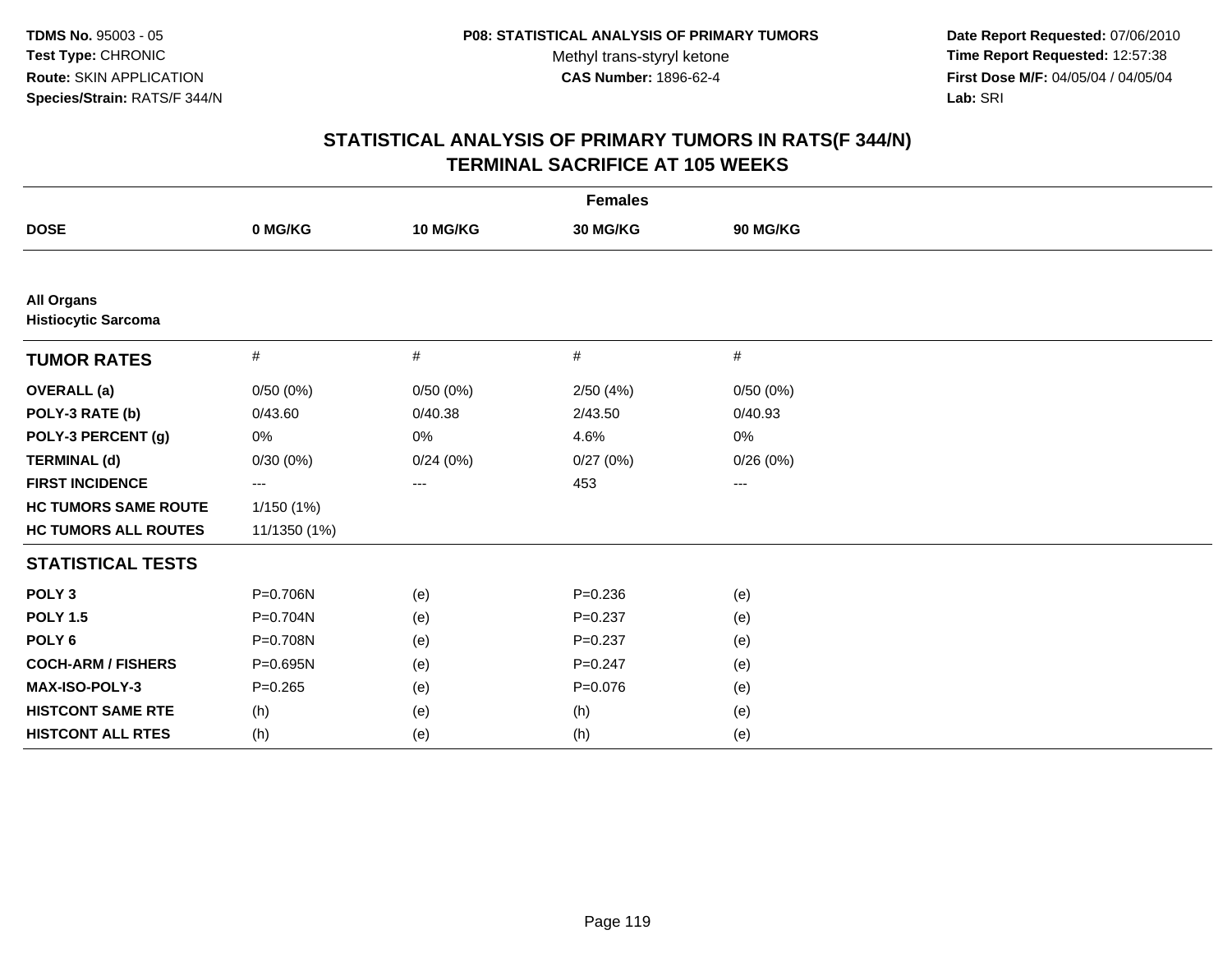**Date Report Requested:** 07/06/2010 **Time Report Requested:** 12:57:38 **First Dose M/F:** 04/05/04 / 04/05/04<br>Lab: SRI **Lab:** SRI

| <b>Females</b>                                                                          |                |              |              |              |  |  |
|-----------------------------------------------------------------------------------------|----------------|--------------|--------------|--------------|--|--|
| <b>DOSE</b>                                                                             | 0 MG/KG        | 10 MG/KG     | 30 MG/KG     | 90 MG/KG     |  |  |
|                                                                                         |                |              |              |              |  |  |
| <b>All Organs</b><br>Leukemia: Lymphocytic, Monocytic, Mononuclear, or Undifferentiated |                |              |              |              |  |  |
| <b>TUMOR RATES</b>                                                                      | $\#$           | $\#$         | $\#$         | $\#$         |  |  |
| <b>OVERALL</b> (a)                                                                      | 18/50 (36%)    | 11/50 (22%)  | 9/50 (18%)   | 13/50 (26%)  |  |  |
| POLY-3 RATE (b)                                                                         | 18/45.01       | 11/41.61     | 9/43.04      | 13/42.51     |  |  |
| POLY-3 PERCENT (g)                                                                      | 40%            | 26.4%        | 20.9%        | 30.6%        |  |  |
| <b>TERMINAL (d)</b>                                                                     | 12/30 (40%)    | 6/24(25%)    | 4/27 (15%)   | 7/26 (27%)   |  |  |
| <b>FIRST INCIDENCE</b>                                                                  | 554            | 562          | 632          | 493          |  |  |
| <b>HC TUMORS SAME ROUTE</b>                                                             | 31/150 (21%)   |              |              |              |  |  |
| <b>HC TUMORS ALL ROUTES</b>                                                             | 288/1350 (21%) |              |              |              |  |  |
| <b>STATISTICAL TESTS</b>                                                                |                |              |              |              |  |  |
| POLY <sub>3</sub>                                                                       | P=0.372N       | $P = 0.130N$ | P=0.040N*    | $P = 0.241N$ |  |  |
| <b>POLY 1.5</b>                                                                         | P=0.373N       | $P = 0.109N$ | P=0.037N*    | P=0.224N     |  |  |
| POLY <sub>6</sub>                                                                       | $P = 0.368N$   | $P = 0.156N$ | $P=0.042N^*$ | $P = 0.256N$ |  |  |
| <b>COCH-ARM / FISHERS</b>                                                               | $P = 0.359N$   | $P = 0.093N$ | P=0.035N*    | P=0.194N     |  |  |
| MAX-ISO-POLY-3                                                                          | $P = 0.117N$   | P=0.096N     | P=0.026N*    | P=0.183N     |  |  |
| <b>HISTCONT SAME RTE</b>                                                                | (h)            | (h)          | (h)          | (h)          |  |  |
| <b>HISTCONT ALL RTES</b>                                                                | (h)            | (h)          | (h)          | (h)          |  |  |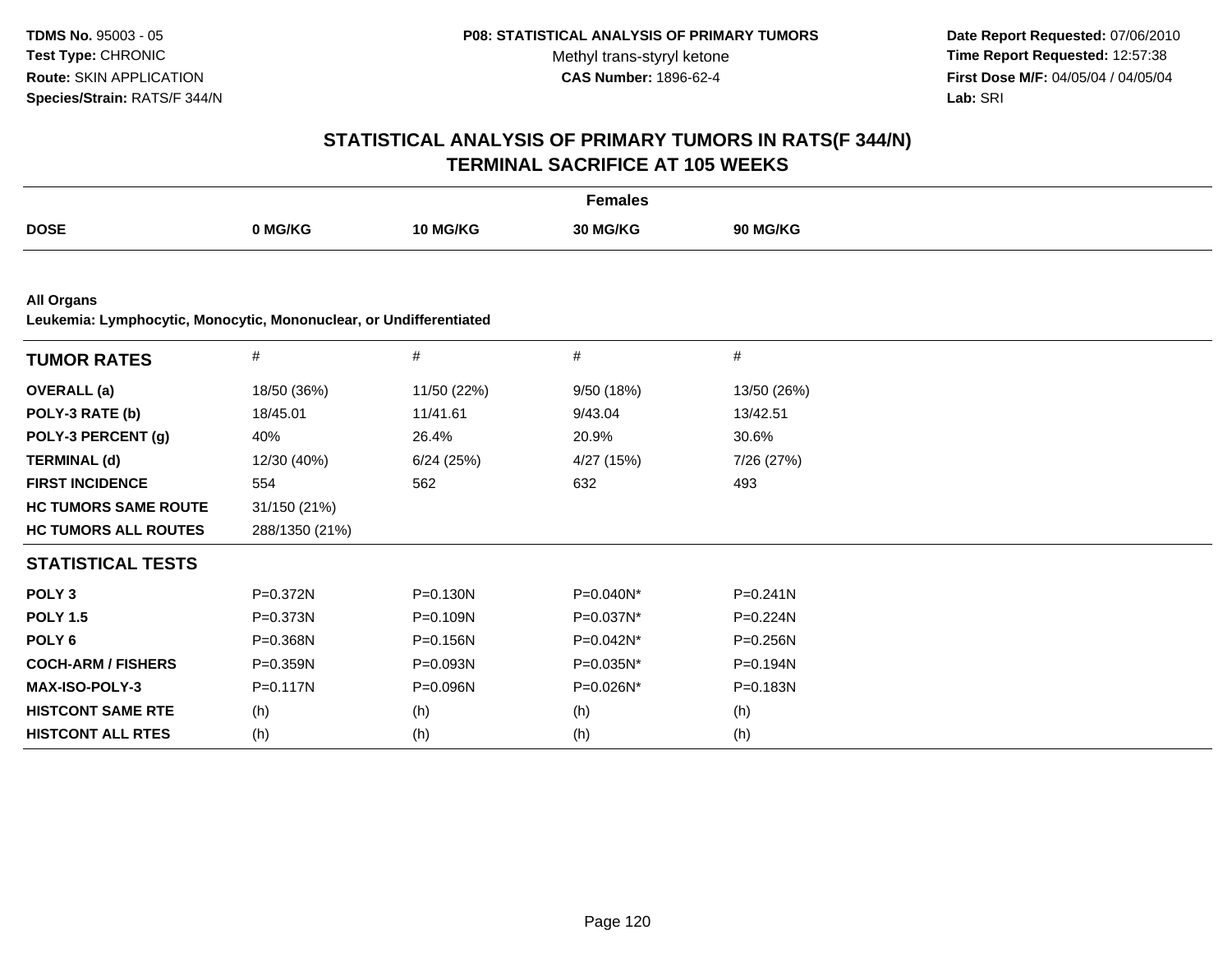**Date Report Requested:** 07/06/2010 **Time Report Requested:** 12:57:38 **First Dose M/F:** 04/05/04 / 04/05/04<br>Lab: SRI **Lab:** SRI

| <b>Females</b>                                            |             |          |          |          |  |
|-----------------------------------------------------------|-------------|----------|----------|----------|--|
| <b>DOSE</b>                                               | 0 MG/KG     | 10 MG/KG | 30 MG/KG | 90 MG/KG |  |
|                                                           |             |          |          |          |  |
| <b>All Organs</b><br>Mesothelioma: Benign, Malignant, NOS |             |          |          |          |  |
| <b>TUMOR RATES</b>                                        | $\#$        | $\#$     | $\#$     | $\#$     |  |
| <b>OVERALL</b> (a)                                        | 0/50(0%)    | 0/50(0%) | 0/50(0%) | 0/50(0%) |  |
| POLY-3 RATE (b)                                           | 0/43.60     | 0/40.38  | 0/42.34  | 0/40.93  |  |
| POLY-3 PERCENT (g)                                        | 0%          | 0%       | 0%       | $0\%$    |  |
| <b>TERMINAL (d)</b>                                       | 0/30(0%)    | 0/24(0%) | 0/27(0%) | 0/26(0%) |  |
| <b>FIRST INCIDENCE</b>                                    | ---         | ---      | ---      | ---      |  |
| <b>HC TUMORS SAME ROUTE</b>                               | 0/150(0%)   |          |          |          |  |
| <b>HC TUMORS ALL ROUTES</b>                               | 5/1350 (0%) |          |          |          |  |
| <b>STATISTICAL TESTS</b>                                  |             |          |          |          |  |
| POLY <sub>3</sub>                                         | (e)         | (e)      | (e)      | (e)      |  |
| <b>POLY 1.5</b>                                           | (e)         | (e)      | (e)      | (e)      |  |
| POLY <sub>6</sub>                                         | (e)         | (e)      | (e)      | (e)      |  |
| <b>COCH-ARM / FISHERS</b>                                 | (e)         | (e)      | (e)      | (e)      |  |
| MAX-ISO-POLY-3                                            | (e)         | (e)      | (e)      | (e)      |  |
| <b>HISTCONT SAME RTE</b>                                  | (e)         | (e)      | (e)      | (e)      |  |
| <b>HISTCONT ALL RTES</b>                                  | (e)         | (e)      | (e)      | (e)      |  |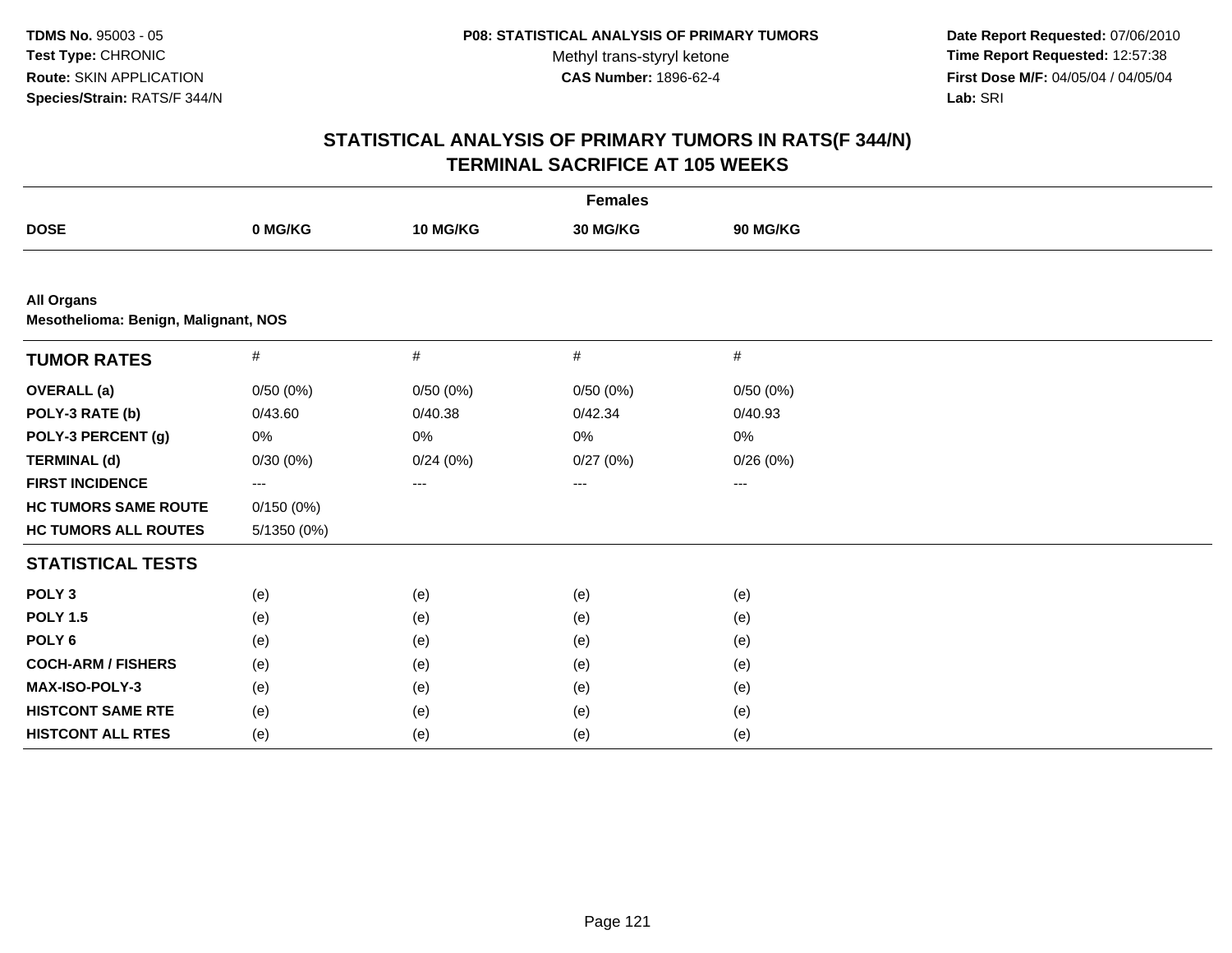**Date Report Requested:** 07/06/2010 **Time Report Requested:** 12:57:38 **First Dose M/F:** 04/05/04 / 04/05/04<br>Lab: SRI **Lab:** SRI

| <b>Females</b>                                      |             |          |          |          |  |
|-----------------------------------------------------|-------------|----------|----------|----------|--|
| <b>DOSE</b>                                         | 0 MG/KG     | 10 MG/KG | 30 MG/KG | 90 MG/KG |  |
|                                                     |             |          |          |          |  |
| <b>All Organs</b><br><b>Mesothelioma: Malignant</b> |             |          |          |          |  |
| <b>TUMOR RATES</b>                                  | #           | #        | $\#$     | #        |  |
| <b>OVERALL (a)</b>                                  | 0/50(0%)    | 0/50(0%) | 0/50(0%) | 0/50(0%) |  |
| POLY-3 RATE (b)                                     | 0/43.60     | 0/40.38  | 0/42.34  | 0/40.93  |  |
| POLY-3 PERCENT (g)                                  | 0%          | 0%       | 0%       | 0%       |  |
| <b>TERMINAL (d)</b>                                 | 0/30(0%)    | 0/24(0%) | 0/27(0%) | 0/26(0%) |  |
| <b>FIRST INCIDENCE</b>                              | ---         | ---      | $\cdots$ | $---$    |  |
| <b>HC TUMORS SAME ROUTE</b>                         | 0/150(0%)   |          |          |          |  |
| <b>HC TUMORS ALL ROUTES</b>                         | 4/1350 (0%) |          |          |          |  |
| <b>STATISTICAL TESTS</b>                            |             |          |          |          |  |
| POLY <sub>3</sub>                                   | (e)         | (e)      | (e)      | (e)      |  |
| <b>POLY 1.5</b>                                     | (e)         | (e)      | (e)      | (e)      |  |
| POLY <sub>6</sub>                                   | (e)         | (e)      | (e)      | (e)      |  |
| <b>COCH-ARM / FISHERS</b>                           | (e)         | (e)      | (e)      | (e)      |  |
| MAX-ISO-POLY-3                                      | (e)         | (e)      | (e)      | (e)      |  |
| <b>HISTCONT SAME RTE</b>                            | (e)         | (e)      | (e)      | (e)      |  |
| <b>HISTCONT ALL RTES</b>                            | (e)         | (e)      | (e)      | (e)      |  |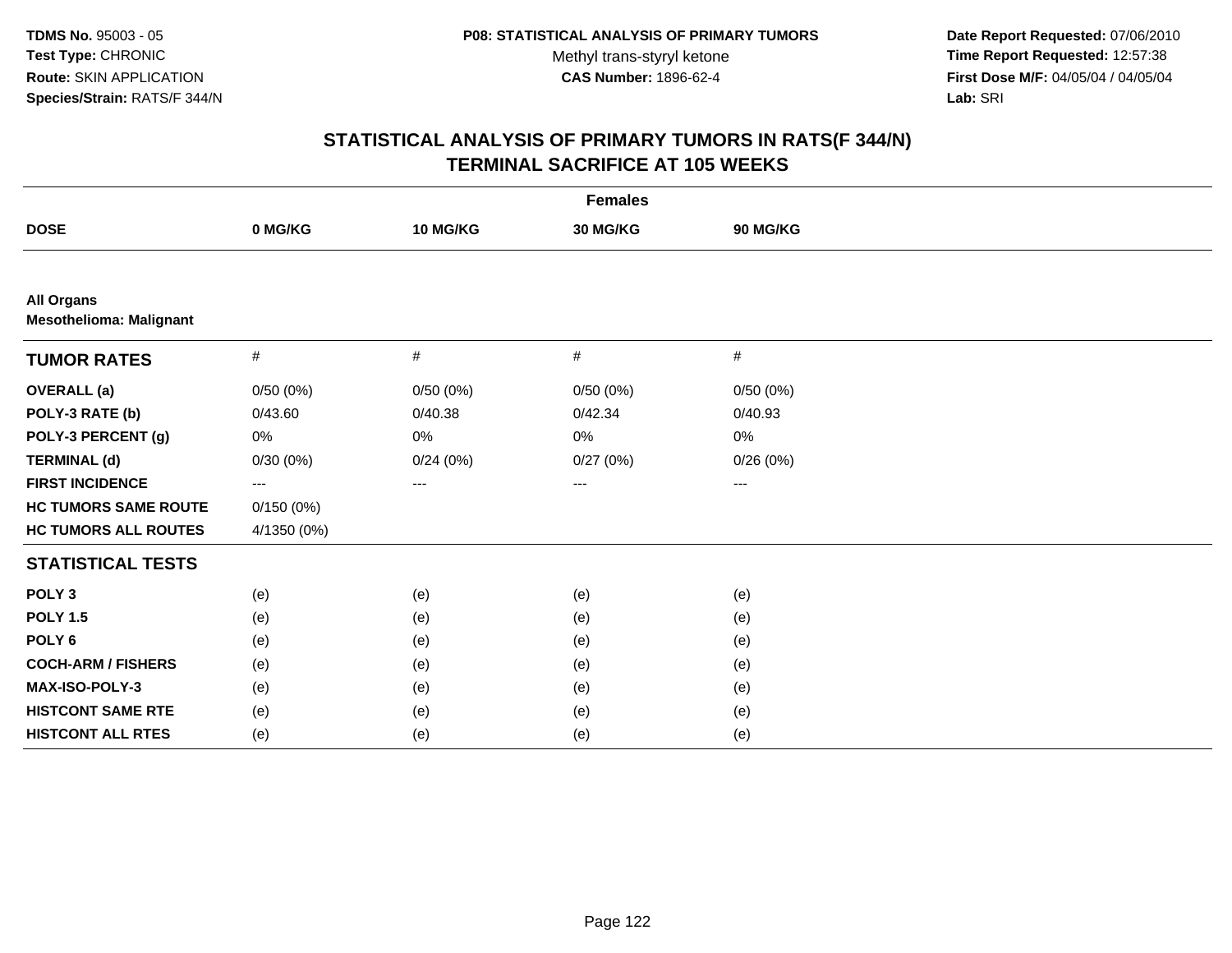**Date Report Requested:** 07/06/2010 **Time Report Requested:** 12:57:38 **First Dose M/F:** 04/05/04 / 04/05/04<br>Lab: SRI **Lab:** SRI

| <b>Females</b>                            |                 |              |             |              |
|-------------------------------------------|-----------------|--------------|-------------|--------------|
| <b>DOSE</b>                               | 0 MG/KG         | 10 MG/KG     | 30 MG/KG    | 90 MG/KG     |
|                                           |                 |              |             |              |
| <b>All Organs</b><br><b>Benign Tumors</b> |                 |              |             |              |
| <b>TUMOR RATES</b>                        | #               | #            | #           | #            |
| <b>OVERALL</b> (a)                        | 47/50 (94%)     | 42/50 (84%)  | 40/50 (80%) | 43/50 (86%)  |
| POLY-3 RATE (b)                           | 47/49.00        | 42/48.08     | 40/46.27    | 43/46.79     |
| POLY-3 PERCENT (g)                        | 95.9%           | 87.4%        | 86.5%       | 91.9%        |
| <b>TERMINAL (d)</b>                       | 28/30 (93%)     | 21/24 (88%)  | 24/27 (89%) | 24/26 (92%)  |
| <b>FIRST INCIDENCE</b>                    | 426             | 493          | 455         | 470          |
| <b>HC TUMORS SAME ROUTE</b>               | 127/150 (85%)   |              |             |              |
| <b>HC TUMORS ALL ROUTES</b>               | 1176/1350 (87%) |              |             |              |
| <b>STATISTICAL TESTS</b>                  |                 |              |             |              |
| POLY <sub>3</sub>                         | $P = 0.551N$    | $P = 0.112N$ | P=0.083N    | P=0.337N     |
| <b>POLY 1.5</b>                           | $P = 0.486N$    | $P = 0.081N$ | P=0.048N*   | $P = 0.244N$ |
| POLY <sub>6</sub>                         | $P = 0.566$     | P=0.163N     | P=0.166N    | P=0.464N     |
| <b>COCH-ARM / FISHERS</b>                 | $P = 0.341N$    | P=0.100N     | P=0.036N*   | P=0.159N     |
| <b>MAX-ISO-POLY-3</b>                     | $P = 0.158N$    | P=0.056N     | P=0.042N*   | P=0.196N     |
| <b>HISTCONT SAME RTE</b>                  | (h)             | (h)          | (h)         | (h)          |
| <b>HISTCONT ALL RTES</b>                  | (h)             | (h)          | (h)         | (h)          |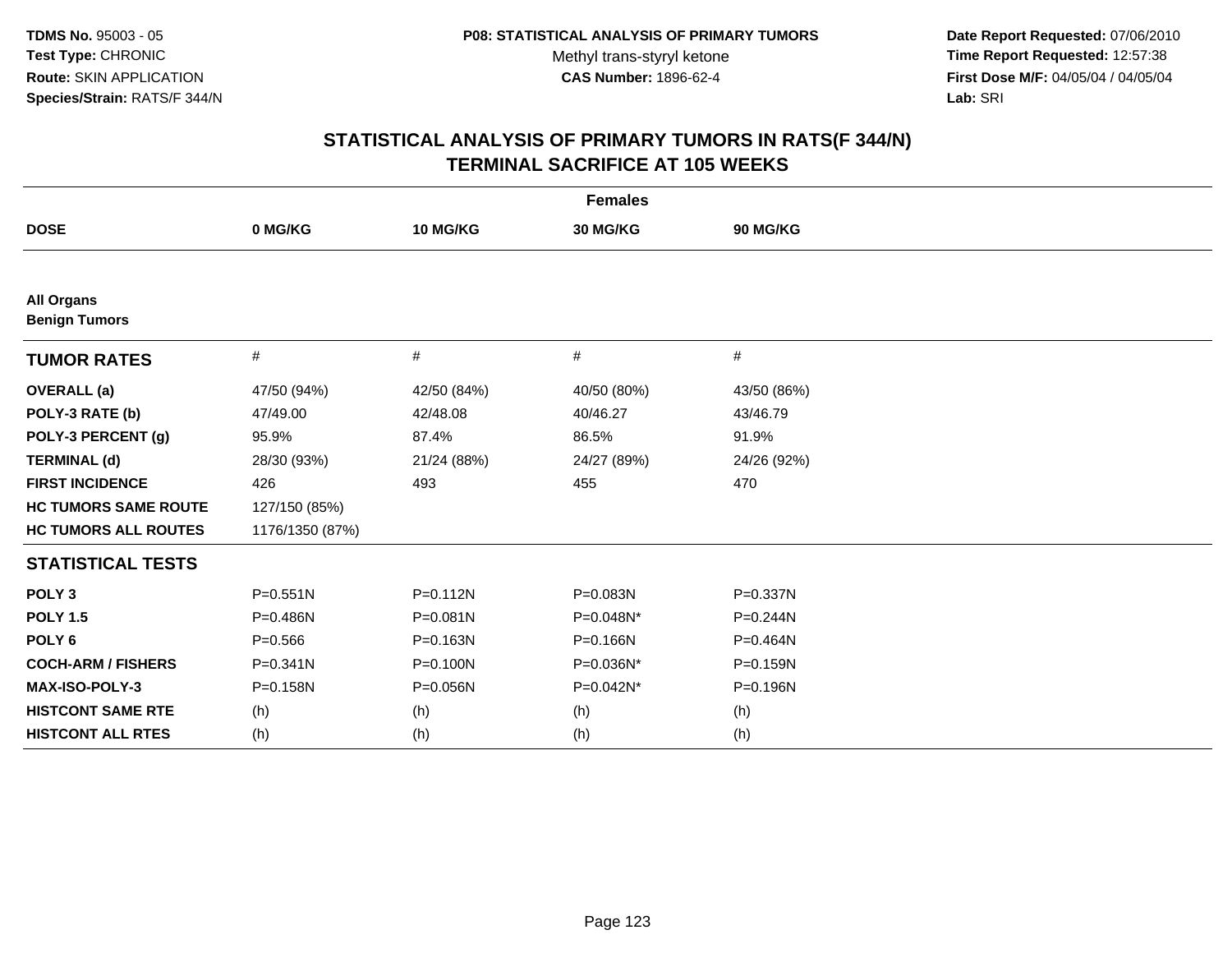**Date Report Requested:** 07/06/2010 **Time Report Requested:** 12:57:38 **First Dose M/F:** 04/05/04 / 04/05/04<br>Lab: SRI **Lab:** SRI

| <b>Females</b>                               |                |              |              |              |  |
|----------------------------------------------|----------------|--------------|--------------|--------------|--|
| <b>DOSE</b>                                  | 0 MG/KG        | 10 MG/KG     | 30 MG/KG     | 90 MG/KG     |  |
|                                              |                |              |              |              |  |
| <b>All Organs</b><br><b>Malignant Tumors</b> |                |              |              |              |  |
| <b>TUMOR RATES</b>                           | #              | #            | #            | #            |  |
| <b>OVERALL</b> (a)                           | 22/50 (44%)    | 18/50 (36%)  | 18/50 (36%)  | 20/50 (40%)  |  |
| POLY-3 RATE (b)                              | 22/45.65       | 18/43.16     | 18/44.75     | 20/44.17     |  |
| POLY-3 PERCENT (g)                           | 48.2%          | 41.7%        | 40.2%        | 45.3%        |  |
| <b>TERMINAL (d)</b>                          | 13/30 (43%)    | 10/24 (42%)  | 9/27(33%)    | 9/26(35%)    |  |
| <b>FIRST INCIDENCE</b>                       | 554            | 493          | 453          | 306          |  |
| <b>HC TUMORS SAME ROUTE</b>                  | 56/150 (37%)   |              |              |              |  |
| <b>HC TUMORS ALL ROUTES</b>                  | 491/1350 (36%) |              |              |              |  |
| <b>STATISTICAL TESTS</b>                     |                |              |              |              |  |
| POLY <sub>3</sub>                            | $P = 0.542N$   | P=0.342N     | P=0.289N     | $P = 0.474N$ |  |
| <b>POLY 1.5</b>                              | $P = 0.540N$   | $P = 0.301N$ | $P = 0.280N$ | $P = 0.451N$ |  |
| POLY <sub>6</sub>                            | $P = 0.545N$   | P=0.388N     | P=0.296N     | P=0.497N     |  |
| <b>COCH-ARM / FISHERS</b>                    | $P = 0.525N$   | P=0.270N     | P=0.270N     | P=0.420N     |  |
| MAX-ISO-POLY-3                               | $P = 0.465N$   | $P = 0.272N$ | P=0.223N     | P=0.390N     |  |
| <b>HISTCONT SAME RTE</b>                     | (h)            | (h)          | (h)          | (h)          |  |
| <b>HISTCONT ALL RTES</b>                     | (h)            | (h)          | (h)          | (h)          |  |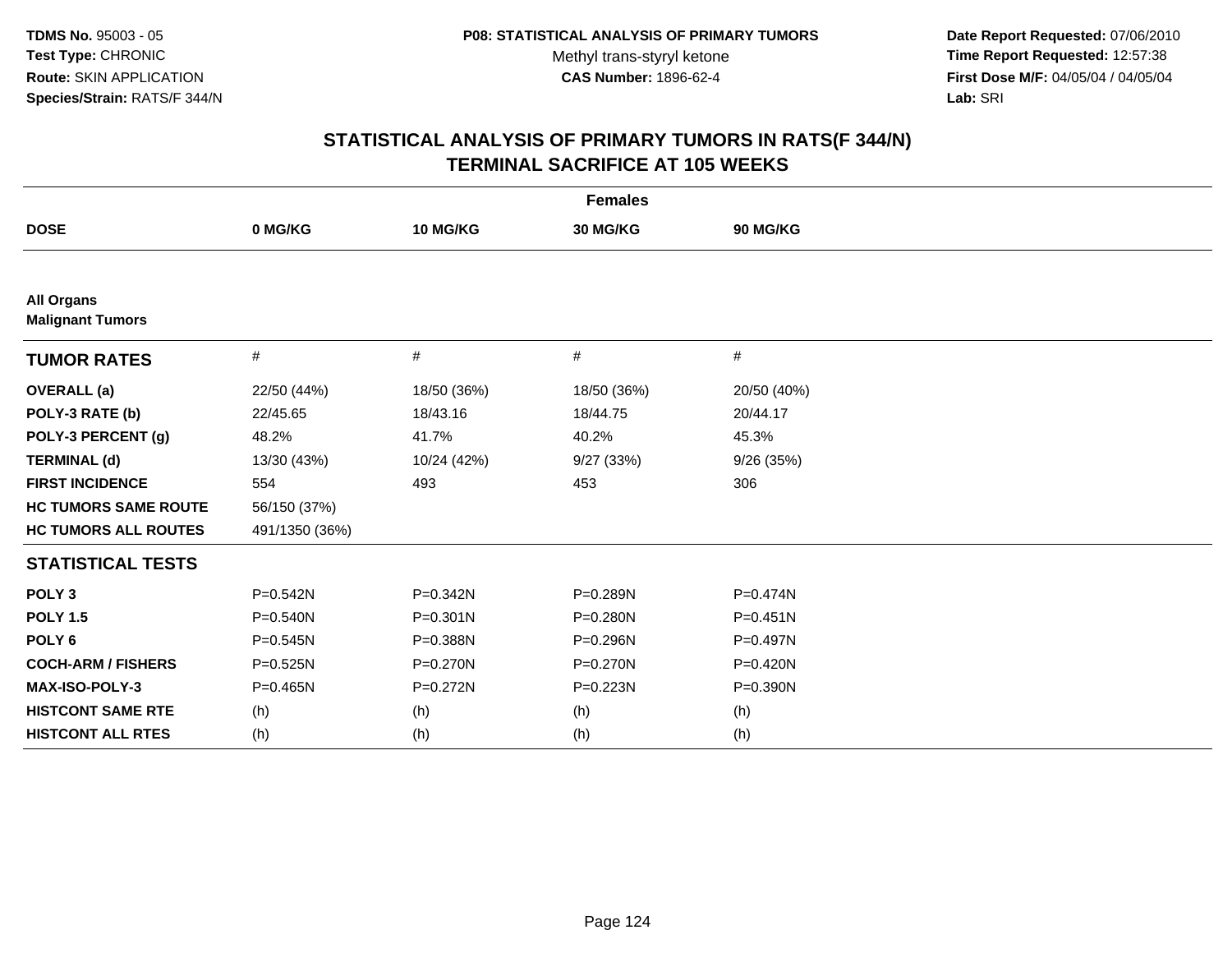**Date Report Requested:** 07/06/2010 **Time Report Requested:** 12:57:38 **First Dose M/F:** 04/05/04 / 04/05/04<br>Lab: SRI **Lab:** SRI

| <b>Females</b>                                          |                 |              |              |              |  |
|---------------------------------------------------------|-----------------|--------------|--------------|--------------|--|
| <b>DOSE</b>                                             | 0 MG/KG         | 10 MG/KG     | 30 MG/KG     | 90 MG/KG     |  |
|                                                         |                 |              |              |              |  |
| <b>All Organs</b><br><b>Malignant and Benign Tumors</b> |                 |              |              |              |  |
| <b>TUMOR RATES</b>                                      | #               | #            | #            | #            |  |
| <b>OVERALL</b> (a)                                      | 49/50 (98%)     | 47/50 (94%)  | 45/50 (90%)  | 46/50 (92%)  |  |
| POLY-3 RATE (b)                                         | 49/49.00        | 47/49.05     | 45/47.66     | 46/48.05     |  |
| POLY-3 PERCENT (g)                                      | 100%            | 95.8%        | 94.4%        | 95.7%        |  |
| <b>TERMINAL (d)</b>                                     | 30/30 (100%)    | 23/24 (96%)  | 26/27 (96%)  | 25/26 (96%)  |  |
| <b>FIRST INCIDENCE</b>                                  | 426             | 493          | 453          | 306          |  |
| <b>HC TUMORS SAME ROUTE</b>                             | 140/150 (93%)   |              |              |              |  |
| <b>HC TUMORS ALL ROUTES</b>                             | 1271/1350 (94%) |              |              |              |  |
| <b>STATISTICAL TESTS</b>                                |                 |              |              |              |  |
| POLY <sub>3</sub>                                       | P=0.319N        | P=0.218N     | P=0.108N     | P=0.195N     |  |
| <b>POLY 1.5</b>                                         | P=0.281N        | $P = 0.177N$ | P=0.076N     | $P = 0.152N$ |  |
| POLY <sub>6</sub>                                       | P=0.403N        | $P = 0.253N$ | $P = 0.195N$ | P=0.289N     |  |
| <b>COCH-ARM / FISHERS</b>                               | P=0.236N        | P=0.309N     | P=0.102N     | $P = 0.181N$ |  |
| MAX-ISO-POLY-3                                          | P=0.116N        | P=0.064N     | P=0.026N*    | P=0.049N*    |  |
| <b>HISTCONT SAME RTE</b>                                | (h)             | (h)          | (h)          | (h)          |  |
| <b>HISTCONT ALL RTES</b>                                | (h)             | (h)          | (h)          | (h)          |  |